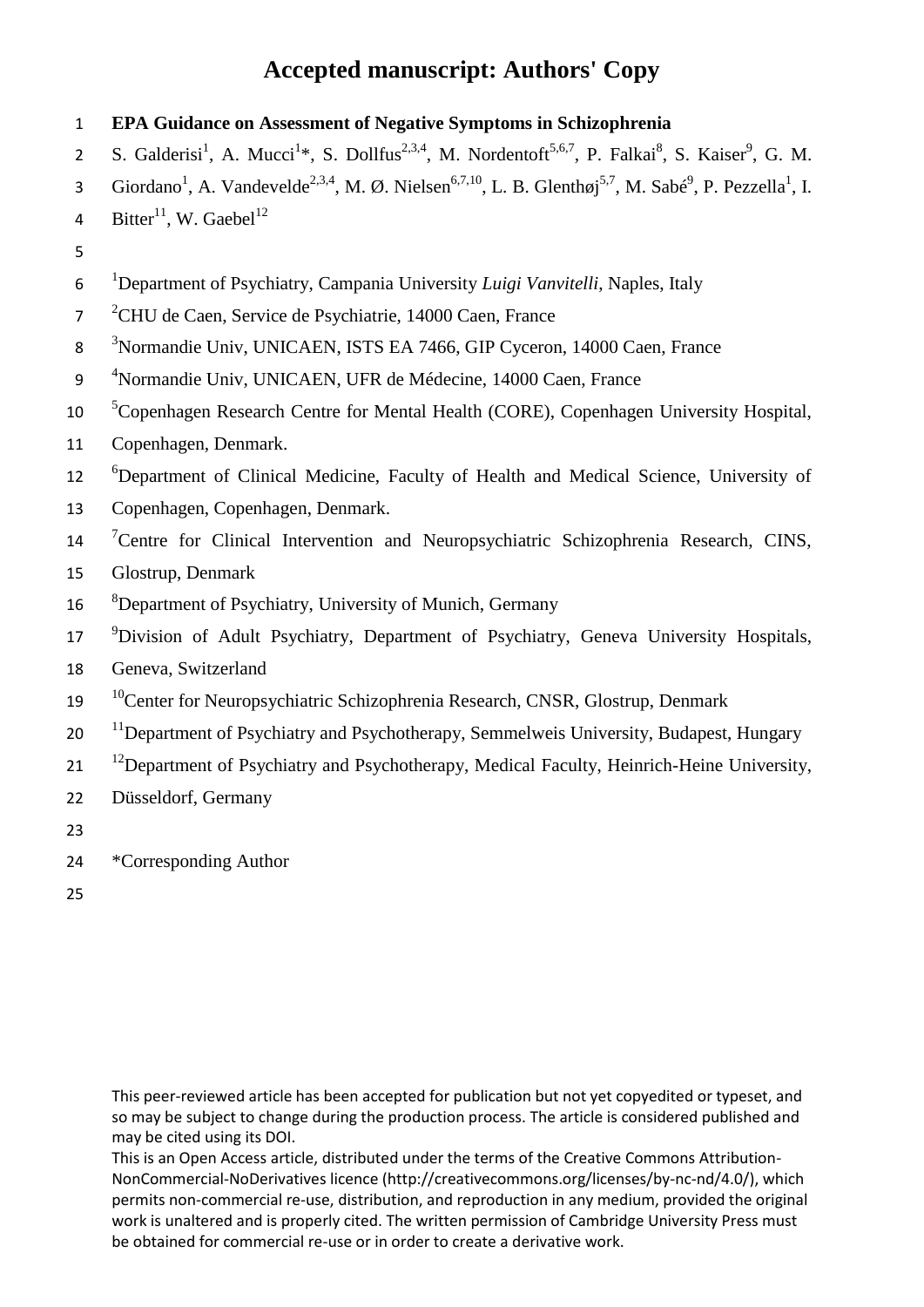- **Address for correspondence**: Prof. Armida Mucci, Department of Psychiatry, University of
- Campania "Luigi Vanvitelli", Largo Madonna delle Grazie, 80138 Naples, Italy
- Email: [armida.mucci@gmail.com;](about:blank) Tel.: +39 0815665153; fax: +39 0815665156/6523
- **Running Title:** EPA Guidance on Negative Symptom Assessment
- **Keywords:** Conceptualization, Assessment instruments, Primary negative symptoms,
- Persistent negative symptoms, Secondary negative symptoms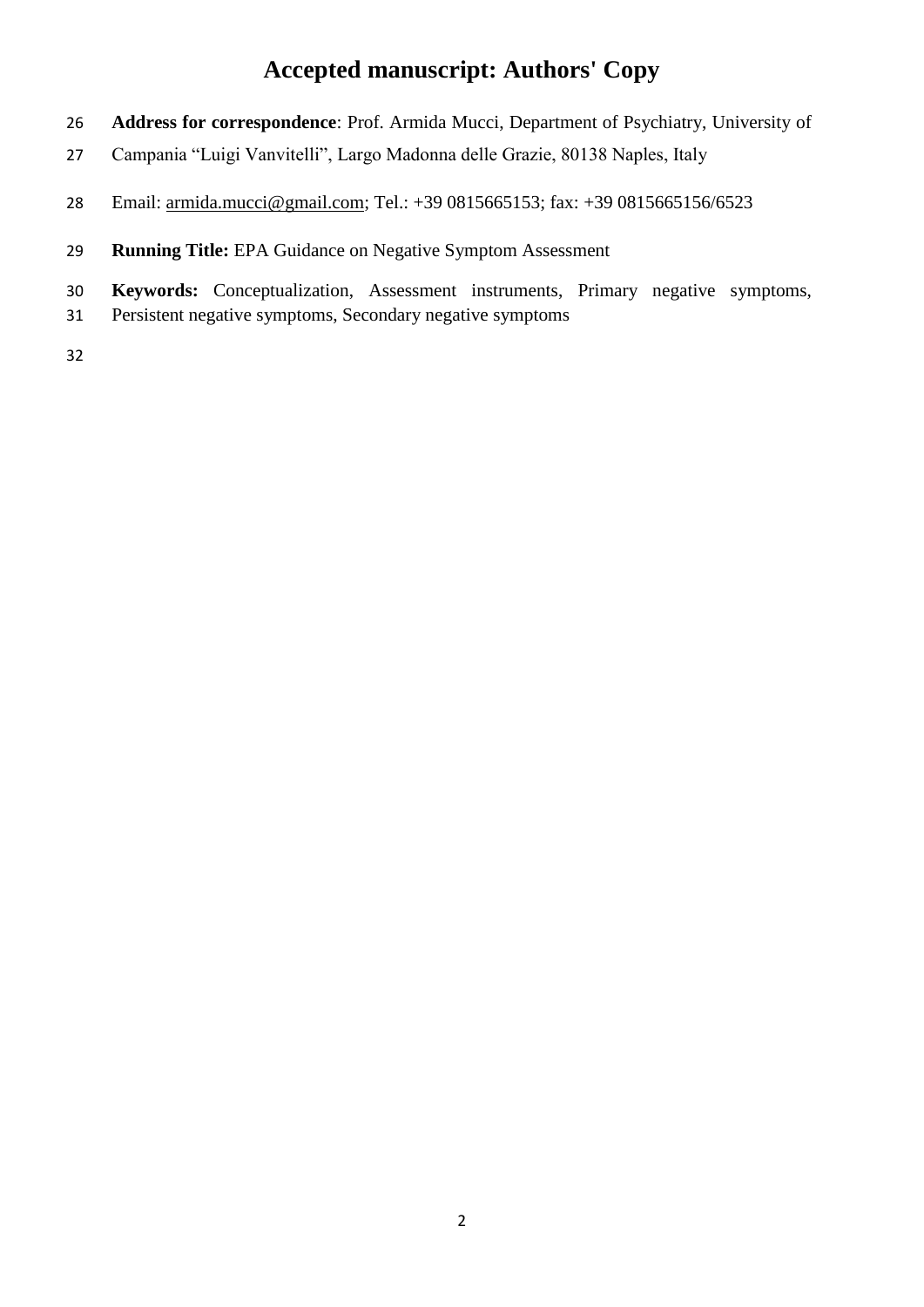#### **Abstract**

 During the last decades, a renewed interest for negative symptoms (NS) was brought about by the increased awareness that they interfere severely with real-life functioning, particularly when they are primary and persistent. In this guidance paper, we provide a systematic review of the evidence and elaborate several recommendations for the conceptualization and assessment of NS in clinical trials and practice.

 Expert consensus and systematic reviews have provided guidance for the optimal assessment of primary and persistent negative symptoms; second-generation rating scales, which provide a better assessment of the experiential domains, are available; however, NS are still poorly assessed both in research and clinical settings.

 This EPA guidance recommends the use of persistent negative symptoms (PNS) construct in the context of clinical trials and highlights the need for further efforts to make the definition of PNS consistent across studies in order to exclude as much as possible secondary negative symptoms. We also encourage clinicians to use second-generation scales, at least to complement first-generation ones.

 The EPA guidance further recommends the evidence-based exclusion of several items included in first-generation scales from any NS summary or factor score to improve NS measurement in research and clinical settings. Self-rated instruments are suggested to further complement observer-rated scales in NS assessment.

 Several recommendations are provided for the identification of secondary negative symptoms in clinical settings.

 The dissemination of this guidance paper may promote the development of national guidelines on negative symptom assessment and ultimately improve the care of people with schizophrenia.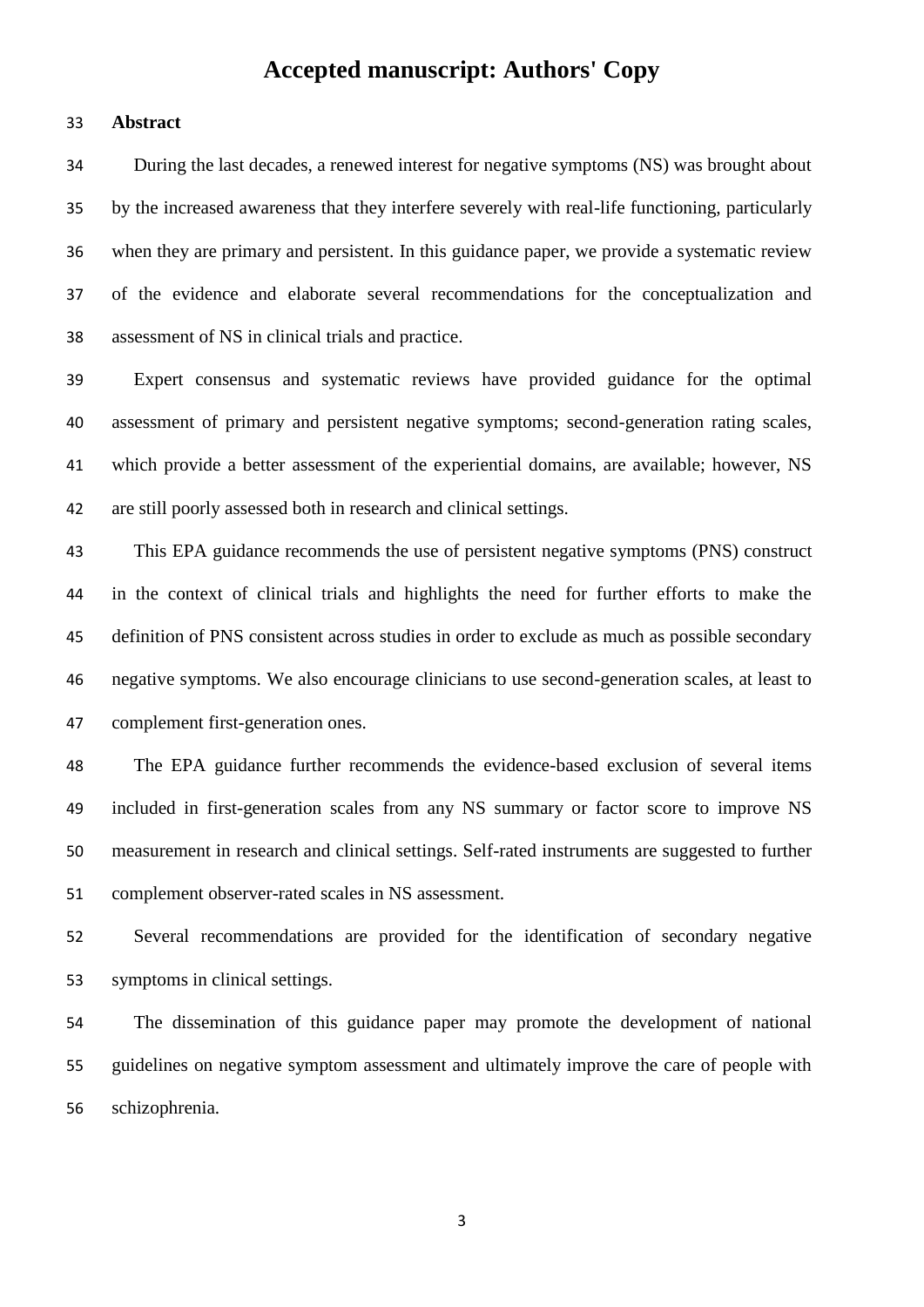#### **1. Introduction**

 Negative symptoms have been recognized as a key component of schizophrenia since its first descriptions [1-3].

 The conceptualization and descriptions of negative symptoms proposed by the 20th century classic scholars [1-3] included two aspects: loss of motivation and reduction of emotional expression. The introduction of classification systems and operational criteria for diagnosis in psychiatry contributed to de-emphasizing the role of negative symptoms as a core aspect of schizophrenia, most likely due to a poorer inter-rater reliability in their assessment, as compared to positive symptoms. In spite of the predominant trend, the focus on negative symptoms kept alive by few research groups enabled further progress in the field [4-6]. The last decades witnessed a huge increase in the attention on negative symptom conceptualization. Main driver of the growing interest for negative symptoms in subjects with schizophrenia has been the evidence of their frequent occurrence and strong relationship with low remission rates, poor real-life functioning and quality of life [4,5]. Large cross-sectional studies demonstrated that 50-60% of patients with schizophrenia have at least one negative symptom of moderate severity and approximately 10-30% of them experienced two or more, often enduring negative symptoms [4,7-11]. Furthermore, 50-90% of subjects with schizophrenia-spectrum disorders show negative symptoms during their first episode of the illness [12,13].

 In the light of the strong impact on functional outcome and of the burden on patients, relatives and health care systems, negative symptoms have become a key target of the search for new therapeutic tools. However, so far, progress in the development of innovative treatments has been slow and negative symptoms often represent an unmet need in the care of subjects with schizophrenia [4,6,14,15].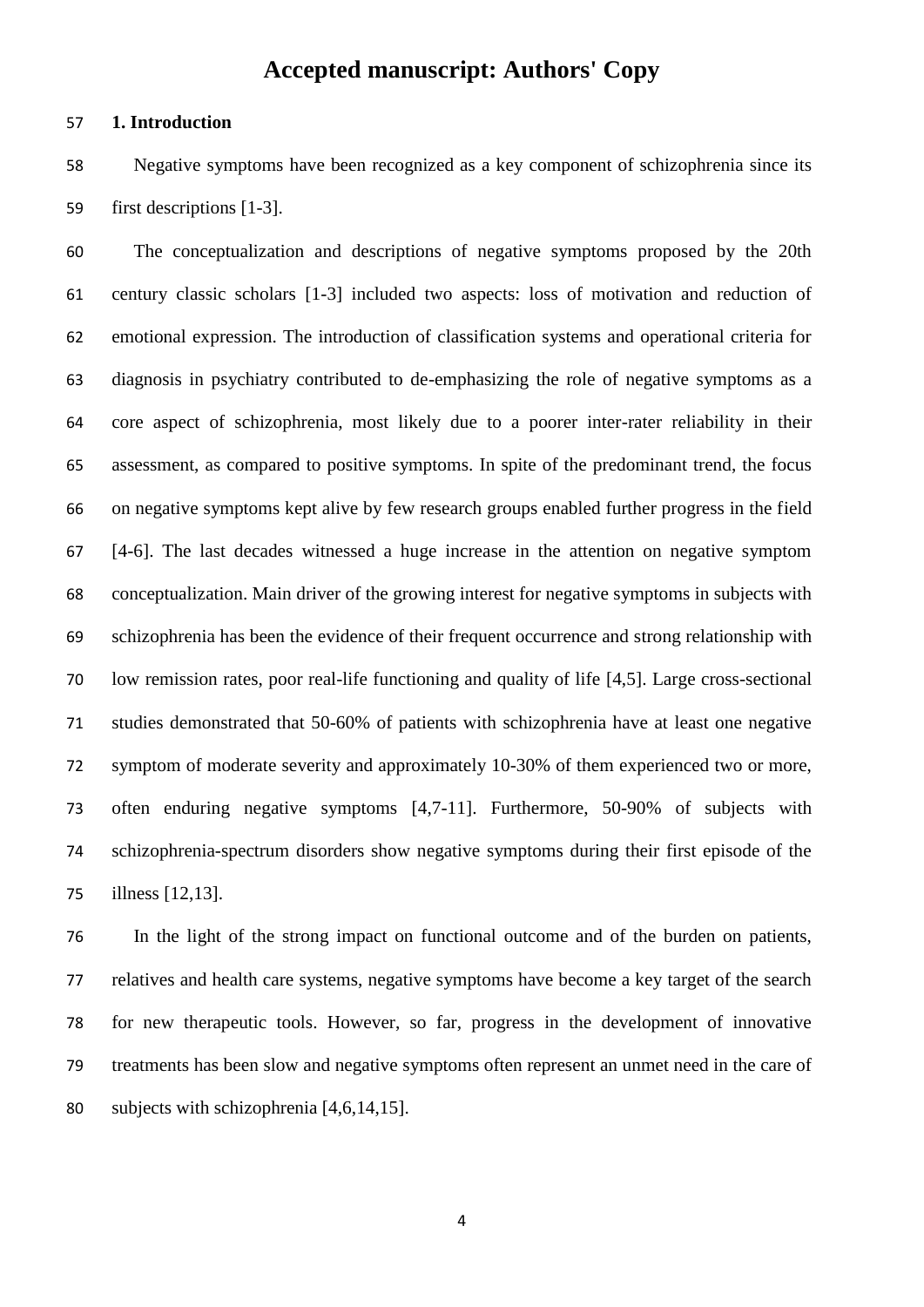| 81  | In 2005, the National Institute of Mental Health (NIMH) developed the Measurement and          |
|-----|------------------------------------------------------------------------------------------------|
| 82  | Treatment Research to Improve Cognition in Schizophrenia (MATRICS) initiative, which           |
| 83  | promoted a consensus conference aimed to review data on the existence of separate domains      |
| 84  | within negative symptoms and initiated a process for the development of evidence-based         |
| 85  | measures to improve their assessment. After 15 years from the consensus statement, negative    |
| 86  | symptoms are still poorly assessed and even when they are caused by known and treatable        |
| 87  | factors, such as extrapyramidal side effects, they are rarely recognized and properly treated. |
| 88  | To fill in this gap, the Schizophrenia Section of the European Psychiatric Association         |
| 89  | (EPA) proposed the development of a guidance paper aimed to provide recommendations for        |
| 90  | the assessment of negative symptoms in clinical trials and practice. The proposal was          |
| 91  | approved by the EPA Guidance Committee.                                                        |
| 92  |                                                                                                |
| 93  |                                                                                                |
| 94  | 2. Methodology                                                                                 |
| 95  |                                                                                                |
| 96  | 2.1. Systematic literature search                                                              |
| 97  | The development of EPA guidance on the assessment of negative symptoms followed the            |
| 98  | standardized methods, according to the European Guidance Project of the EPA and to the         |
| 99  | Preferred Reporting Items for Systematic reviews and Meta-Analyses (PRISMA), as                |
| 100 | described in previous publications [16-20].                                                    |

 In brief, we performed a comprehensive literature search on the assessment of negative symptoms in subjects with schizophrenia. The search has been run in three electronic databases: Medline (PubMed), Scopus and PsycINFO with no time limit, in order to ensure 104 that it was as comprehensive as possible (Table 1).

Studies were selected according to predefined inclusion and exclusion criteria as follows: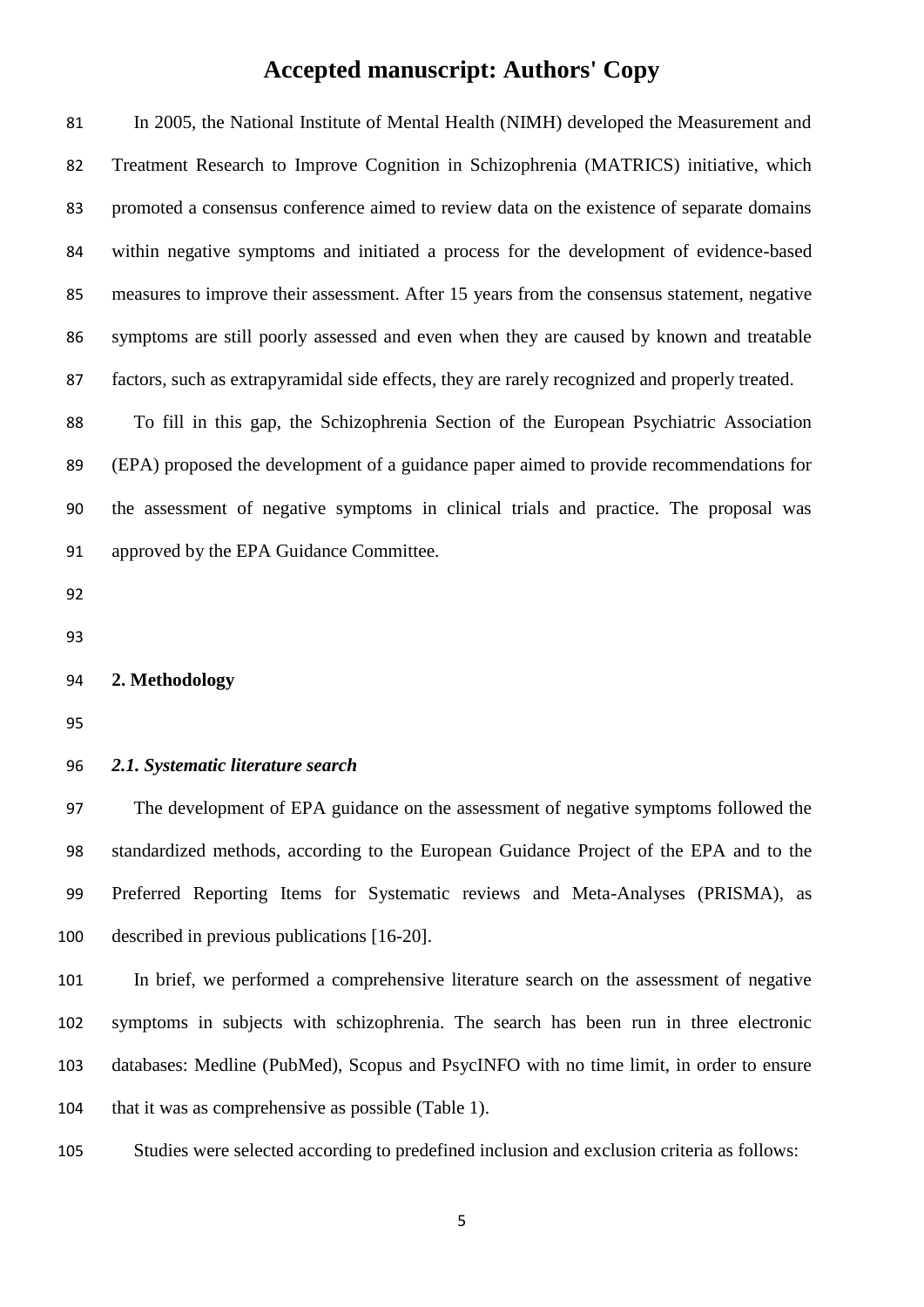| 106 | 2.2. Inclusion criteria                                                                      |  |
|-----|----------------------------------------------------------------------------------------------|--|
| 107 | 1. meta-analysis, randomized controlled trial (RCTs), review, cohort study, open study,      |  |
| 108 | descriptive study, expert opinion, concerning conceptualization and assessment of            |  |
| 109 | negative symptoms in subjects with schizophrenia according the search terms cited in         |  |
| 110 | the table 1;                                                                                 |  |
| 111 | 2. studies published in English;                                                             |  |
| 112 | 3. studies carried out in humans;                                                            |  |
| 113 | 4. studies published in journals indexed in Embase or Medline                                |  |
| 114 |                                                                                              |  |
| 115 | 2.3. Exclusion criteria                                                                      |  |
| 116 | 1. duplicates, comments, editorials, case reports/case series, theses, proceedings, letters, |  |
| 117 | short surveys, notes;                                                                        |  |
| 118 | 2. studies irrelevant for the topic, including studies relevant to the treatment of negative |  |
| 119 | symptoms;                                                                                    |  |
| 120 | 3. studies concerning exclusively pathophysiological mechanisms of negative symptoms         |  |
| 121 | (those reporting imaging or electrophysiological or other biomarker correlates of            |  |
| 122 | negative symptoms);                                                                          |  |
| 123 | 4. unavailable full-text;                                                                    |  |
| 124 | studies that do not meet inclusion criteria<br>5.                                            |  |
| 125 |                                                                                              |  |
| 126 | Discrepancies in the selection and any change in methodology have been discussed in          |  |
| 127 | advance with the whole group. In particular, a deviation from the methodology has been       |  |
| 128 | taken for the following sections: "Assessment of negative symptoms in First Episode          |  |
| 129 | Psychosis (FEP) patients" and "Assessment of negative symptoms in clinical high risk (CHR)   |  |
| 130 | individuals".                                                                                |  |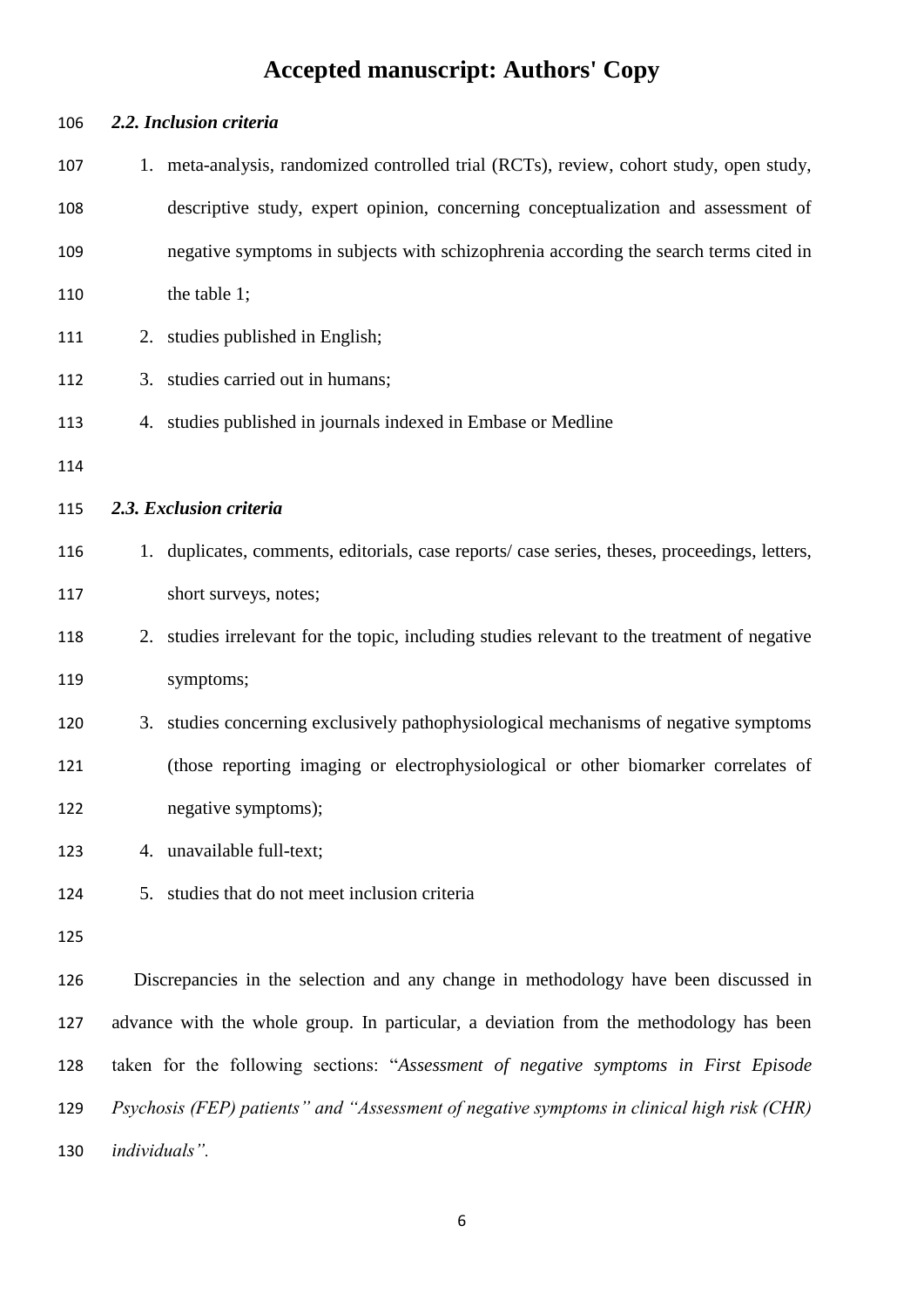With regard to FEP studies, an additional search on Medline was performed on December 132 18<sup>th</sup> 2019 following the search strategy described in table 1 and the inclusion and exclusion criteria listed above, replacing the term "schizophrenia" with the term "first episode schizophrenia". The literature was then screened focusing on the topic "assessment" in FEP. Due to the enormous amount of literature using the original summed scores of the Positive and Negative Syndrome Scale (PANSS) and of the Scale for the Assessment of Negative Symptoms (SANS), these studies have been excluded and have been represented by meta- analyses only. Studies described individually in paragraph 4.2 used factor models or sub- scores from PANSS or SANS, or other assessment instruments, or focused on primary negative symptoms, persistent negative symptoms or deficit syndrome. Of the relevant references for this topic, 23 studies had been already included in the original search.

 With regard to CHR studies, an additional search on Medline was performed on December 16 and 17, 2019 following the search strategy described in table 1 and the inclusion and exclusion criteria listed above, replacing the term "schizophrenia" with the terms "ultra-high risk psychosis"; "clinical high risk psychosis"; "prodromal psychosis". To narrow the search, only intervention studies using a negative symptom outcome were included. Of the relevant references for this topic, 17 studies had been already included in the original search.

Details of the selection process are shown in Figure 1.

 Included studies have been graded for the level of evidence, according to the previous literature [20].

 For all documents, evidence grades were assigned according to Gaebel et al., 2017 [21] (Table 2). Based on the evidence level of the included studies, recommendations were developed by three authors (SG, AM, SD) and reviewed by all coauthors. Discrepancies in the ratings were resolved by discussion among all coauthors. Each recommendation level was then graded following Gaebel et al., 2017 [21] (Table 3).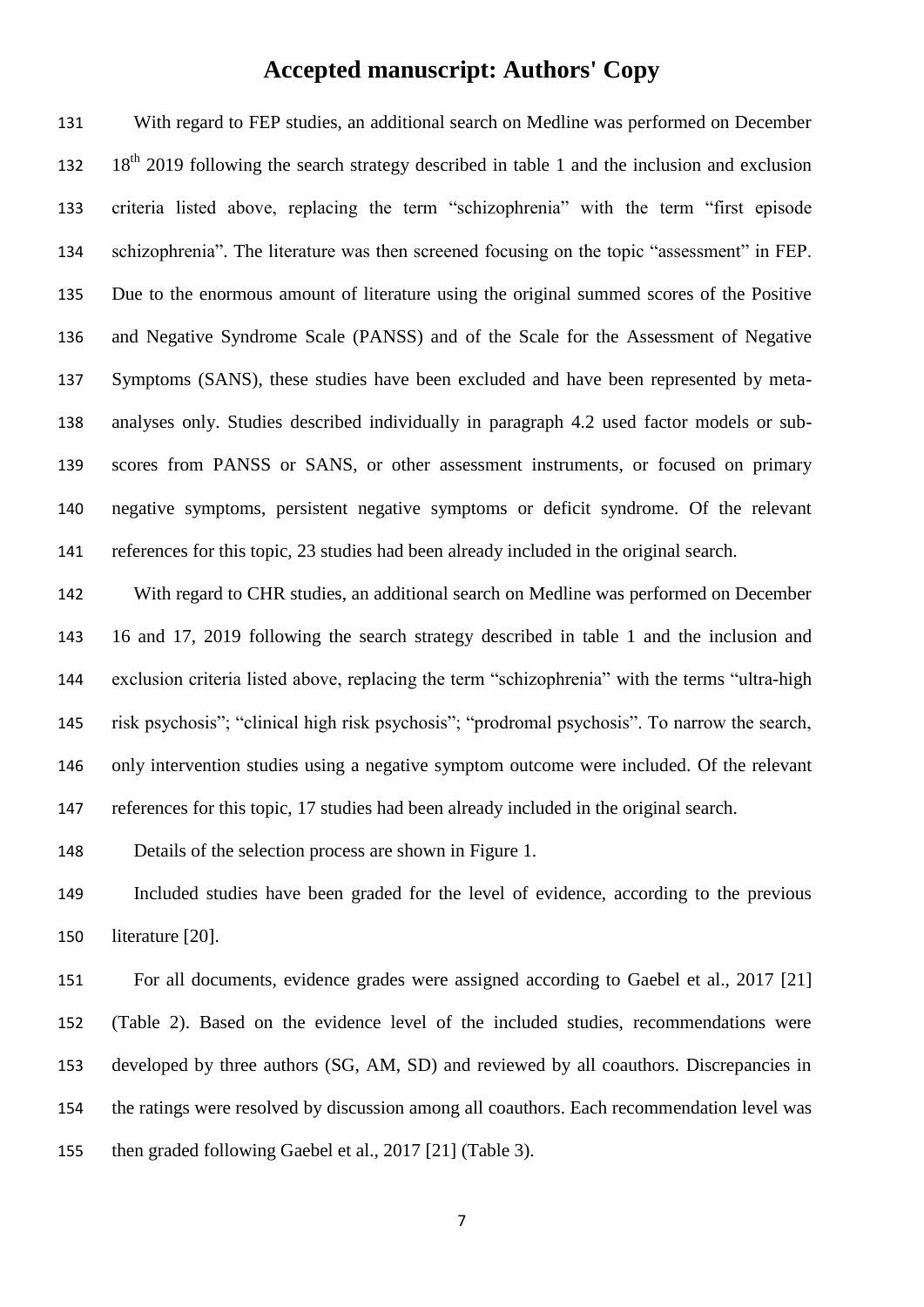**3. Conceptualization**

 Based on the review of data relevant to the construct validity of negative symptoms [22], the NIMH-MATRICS consensus statement on negative symptoms [23,24] identified five main domains of negative symptoms: anhedonia, avolition, blunted affect, alogia, and asociality [4,5,22,23]. A brief description of each symptom domain according to the consensus statement is provided in Box 1.

**Box 1. Definition of negative symptoms** based on the NIMH-MATRICS consensus statement [23]

- $\checkmark$  **Avolition:** a reduction in the initiation and persistence of goal-directed activities due to a lack of motivation.
- **Anhedonia:** a reduction in the experience of pleasure during the activity (consummatory anhedonia) and for future anticipated activities (anticipatory anhedonia).
- $\checkmark$  **Asociality:** a reduction in social interactions due to a reduced drive to form and maintain relationships with others.
- **Blunted affect:** a reduction in the expression of emotion in terms of facial and vocal expression, as well as body gestures.
- **Alogia:** a reduction in quantity of words spoken and amount of spontaneous elaboration.
- 

 Understanding the possible associations between these domains has important implications in the design of clinical trials. For instance, if we assume that these domains represent a single construct with the same neurobiological underpinnings, they should respond to the same treatment, and a separate assessment of each of them would be redundant. On the contrary, if these domains are independent from each other or cluster into a limited number of factors they might respond differently to treatment, and therefore a separate assessment of each of domains or factors would be necessary [23]. The consensus statement suggested that, although the five negative symptom domains were interrelated, there was an important degree of independence between them. In the light of the definitions of the five domains, the development of new instruments that could properly assess them was recommended. In fact, the two most used scales, the SANS [25] and the PANSS [26], include aspects that are not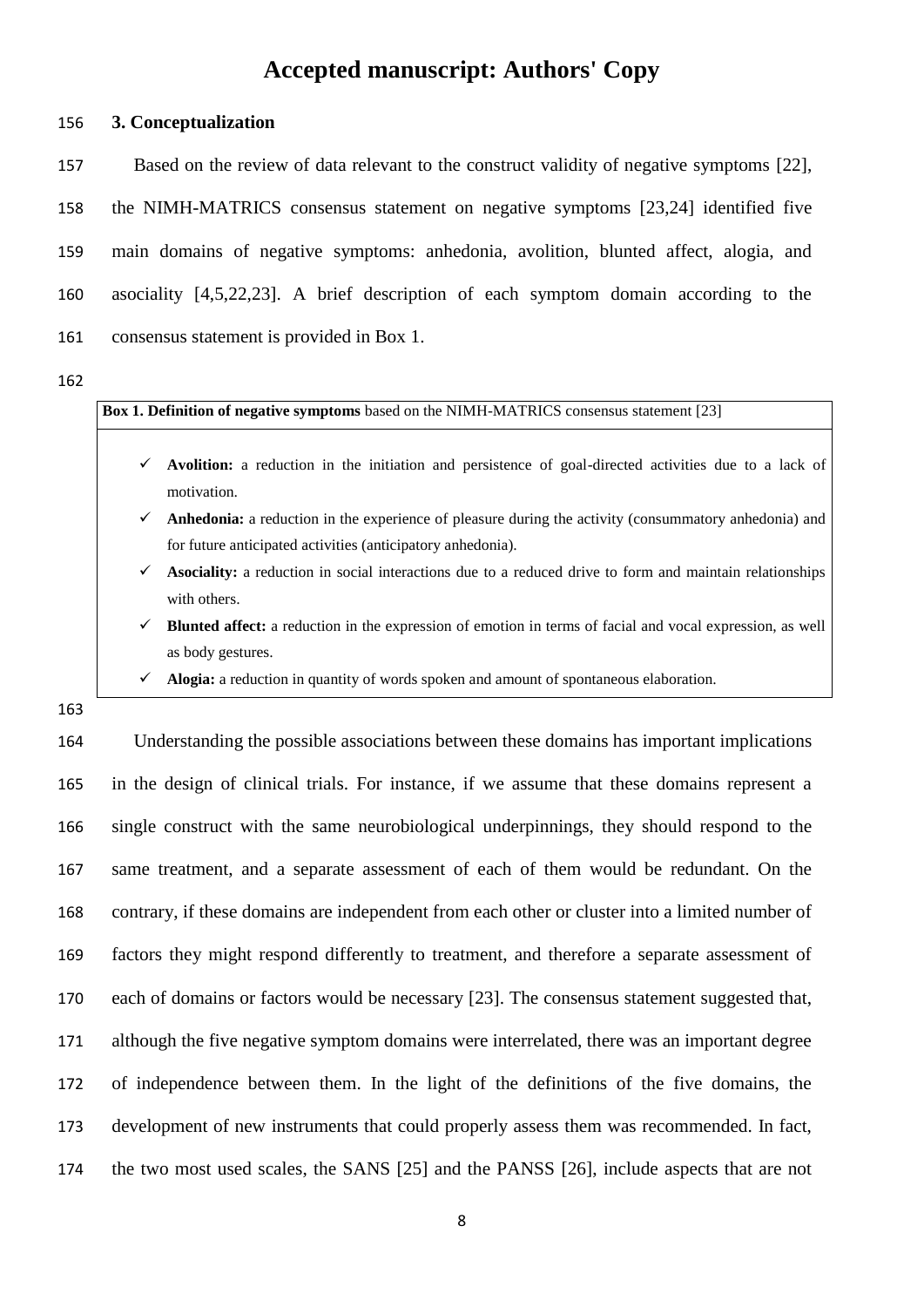part of negative symptom domains, do not allow the differentiation between anticipatory and consummatory anhedonia, and only focus on patient's behavior, failing to assess subject's internal experience, that is crucial for the evaluation of experiential deficits, such as anhedonia, avolition and asociality [4,5,23,27-30]. Based on these recommendations, two new instruments were developed, the Brief Negative Symptom Scale (BNSS) and the Clinical Assessment Interview for Negative Symptoms (CAINS) [28-30]. For a more detailed description of these instruments, please refer to the section on assessment.

#### *3.1. Classification of negative symptoms*

 Negative symptoms represent a heterogeneous dimension, including symptoms with different causes and course, and, therefore, possibly requiring different treatment management [4,5,14,22,31-41]. Different approaches to the negative symptom classification have been pursued in order to reduce their heterogeneity, not only in the research context, but also in the context of clinical trials.

#### *3.1.1. Primary and secondary negative symptoms*

 The distinction between primary and secondary negative symptoms has important research and clinical implications [4,33,35,39,41]. Primary negative symptoms are thought to stem from the pathophysiological substrate underlying schizophrenia, while secondary negative symptoms might be caused by positive symptoms, depression, medication-side effects, social deprivation and substance abuse [4,33,35,39,41]. Secondary negative symptoms might be responsive to the treatment of the underpinning causes. For instance, negative symptoms secondary to depression or to positive symptoms might be responsive to antidepressant and antipsychotic treatments, respectively. In addition, the failure to differentiate primary from secondary negative symptoms is likely to hinder progress in innovative treatment discoveries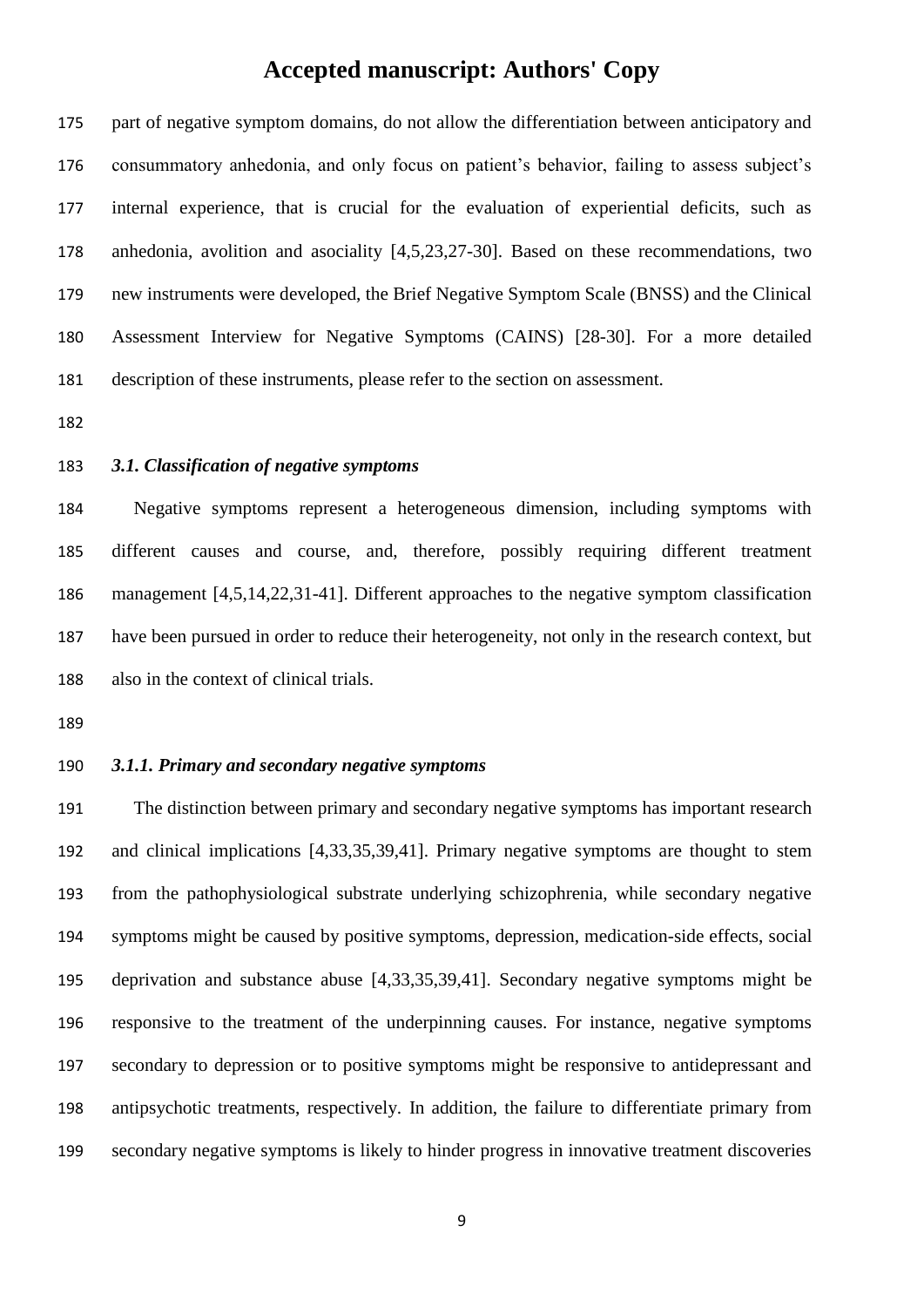200 [4]. For a detailed description of differential diagnosis between primary negative symptoms

201 and secondary ones, please consult the dedicated section.

202

#### 203 *3.1.2. The Deficit Syndrome*

204 In 1988, Carpenter and colleagues introduced the concept of Deficit Syndrome (DS) to

205 characterize schizophrenia with primary and enduring negative symptoms [31]. The 206 diagnostic criteria for the DS are reported in Box 2.

207

208

**Box 2 Diagnostic criteria for the Deficit Syndrome** [31,42] A) Presence of at least two out of the following six negative symptoms: Restricted affect: expressionless face, reduced expressive gestures, diminished modulation of the  $\bullet$ voice. Diminished emotional range: the intensity and range of a person's (subjective) emotional experience. Poverty of speech: reduced number of words used, and the amount of information conveyed. Curbing of interests: the degree to which the person is interested in the world around him or her,  $\bullet$ both ideas and events. Diminished sense of purpose: the degree to which the person posits goals for his/her life; the extent to which the person fails to initiate or sustain goal-directed activity due to inadequate drive; the amount of time passed in aimless inactivity. Diminished social drive: degree to which the person seeks or wishes for social interaction. B) Presence of the above symptoms for at least 12 months including periods of clinical stability. C) The above symptoms are primary and not secondary to factors such as anxiety, drug effect, positive symptoms, mental retardation and depression. D) The patient meets DSM ( $3<sup>rd</sup>$  or later edition) criteria for schizophrenia.

 To date, the validity of this construct is supported by data collected in nine reviews [4,14,32,34,36,38,39,43,44] (Table e1). The first review [32] supported the construct validity of the diagnosis, based on the cohesiveness of the symptoms used for its definition. Evidence was also provided that DS may represents a separate disease entity with respect to Non-Deficit schizophrenia (NDS), as the two entities differ in terms of signs and symptoms,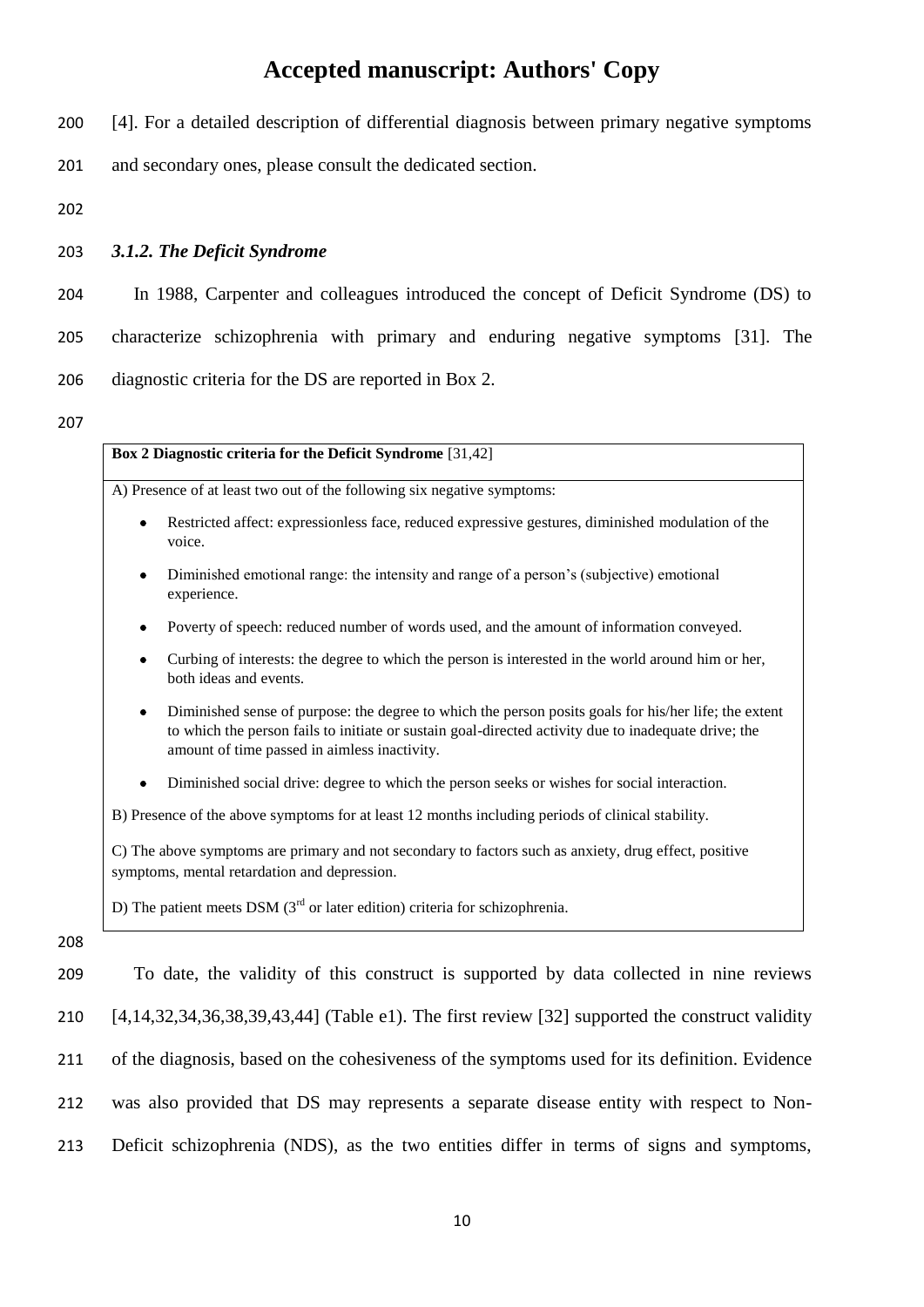course of illness, risk factors, biological correlates, and treatment response. These differences are not confounded by demographic features, antipsychotic treatment, severity of psychotic symptoms or drug abuse. The review also supports the view that DS is not just a more severe form of the disease, as its characteristics and correlates are not just more of the same observed in NDS. The construct validity of the DS and the distinction between DS and NDS was also supported by subsequent reviews [4,14,34,36,38,39,43,44]. Notwithstanding the large consensus on the validity of this construct, some studies reported discrepant findings regarding differences between DS and NDS in terms of clinical and neurobiological features [14,34,36,38,43]. Three reviews [36,38,43] suggested that heterogeneity within the DS might complicate the diagnosis of DS.

224 The gold standard instrument to assess DS is the Schedule of Deficit Syndrome (SDS) 225 [42]. The correspondence between negative symptoms included in the SDS with the 226 MATRICS domains, as well as the assessment procedures are reported in Box 3.

227

| Box 3 Negative symptoms included in the Schedule for the Deficit Syndrome: correspondence with the |                                                       |                                                                 |  |
|----------------------------------------------------------------------------------------------------|-------------------------------------------------------|-----------------------------------------------------------------|--|
|                                                                                                    | <b>MATRICS</b> domains and assessment procedures [42] |                                                                 |  |
| SDS item                                                                                           | Comparative NIMH-                                     | Procedures                                                      |  |
|                                                                                                    | <b>MATRICS</b> domain                                 |                                                                 |  |
| Restricted affect                                                                                  | <b>Blunted</b> affect                                 | This SDS item evaluates the reduced expressive gestures,        |  |
|                                                                                                    |                                                       | modulation of voice and changes in facial expression. These     |  |
|                                                                                                    |                                                       | aspects are rated on the basis of what is observed during       |  |
|                                                                                                    |                                                       | the interview and eventually confirmed by other sources of      |  |
|                                                                                                    |                                                       | information (i.e. caregiver).                                   |  |
| Diminished                                                                                         |                                                       | This SDS item evaluates the reduced ability to experience       |  |
| emotional range                                                                                    |                                                       | pleasure as well as the lack of dysphoria of any kind (in terms |  |
|                                                                                                    |                                                       | of range and intensity). The reduced pleasure due to abnormal   |  |
|                                                                                                    |                                                       | perceptions would not be considered as diminished emotional     |  |
|                                                                                                    |                                                       | range.                                                          |  |
| Poverty of speech                                                                                  | Alogia                                                | This SDS item is rated on the basis of behavior during the      |  |
|                                                                                                    |                                                       | interview.                                                      |  |
|                                                                                                    |                                                       | The poverty of content of speech is not rated here.             |  |
| Curbing of interests                                                                               | Avolition                                             | The rating for this SDS item is based on both patient's         |  |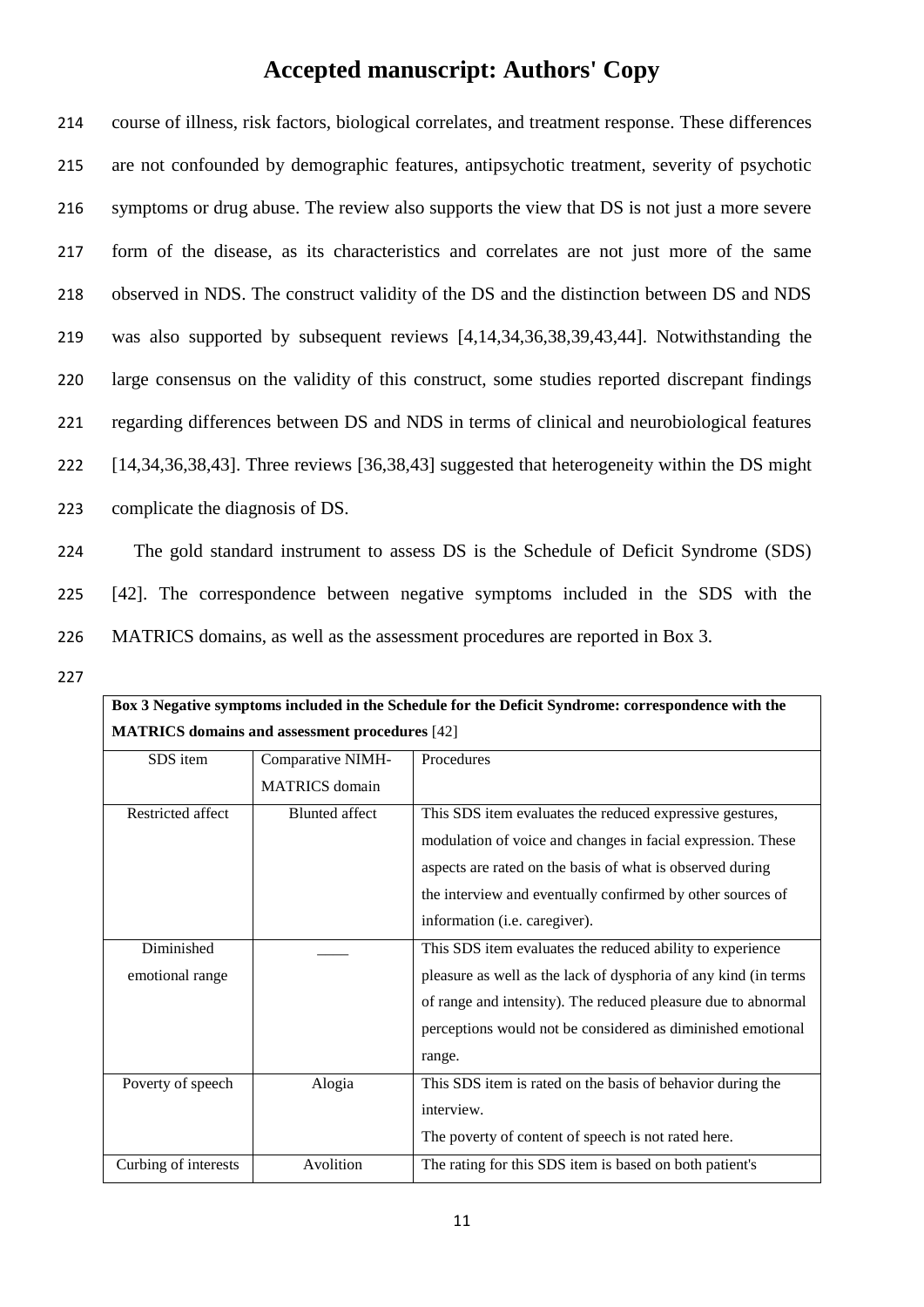|                                |            | behavior and thoughts. The patient may display a diminished<br>range of interests or a diminished depth of interests; either<br>impairment may be considered pathological. The reduced<br>interest due to a pathological preoccupation with psychotic<br>features would not be considered as curbing of interests.                                          |
|--------------------------------|------------|-------------------------------------------------------------------------------------------------------------------------------------------------------------------------------------------------------------------------------------------------------------------------------------------------------------------------------------------------------------|
| Diminished sense of<br>purpose | Avolition  | This SDS item evaluates: 1) the degree to which the patient<br>posits goals for his/her life; 2) the extent to which the patient<br>fails to initiate or sustain goal-directed activities due to an<br>inadequate drive; and 3) the amount of time spent in aimless<br>inactivity.<br>Whether or not the goal is realistic is not relevant.                 |
| Diminished social<br>drive     | Asociality | The rating considers patient's internal experience, statements,<br>and behaviors. This SDS item is not equivalent to social<br>withdrawal, and social success is not rated here. The avoidant<br>patient, who longs for social contacts and occasionally seeks it<br>but is made uncomfortable by it, is not regarded as having<br>diminished social drive. |

228

 SDS has a good inter-rater reliability within research groups, but requires extensive training, the use of different sources of information and a careful longitudinal clinical evaluation to judge whether the observed negative symptoms are primary or secondary [14,32,34,36,38,44]. The last information is not always available, especially in first episode patients [14,34,36,44].

 To increase the practicability of the DS diagnosis, a proxy [45-47] was developed based on the Brief Psychiatric Rating Scale (BPRS) [48], PANSS [26] or SANS [25]. The proxy allows the categorization of a large number of patients included in existing datasets in which the SDS was not used. However, in spite of its good sensitivity and specificity, several concerns on face validity of these measures have been raised [36,49]. Another concern is relevant to the lack of temporal stability of the DS categorization made with the proxy, since a longitudinal study did not confirm the stability of the categorization (DS vs NDS) at 1-year follow-up [50]. Given the above mentioned limits, further studies are needed before the use of proxy measures can be recommended. These studies should assess negative symptoms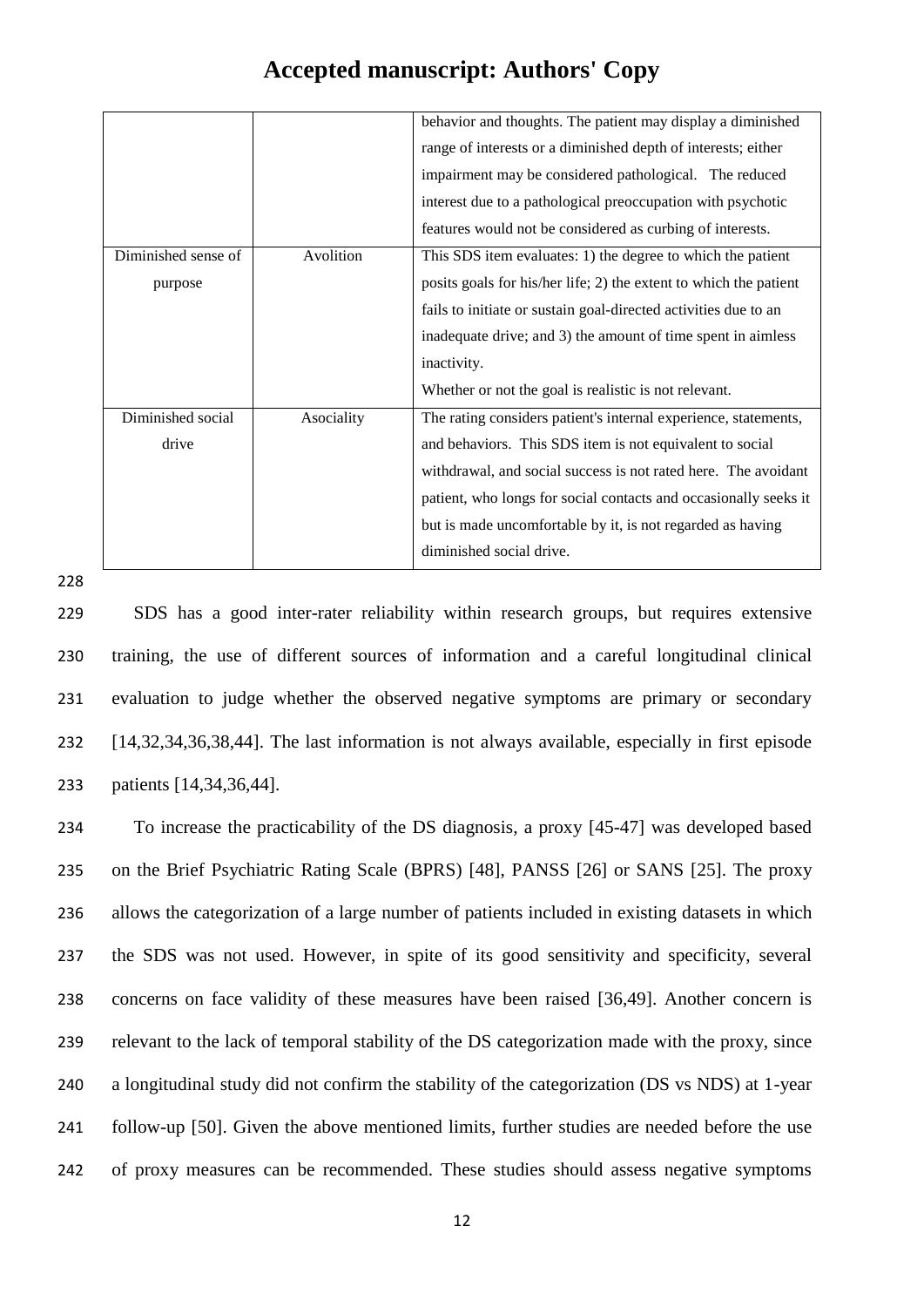with second-generation rating scales (BNSS and CAINS) and validate the specific cut-off for the DS/NDS categorization in different samples. The available evidence does not allow recommending the use of a proxy for the DS/NDS categorization.

### *3.1.3. Persistent, Predominant and Prominent Negative Symptoms*

- In the light of the above observations, the consensus statement on negative symptoms suggested a focus on persistent negative symptoms, i.e. negative symptoms that persist over time, including periods of clinical stability, despite an adequate antipsychotic drug treatment [23,44]. Criteria for persistent negative symptoms are reported in box 4.
- 

#### **Box 4. Criteria for "persistent negative symptoms"** [44]

A) Presence of at least moderate\* for at least three negative symptoms, or at least moderately severe\*\* for at least two negative symptoms.

B) Defined threshold levels of positive symptoms, depression and extrapyramidal symptoms on accepted and validated rating scales.

C) Persistence of negative symptoms for at least 6 months.

<sup>\*</sup>e.g., a score of 4 on the Positive and Negative Syndrome Scale (PANSS) or a score of 3 on the Brief Negative Symptom Scale (BNSS); \*\*e.g., a score of 5 on the PANSS or a score of 4 on the BNSS.

 To date, the validity of this construct is supported by data collected in four reviews [4,14,36,44] (Table e1), which suggest that the persistent negative symptom construct identifies a patient population larger than the one with DS and allows the control of potential sources of indirect changes of negative symptoms during the course of clinical trials. However, concerns on the persistent negative symptom construct have also been raised: the construct allows the use of any validated psychopathological rating scale, including those scales, such as SANS and PANSS, that include items not relevant to the negative symptom dimension; threshold for confounding factors (positive, depressive, extrapyramidal symptoms) are not uniquely defined across studies [4,14,36].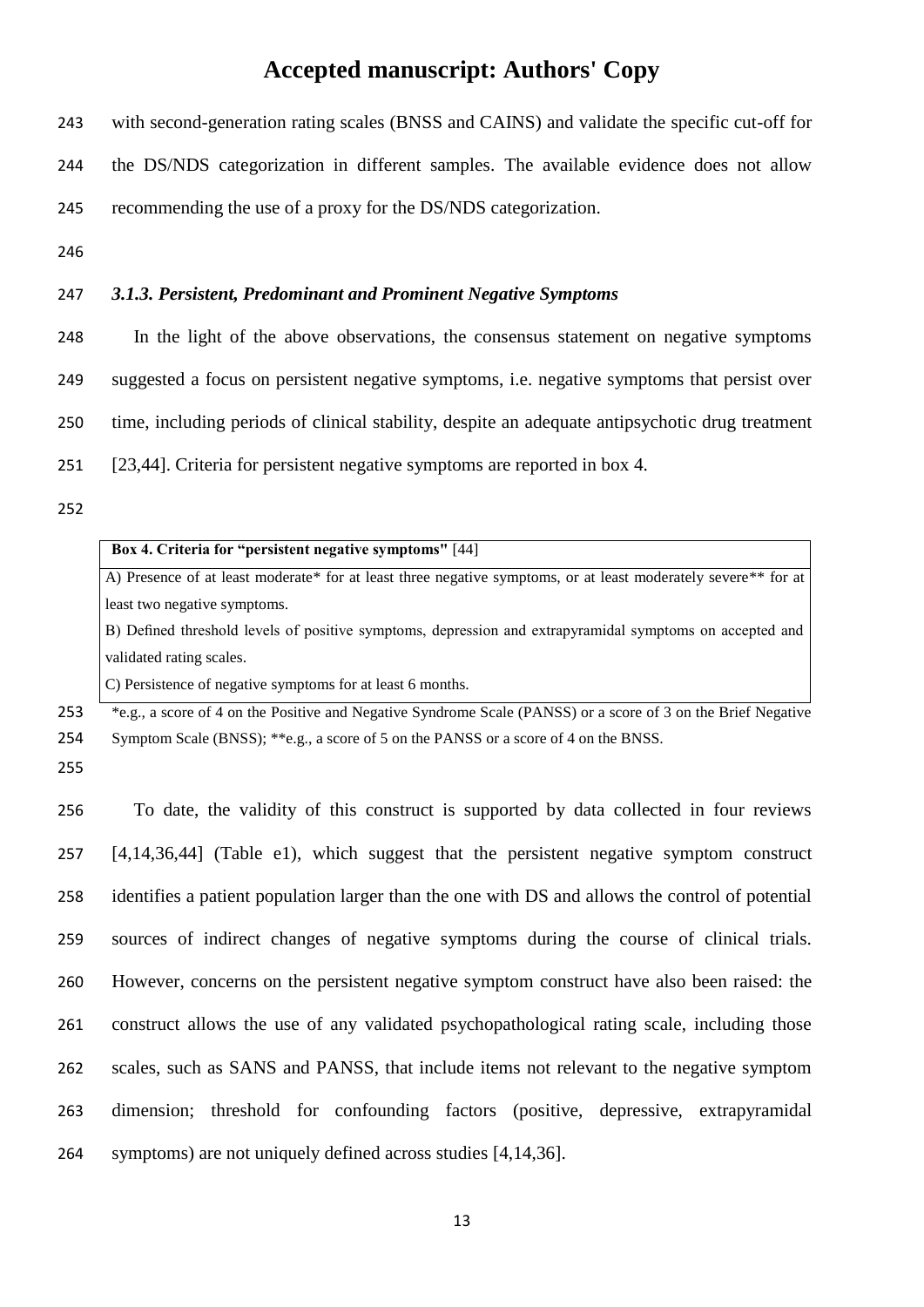- 265 In clinical trials, as requested by regulatory agencies, in order to evaluate the efficacy of 266 drugs for negative symptoms, other two concepts have been used: "predominant negative 267 symptoms" and "prominent negative symptoms" (Box 5 and 6 for criteria). Neither construct 268 included the evaluation of persistence over time of negative symptoms.
- 269

| Box 5. Criteria for "predominant negative symptoms"                                                               |  |
|-------------------------------------------------------------------------------------------------------------------|--|
| A) 1. Presence of at least moderate* for at least three symptoms or at least moderately severe** for at least two |  |
| symptoms [51] or                                                                                                  |  |
| 2. Any score on PANSS negative subscale but at least 6 points greater than the PANSS positive subscale            |  |
| score                                                                                                             |  |
| $[52]$ or                                                                                                         |  |
| 3. PANSS Negative subscale score of at least 21 and at least 1 point greater than the PANSS positive              |  |
| subscale                                                                                                          |  |
| score [53] or                                                                                                     |  |
| 4. PANSS negative subscale score greater than the PANSS positive subscale score [54].                             |  |
| B) 1. Positive PANSS subscale score less than 19, depressive and extrapyramidal symptoms lower than a<br>defined  |  |
| threshold on a validated rating scale [51] or                                                                     |  |
| 2. Severity of positive, depressive and extrapyramidal symptoms not specified [52-54].                            |  |
| *e.g., a score of 4 on the Positive and Negative Syndrome Scale (PANSS); **e.g., a score of 5 on the PANSS.       |  |
| Box 6. Criteria for "prominent negative symptoms" [51,54]                                                         |  |
| Presence of at least moderate* for at least three symptoms or at least moderately severe** for at least two       |  |
| symptoms on the PANSS negative subscale.                                                                          |  |
| *e.g., a score of 4 on the Positive and Negative Syndrome Scale (PANSS); **e.g., a score of 5 on the PANSS.       |  |
| Three reviews [4,14,36] analyzed data on "predominant negative symptoms" and only one                             |  |
| of these reviews focused on "prominent negative symptoms" too [36] (Table e1). These two                          |  |
| concepts were also discussed during an international meeting, involving experts in the field,                     |  |
| who did not reach an agreement on whether predominant or prominent negative symptoms                              |  |
| should be considered in clinical trials [55] (Table e1). Available evidence and expert opinions                   |  |
| suggest the following: i) both these concepts include a mixture of primary and secondary                          |  |
| negative symptoms likely to fluctuate over time and possibly confounding the results of                           |  |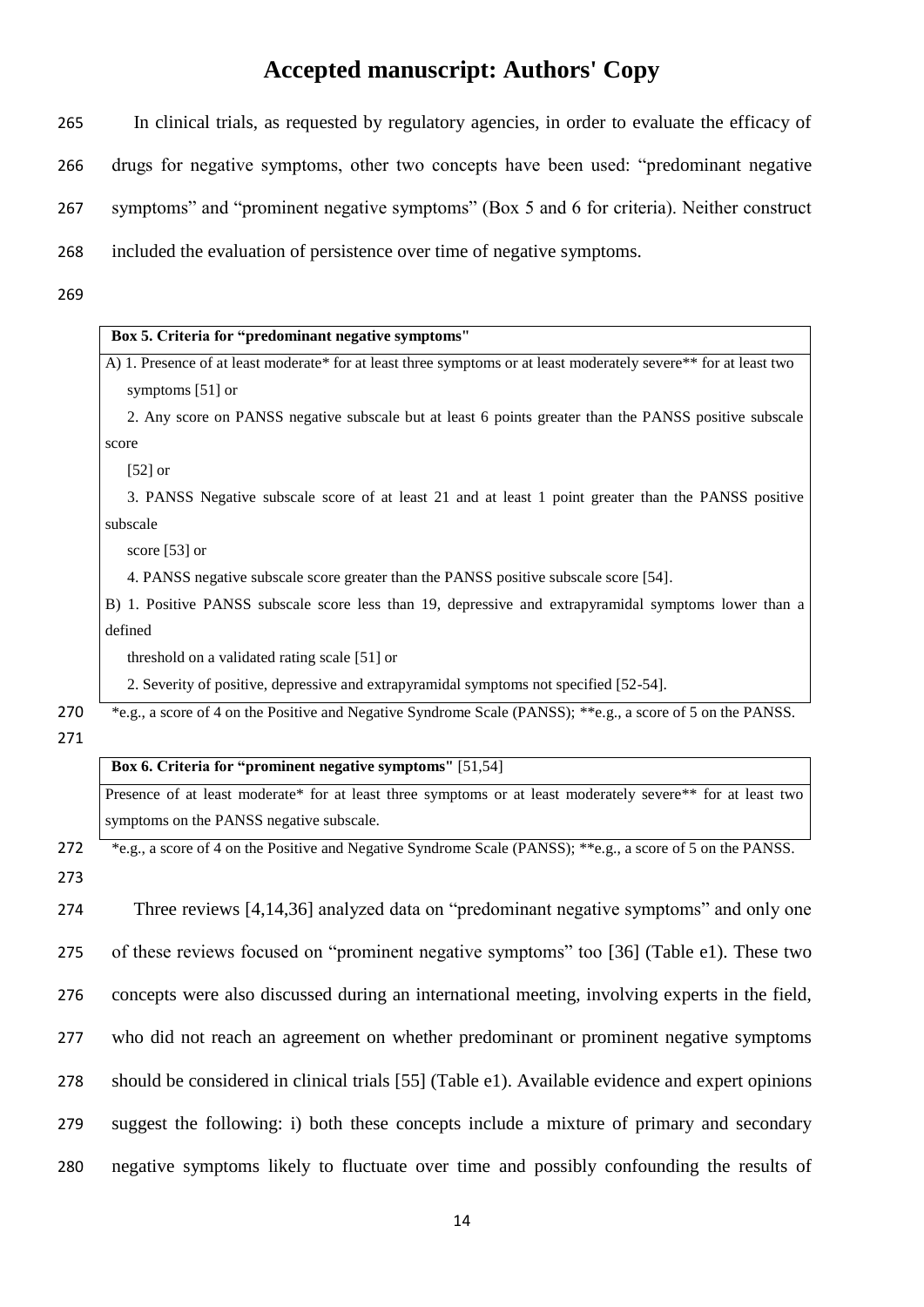clinical trials; ii) no construct validity was supported; iii) no consensus was achieved on strategies to reduce the heterogeneity in the definition of predominant negative symptoms.

 To conclude, available evidence shows that DS and persistent negative symptoms have construct validity and have several advantages over negative symptoms broadly defined for isolating those negative symptoms that still represent an unmet therapeutic need. Compared to the DS, the persistent negative symptom construct has the advantage to be more easily applicable in the context of clinical trials: i) potential sources of secondary negative symptoms are not excluded as much as in DS, but the persistent negative symptom construct enables the control of the main confounding factors; ii) the construct includes secondary negative symptoms which have not responded to previous treatments; iii) persistent negative symptoms identify a patient population larger than the one with DS; iiii) the identification of these symptoms requires less longitudinal observation than the DS categorization, is feasible in early intervention studies, and can be achieved by using assessment instruments such as the PANSS, SANS, BNSS or CAINS, which are largely available and do not require an ad hoc training, as the SDS does. Therefore, the persistent negative symptom construct, compared to the DS one, represents a clear improvement in the definition of the target population for clinical trials focusing on negative symptoms. However, efforts are needed to make the definition of persistent negative symptoms consistent across studies. In particular, the definition seems to lack the standardization of thresholds of possible confounding factors (i.e., positive symptoms, depression and extrapyramidal symptoms). Furthermore, the persistence may vary and is sometimes assessed prospectively, some others retrospectively. According to expert recommendation, clinical trials for negative symptoms should include clinically stable patients in the residual phase of their illness, with negative symptoms that persist despite an adequate antipsychotic treatment for a period of 4-6 months, as ascertained retrospectively and also confirmed prospectively for at least four weeks. The prospective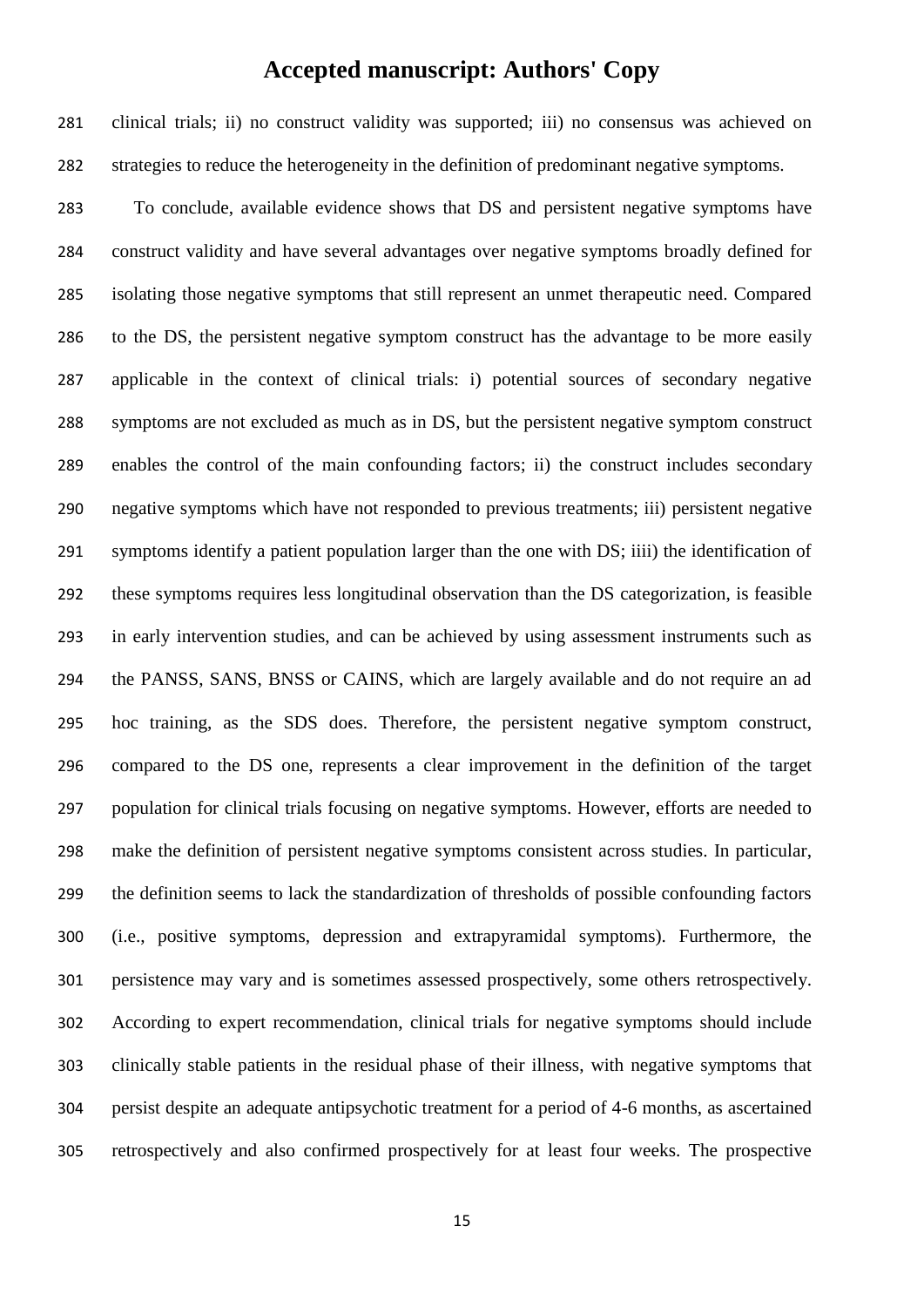evaluation of clinical stability is strongly recommended for negative symptoms, since they

- are difficult to assess retrospectively for many patients [55].
- *Recommendation 1* (based on studies included in table e1)

 The EPA Guidance Group on Negative Symptoms considers the persistent negative symptom construct suitable for clinical trials based on available evidence. However, the construct has been heterogeneously applied as to the thresholds for depression, positive and extrapyramidal symptoms. Therefore, the Group suggests the use of thresholds for clinically significant depression (e.g., 6 for Calgary Depression Scale; 17 for Hamilton Depression scale-17 items), 314 for moderate severity of the positive symptoms (e.g., PANSS score  $\leq$  4) as well as absence of parkinsonism as assessed on validates scales.

#### 

| Grade | Recommendation                                                                       |
|-------|--------------------------------------------------------------------------------------|
|       |                                                                                      |
| B     | The persistent negative symptom construct should be used in the context of clinical  |
|       |                                                                                      |
|       | trials. EPA recommends the use of established cut-off scores on validated rating     |
|       |                                                                                      |
|       | scales for clinically significant depression, moderate positive symptoms, absence of |
|       |                                                                                      |
|       | parkinsonism.                                                                        |
|       |                                                                                      |

#### 

#### *3.2. Factor structures of negative symptom domains*

 Factor analytic studies on general psychopathological rating scales, such as the PANSS or SANS and the Scale for the Assessment of Positive Symptoms (SAPS) or BPRS, identified items clustering in one or more negative symptom factor/s (Table e2). These studies identified items that do not cluster in the negative symptom factor/s, and provided evidence for excluding attentional impairment (SANS global rating of attention), inappropriate affect (SANS item 6), poverty of content of speech (SANS item 10), difficulty in abstract thinking (PANSS item N5), stereotyped thinking (PANSS item N7), mannerism and posturing (PANSS item G5; BPRS item 24), poor attention (PANSS item G11) and conceptual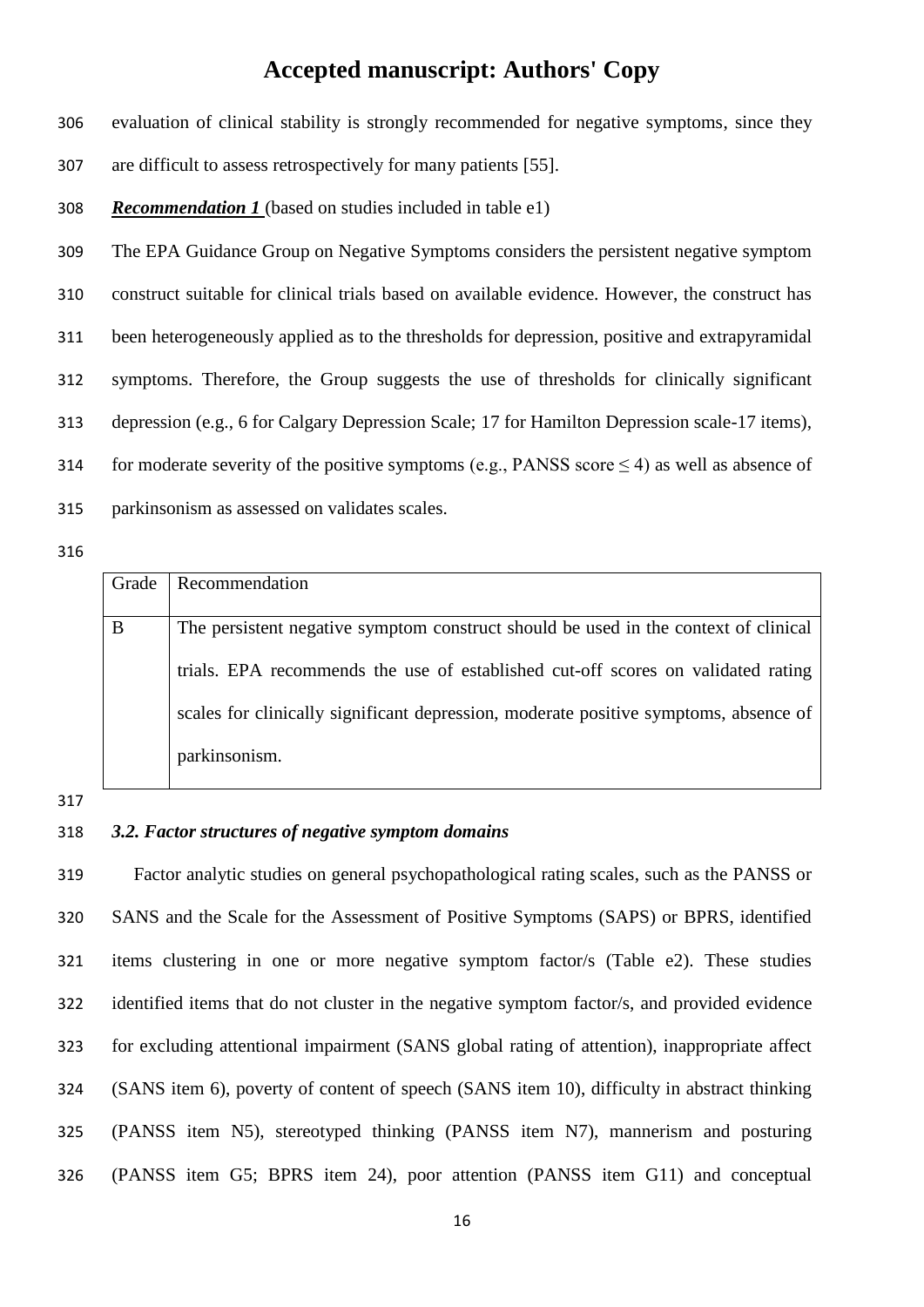327 disorganization (PANSS item P2; BPRS item 15) from the negative symptom dimension 328 (Table e2). Loadings of the items motor retardation (PANSS item G7; BPRS item 18), 329 avolition (PANSS item G13) and active social avoidance (PANSS item G16) have been 330 inconsistent (Table e2).

 Based on the consensus initiative and on different factor analytic studies (Table e2) showing the inconsistent loadings of the items N5, N7, P2, G5, G7, G11, G13 and G16 (PANSS), items 6, 10 and the global rating of attention from SANS, as well as items 15, 18 and 24 (BPRS), these symptoms should not be included as negative symptoms in any summary score or subscale score of the negative dimension.

336

#### 337 *Recommendation 2* (based on studies included in table e2)

| Grade    | Recommendation                                                                    |
|----------|-----------------------------------------------------------------------------------|
| $\bf{B}$ | Based on the available evidence, any summary score or subscale score of the       |
|          | negative dimension should use only core negative symptoms, consistently loading   |
|          | on the negative symptom factor: i.e., for the PANSS, the items "Blunted affect"   |
|          | (N1), "Emotional withdrawal" (N2), "Poor rapport" (N3), "Passive/apathetic        |
|          | social withdrawal" (N4) and "Lack of spontaneity and flow of conversation" (N6);  |
|          | for the SANS the subscales "Affective Flattening or Blunting" (items 1-5, and 7), |
|          | "Alogia" (items 9, 11-12), "Avolition-Apathy" (items 14-16), "Anhedonia-          |
|          | Asociality" (items 18-21); for the BPRS items "Blunted affect" (item 16) and      |
|          | "Emotional withdrawal" (item 17).                                                 |

338

339 Results of studies comparing different negative symptom models (two-factor, three-factor, 340 four-factor and five-factor models), are described in the NIMH-MATRICS consensus 341 statement [23], in four reviews [4,14,22,37], in a commentary [24] and in an expert opinion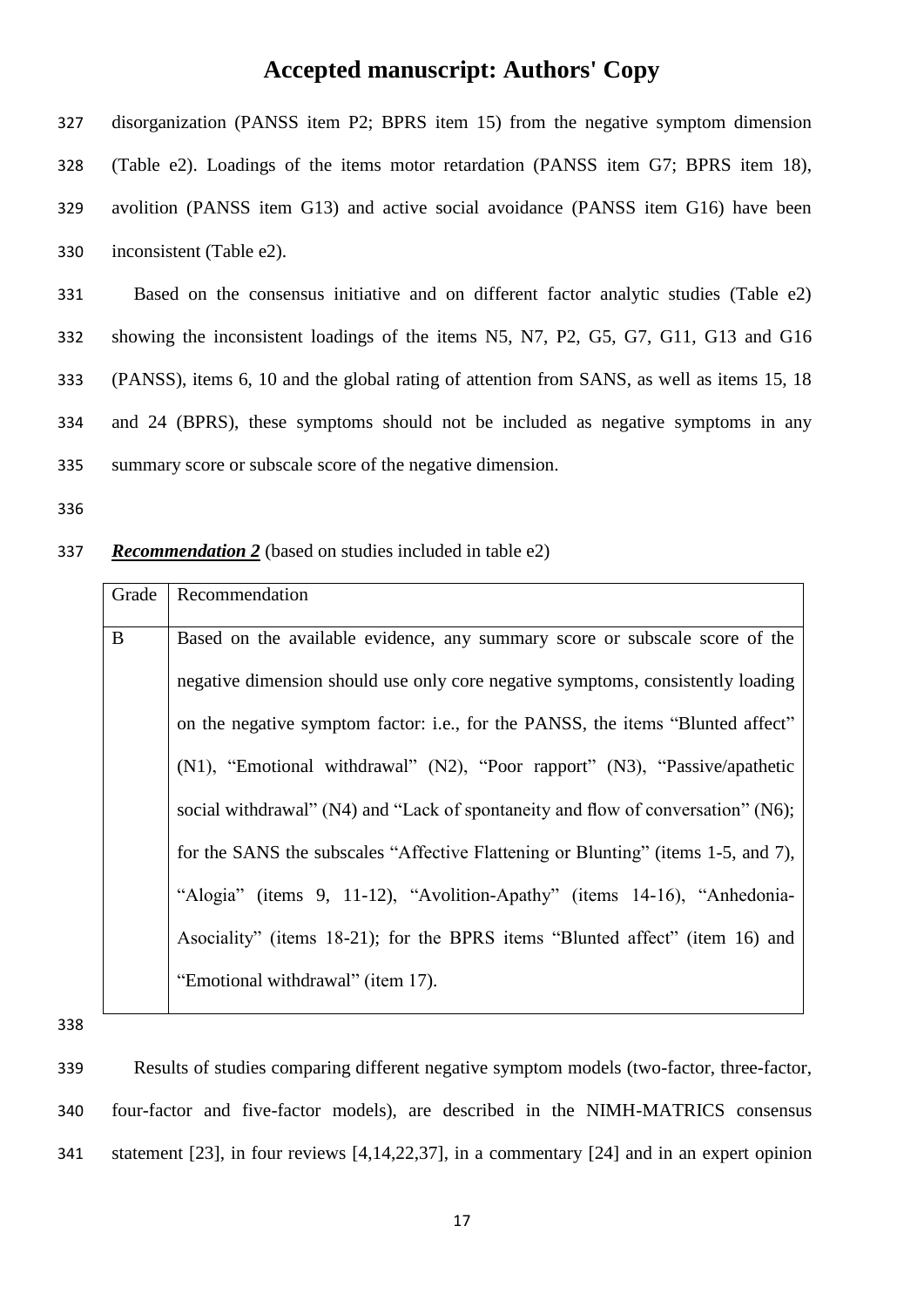[5] (Table e3). The two-factor model, including the Experiential factor (avolition, asociality and anhedonia) and the Expressive factor (blunted affect and alogia), has gained large consensus over the past decade [4,5,14,22-24]. Following the consensus statement on negative symptoms [23], the two-factor model was replicated by two studies using the SANS (excluding the Attention subscale) [56,57] and by three studies using the PANSS [58-60]. However, SANS [56,57] and PANSS [58-60] only consider behavior even for the assessment of the experiential deficits (i.e. anhedonia). In addition, studies using the SANS included items that are not considered negative symptoms, such as inappropriate affect and poverty of content of speech [56,57]. Likewise, studies using the PANSS [58-60] included motor retardation, active social avoidance [58-60], avolition and mannerism and posturing [58,59], which are not regarded as negative symptoms. Results of studies employing rating scales that assess negative symptoms in line with the consensus statement (SDS, CAINS and BNSS) supported the two-factor model of negative symptoms [56,61-64, 29,30,65,66, 27,28,67,68]. Thus, the two-factor model seems to be more robust when items unrelated to negative symptoms are excluded. In addition, replications of the two factors were provided independently of treatment and were cross-culturally validated [4]. The two-factor model has influenced the researchers in studying neurobiological underpinnings that could be targeted by different therapeutic options, with important implications in terms of prognosis and treatment [4]. Although the two-factor model has been widely validated and is more robust when negative symptoms are assessed using second generation rating scales, such as the BNSS and the CAINS, a three factor model using the BNSS [69] and a four factor model using the CAINS [70] were also reported (Table e3).

 Recently, a review by Strauss and colleagues (2019) [37], that includes three more recent studies conducted by the same research group, has questioned the validity of the two-factor model [71-73]. The strengths of these studies are the followings: i) they are multicenter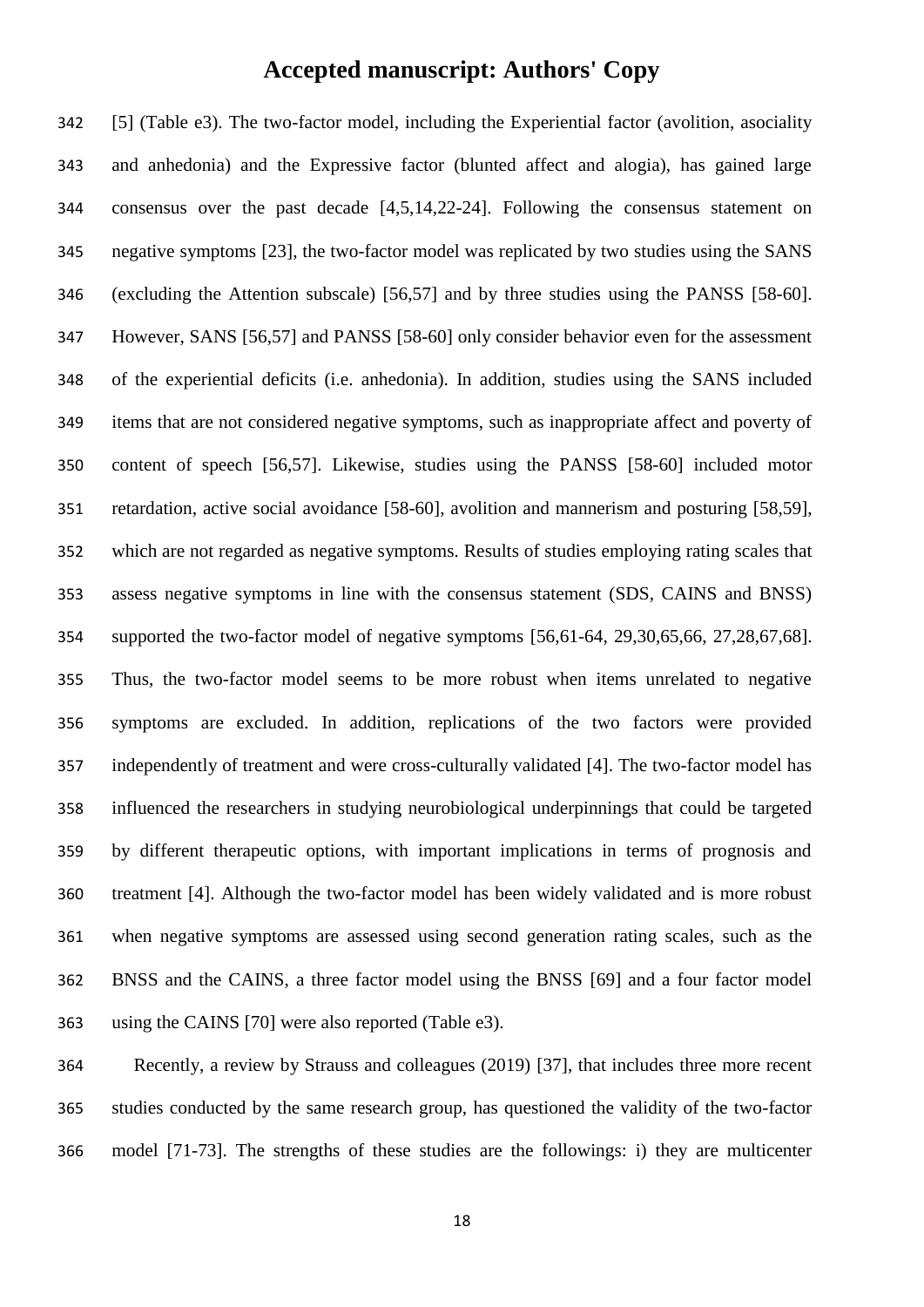studies with large sample size; ii) two studies [71,72] used the confirmatory factor analysis (CFA); iii) one study [73] performed the network analysis to overcome the CFA limitations, in particular the underestimation of the number of factors in the presence of high correlations between factors and small sample size; iv) these studies for the first time used CFA or network analyses of negative symptoms assessed with new-generation rating scales such as the BNSS and the CAINS [37]. On the whole, the results of these studies showed that a five- factor model, with five factors reflecting the five domains identified by the NIMH- MATRICS Consensus statement, provided the best fit independently of cultures and languages, while a hierarchical model (five negative symptom domains as first-order factors and the two factors, Experiential and Expressive factors, as 2 second-order factors) showed a slightly worse fit. The results of these studies [71,72] were also replicated by an independent multicenter study [74]. The two studies [71,73] identified a potential sixth factor, "lack of normal distress" of the BNSS (a reduction in the intensity or frequency of negative emotional experience), that corresponds to the "diminished emotional range" item of the SDS which also assesses the consummatory anhedonia. However, results of previous factor analytic studies are controversial. Five SDS studies reported that the item "diminished emotional range" loaded on the Expressive factor [56,61-64]. The BNSS studies found that the item "lack of normal distress" loaded on the Expressive factor, with a low saturation [67] and presented low communalities [27]. Further studies are needed to clarify whether the lack of normal distress belongs to the current negative symptom construct or whether it is part of other psychopathological constructs.

 Actually, the above mentioned studies were conducted by the same investigators [37,71- 73], thus requiring independent validation; in addition, the psychometric properties of the rating scales considered in these studies (BNSS and CAINS) do not allow an adequate testing of the model, since a factor with less than three items (avolition and asociality include only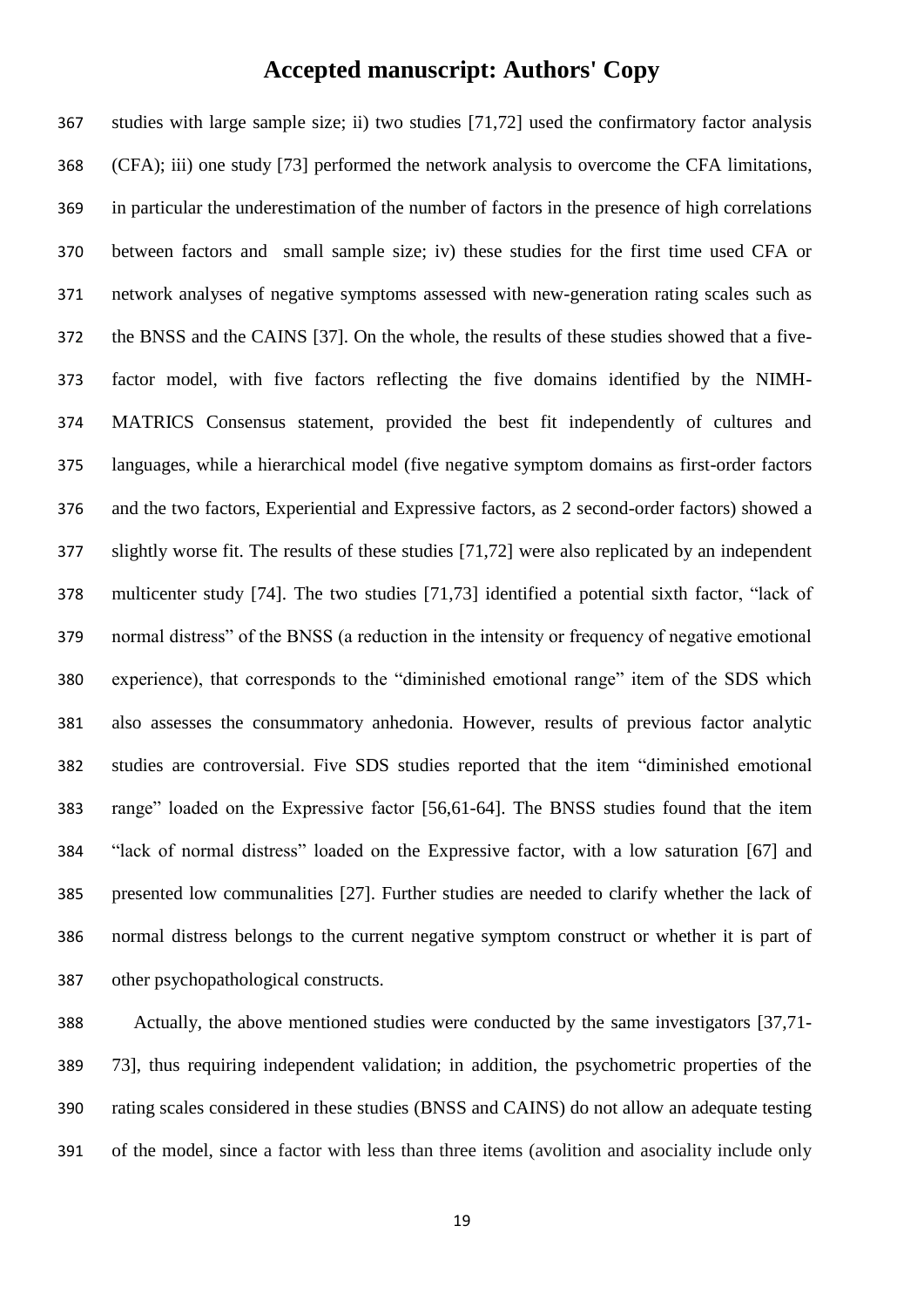two items) is generally considered weak and unstable [75]. Notwithstanding the importance of findings provided by CFA and network analyses for future investigations on negative symptom structure and pathophysiological underpinnings, as well as for treatment trials, so far, the available evidence is not strong enough for recommending the use of the five-factor model in clinical trials.

 No recommendation is deemed appropriate by the EPA Guidance Group on Negative Symptoms on the factor model to be used in clinical trials. However, as most CFA equally supported the five-factor and hierarchical models of negative symptoms, in which second- order factors were the Experiential and Expressive ones, EPA considers potentially useful to report treatment effects separately for these two factors, which include more than 3 items and are psychometrically stronger than the five individual domains for all second-generation rating scales as well as SANS, but not PANSS-Negative, BPRS and NSA-16.

#### *3.3. The burden of negative symptoms in schizophrenia*

 Negative symptoms pose a substantial burden on patients with schizophrenia, their families and society. In fact, negative symptoms are related to poor functional outcome, increased unemployment, greater severity of the illness, and usually higher antipsychotic dosages [7,76-78]. A substantial literature, nicely summarised in Awad and Voruganti, highlighted the burden of care [79]. The burden of care is a complex construct encompassing the impact and consequences of the illness on caregivers. Usually, it is subdivided into a so- called "objective burden of care", which indicates the effect of the disease on taking care of daily tasks (e.g. the household tasks), whereas the so-called "subjective burden of care" indicates the extent to which the caregivers perceive the burden of care [79]. If symptoms persist over a longer period, as could be shown in 25% to 30% of the patients [80], this patient group will show impaired personal and social functioning, unsuitability for work and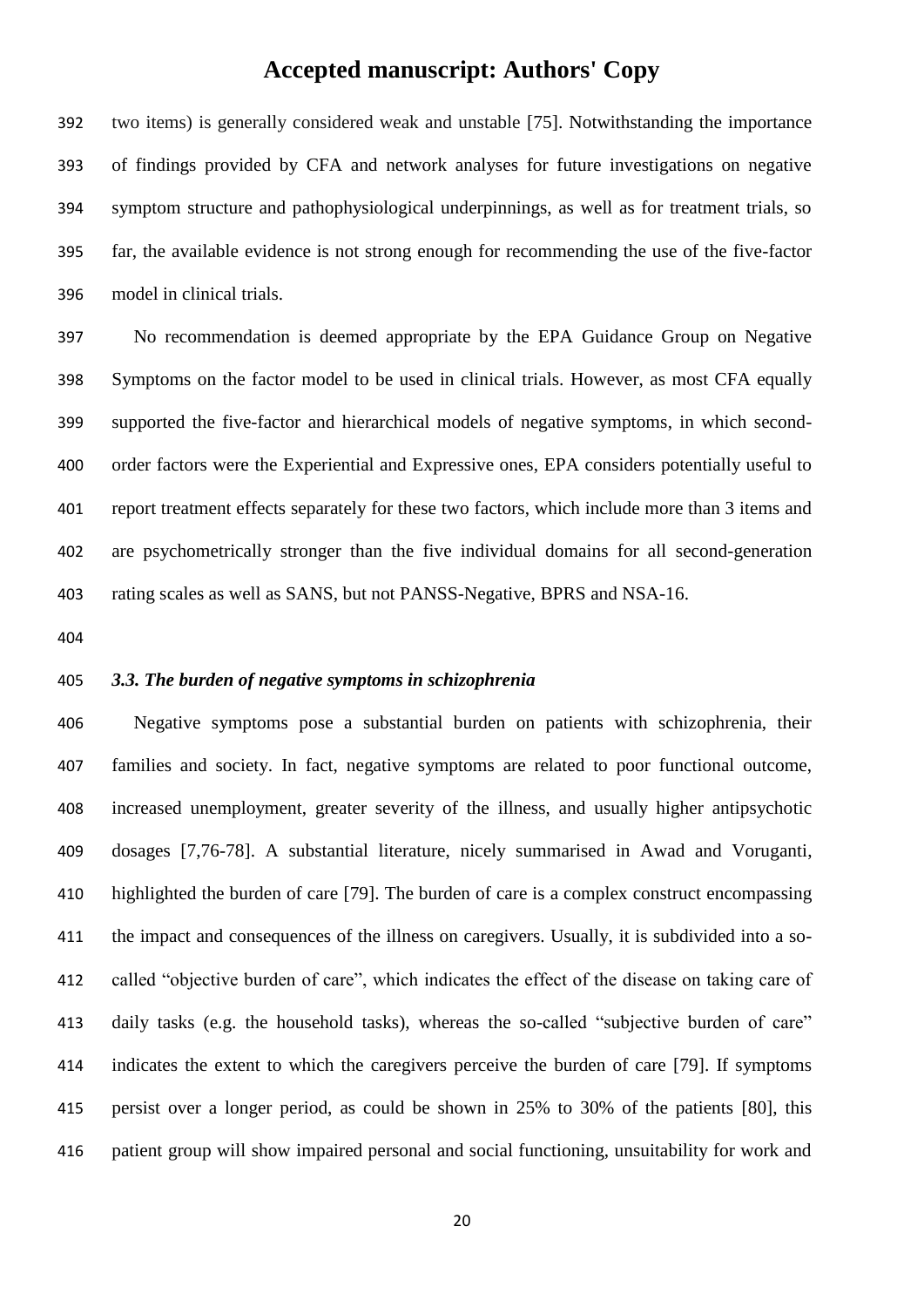reduced quality of life, which includes problems with mobility, washing and dressing. In parallel, this study looked at the carer burden and found that carers of this specific group of patients do devote an average of 20.5 hours per week with a notable negative impact on the quality of life measures to support ill relatives [80].

 In general, increased symptomatology is connected to an increased family burden [81]. Looking at the objective caregiver burden more specifically the perceived severity of negative symptoms seems to have a direct impact, which is not true for positive symptoms [82]. In families of subjects with schizophrenia the "objective burden" was related to the severity of psychopathology and cognitive deficits, with negative symptoms accounting for the largest percentage of explained variance, while the "subjective burden" was related to psychotic symptoms and age of disease onset, with the latter variable explaining most of the variance [83].

 A large-scale study found that the severity of psychopathology in the patients, the ability of relatives to cope and the extent of contacts between patients and relatives were predictive of family burden [84]. Family burden was closely related to patient's needs and particularly to negative symptoms causing greater disability. A regression model indicated that needs around daytime activities, alcohol and drug consumption, severity of psychotic symptoms, negative symptoms and degree of disability are all related to higher levels of family burden [85].

 While these results indicated a central role of negative symptoms in determining caregiver burden, the majority of studies investigating family burden in schizophrenia did not evaluate them or used only a limited assessment of these symptoms. Thus, further studies are needed to draw conclusions.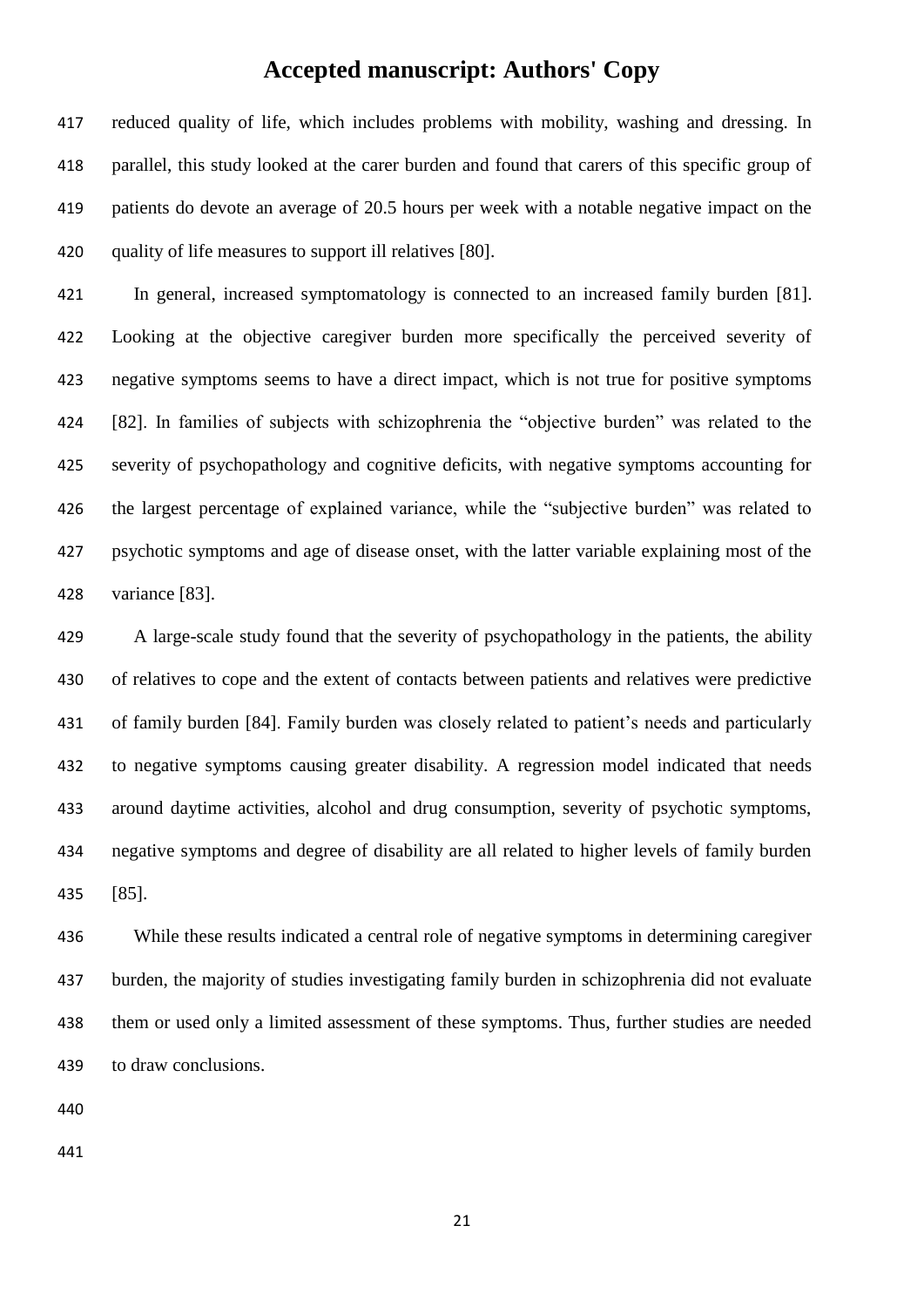### *4.1. Assessment instruments*

**4. Assessment of Negative Symptoms**

 Standardized assessments for negative symptoms are necessary in both clinical practice and research. In clinical practice, they allow us to quantify the intensity of the symptoms but especially to appreciate their evolution with a more objective approach. In research, they are essential in therapeutic trials because they provide a standard framework for the definition and quantification of symptoms and allow different clinicians from different cultures to evaluate symptoms of interest in a similar way.

 There are two types of scales, on one hand those that have been developed in order to assess symptoms in patients with schizophrenia and on the other hand, those developed for the assessment in other disorders and focused on one domain of the negative symptoms such as apathy/avolition or anhedonia. We can also distinguish scales in which the assessment is carried out by professionals via an interview (hetero-evaluations) and those based on self-evaluations by the patients themselves.

### *4.1.1. Scales developed for assessing symptoms in subjects with schizophrenia*

 The NIMH-Negative Symptom Consensus Development Conference [23] has been a milestone for the development of second-generation scales covering five negative symptom dimensions (alogia, social withdrawal, anhedonia, blunted affect and avolition). Consequently, this paper will present the scales developed before (first generation) and after (second generation) this conference.

 Seventeen instruments have been identified (Table e4) but only the second-generation scales are detailed in Table e5. Most of these scales are based on observer ratings and aim to quantify the severity of negative symptoms. Recently, self-report scales have been developed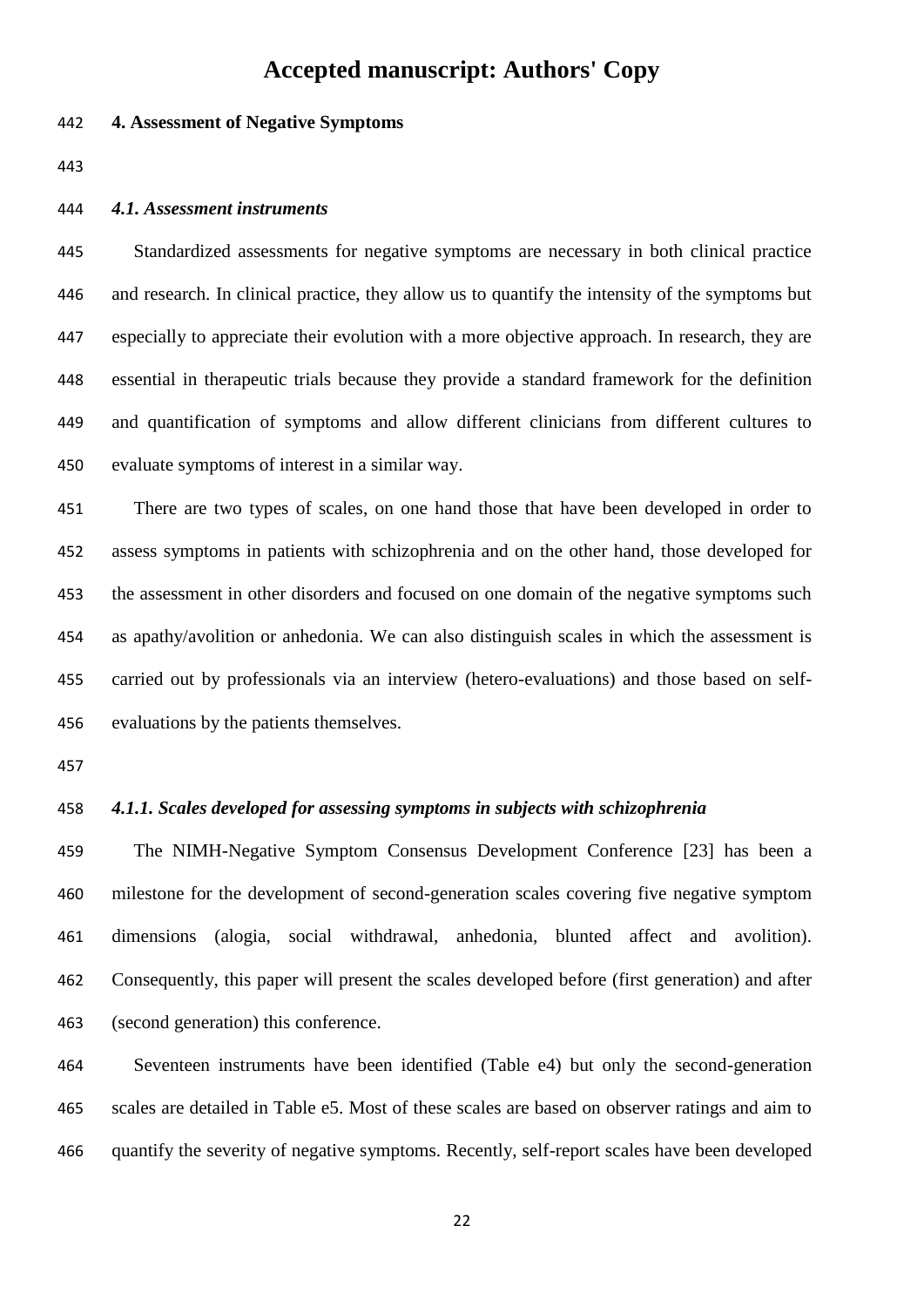allowing patient self-assessment of their feelings and experience related to negative symptoms.

*4.1.1.1. First generation scales*

### *4.1.1.1.1. Brief Psychiatric Rating Scale (BPRS) and Positive And Negative Syndrome*

*Scale (PANSS***)**

 Even if BPRS and PANSS are scales covering all the symptoms of schizophrenia, they deserve to be reported for their widespread use in past and present trials. The BPRS is a general psychopathology scale which originally included 16 items and was later extended to include 18 or 24 items, with ratings ranging from 0 to 6 (or from 1 to 7 depending on the version). Four BPRS negative symptom subscales have been proposed [86], based on factor analyses, but the most widely used is the "anergy" factor including 3 items, emotional withdrawal, motor slowing and emotional blunting [87,88]. The sensitivity of this factor to change is lesser than the SANS [89]. Moreover, the negative subscale compared to other subscales presents the lowest inter-rater agreement [90] and insufficient internal consistency [91]. Widely used in therapeutic trials BPRS as a whole has been supplanted by PANSS since the 1990s.

 The PANSS [26] includes 30 items rated from 1 (no symptom) to 7 (severe symptom) with 3 subscales: positive (7 items), negative (7 items) and general psychopathology (16 items). Each item is scored on a 7-point scale, ranging from 1 to 7. The absence of a zero score implies that computations of ratios (e.g., percent changes) are not mathematically appropriate and might result in an underestimation of a response. A suggested correction is to subtract the minimum score (e.g., 30) from the total score [92]. The negative symptoms subscale (PANSS negative) includes N1 blunted affect, N2 emotional withdrawal, N3 poor rapport, N4 passive/apathetic social withdrawal, N5 difficulty in abstract thinking, N6 lack of spontaneity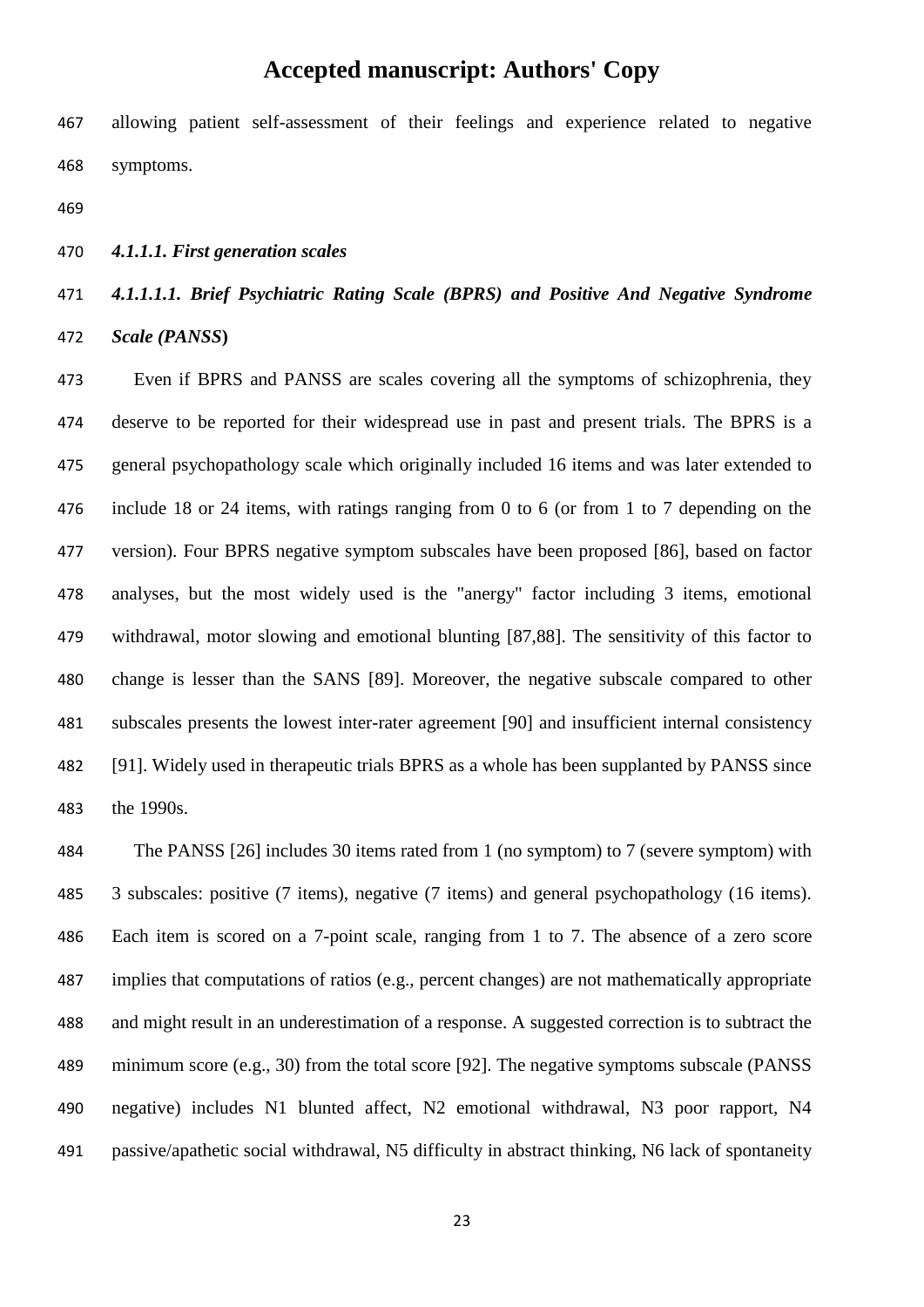and flow of conversation, and N7 stereotyped thinking [93]. PANSS has good psychometric validity [94-100] and is still widely used in therapeutic trials including those that target negative symptomatology (see related paragraph). The existence of a semi-structured interview (SCI-PANSS) and a precise definition of the items and their quantification allow obtaining a very good inter-rater reliability. Internal consistency and test-retest reliability can be considered moderate for the negative sub-scale. However, compared to other scales (e.g., SANS), PANSS negative sub-scale had the greatest internal consistency [101] and the use of the SCI-PANSS increases its interrater reliability [102,103]. Some limitations must also be underlined. Among the 7 negative items, N7 is related to disorganization of thought and N5 to cognitive symptoms. Other limitations of the PANSS are the poor assessment of avolition- apathy, the lack of assessment of anhedonia, and the assessments only based on behavioral observation [4,104-107].

 A five-factor model of the PANSS has been developed [108] and among these factors, a negative symptom factor score (NSFS) containing 5 items from the PANSS negative (N1, N2, N3, N4, N6) and 2 items from the general sub-scale (G7 motor retardation and G16 active social avoidance) has been identified [109]. Evidence for reliability and validity and sensitivity to change of the NSFS in schizophrenia patients with prominent negative symptoms has been demonstrated in one study [110] in which, however, subjects were included if they had either prominent negative symptoms or thought disorganization. Besides the limitations previously suggested, motor retardation and active social avoidance should not be considered as negative symptoms since they might be more related to extrapyramidal symptoms, depression, suspiciousness or social anxiety. Finally, no single negative symptom factor from PANSS has achieved broad consensus, neither NSFS, even if it has been widely used in many trials, nor the most replicated negative factor including N2, N3, N4, N6 and G7 [111-113].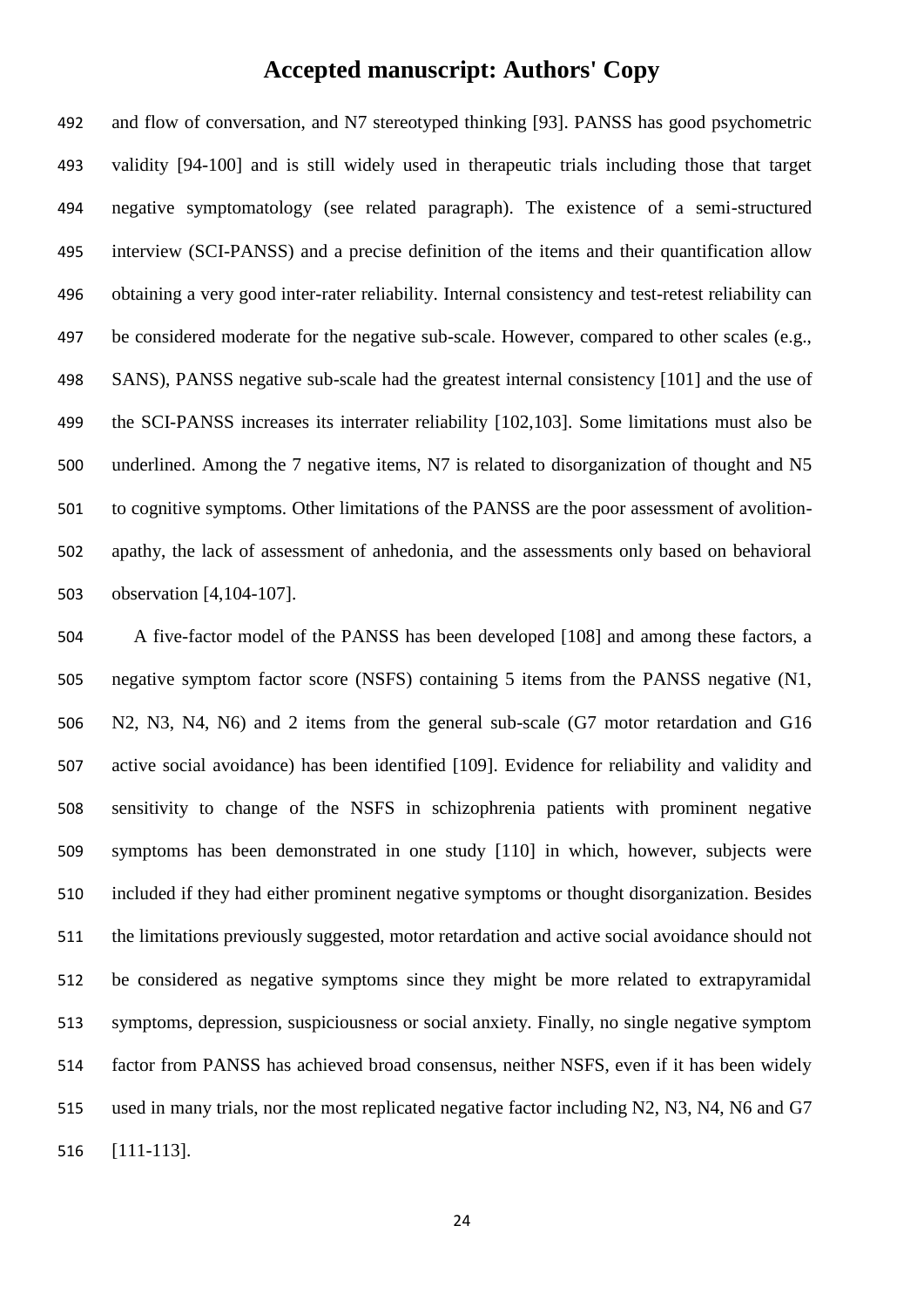### *4.1.1.1.2. Scale for the Assessment of Negative Symptoms (SANS)*

 SANS [25] is an extension of the emotional blunting scale (EBS) [114] and includes 25 items grouped into the 5 dimensions: alogia, emotional blunting, avolition-apathy, anhedonia - asociality and deficit of attention. Each item is defined in a glossary and is scored from 0 to 5. Each of the 5 dimensions has a global score and a composite score which is the sum of the dimension item scores. The reliability and validity of SANS have been widely proved [98,101,115-118]. However, obtaining corroborative history from a family member may substantially improve the validity of the assessment of negative symptoms [119]. SANS has been translated into several languages. A short SANS version with 11 items and 3 response options has been suggested with similar reliability as the original version [120].

 Although SANS is probably the reference in the evaluation of negative symptoms, some weakness has been pointed out [4,72,104-107,121]. Indeed, several factor analyses have supported that the item "deficit of attention" loads on a cognitive factor and other items ("speech content poverty", "response latency", "inappropriate affect") load more on a disorganization component than on negative factors [122,123]. These results are in accordance with previous data that inappropriate affect, inattention, and blocking should not be considered as negative symptoms [124-126]. In the same vein, the items 'poor eye contact' and 'grooming and hygiene' did not load on negative dimensions [127]. Moreover, anhedonia and social withdrawal are also criticized for evaluating the observed behavior without taking into account the environment and the desire to establish social relations and the ability to experience pleasure during activities. Furthermore, the fact that both these latter aspects are assessed within the same domain, constitutes a further limitation as SANS does not separately assess the 5 negative domains required by the NIMH-Negative Symptom Consensus Development Conference.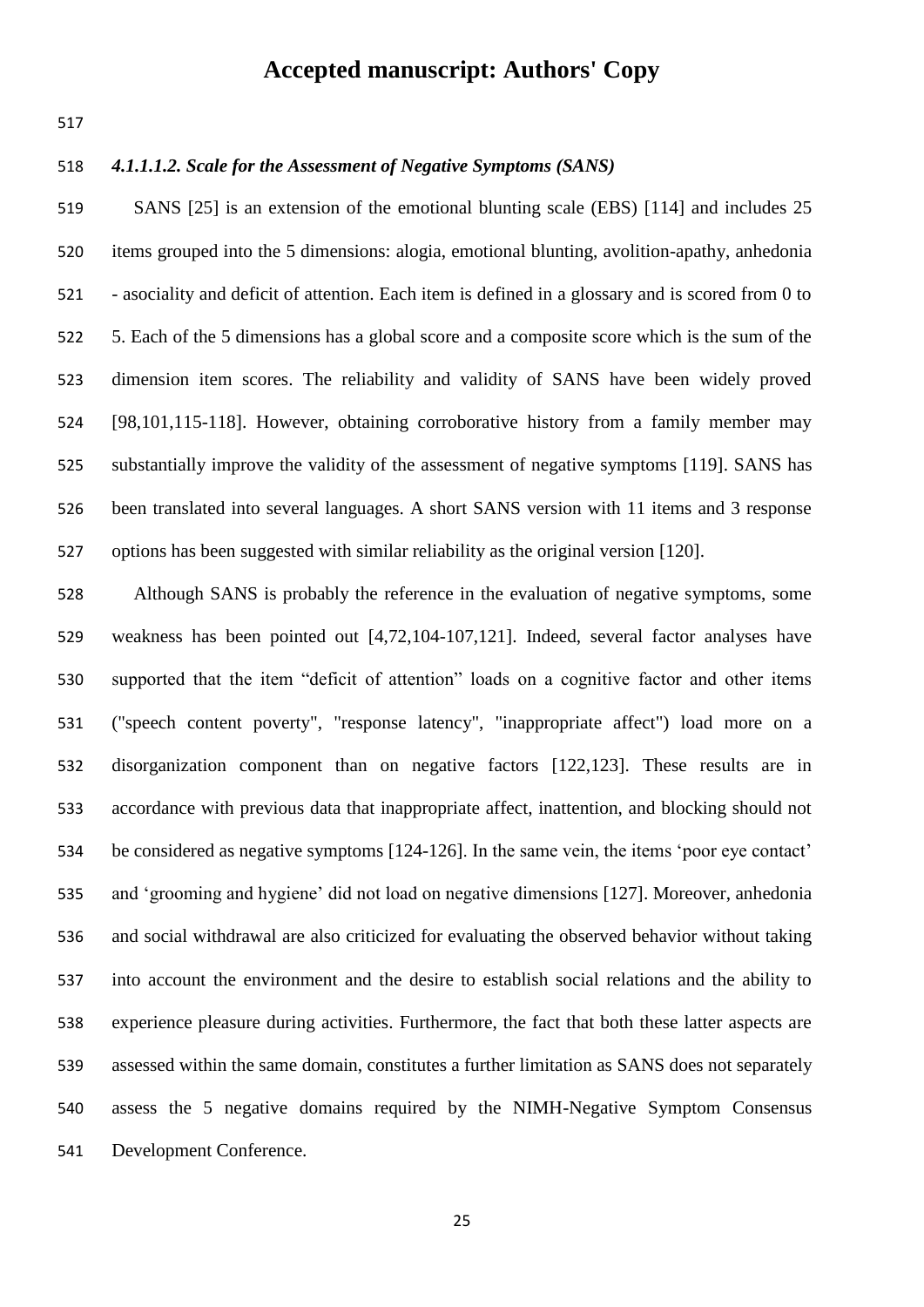As for the PANSS, the SANS is based on behavior manifested by the patient, leading to substantial overlap with functioning, and poor discrimination of secondary negative symptoms [4]. Moreover, both scales include items, such as 'abstract thinking' for PANSS and 'attention' for SANS, which rate cognitive deficits, accounting for the association between negative symptoms and cognition [128].

*Recommendation 3* (based on studies included in tables e2 and e5)

 The EPA Guidance Group on Negative Symptoms considers appropriate the use of a second- generation rating scale to assess negative symptoms in clinical practice and trials. However, due to the present regulatory agency requirements and to the need of further evidence concerning the sensitivity to change of second-generation rating scales for negative symptoms, EPA recommends to use a second-generation scale to complement the PANSS and SANS for the assessment of negative symptoms in clinical trials.

| Grade | Recommendation                                                                   |
|-------|----------------------------------------------------------------------------------|
|       |                                                                                  |
| B     | Due to the limits of PANSS negative subscale and SANS according to the present   |
|       |                                                                                  |
|       | conceptualization of negative symptoms, these scales should be complemented with |
|       |                                                                                  |
|       | a second-generation scale in clinical trials.                                    |
|       |                                                                                  |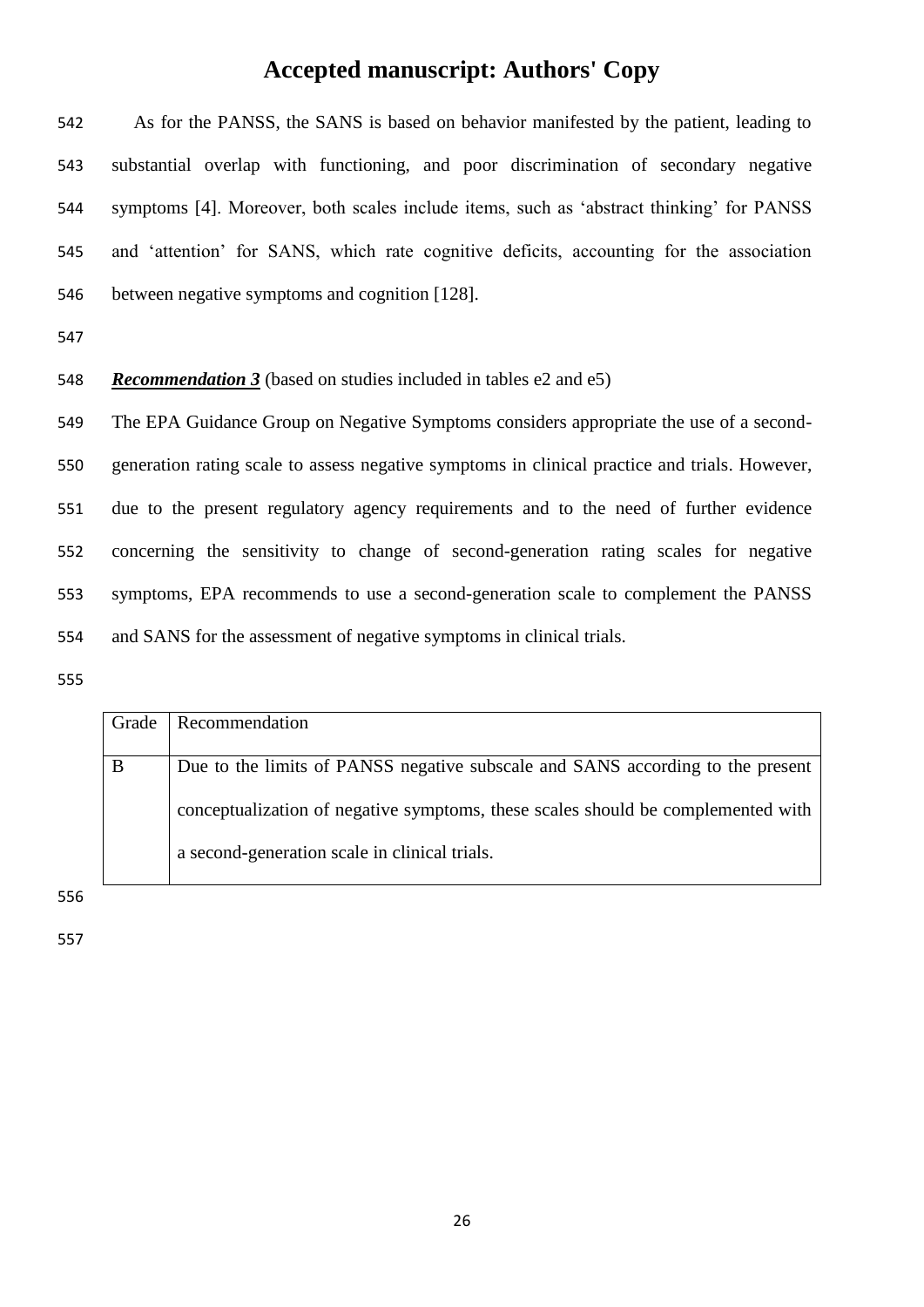### *4.1.1.1.3. Schedule for Deficit Syndrome (SDS)*

 The Schedule for Deficit Syndrome (SDS) [42] is the only scale that categorizes patients into deficit and non-deficit subtypes. Six negative symptoms are assessed from 0 (normal) to 4 (severely impaired) in a semi-structured interview: restricted affect, diminished emotional range, poverty of speech, curbing of interests, diminished sense of purpose, diminished social drive. Deficit schizophrenia is defined by the presence of two or more negative symptoms 564 with a score  $\geq 2$  (moderate) and judged both primary (i.e., not caused by neuroleptic akinesia, depression, anxiety, delirium, disorganization, environmental deprivation and other factors) and enduring for 12 months, including periods of clinical stability and remission of psychotic symptoms. This scale has strong inter-rater reliability and convergent validity [129], has the greatest stability compared to other scales [130]. However, this scale is difficult to use in clinical practice and the assessment of persistent negative symptoms is more convenient for clinical trials [44].

 While the limitations of the SDS are relevant to the use of the scale to assess negative symptom domains, they should not put into question the validity of the scale to diagnose the deficit syndrome, which remains a validated categorical approach to identify subjects with primary enduring negative symptoms [38].

### *4.1.1.1.4. The Negative Symptoms Assessment (NSA)*

 The NSA [131], largely used in therapeutic trials, is a 16-item scale with a semi-structured 578 interview filled in 30 minutes, each item is rated on a 6-point scale (1-6; or rated as  $9 = not$ ) ratable). A total score and a global rating are provided. NSA includes 5 factors, communication, emotion/affect, social involvement, motivation, and retardation. Negative symptoms assessed with NSA-16 drove the changes in the Social and Occupational Functioning Scale (SOFAS) rather than the reverse suggesting that improving negative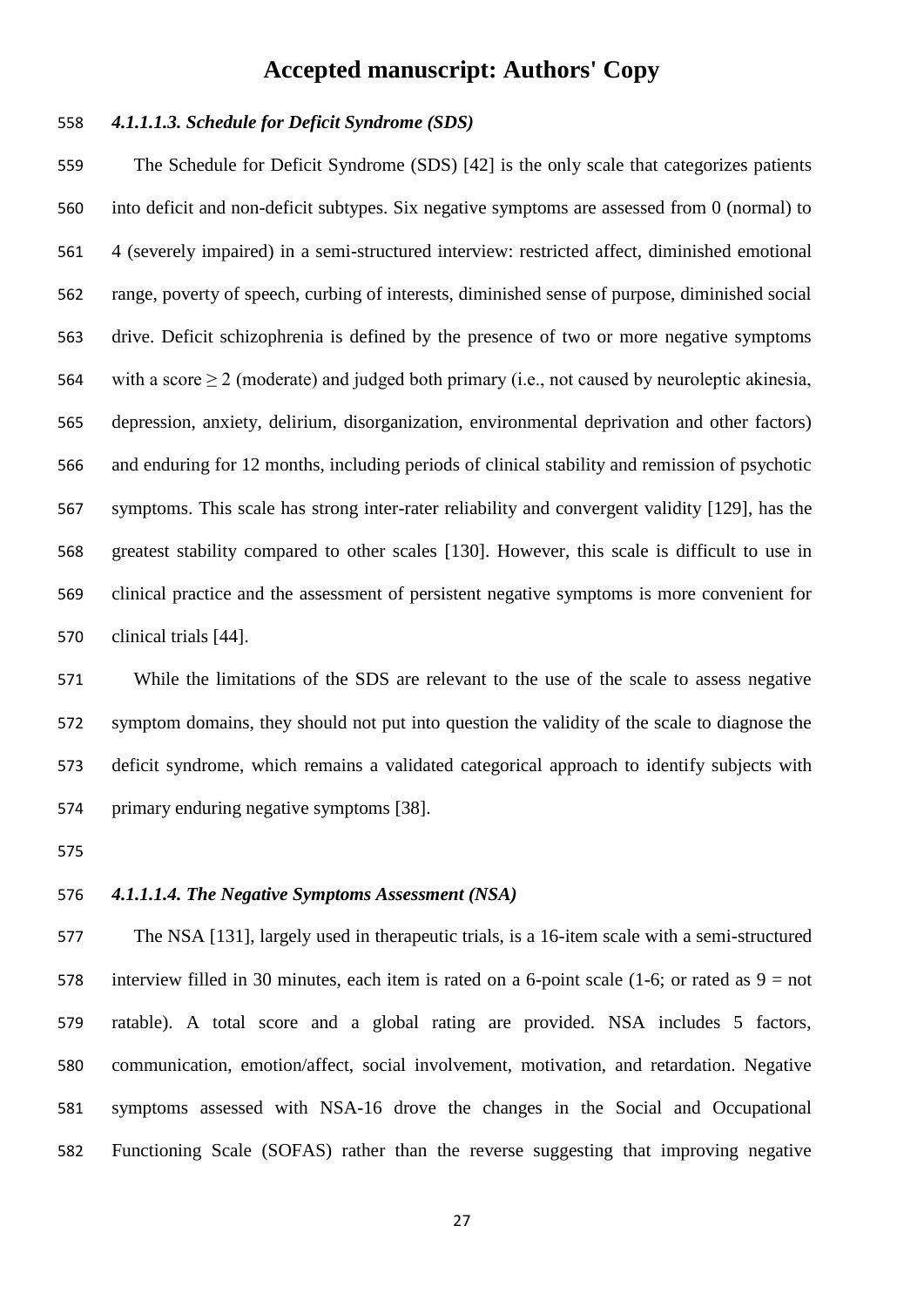symptoms may lead to improvements in functional outcomes [132]. However, the ratings for some of the items are based on behavior and thus a substantial overlap with functioning cannot be excluded. The agreement among raters after training was good [133] or among raters coming from different countries was at least as high using the NSA-16 as using the PANSS negative subscale or Marder negative factor [134]. NSA-16 has good psychometric properties and a cutoff point of 31 provided excellent sensitivity and good specificity for separating patients with and without negative symptoms [135].

 A short version, which allows rapid evaluation of negative symptoms, exists in the form of a 4-item scale (NSA-4; 1. Restricted speech quantity, 2. Emotion: Reduced range, 3. Reduced social drive, 4. Reduced interests). It was tested by more than 400 medical professionals [136] and presented good psychometric properties [137]. However, the validation of the short version scale has been carried out only by the group developing NSA and should be independently replicated.

 The originality of NSA-16 is to evaluate on the one hand the emotional feeling and on the other hand the emotional expression by asking the patient to mimic emotions. However, similar limitations as those evoked with SANS and PANSS can be pointed out [104-107]. Anhedonia is not evaluated as a separate domain since the capacity to feel pleasure during activity is included in the item "emotion: reduced range" also encompassing the capacity to feel anxious or depressed. Consequently, NSA-16 does not cover the 5 negative domains required. Some items as impoverished speech content, inarticulate speech and slowed movements are not considered as negative symptoms. Several items (poor grooming and hygiene, reduced hobbies and interest, reduced daily activity) are based on functioning or behaviors and their severity is measured considering the type and the frequency of behavior. Scores on NSA, SANS and SDS may be reliably converted between them [138].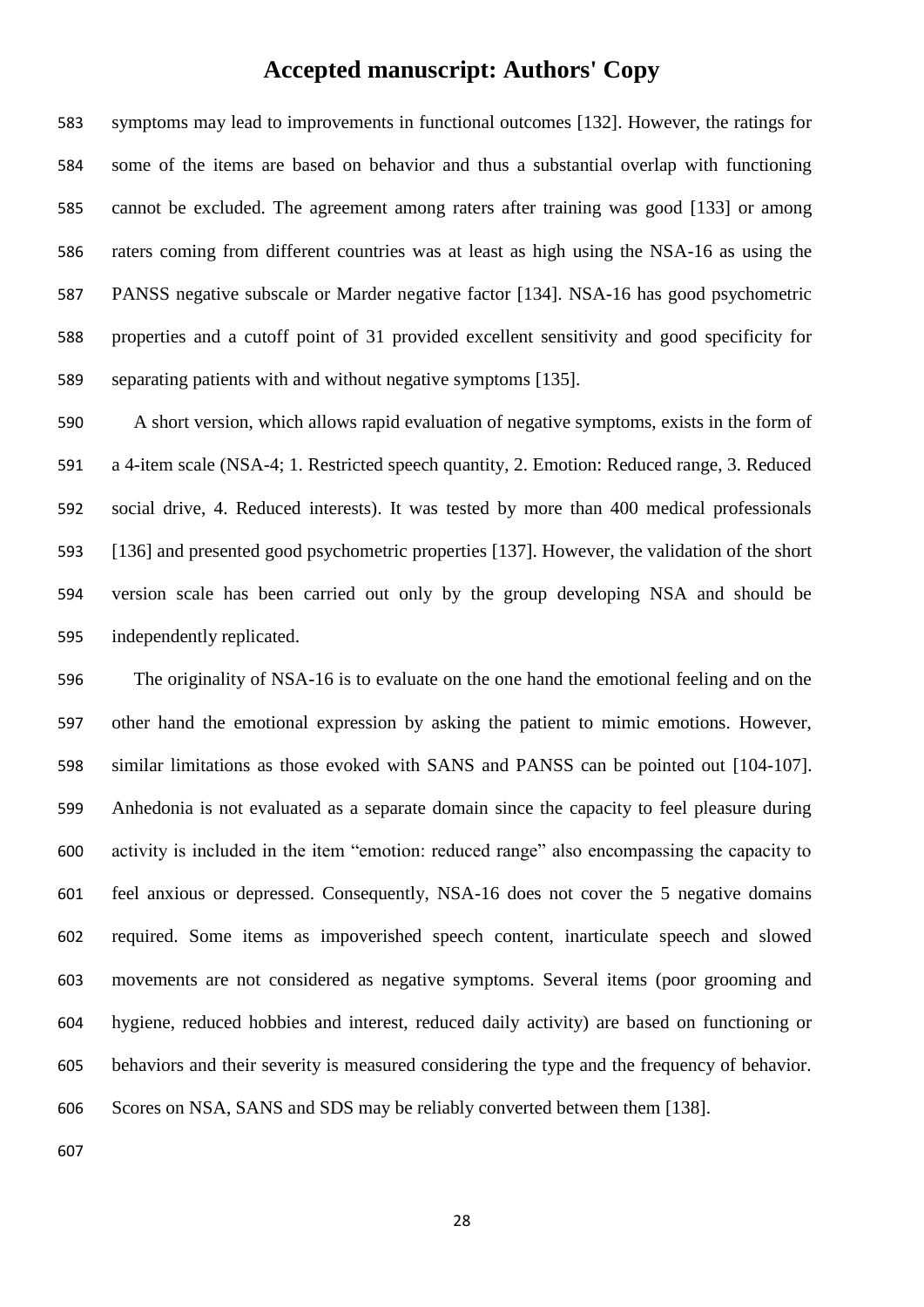*Recommendation 4* (based on studies included in table e5)

The EPA Guidance Group on Negative Symptoms considers appropriate the use of a second-

generation scale to assess negative symptoms in clinical practice and trials. As reported for

the other first-generation scales, The Group recommends using a second-generation scale to

complement the NSA-16 for the assessment of negative symptoms in clinical trials.

| Grade | Recommendation                                                                     |
|-------|------------------------------------------------------------------------------------|
| B     | Due to the limits of NSA-16 according to the present conceptualization of negative |
|       | symptoms, this scale should be complemented with a second-generation scale.        |

| 615 |  |  | 4.1.1.2. Second generation scales |  |
|-----|--|--|-----------------------------------|--|
|-----|--|--|-----------------------------------|--|

### *4.1.1.2.1. The Brief Negative Symptom Scale (BNSS)*

 The BNSS [28] includes a semi-structured interview to evaluate 13 items that measure the five negative dimensions and the lack of distress. According to the authors of the scale, the interview requires 10-15 minutes; however, in practice it generally takes longer (20-25 minutes). The scale present good psychometric properties (Table e5). Several studies reported that negative symptoms measured with the BNSS are not significantly affected by the presence of depressive or positive symptoms in stable schizophrenia patients [27,139,140].

 BNSS originality is to take into account the expression of internal experiences and the observed behavior for the social withdrawal and avolition dimensions. Anhedonia is also evaluated by differentiating the consummatory and anticipatory pleasures. An item evaluates the ability to feel distress and the lack of 'distress' is considered as pathological. This item is the subject of controversy, some authors considering that it is not consistent with the definition of negative symptoms [105], others supporting that might help to differentiate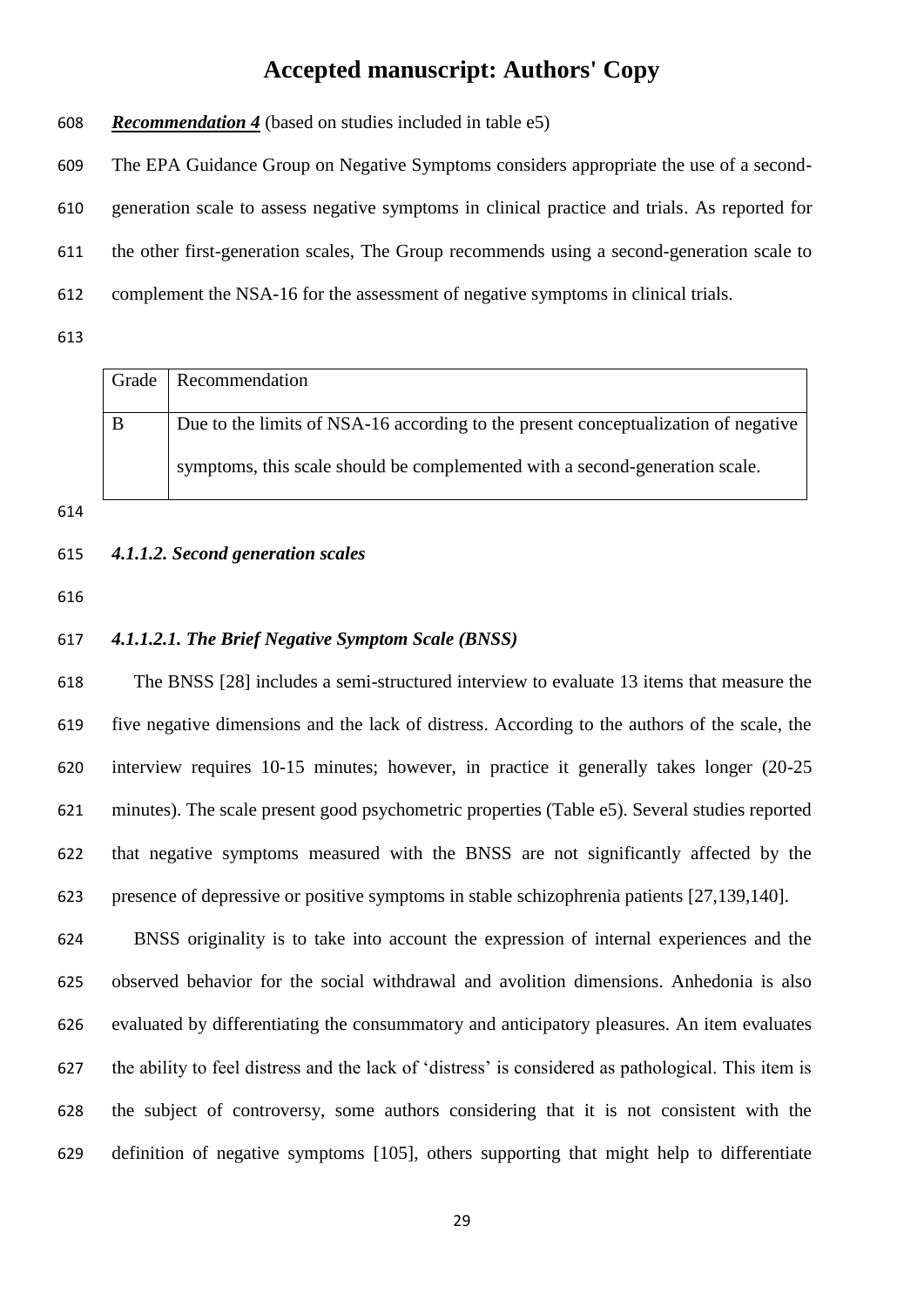primary and enduring symptoms from secondary negative symptoms [140]. BNSS was designed for easy application in the context of clinical trials or clinical routines and has excellent psychometric properties in schizophrenia [28,113] and in bipolar disorders (76). It has been translated and validated into 29 languages [141], notably Danish [142], Polish [143], German [144], Brazilian [68,145] and Spanish [146]. Nine translations were used in a European validation study [74]. BNSS has substantial advantages with respect to PANSS for the identification of the experiential domain (including avolition, asociality and anhedonia) and in subjects with predominant negative symptoms [74]. Preliminary evidence indicates that BNSS is also sensitive to change [147].

#### *4.1.1.2.2. The Clinical Assessment Interview for Negative Symptoms (CAINS)*

 The CAINS came from the Collaboration to Advance Negative Symptom Assessment in Schizophrenia (CANSAS) [104]. The development of CAINS was based on data-driven iterative process leading to several successive versions [29,30,148]. In its final version, the scale includes 13 items and is administered in 15 to 30 min, each item being scored on a 5- point Likert scale. As BNSS, CAINS contains a comprehensive manual and workbook that provides a semi-structured interview. CAINS addresses the notions of anticipated and consumed pleasures, motivation through the social, professional and leisure domains. Goal- oriented behaviors are evaluated through the patient's effort to engage in an activity. The scale has good psychometric qualities and several factor analyses displayed 2 factors, MAP and EXP (Table e5). These two subscales have good psychometric properties and have been validated in a large sample from non-academic clinical settings by raters not affiliated with 652 the scale's developers [149]. A proxy scores of  $> 25$  on the CAINS total or a proxy score of >17 on the MAP has been proposed to identify subjects with persistent negative symptoms [150]. These data need to be replicated by an independent group.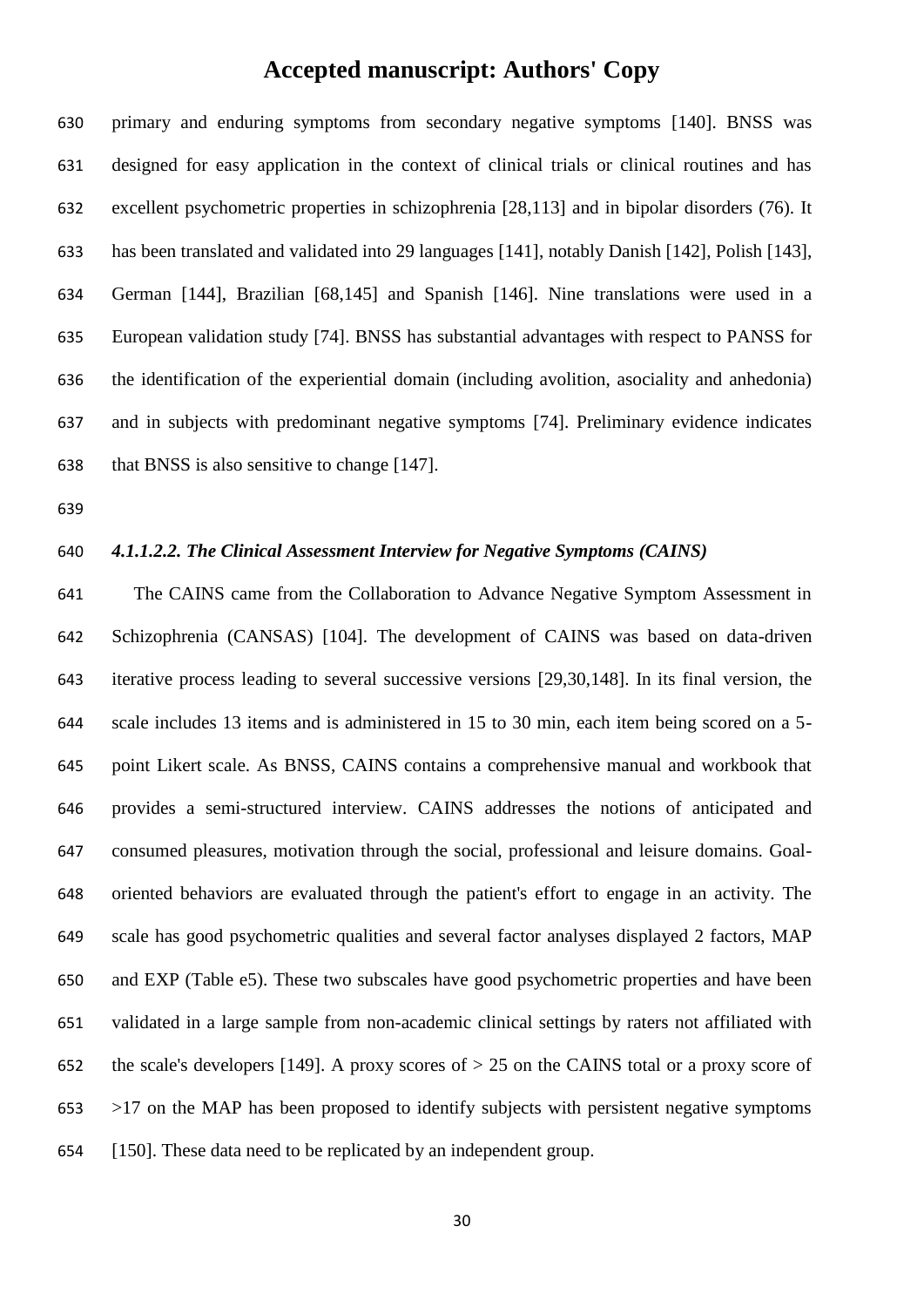CAINS is available in several languages such as Czech, French, Spanish, Mandarin, Cantonese, Korean, Polish, Greek, Swedish, Lithuanian and German [105]. Validation studies of CAINS translated into Chinese [151,152], Korean [153,154], Spanish [155] and German [65] have been published.

 As BNSS, CAINS is based on observer rating and does not need informant to be completed. Both scales assess behavior for the 5 negative dimension and internal experiences for avolition and social withdrawal. However, if BNSS contains distinct items for assessing internal experiences, CAINS combines internal experiences and observed behaviors in the same ratings. As BNSS, CAINS yields scores reflecting MAP and EXP. A direct psychometric comparison of BNSS and CAINS showed high correspondence for blunted affect and alogia items but moderate convergence for avolition and asociality items, and low convergence among anhedonia items [156]. This finding on anhedonia may be related with the different definitions of items and how these items on anhedonia are assessed. Indeed, CAINS examine frequency of pleasure and has distinct items assessing social, work and recreational pleasures while BNSS assesses frequency and intensity of pleasure and has one item assessing, social, work and recreational pleasures and physical pleasure.

#### *Recommendation 5* (based on studies included in tables e3 and e5)

 EPA considers the use of the BNSS or CAINS appropriate to assess negative symptoms in clinical practice and trials as these scales provide an adequate assessment of all negative symptoms domains (Evidence level I - II). As the evidence concerning their sensitivity to change is limited for BNSS and not present for CAINS, EPA recommends to use these scales to complement first-generation scales (such as PANSS, SANS or NSA-16) in clinical trials.

| Grade   Recommendation                                                        |
|-------------------------------------------------------------------------------|
|                                                                               |
| Due to their good psychometric properties and coverage of the five domains of |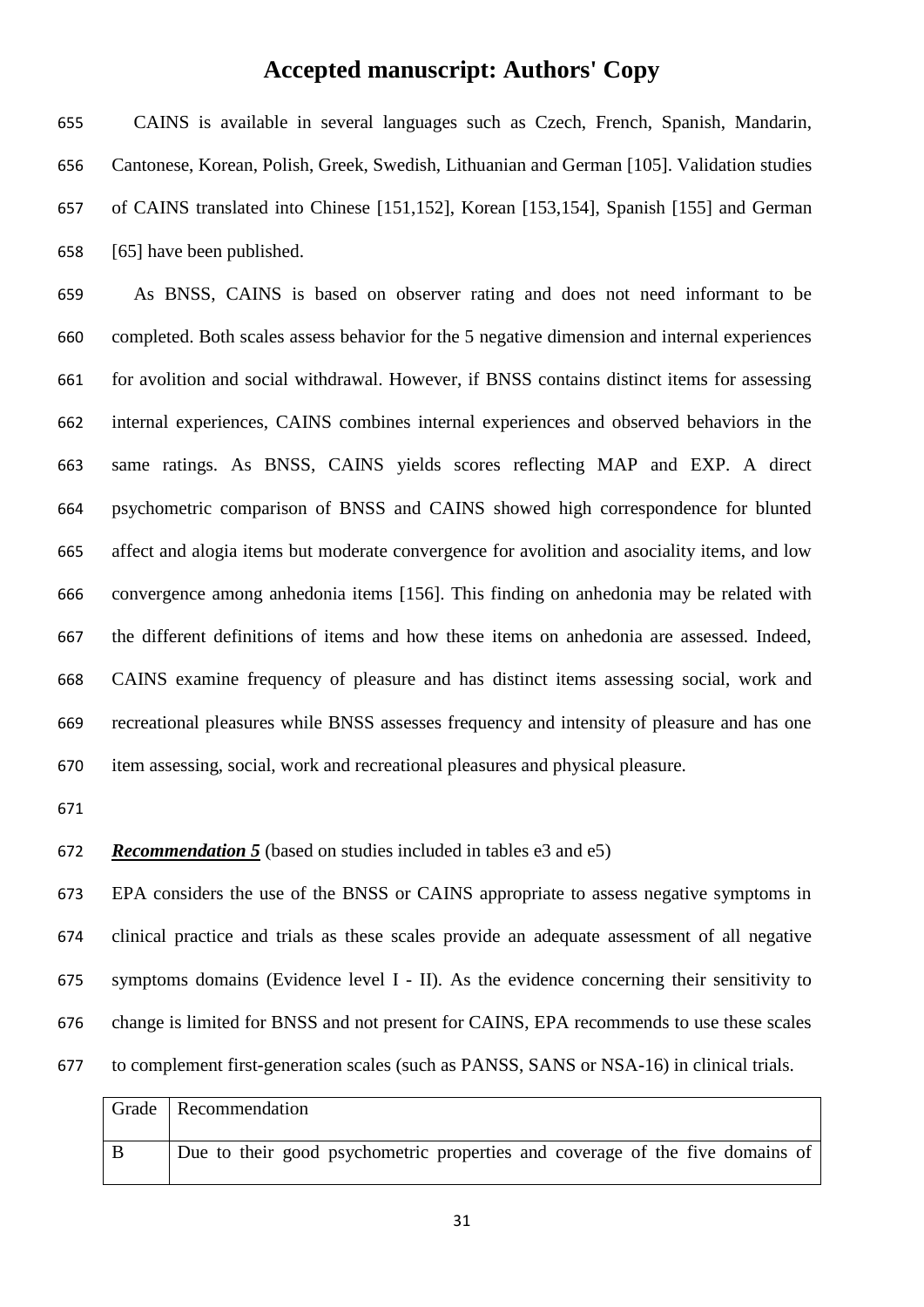negative symptoms, BNSS or CAINS should be used for the assessment of negative symptoms. In clinical trials, they should be used to complement first-generation scales.

*4.1.1.3. Scales based on self-assessments*

 Self-assessments should be considered as complementary measures of scales based on observer-ratings. Compared to these last evaluations, self-evaluation provides clinical information not necessarily detected by caregivers or medical staff in a standard interview and can provide information on the symptoms as recognized by the patients themselves [157]. Two recent scales, the Motivation and Pleasure Scale Self-Report (MAP-SR) [158] and the Self-evaluation of Negative Symptoms (SNS) [159] have been developed specifically for the negative symptoms and supplanted previous tools that do not have good psychometric properties or do not cover the 5 negative dimensions required [160-163].

### *4.1.1.3.1. The Motivation and Pleasure Scale-Self-Report (MAP-SR)*

 The Motivation and Pleasure Scale-Self-Report (MAP-SR) [158] is a self-assessment scale derived from the CAINS motivation/pleasure sub-scale. The Expression items were removed due to poor reliability and validity, yielding a 18-item version of the MAP-SR [164]. This point might be considered as a weakness since emotional expression or emotional feeling might allow to differentiate between negative and depressive symptoms [159,165]. Although the 18-item version demonstrated adequate internal consistency, three items were excluded due to low item-total correlations yielding a 15-item version. Anhedonia is assessed with 6 items focusing on experienced and expected pleasure in social, physical and recreational/vocational domains. Asociality and avolition are evaluated with 3 items and 6 items respectively, each item scoring from 0 to 4. This scale presents good psychometric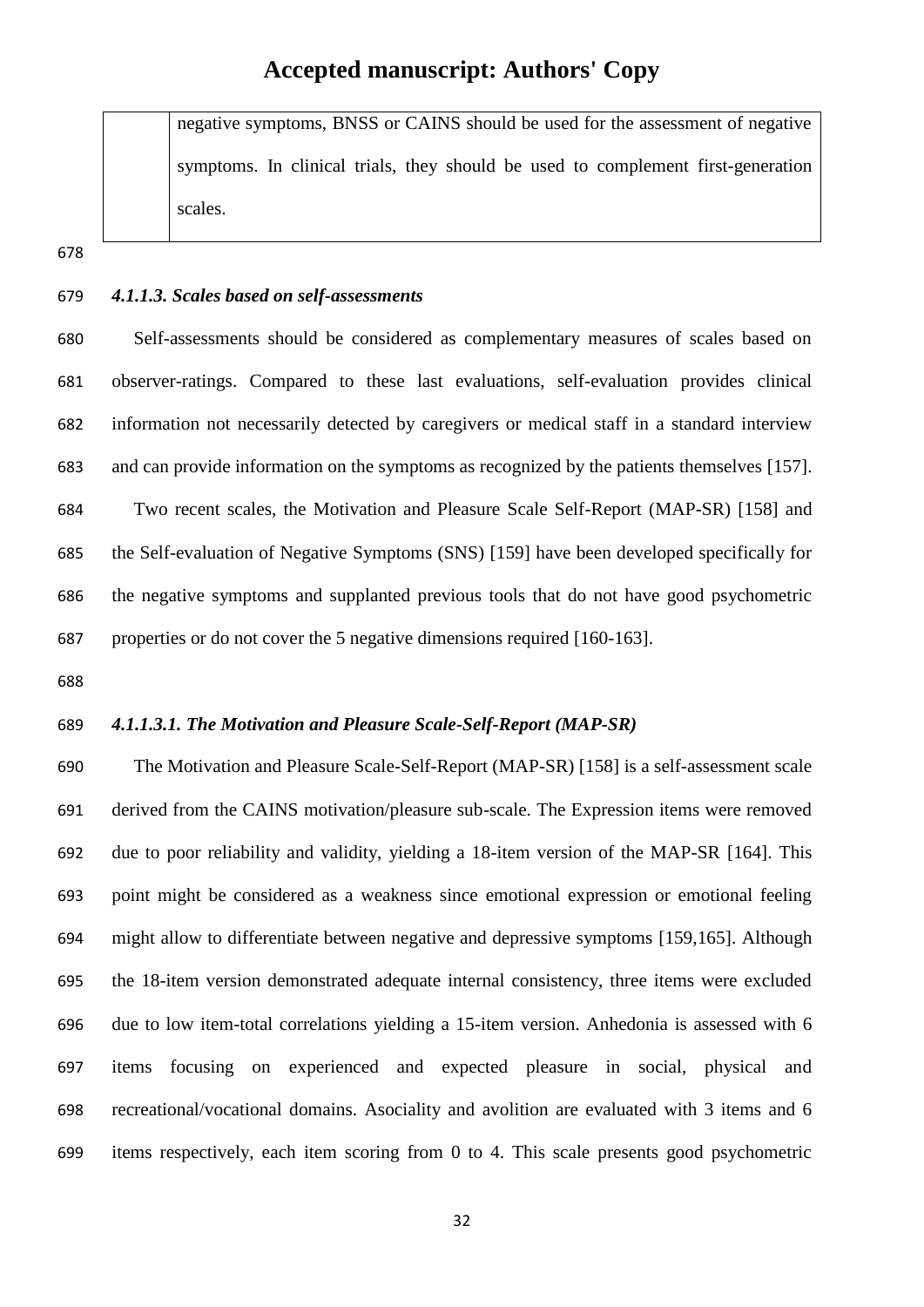properties [158] and has been translated and validated into German [166] and Korean [167]. However, it only focuses on the motivation/pleasure dimension and if it is adequate to assess anhedonia it might be less suitable when assessing motivation [168]. Moreover, the evaluation contains many questions like 'how often' and 'how much', which require that patients remember and quantify what feelings or events happened in the past week, potentially difficult for patients with memory impairment.

### *4.1.1.3.2. The Self-evaluation of Negative Symptoms (SNS)*

 The Self-evaluation of Negative Symptoms (SNS) [159,169] is a concise and easy-to- understand self-assessment scale consisting of 20 items, most of which coming from verbatim reports of patients with schizophrenia. The patient has three choices of answers ' completely agree ',' slightly agree ', strongly disagree' corresponding to 2, 1 and 0 respectively. Thus, a total score (from 0 to 40 for severe negative symptoms) and 5 sub- scores can be obtained. The advantage of this scale is also to take into account the consummatory and anticipatory pleasure. A pathological threshold at 7 was determined with a very good sensitivity and specificity in patients with schizophrenia and schizoaffective disorders compared to healthy subjects [170]. SNS was also used in a general adolescent population demonstrating its possible use for the screening of negative symptoms [171]. This scale was translated into more than 17 languages [172].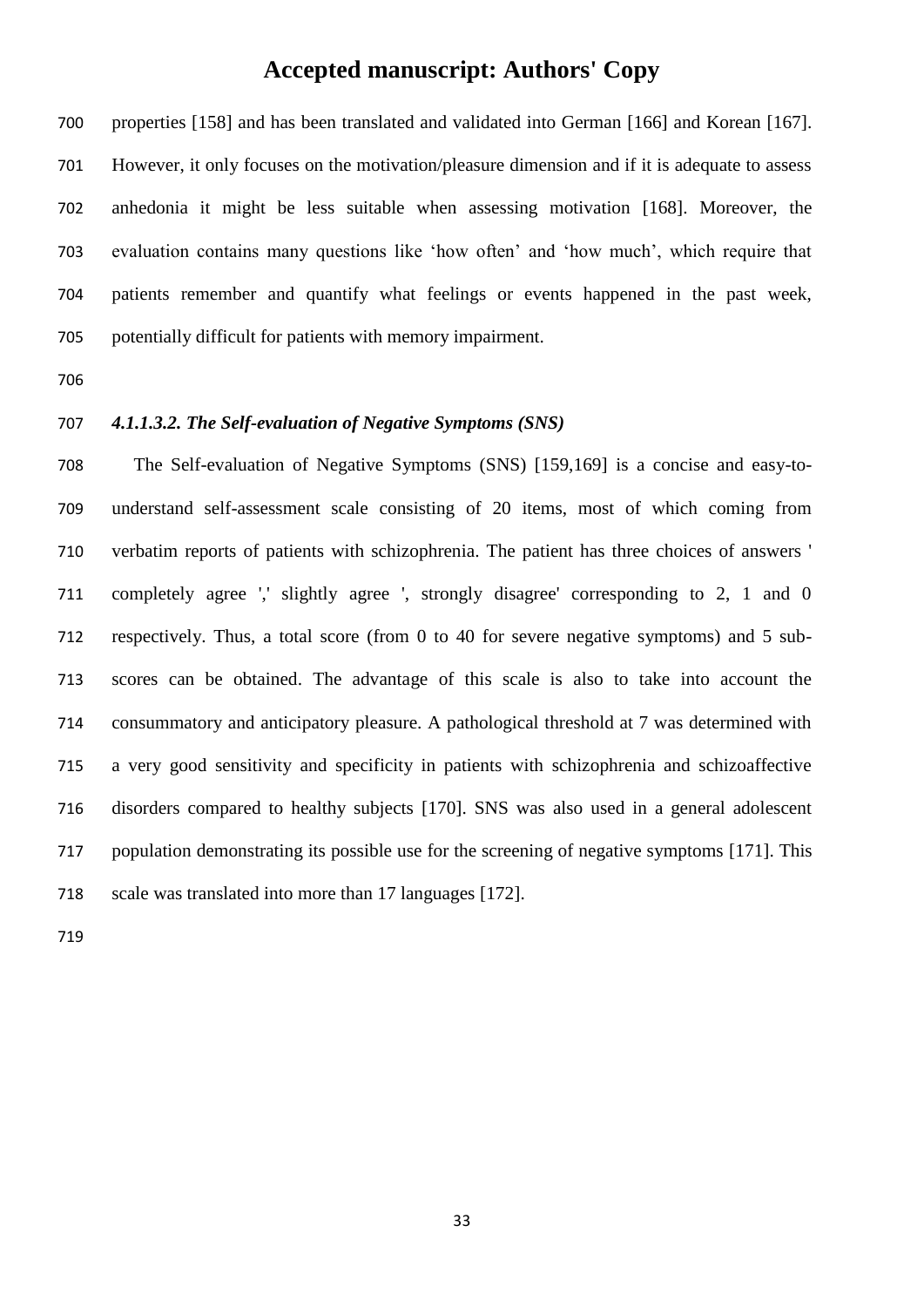#### *Recommendation 6* (based on studies included in table e5)

| Grade         | <b>Recommendation</b>                                                          |
|---------------|--------------------------------------------------------------------------------|
|               |                                                                                |
| $\mathcal{C}$ | Self-assessments can be used to complement observer-ratings. SNS (exploring 5) |
|               | domains) and MAP-SR (exploring 3 domains) can be used for self-assessment of   |
|               | negative symptoms.                                                             |

### *4.1.2. Scales focused on one dimension of negative symptoms*

 Even if negative symptoms are considered as core features in patients with psychotic disorders, they are not specific to schizophrenia and can be found in other mental or neurological disorders such as depression, parkinsonism, dementia and even in the general population. Consequently, some scales assessing in particular anhedonia, avolition/apathy were initially developed in disorders other than schizophrenia. Only scales that were validated in patients with schizophrenia and that presented good psychometric properties are displayed in Table e6.

 The scales assessing anhedonia need more validation studies in schizophrenia to be recommended for the assessment of this domain of negative symptoms.

 Three kinds of measures have been used in assessing motivation deficit or apathy in schizophrenia, self-reported, clinician-rated, and performance-based measures.

 The Apathy Evaluation Scale (AES), commonly used in neurological disorders [173], has been also validated in schizophrenia [174]. The scale comprises 18 core items that assess and quantify the affective, behavioral, and cognitive domains of apathy but with phrasing varying 737 by rater [self, informant, or clinician] and that rates on a four-point response scale  $(0 = not at$ 738 all true/characteristic to  $3 =$  very much true/characteristic). The clinician version of the AES was also validated in first psychotic episode [175]. The scores of AES, SANS and Quality of Life Scale (QLS) were highly inter-correlated supporting that these instruments evaluating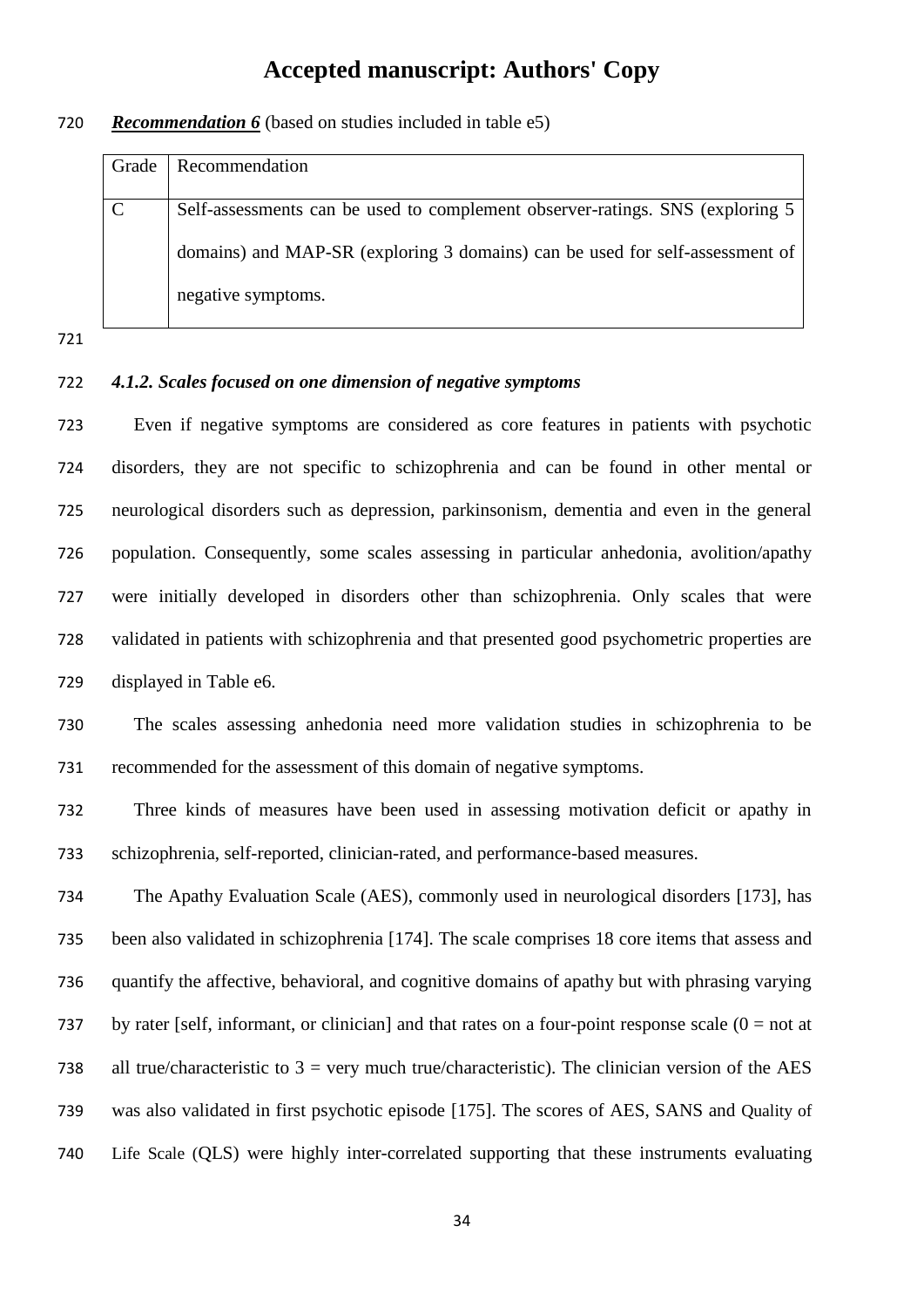motivational deficits are tapping into a similar underlying construct [176]. A validated shortened Self-reported Apathy Evaluation Scale (AES-S) was also validated in first psychotic episode [177]. It is a 12-item scale, each item scoring on a 4-point Likert scale, higher scores indicating severe apathy. The questions focus on the degree of self-experienced motivation and interests during the last 4 weeks and do not include measures of functioning.

#### *Recommendation 7* (based on studies included in table e6)

| Grade | Recommendation                                                               |
|-------|------------------------------------------------------------------------------|
|       |                                                                              |
|       | The Apathy Evaluation Scale (AES) could be regarded as a useful tool for the |
|       | assessment of apathy in schizophrenia.                                       |

#### *4.2. Assessment of negative symptoms in First Episode Psychosis patients*

 In first episode psychoses, the assessment of negative symptoms is of interest for several reasons. Meta-analyses on first episode studies find that a higher level of negative symptoms is associated with a lower quality of life [178] and is predictive of a poorer functional outcome in terms of functional recovery [179]. Likewise, first episode psychosis patients with a high level of negative symptoms have a lower adherence to treatment [180] and an increased risk of deliberated self-harm after treatment [181].

 In the above-mentioned meta-analyses, most of the included trials used the original seven item sub-score PANSS-Negative to estimate the severity of negative symptoms, while a minority of them measured negative symptoms with the SANS scale. The second-generation scales, i.e., BNSS and CAINS, were not used in any of the included trials and there are no published first episode studies using them. Validation studies were mainly carried out in stable and/or chronic patients. Only one study, published after the search end date, included a small sample of unstable, first episode patients [142] and found a low discriminant validity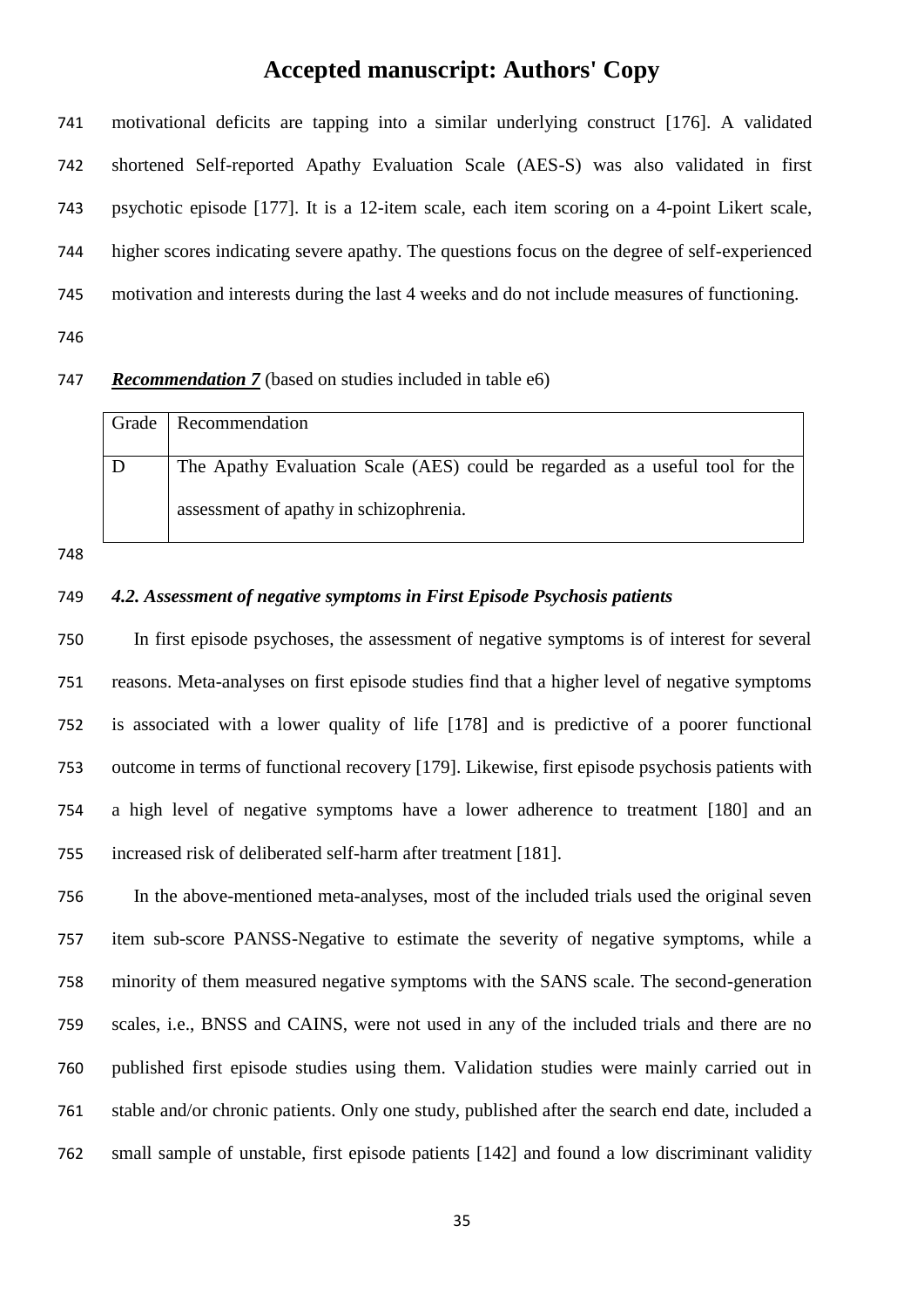with respect to positive symptoms and parkinsonism. Although the preliminary nature of these findings does not allow conclusions, they suggest that the challenge of separating primary negative symptoms from those secondary to psychosis and parkinsonism is not yet solved with the use of second-generation scales, such as BNSS, in first episode subjects. Accurate assessment of positive symptoms, depression and parkinsonism should be carried out in FEP subjects to exclude the secondary nature of negative symptoms.

 Although the vast majority of first episode studies have used PANSS or SANS for evaluating negative symptoms, there have been few studies focusing on specific domains, particularly apathy/avolition/amotivation. Only the Apathy Evaluation Scale has been validated in a sample of first episode patients [175] and was used in two studies [182,183].

 As to the factor structure of negative symptoms in first episode samples, the sum score of selected items from PANSS believed to cover the subdomain of amotivation [184] have been used in two studies [185,186]. In line with this, a few studies have used a suggested factor- structure from the SANS [187] to report on the severity of amotivation [188,189]. Several studies have reported specifically on each of the four SANS-subdomains, i.e. Affective flattening, Alogia, Anhedonia/Asociality and Avolition/Apathy [190-193]. For both scales, confirmatory factor analyses in first episode samples were published in 2013. The Wallwork/Fortgang five-factor model of PANSS [112] was confirmed to have a reasonable fit in patients with first-episode psychosis [194]. The factor-analyses on SANS detected a three-factor model, consisting of expressivity, experiential, and alogia/inattention, which showed similar model fit as the original SANS five factor model [195]. However, in these factor analyses performed in first episode patients, none of the suggested factor models fully covers the five domains identified by the NIMH-consensus statement. Validation of BNSS and CAINS in first episode samples is therefore crucial for future optimal assessment of negative symptoms in this group of patients.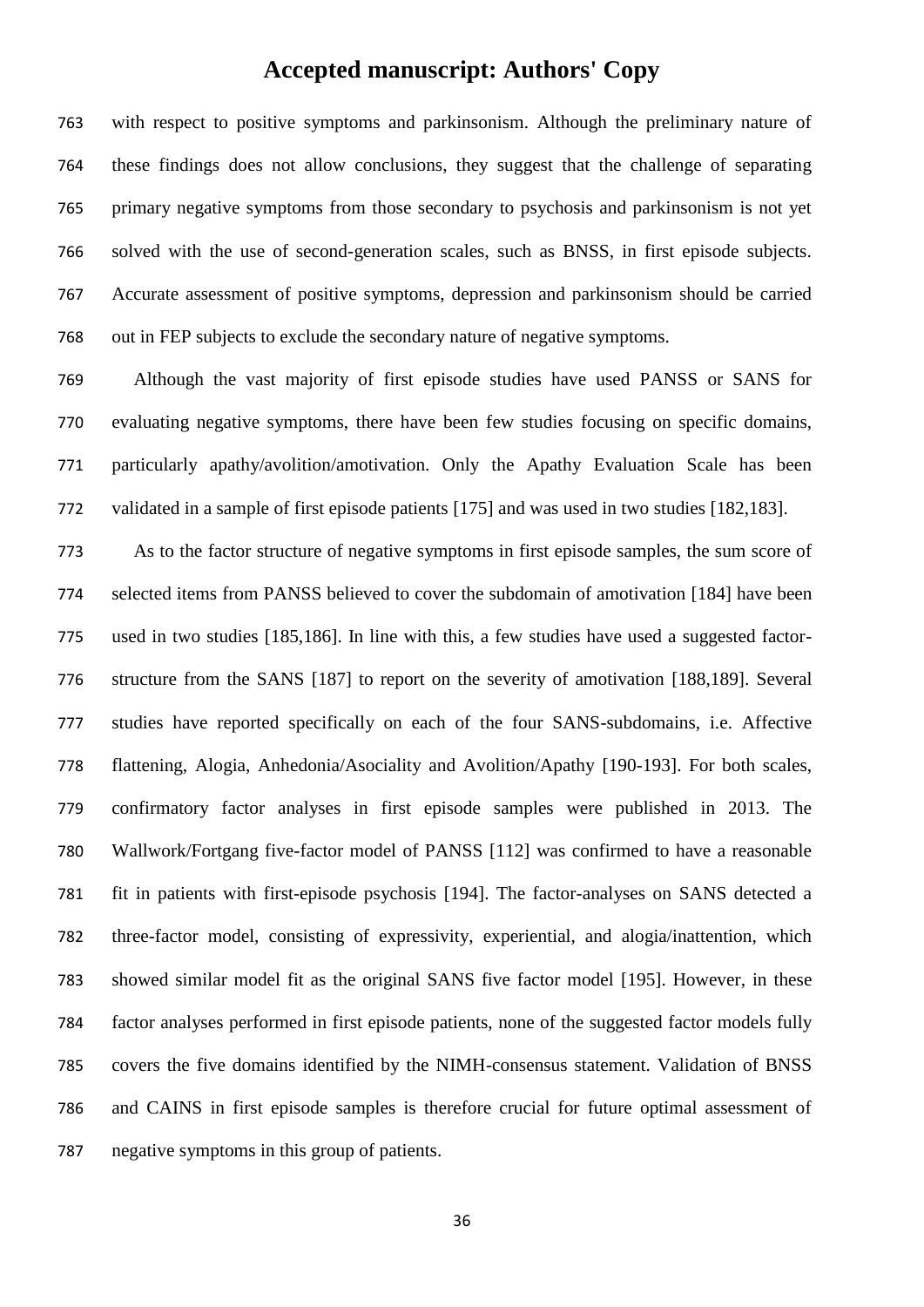Because of the convincing prognostic role of negative symptoms in first episode psychosis [178-181], efforts have been made to identify patients with the deficit syndrome or persistent negative symptoms early in the disease. Identifying the deficit syndrome already at the time of admittance to psychiatric services is challenged by the inclusion of a 12-month observation period in the original criteria [31] and the need to use the specific scale, Schedule for the Deficit Syndrome (SDS) [42]. When SDS is combined with a longitudinal observation- period, only 5-10% of a first episode cohort fulfill the criteria for the deficit syndrome [196], whereas 37% of the patients from another cohort was identified when SDS was applied without a longitudinal observation period [197].When using proxy-measures based on BPRS or PANSS [45] in first episode studies, 26 - 31% fulfill the criteria of deficit syndrome [198,199], but again, these high numbers were based on cross-sectional observations only.

 In order to evaluate the number of first episode patients with persistent negative symptoms, comparisons of six different definitions were carried out; the proportion of patients with persistent negative symptoms varied between 11 and 26 % [200]. This is in contrast to a large European first episode cohort, where only 6.7% of the sample was identified to fulfill the criteria for persistent negative symptoms when controlling for confounders like depression and Parkinsonism [201].

 In conclusion, most of the available literature on negative symptoms in first episode patients are based on measures from the first-generation negative symptom scales, mainly using the original factor-models of PANSS or SANS. Although new factor-models of PANSS and SANS were validated in first episode patients, they have not really gained a large diffusion in first episode studies, and they still have the shortcoming that they do not cover all five negative symptom domains. In contrast, both BNSS and CAINS cover all five domains, but neither of them has been validated nor implemented in first episode studies. Therefore, more experience with these scales in first episode samples is needed. Moreover, agreements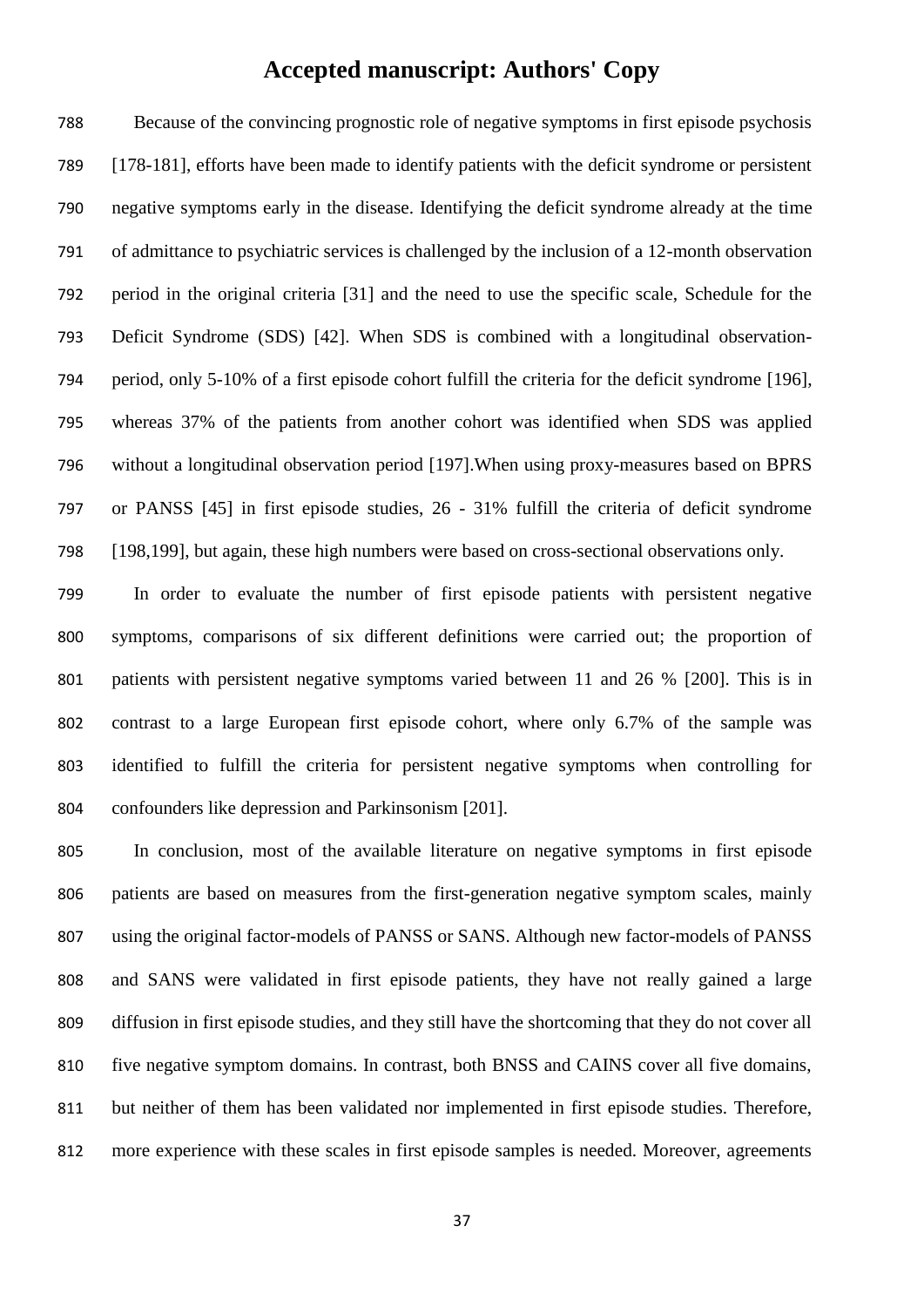on how to integrate the second-generation ratings scales in the definitions of "the deficit syndrome" and "persistent negative symptoms" and control for confounding effect of secondary negative symptoms in first episode studies are warranted.

#### *4.3. Assessment of negative symptoms in clinical high risk (CHR) individuals*

 As the assessment and treatment of attenuated psychotic symptoms have traditionally been the primary focus in Clinical High Risk (CHR) settings [202,203], less attention has been given to the assessment of negative symptoms. The pivotal role of negative symptoms in CHR states is, however, reflected in findings of negative symptoms preceding the emergence of attenuated psychotic symptoms [204], and studies reporting negative symptoms of an equal magnitude in CHR individuals and patients with a first-episode psychosis [205,206]. Additionally, persistent negative symptoms of a moderate to high severity level are present in a subgroup of CHR individuals [204,207]. Abundant evidence shows negative symptoms to 826 be robustly associated with profound functional impairments in CHR individuals [208-216] as well as a predictor of transition to psychosis [204,207,211,217]. This key role of negative symptoms in CHR states is also recognized in the proposal to include negative symptoms to define and enroll CHR samples [218].

 While the rationale for evaluating negative symptoms in CHR states is robust, the assessment of negative symptoms in early intervention settings is commonly conducted by employing scales developed for the adult psychosis population (the SANS and the PANSS), or by using scales developed primarily for the assessment of attenuated psychotic symptoms with only aspects of negative symptoms being captured (the Structured Interview for Prodromal Symptoms (SIPS) [219] and the Comprehensive Assessment of At-Risk Mental States (CAARMS) [220]. Reviewing the literature on predominantly larger-scale intervention 837 trials in the CHR population assessing negative symptoms, revealed the SIPS negative  $(N=9)$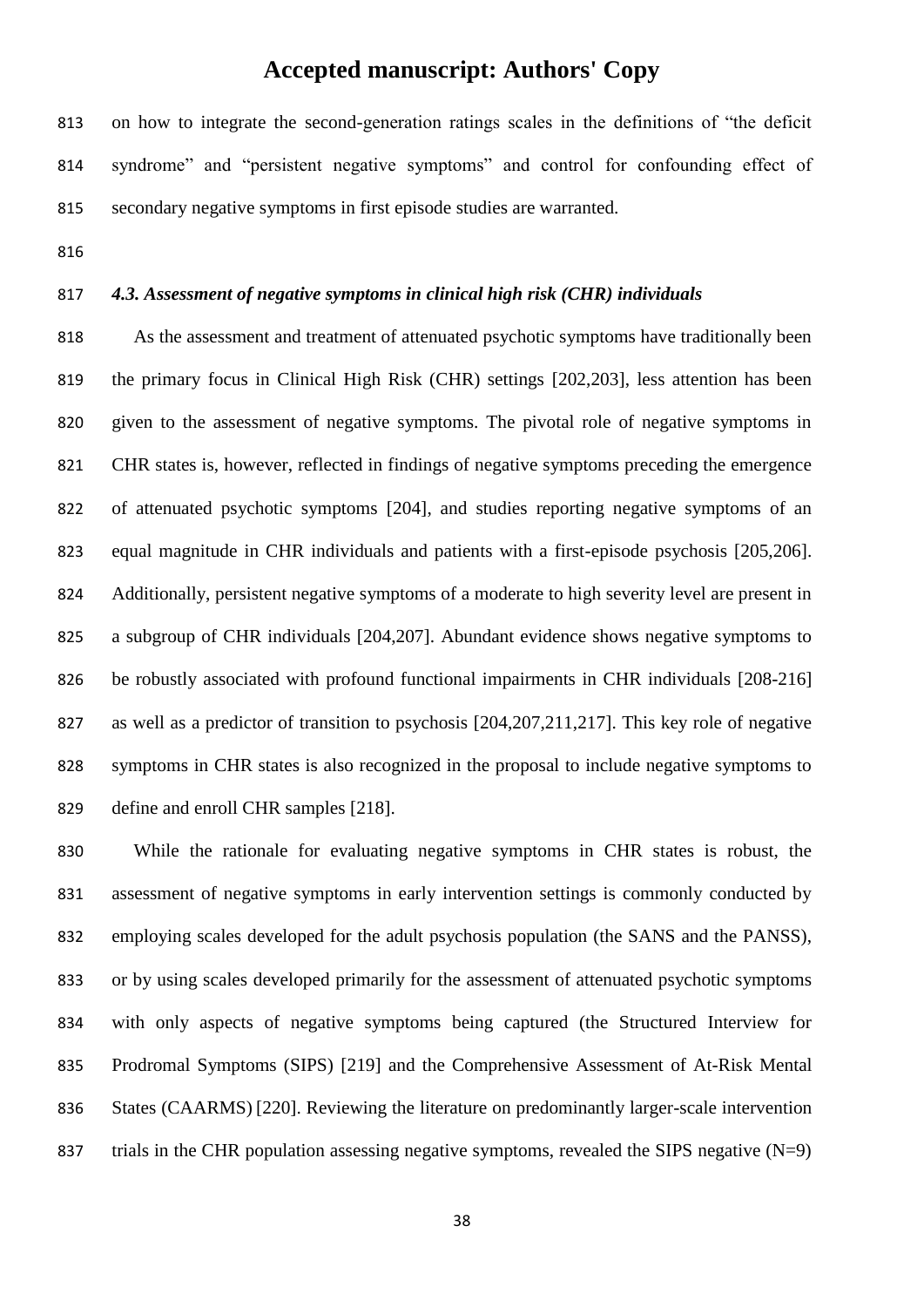838 and the PANSS-Negative  $(N=6)$  to be the most commonly used measurements followed by 839 the SANS (N=4) and CAARMS negative  $(N=3)$  (depicted in Table e7). The vast majority of studies used the total scores of the instruments with only two studies using subscale scores (from the SANS). No intervention trial could be retrieved that used a second-generation negative symptom scale. While being frequently used scales, the PANSS, SANS, SIPS negative, and CAARMS negative have conceptual and psychometric limitations precluding an accurate understanding of the negative symptom complex in CHR states. We have already reviewed the psychometric limitations of the PANSS and SANS. Furthermore, these instruments have been developed for use in adult patients with manifest psychosis and may therefore not be sensitive to the potentially more subtle negative symptoms occurring in adolescents and young adults that constitute the CHR population. The SIPS and the CAARMS negative item scales, while being instruments developed specifically for the CHR population, do suffer limitations such as a significant content overlap between negative symptoms and functioning [209] and importantly, the scales do not assess the five domains of negative symptoms [23] and are therefore not in line with the present conceptualization of negative symptoms. In order to meet the advanced understanding of the negative symptom complex, it is advisable that the assessment of negative symptoms in CHR samples is conducted using second-generation negative symptom scales that have addressed the shortcomings of the previous scales. However, the two scales developed after the MATRICS Consensus initiative on negative symptoms, the BNSS and the CAINS were developed for primary use in adult samples with established psychotic disorders. To meet the requirements of scales used in CHR populations, adapted versions of the BNSS and the CAINS have been developed [221,222]. The adaptations to the scales comprised revising the probes so that they were relevant to the lifestyle and activities of adolescents and young adults (e.g. leisure activities or living situation), but the item anchors were in keeping with the original versions.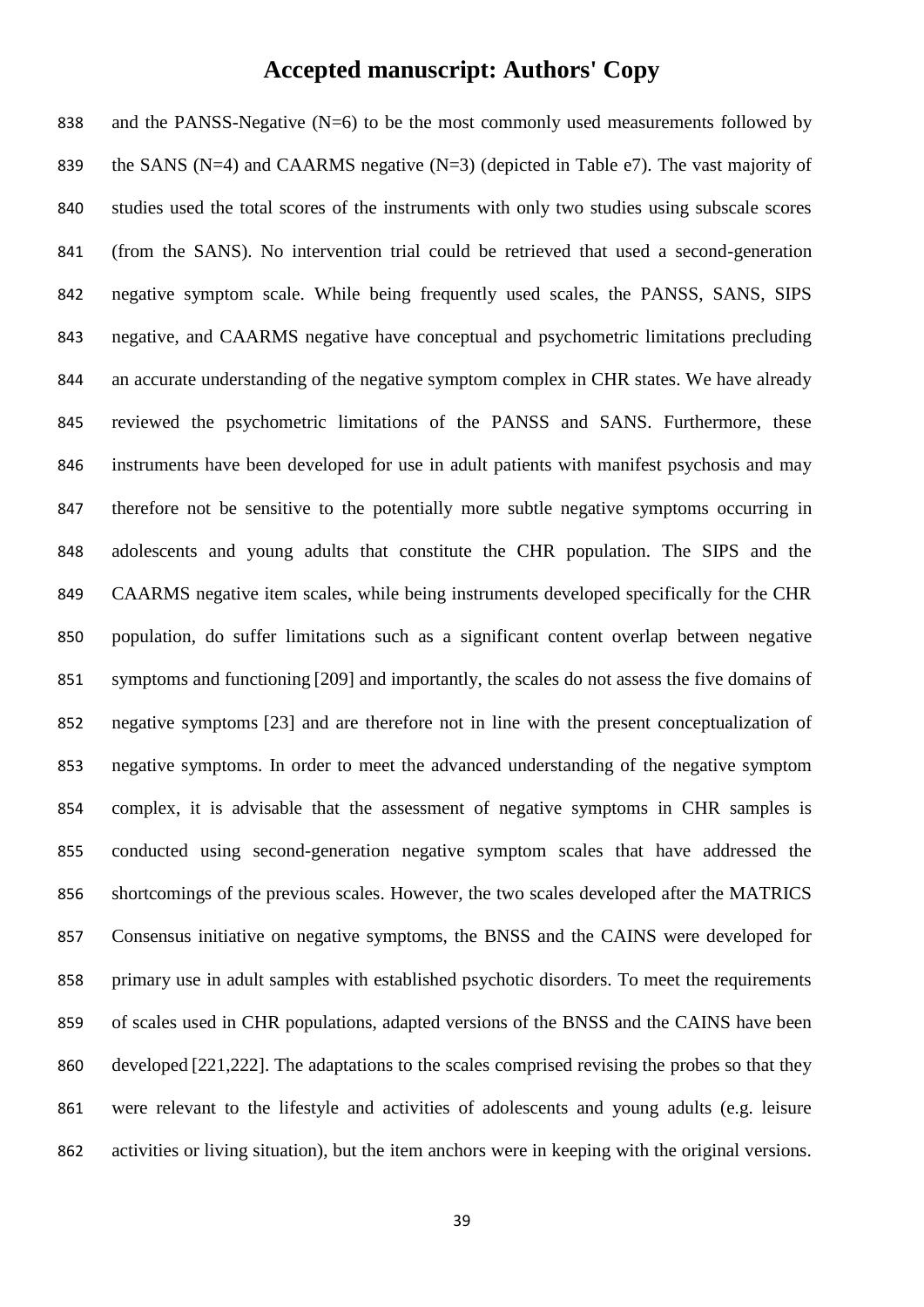In a study of 29 CHR participants, the BNSS adapted version showed strong internal consistency, good inter-rater reliability (0.85) and discriminant and convergent validity [221]. Similarly, the CAINS adapted version was administered to 29 CHR individuals, 31 patients with schizophrenia, and 32 healthy controls, revealing the CAINS to distinguish CHR from healthy controls with moderate to large effect sizes. Furthermore, the study established concurrent validity of the CAINS in a CHR sample [222]. While these studies provide preliminary evidence for the utility of the BNSS and the CAINS in CHR samples, future longitudinal studies are needed to elucidate on the stability of the BNSS and CAINS measurements in CHR samples. Finally, the Prodromal Inventory of Negative symptoms (PINS) is a second-generation negative symptom measure developed specifically for use in the CHR population [223]. In a study of 53 CHR individuals, the PINS showed good inter-874 rater reliability (>0.80), internal consistency, and convergent validity. By conducting 12 months follow-up assessments, the PINS proved to have high temporal stability on two PINS items, although the finding on the stability of the total score is equivocal [223].

 A common feature of the BNSS, CAINS and PINS is that they produce positively skewed data in CHR samples indicating that, even though the scales have been developed to detect the subtleties of negative symptoms in CHR states, they may not be capturing the phenomenology of negative symptoms at the lower end of the spectrum. This warrants a further refinement of these scales, or the development of new scales that may be sensitive to the attenuated negative symptoms occurring in CHR states. In conclusion, the results on the use of the second-generation negative symptom scales in CHR populations are promising, but still in the initial stages with recognized limitations of the available measures. Despite these limitations, the PINS and the modified versions of the BNSS and the CAINS are currently the best available measures of negative symptoms in CHR populations, as they overcome the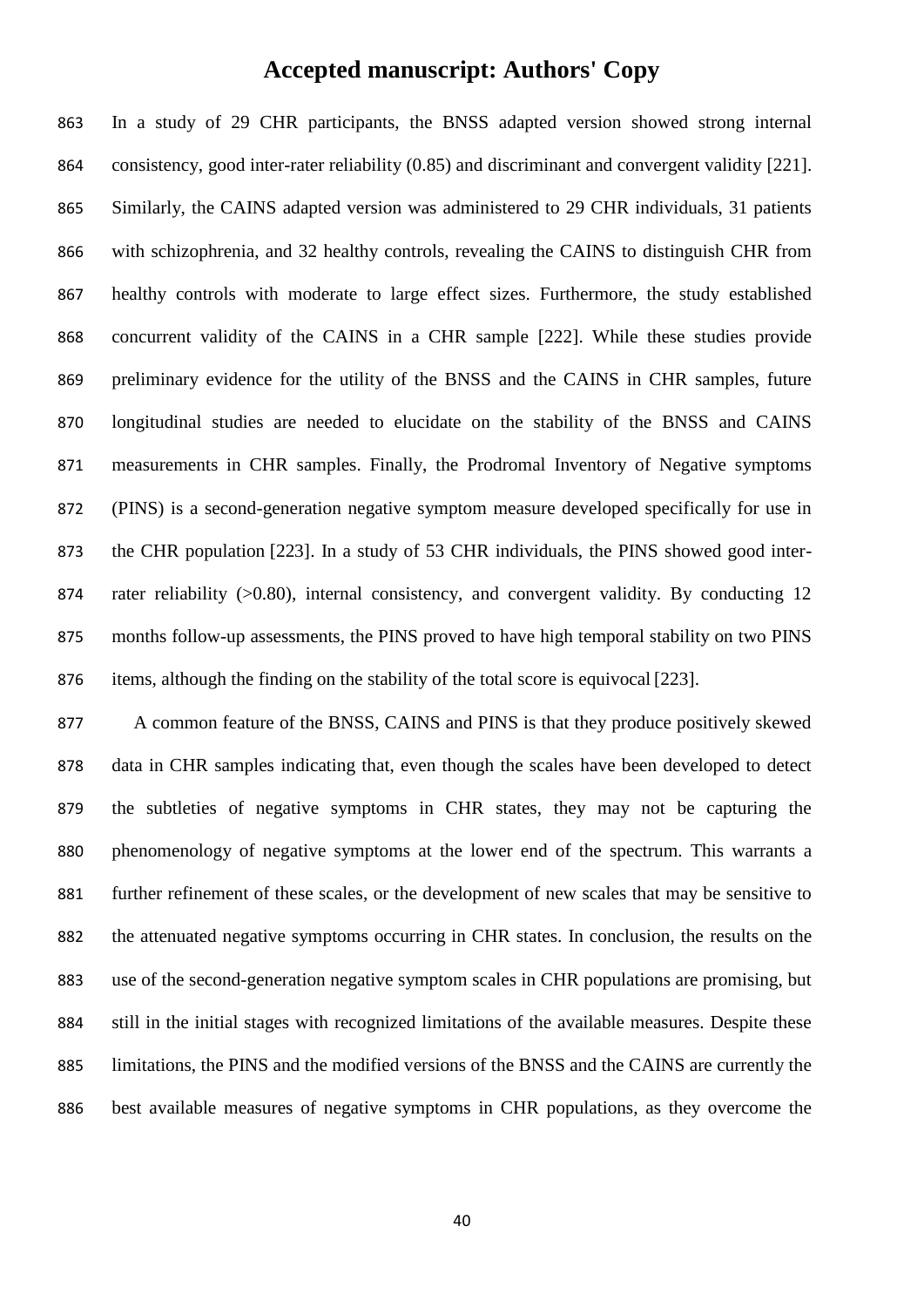limitations of previous scales and are adapted (BNSS and CAINS for youth) or developed (PINS) to be used in CHR subjects.

 Priority should, however, be given to future development of negative symptom scales with extended item selection mapping the breadth of negative symptoms in CHR states along with maintaining robust psychometric properties.

#### *4.4. Differentiating primary and secondary negative symptoms in the clinical practice*

 Negative symptoms are etiologically heterogeneous and may be mimicked and/or exacerbated by a variety of factors, often present in schizophrenia. Examples include blunted affect or avolition secondary to antipsychotic-induced akinesia and amotivation (especially with first-generation antipsychotics), social withdrawal due to delusions of moderate severity (e.g., delusions of persecution or reference with an impact on behavior), anhedonia due to depression, or avolition in chronic institutionalized subjects [4,5]. The correct identification of negative symptoms and the differentiation between primary and secondary negative symptoms is crucial in the clinical practice since it has diagnostic, prognostic and therapeutic implications. Some of the factors causing secondary negative symptoms, for example positive symptoms, depression or extrapyramidal side effects, can be treated or reduced and result in improvement of the functional outcome and quality of life of the affected subjects. However, to date, there is limited evidence on the best methods for differential diagnosis (i.e, distinguishing primary vs secondary negative symptoms) in clinical practice.

 The distinction between primary and secondary negative symptoms has been made with high inter- and intra-rater reliability and accuracy in research settings [38]. However, in clinical settings, without highly specialized training on specific research instruments, such as the SDS, or the availability of extensive longitudinal information on possible factors causing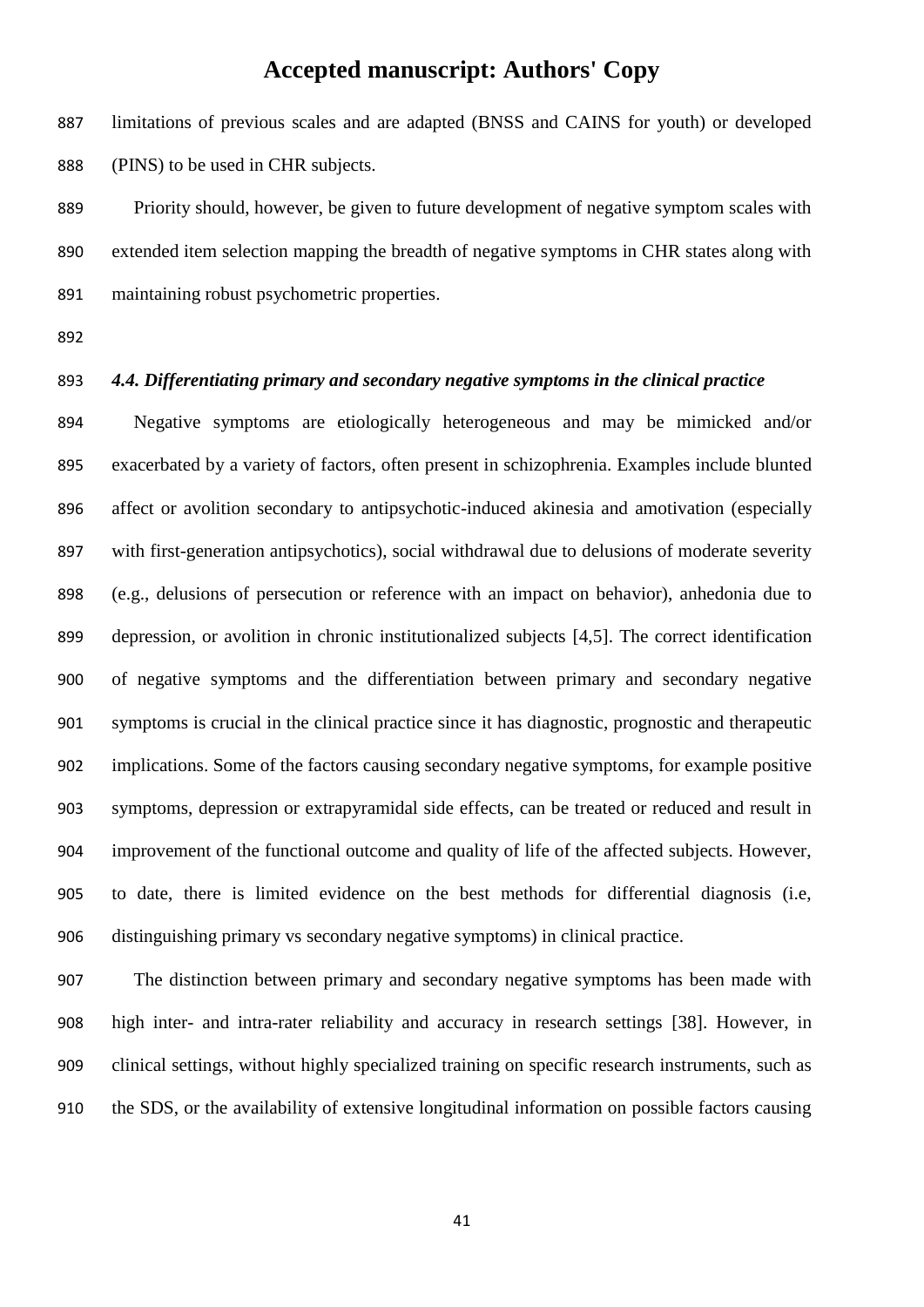secondary negative symptoms in each patient, the distinction can be made with modest inter-and intra-rater reliability as reported by the only available study [224].

 No further study has investigated the feasibility and reliability of the distinction in clinical practice. However, two expert opinion papers [33,41], a narrative review [35] and a systematic review [4] are available and provide some clarifications on how to distinguish between primary and secondary negative symptoms (Table e8).

 Data concerning covariation of negative, psychotic and extrapyramidal symptoms can be also extrapolated from clinical and pharmacological trial studies (Table e8). Secondary negative symptoms can sometimes be recognized based on "ex adiuvantibus" criteria, i.e. their response to specific therapeutic interventions [33,35].

 An algorithm was developed and recently revised and extended in order to assist clinicians in classifying negative symptoms as primary or secondary [33,35,41]. The algorithm does not provide criteria for differential diagnosis, but a guide to support the clinical judgment. Both the original algorithm and the revised one mainly consider the course of negative symptoms: those with episodic appearance, temporally related to potential confounding factors (such as recent increase in drug dosage or acute psychotic exacerbation), which improve with the correction of the confounders, are more likely secondary negative symptoms.

 It is worth noticing that recognition of secondary negative symptoms, according to these algorithms, requires either a prospective repeated examination of subjects with schizophrenia on antipsychotic treatment, or the availability of adequate information.

 The possibility to recognize secondary negative symptoms in first-episode subjects often requires a prospective longitudinal observation as extensive retrospective information is not always available.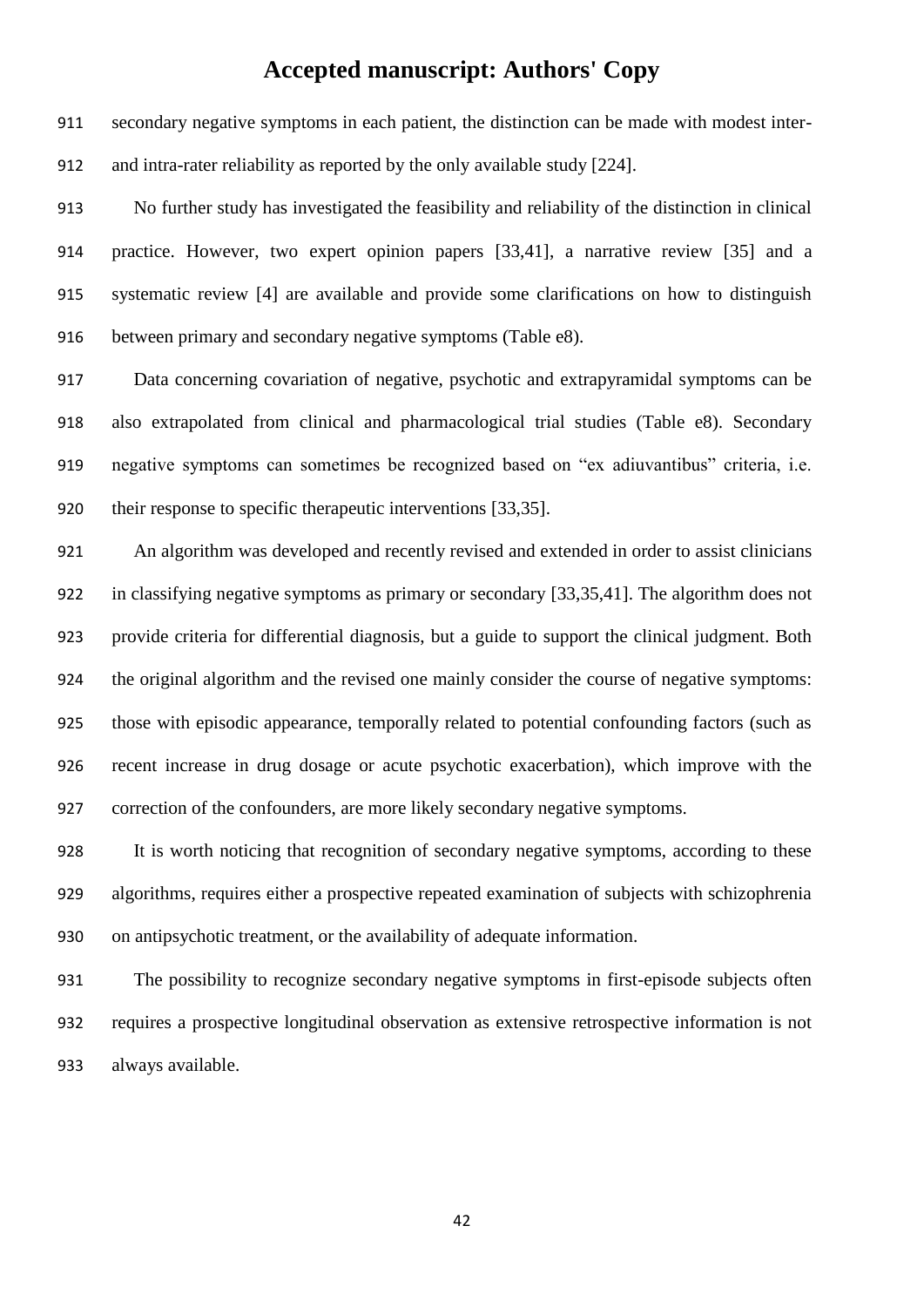The present review will summarize all available evidence on identification of secondary negative symptoms that have not improved or had appeared or worsened over time in subjects with a diagnosis of schizophrenia treated according to the available guidelines.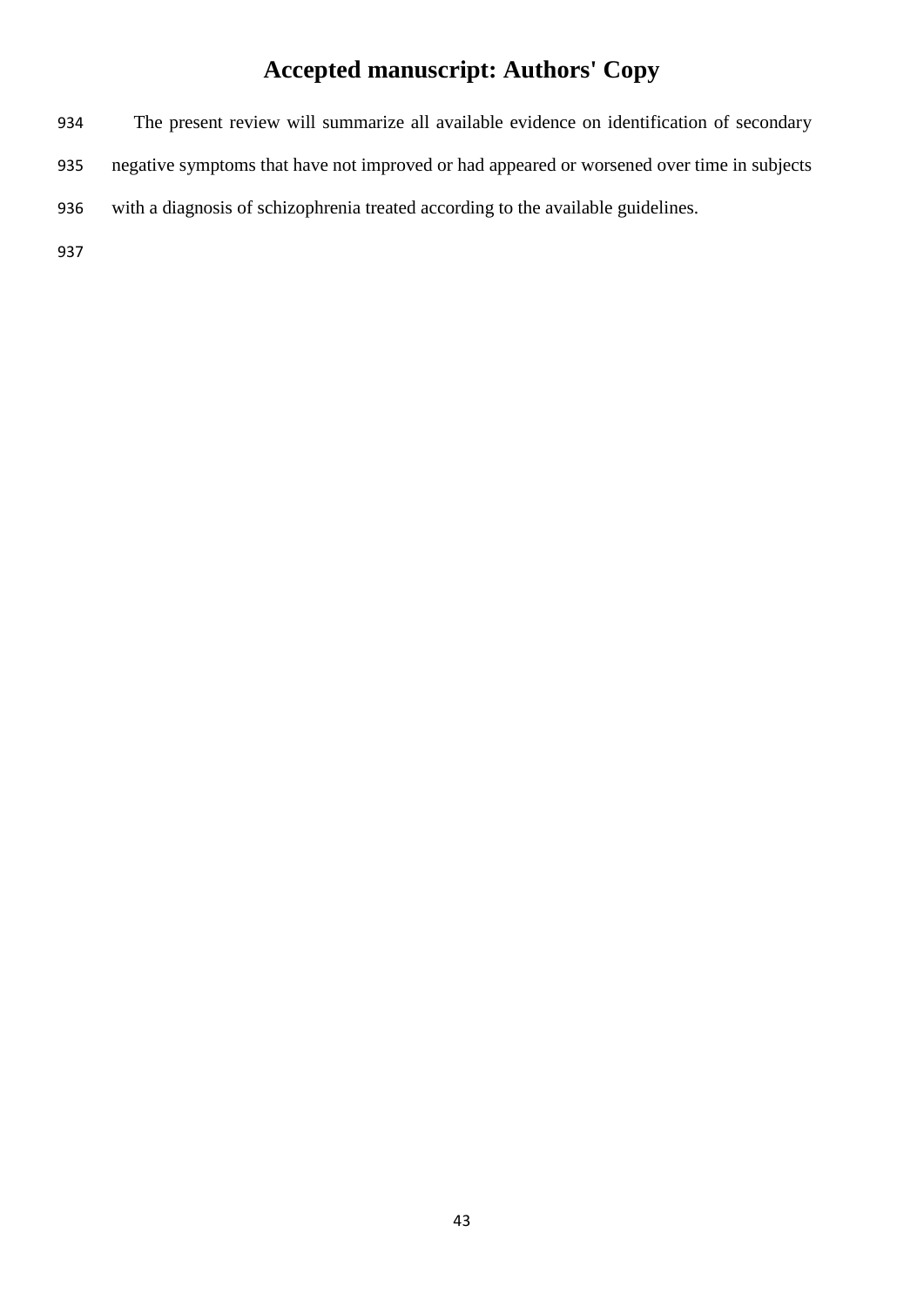#### *4.4.1. Recognition of secondary negative symptoms due to positive symptoms*

 In most cases, these negative symptoms demonstrate concurrent improvement with positive symptoms during antipsychotic treatment and concurrent worsening during periods of psychotic exacerbations or drug wash-out [4,33,35].

 In clinical settings, the recognition of these secondary negative symptoms requires the investigation of patients' internal experience as well as the course of negative symptoms during periods of psychotic exacerbation, changes in antipsychotic medication and clinical stability. Negative symptoms are more likely secondary to the positive ones when they get worse with drug withdrawal and/or during psychotic exacerbations. On the contrary, they are more likely primary in the presence of a stable level of severity, independently of clinical stability or medication changes [4,33,35]. A single study (evidence level III), in subjects treated with haloperidol monotherapy for at least 3 months and then undergoing a 6-week wash-out period, demonstrated that changes in the factor diminished motivation (including asociality, anhedonia and avolition), in the wash-out period, were predicted by changes in anxiety/depression and psychosis, while changes in affective flattening were predicted by changes in extrapyramidal side effects. Thus, covariation of positive symptoms or depression with negative symptoms might apply only to some domains of negative symptoms, such as asociality, anhedonia and avolition.

 Based on available evidence, the algorithms suggest to wait the improvement of negative symptoms following effective treatment of positive symptoms. However, for the domains of asociality, anhedonia and avolition in particular, according to expert opinions and available reviews (Table e8), the investigation of subjects' internal experience provides important information well before the observation of concurrent improvement of positive symptoms. In particular, clinicians need to assess whether social withdrawal, reduced involvement in pleasurable activities or avolition are due to distress caused by delusions or other psychotic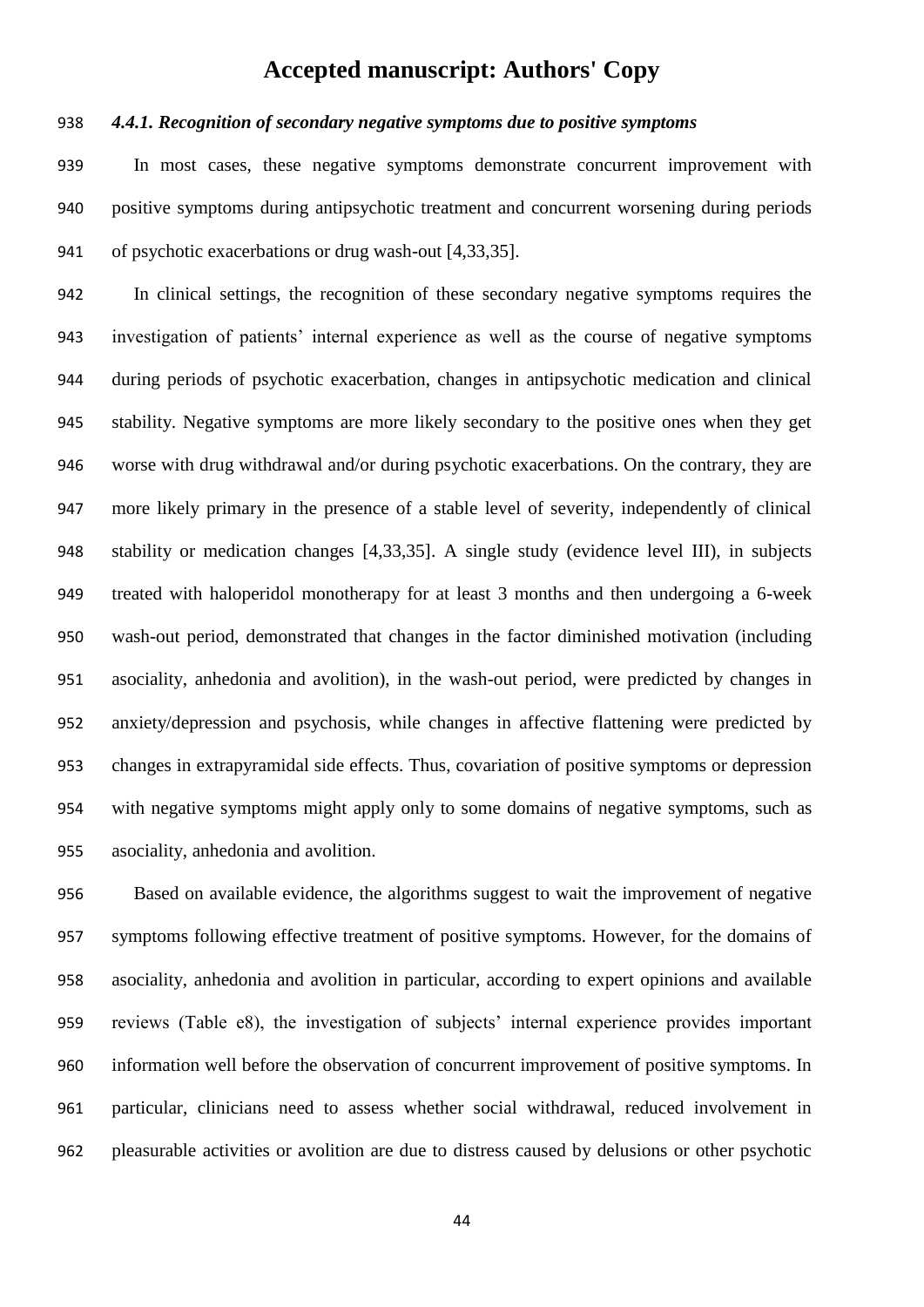experiences, anxiety or concomitant depression (Figure 2). Clinician should further inquire about the degree to which subjects with schizophrenia value and desire close relationships, enjoy available sources of pleasure or struggle to participate in activities.

#### *4.4.2. Recognition of secondary negative symptoms due to side effects*

 It is very difficult to differentiate between the Expressive Deficit domain of negative symptoms, including blunted affect and alogia, and drug-induced parkinsonism [4,35,225].

 To recognize negative symptoms due to antipsychotic drug treatment in the clinical practice, expert opinion papers, available reviews and proposed algorithms recommend the evaluation of blunted affect and alogia course, taking into account changes in antipsychotic treatment [4,33,35]. In fact, in case of drug-induced blunted affect and alogia a linear increase in the severity of the symptoms will be noticed as a consequence of the drug dose increase, and the variation will be even more noticeable if the drug used is a first-generation antipsychotic. In addition, a standard clinical examination to assess the presence of other extrapyramidal signs, such as tremor or rigidity which are not negative symptoms, should be carried out to exclude or diagnose drug-induced parkinsonism [4,33,35].

 In the clinical practice, the distinction between primary and secondary avolition can be challenging, and sedation and/or amotivation induced by antipsychotics, especially first- generation ones, should be considered as part of the assessment [226,227]. Longitudinal observation showing an increased severity with an increasing in drug dose or the appearance of the symptom following the introduction of an antipsychotic will support the classification 984 of the symptom as secondary (Figure 2).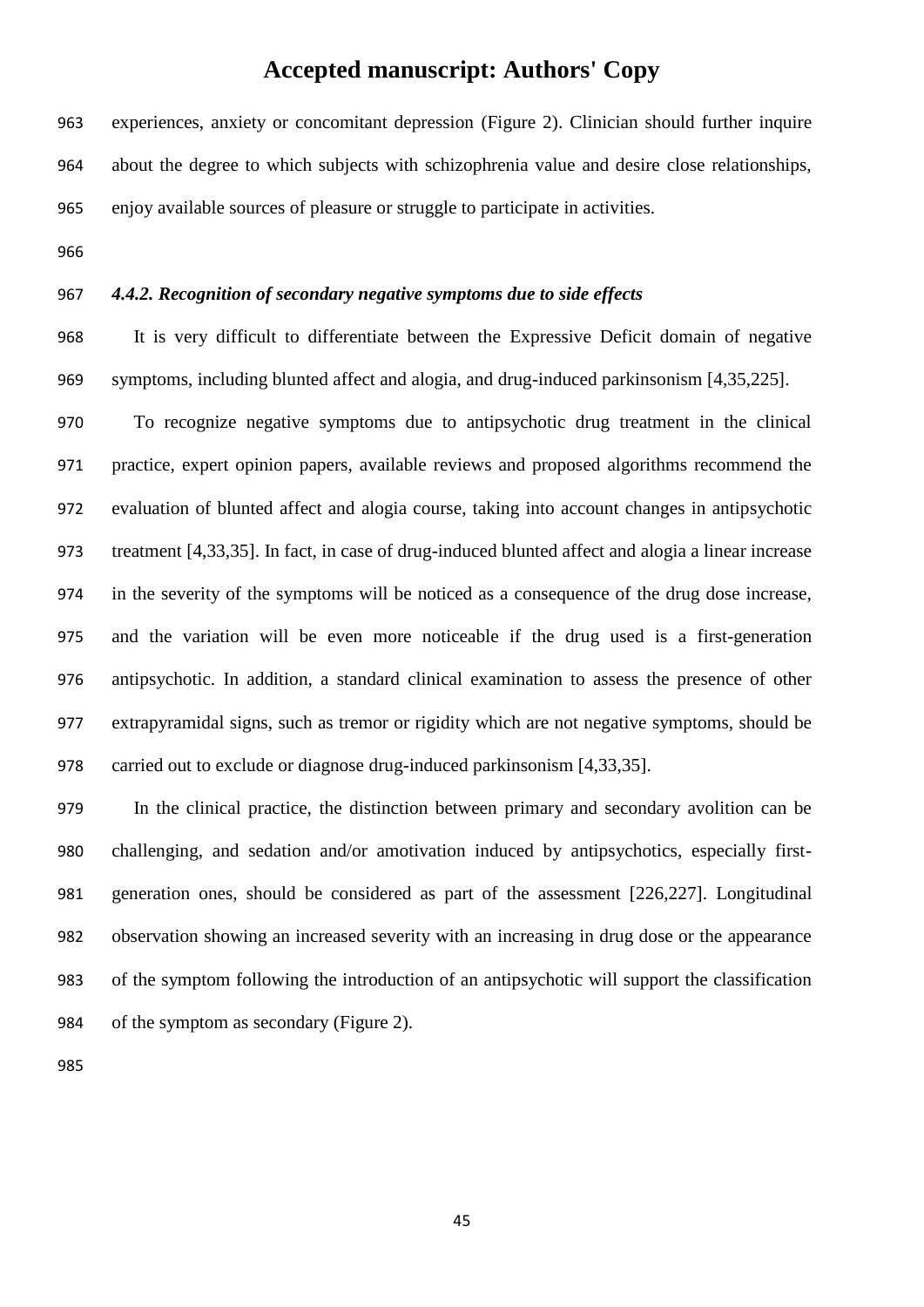#### *4.4.3. Recognition of secondary negative symptoms due to depression*

 The level of evidence for differential diagnosis between primary negative symptoms and negative symptoms due to depression is based on two expert opinions, three narrative reviews and two systematic reviews [4,33,35,228-230]. It is challenging to distinguish between primary negative symptoms, secondary negative symptoms due to depression and depression without negative symptoms [4,33,35,41].

 Depression is an important co-occurring syndrome in schizophrenia, presenting with substantial anhedonia, reduced goal-directed behavior and social withdrawal, i.e. symptoms which are in overlap with negative symptoms [4,35,228-231]. However, according to a meta- analysis conducted by Lako and colleagues (2012) [232] and three more recent studies [233- 235], the differential diagnosis might improve using the Calgary Depression Scale for Schizophrenia (CDSS) [236], which is considered the best assessment instrument for depressive symptoms in subjects with schizophrenia compared to other scales such as the PANSS, the BPRS, the Hamilton Rating Scale for Depression (HRSD), the Montgomery- Asberg Depression Rating Scale (MADRS), the Beck Depression Inventory (BDI), as well as the Quick Inventory of Depressive Symptomatology-Self-Report (QIDS-SR16) (Table e8).

 Furthermore, subjects with schizophrenia and those with depression have been found to differ more in self-assessment of depressive symptoms than in observer ratings. Subjects with schizophrenia with negative symptoms self-reported fewer depressive symptoms than those observed by clinicians, unlike subjects with depression [165]. Therefore, the investigation of the subjective feelings of depression might help identifying subjects with depression and instigate appropriate treatment with improvement of the mood disorder and secondary negative symptoms [165]. If we consider the two-factor model of negative symptoms, the relationship is primarily between depression and Avolition-apathy [159,229,230], while the Expressive Deficit is more characteristic of negative symptoms [4,159,165].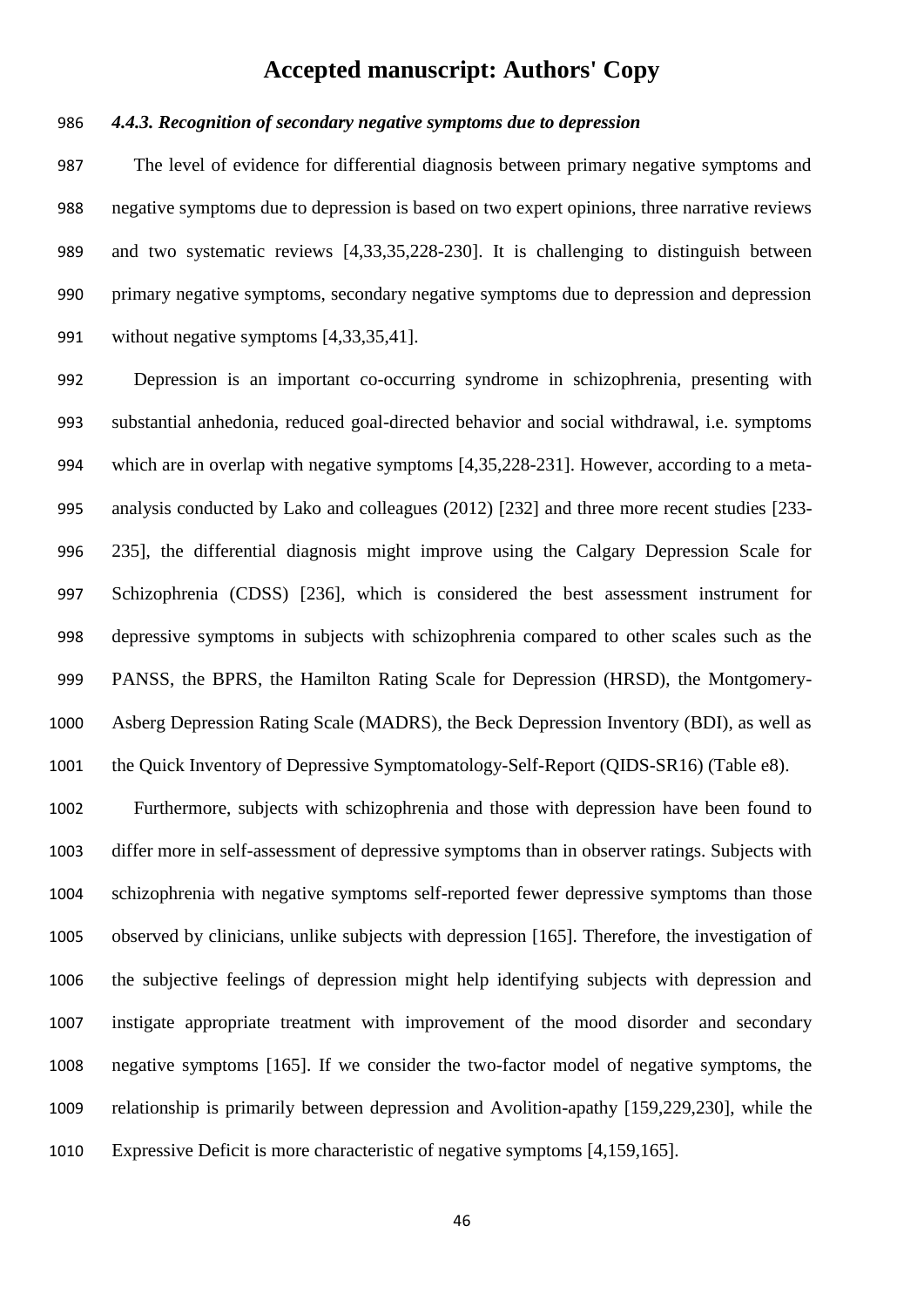Therefore, high scores for self-reported depressive symptoms in the presence of unimpaired expressive functions suggest a depressive syndrome [4,165]. According to the reviewed evidence, the presence of the subjective component of depressed mood as well as depressive ideation, such as hopelessness and guilt, favor the diagnosis of depression and should be clinically assessed, whereas the presence of blunted affect is more characteristic of negative symptoms (Figure 2).

 *4.4.4. Recognition of secondary negative symptoms due to substance abuse and social deprivation*

 Despite the hypothesized relationship between substance abuse and negative symptoms, to date the impact of comorbid substance abuse on negative symptoms in schizophrenia remains controversial and requires further investigation [35]. Nevertheless, a drug history should be obtained for patients presenting with negative symptoms.

 With the regard to social deprivation, the evidence regarding the relationship between this factor and negative symptoms is scant [35,237,238]. Based on the improvement of these symptoms after deinstitutionalization, it has been hypothesized that chronic institutionalized patients might present negative symptoms due to a hypostimulating environment [35]. However, it is not clear whether the possible improvement of negative symptoms after discharge is linked to the deinstitutionalization or community programs or both these factors [35,239]. In addition, there is no evidence of the impact of social deprivation in outpatients. Thus, further studies are needed to draw conclusions.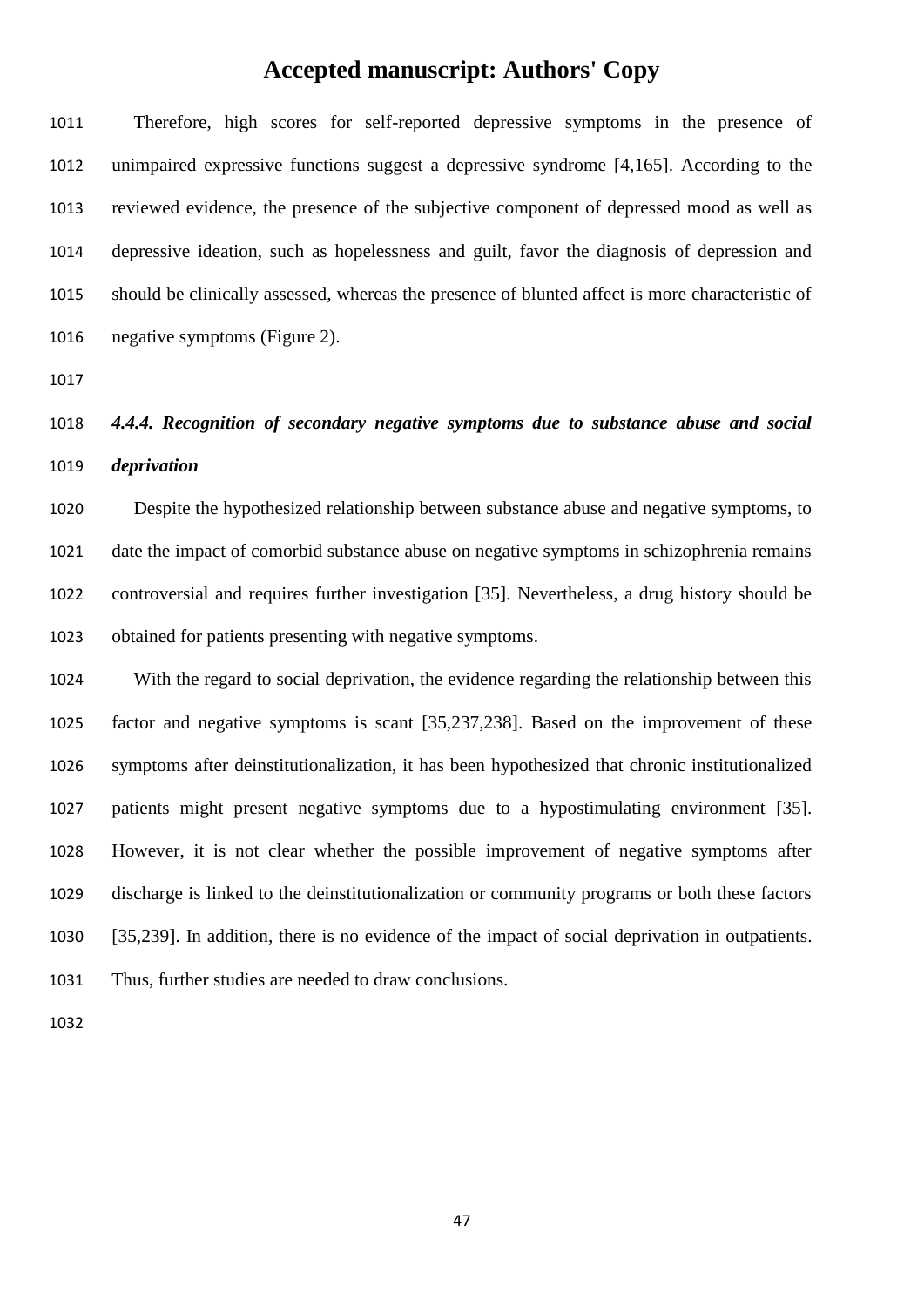#### 1033 *4.4.5. Recommendations*

1034 Evidence for the differentiation between primary and secondary negative symptoms is 1035 limited.

 On the basis of the limited evidence available, that can be classified as Level II-IV (Table e8) in most cases, the recommendations for differentiating primary from secondary negative symptoms in clinical settings can only be of grade C or D. The EPA Guidance Group on Negative Symptoms elaborated the following recommendations.

1040 *Recommendation 8* (based on studies included in table e8)

| Grade         | <b>Recommendation</b>                                                           |
|---------------|---------------------------------------------------------------------------------|
|               |                                                                                 |
| $\mathcal{C}$ | Patients presenting with negative symptoms can be repeatedly assessed over time |
|               |                                                                                 |
|               | to identify possible sources of secondary negative symptoms which might be      |
|               |                                                                                 |
|               | amenable to treatment.                                                          |
|               |                                                                                 |

#### 1041

#### 1042 *Recommendation 9* (based on studies included in table e8)

| Grade         | <b>Recommendation</b>                                                                |
|---------------|--------------------------------------------------------------------------------------|
|               |                                                                                      |
| $\mathcal{C}$ | To identify secondary negative symptoms it can be useful to verify if their severity |
|               |                                                                                      |
|               | is modified by changes of antipsychotic drug or dose, or psychotic exacerbation or   |
|               |                                                                                      |
|               | depressive symptoms over time.                                                       |
|               |                                                                                      |

1043

#### 1044 *Recommendation 10* (based on studies included in table e8)

| Grade | Recommendation                                                               |
|-------|------------------------------------------------------------------------------|
|       |                                                                              |
| B     | To identify depression as a cause of secondary negative symptoms in subjects |
|       |                                                                              |
|       | with schizophrenia the Calgary Depression rating Scale should be used to     |
|       |                                                                              |
|       | investigate patient's internal experience of depressed mood and depressive   |
|       |                                                                              |
|       | ideation, such as hopelessness and guilt.                                    |
|       |                                                                              |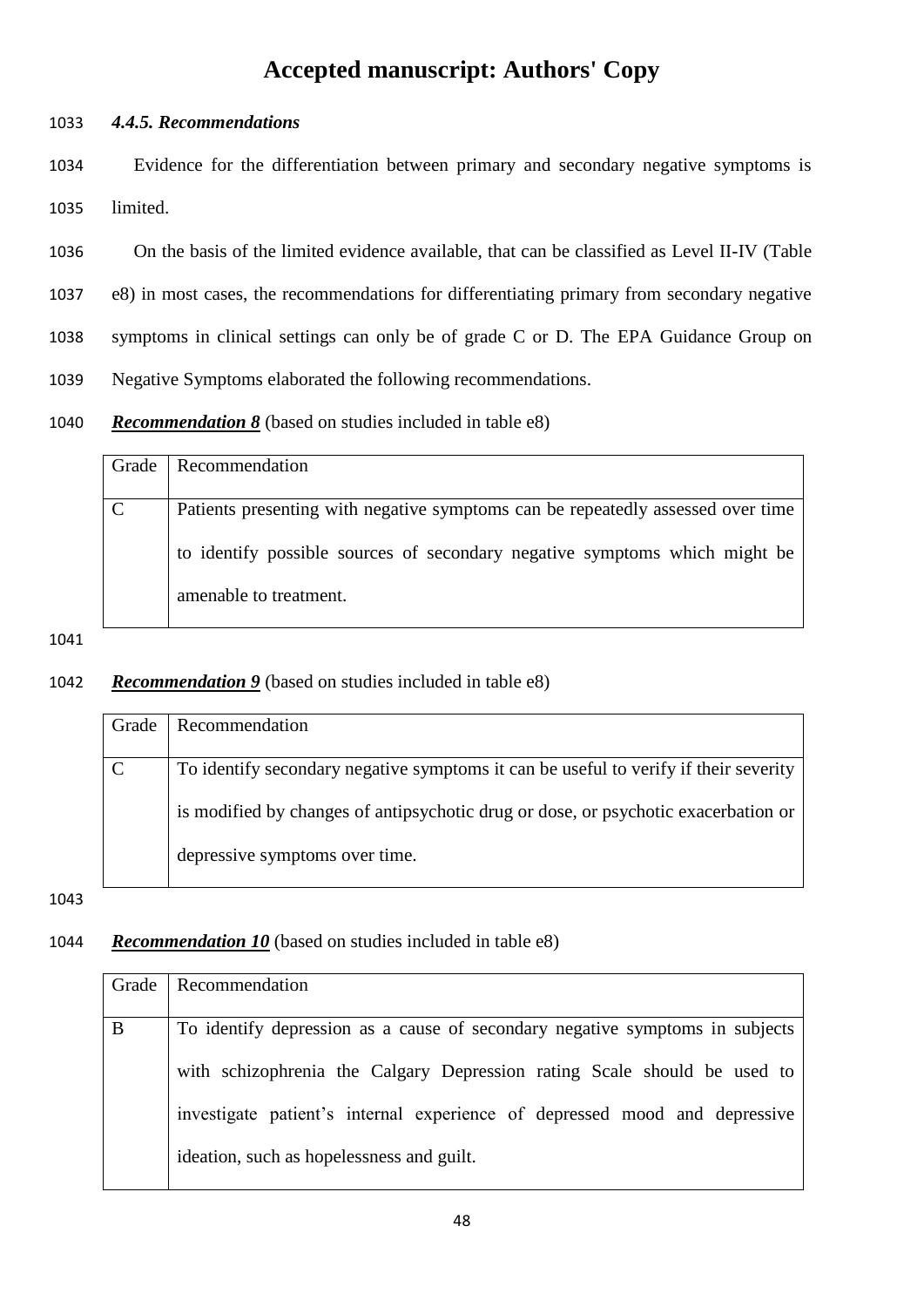1045

#### 1046 *Recommendation 11* (based on studies included in table e8)

| Grade   Recommendation                                                          |
|---------------------------------------------------------------------------------|
|                                                                                 |
| The presence of expressive deficits can be more characteristic of subjects with |
| negative symptoms than of those with depression.                                |

1047

#### 1048 *Recommendation 12* (based on studies included in table e8)

| Grade | Recommendation                                                                     |
|-------|------------------------------------------------------------------------------------|
| D     | Patient's internal experience of motivation to engage in goal-directed behaviour   |
|       | and social interaction in the presence of lack of initiative and social withdrawal |
|       | could be considered to exclude anxiety or psychotic symptoms as sources of the     |
|       | observed behaviors.                                                                |

#### 1049

#### 1050 *Recommendation 13* (based on studies included in table e8)

|   | Grade   Recommendation                                                    |
|---|---------------------------------------------------------------------------|
|   |                                                                           |
| D | In the presence of negative symptoms and concomitant moderate to severe   |
|   |                                                                           |
|   | positive symptoms, remission of positive symptoms could be pursued before |
|   | classifying negative symptoms as primary.                                 |

1051

## 1052 *Recommendation 14* (based on studies included in table e8)

| Grade | Recommendation                                                                      |
|-------|-------------------------------------------------------------------------------------|
|       |                                                                                     |
| D     | In subjects with negative symptoms treated with antipsychotics, a standard clinical |
|       |                                                                                     |
|       | examination to assess the presence of extrapyramidal signs which are not in         |
|       |                                                                                     |
|       | overlap with negative symptoms (e.g., tremor or rigidity) could be carried out to   |
|       |                                                                                     |
|       | exclude drug-induced parkinsonism.                                                  |
|       |                                                                                     |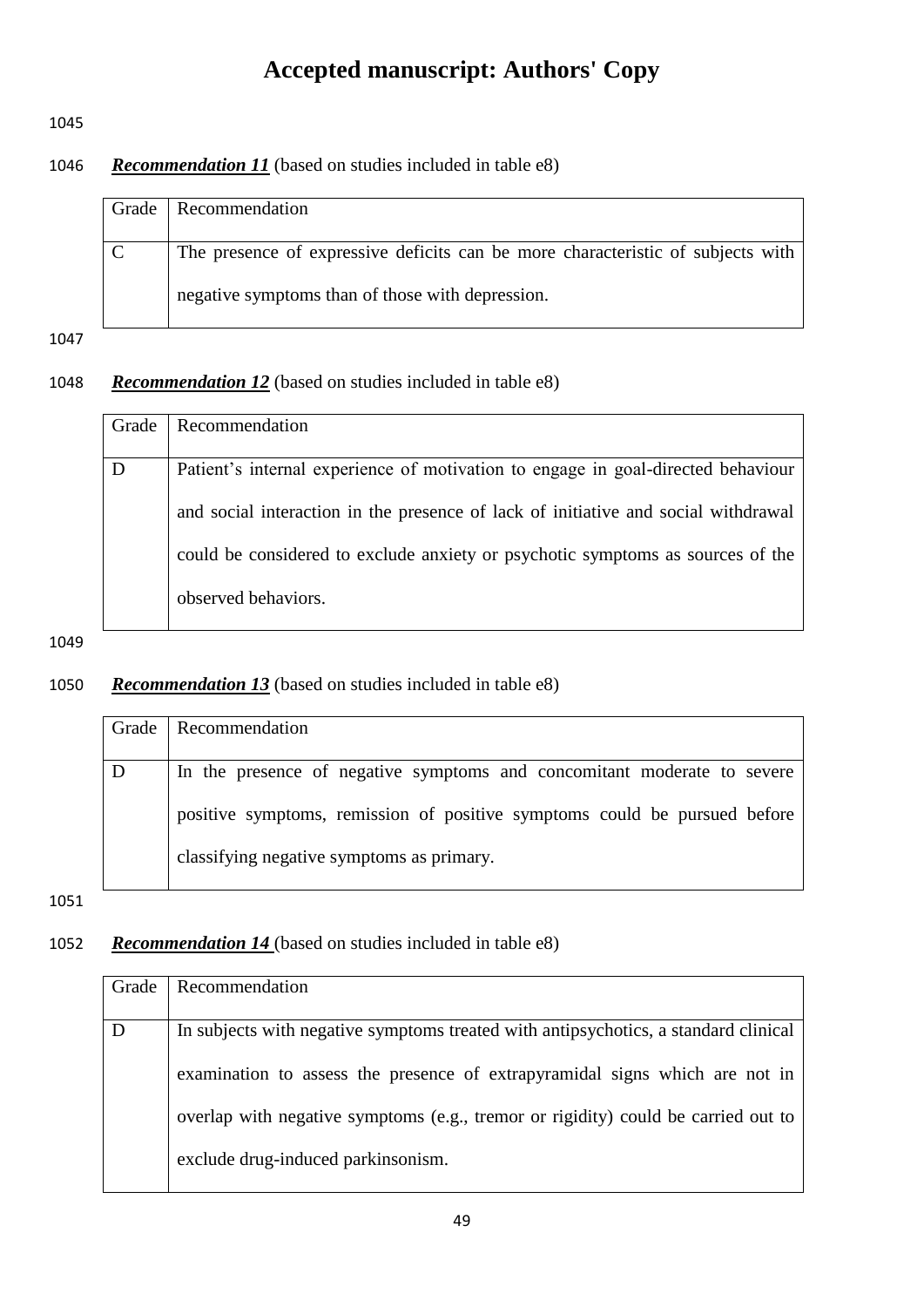**5. Discussion**

 The definition of negative symptoms has improved in the last decades and studies reviewed in the present paper provide evidence that they can be reliably assessed using appropriate instruments. In line with the NIMH consensus conference and major systematic reviews [4,5,22,23], the negative symptom dimension includes five domains: blunted affect, alogia, anhedonia, avolition and asociality.

 Signs and symptoms resembling negative symptoms are sometimes due to other illness dimensions, in particular positive symptoms, depression, extrapyramidal symptoms, sedation, environmental deprivation or substance use. In this case, they are named secondary negative symptoms. The exclusion of factors underlying secondary negative symptoms is important in clinical trials aimed to test efficacy of new treatments for negative symptoms.

 The present guidance for the optimal assessment of primary and persistent negative symptoms is based on expert consensus and systematic reviews [4,14,32,34,36,38,39,43,44].

 Based on the reviewed evidence, we recommend the use of the persistent negative symptom construct in the context of clinical trials, and highlight the need for further efforts to make the definition consistent across studies, as thresholds for the exclusion of depression, positive symptoms and extrapyramidal side effects are not univocally defined and highly heterogeneous across studies [4,14,32,34,38,39,43,44,55]. Furthermore, the minimum prospective persistence required in subjects with a first-episode of schizophrenia, in which extensive retrospective data are not available, is still to be defined [14,38].

 As to the factor structure of negative symptoms, no recommendation is deemed appropriate by the EPA Guidance Group on Negative Symptoms on the basis of the available evidence. In fact, the two-factor model (with experiential and expressive deficit factors) might be useful to complement total scores in clinical trials, but available confirmatory factor analyses favor a 5-factor model [37,71-73]. However, the available evidence relevant to the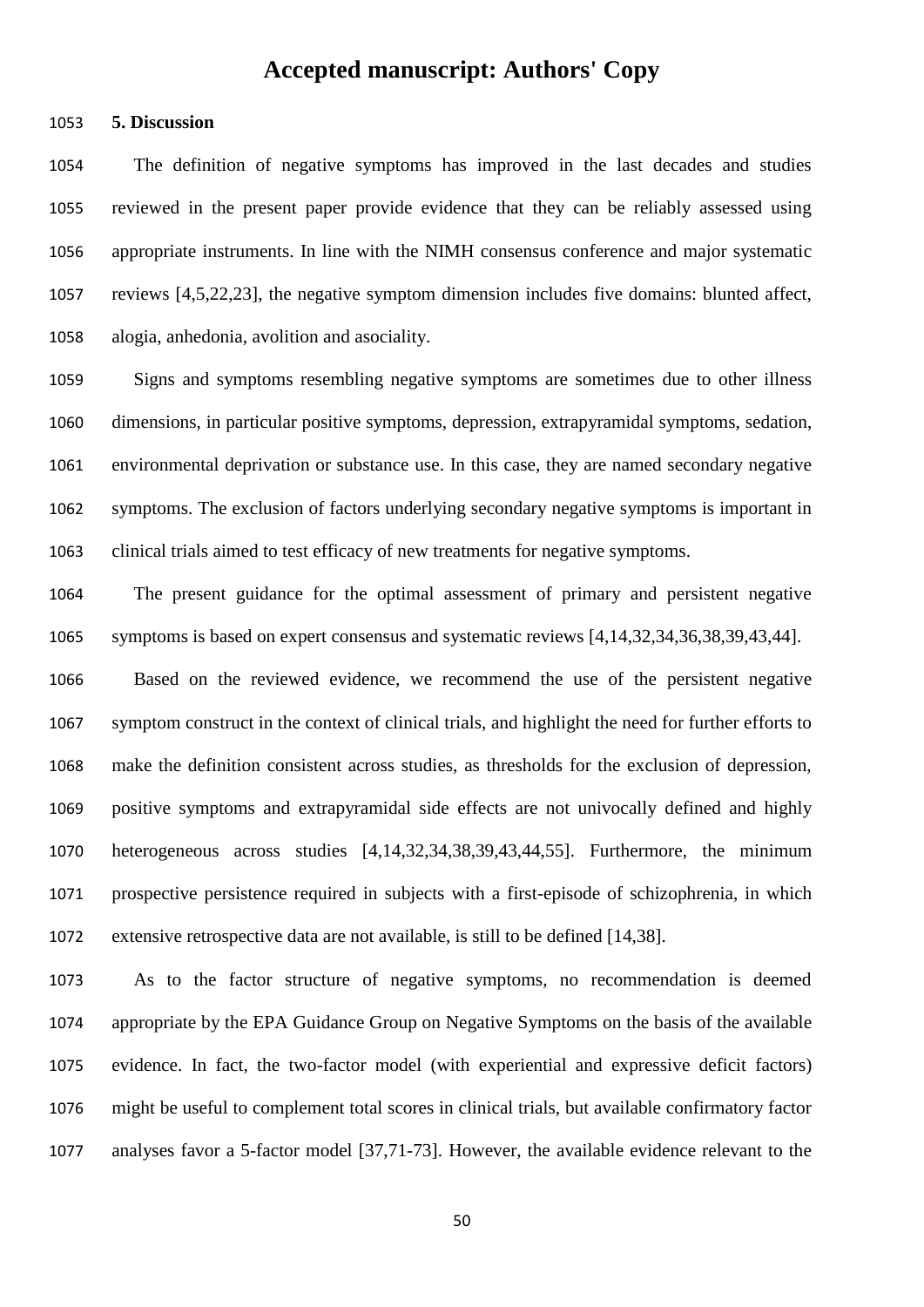5-factor model is provided by one group of researchers and needs independent replications before allowing a recommendation.

 In the last decades, the assessment of negative symptoms progressed with the development of second-generation clinician-rated scales and self-rated instruments with better assessment of experiential negative symptoms, with respect to first-generation rating scales. However, these latter scales are still largely used in clinical trials. This guidance paper provides evidence-based recommendations for using second-generation scales, such as the BNSS and CAINS; we also provide evidence for complementing the use of first-generation scales with the second-generation ones. The recommendation is of grade B as head-to-head comparisons of first- and second-generation instruments are still limited and sensitivity to change of second- generation assessment instruments is not fully established (Tables e3 and e5).

 Self-assessments of negative symptoms have been recently developed and necessitate further studies, carried out by independent groups. However, they provide complementary information to hetero-assessments and their use as complementary measures to clinician-rated scales might be pursued as a measure of the internal experience of the subjects presenting negative symptoms.

 For first-generation rating scales, i.e., SANS, PANSS and BPRS, this guidance paper provides a summary of evidence (i.e., confirmatory factor analyses and systematic reviews) supporting the exclusion of several items from negative symptom summary scores or subscale scores (Table e2). The comprehensive review of the evidence and the elaboration of a recommendation of grade B might contribute to advance the field, allowing a better assessment of negative symptoms, avoiding overlaps with other psychopathological dimensions and cognitive impairment.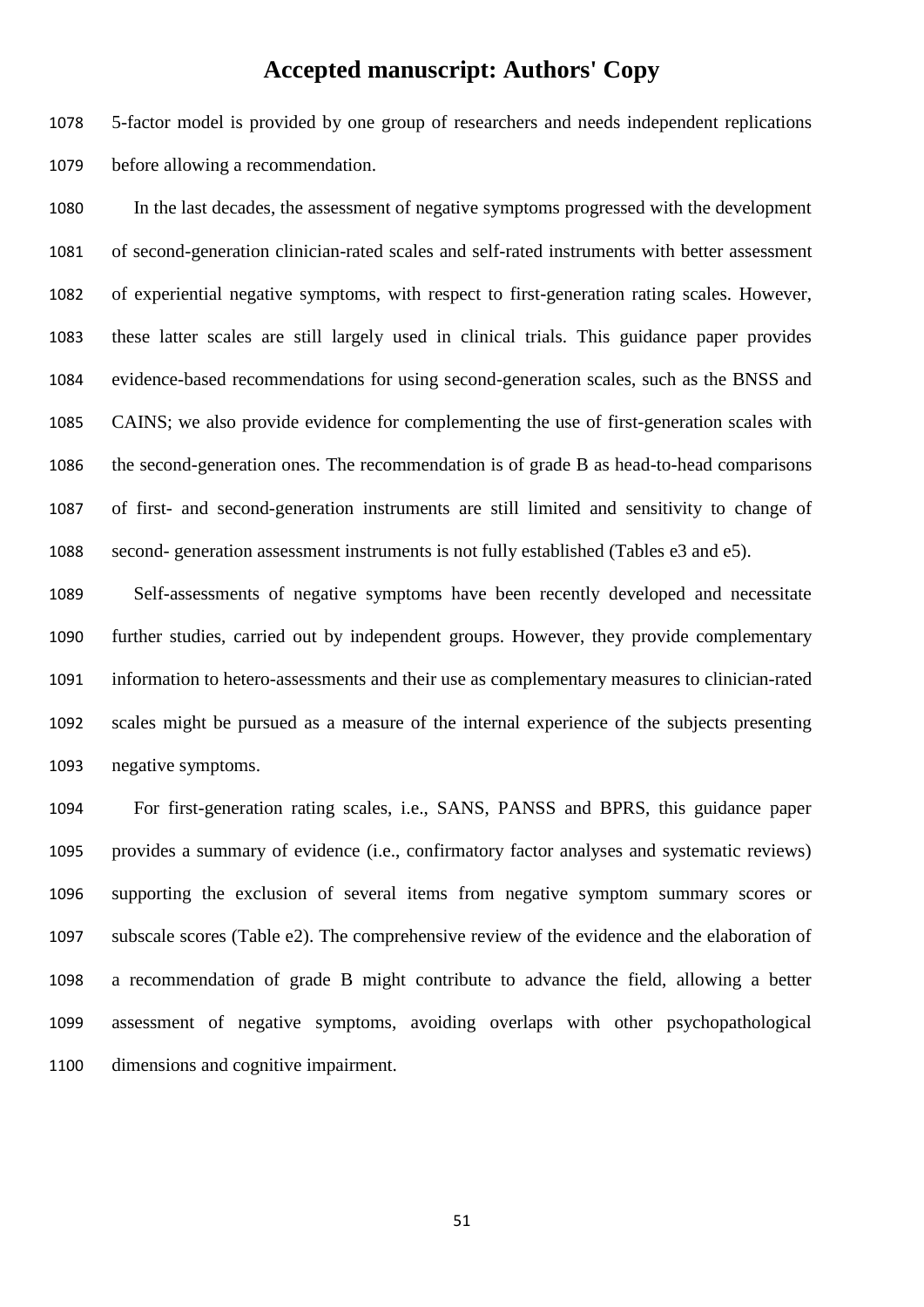The guidance provides a systematic review also of the state of the art of assessment in first-episode and CHR subjects, highlighting the need of extending to early psychosis the use of second-generation scales and further development of these instruments in CHR subjects. Evidence for the differentiation between primary and secondary negative symptoms in routine clinical practice is still limited. The present guidance paper provides several recommendations of grade C and D which might assist clinicians in the above differentiation and in the identification of treatable causes of secondary negative symptoms (Table e8). The low grade of these recommendations reflects the limited literature available in spite of the clinical relevance of the identification of secondary negative symptoms to improve the care of people with schizophrenia. **6. Conclusions** After more than 15 years from the NIMH consensus initiative on negative symptoms and notwithstanding the development of assessment instruments reflecting the large consensus on the definition of different domains of negative symptoms, the assessment of these symptoms is still to be improved both in research and clinical settings. This guidance paper is aimed to instigate the adoption of shared assessment protocols both in clinical trials and routine clinical practice paving the way to further progress in the field of negative symptom recognition.

 In clinical trials, the use of first-generation rating scales alone and the inclusion of items which are not part of the negative symptom construct in summary scores of negative symptom should be avoided. The systematic inclusion of second-generation scales is encouraged and might move forward the field of assessment of negative symptoms as these scales provide a better assessment of the experiential domains.

To reinforce the assessments of the latter domains, self-assessments can be associated.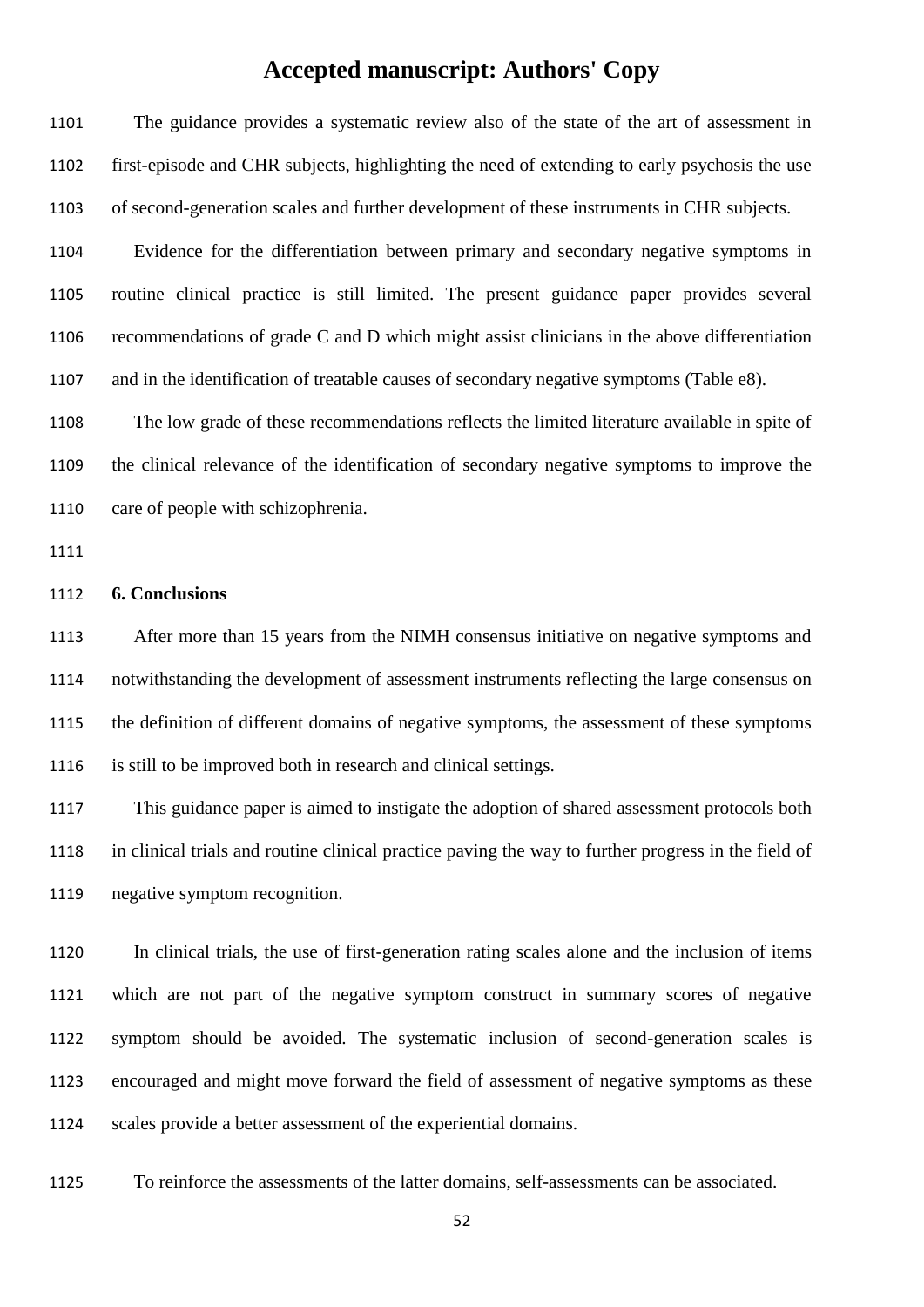Priority should also be given to the use of second-generation scales in first-episode subjects and further adaptation of these scales to develop negative symptom scales for CHR states, with extended item selection mapping the breadth of negative symptoms in these states. Improved assessment of negative symptoms in CHR might advance the field of early recognition of subjects at risk for schizophrenia and poor outcome as these symptoms often precede the positive ones and predict impaired real-life functioning.

 Studies specifically aimed to assess secondary negative symptoms in subjects with schizophrenia at all stages of the disorder should be carried out to optimize the recognition and management of these negative symptoms, which cause significant disability and are often amenable to treatment.

 Rigorous longitudinal studies aimed to assess the natural course of negative symptoms are highly needed. They should include clear procedures for the identification of secondary negative symptoms and the reduction of potential underlying sources (extrapyramidal side effects, depression, positive symptoms, isolation and hypostimulation).

 To this aim, training of psychiatrists should focus more on careful and up-to-date assessment of negative symptoms, including the assessment of internal experience and promotion of self-report of negative symptoms.

 However, much remains to be done to achieve a standardization of the persistent negative symptom construct, effective strategies for the identification of secondary negative symptoms in routine clinical practice and to establish the sensitivity to change of second-generation scales.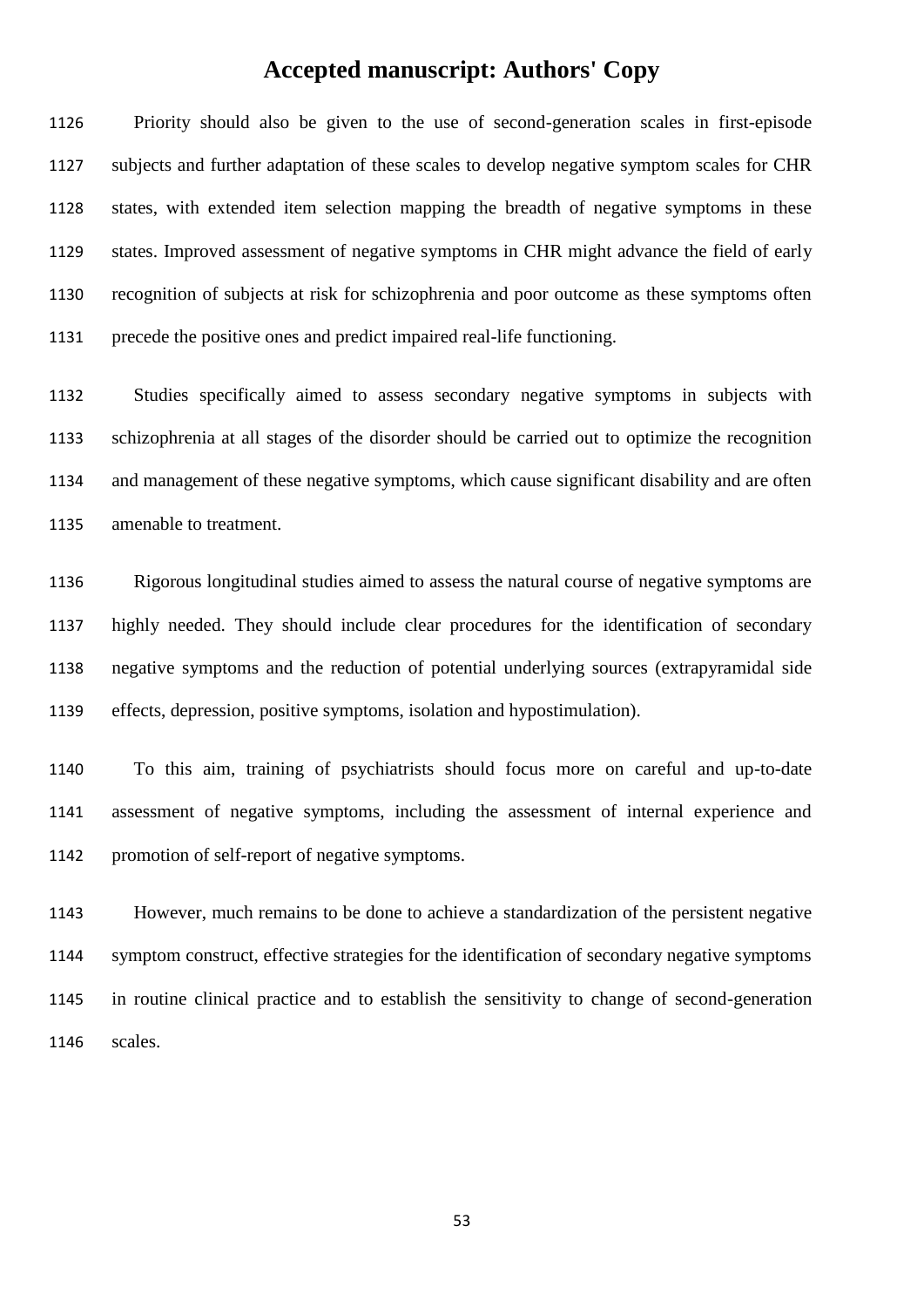The dissemination of this guidance paper may promote the development of national guidelines on negative symptom assessment and ultimately improve the care of people with schizophrenia.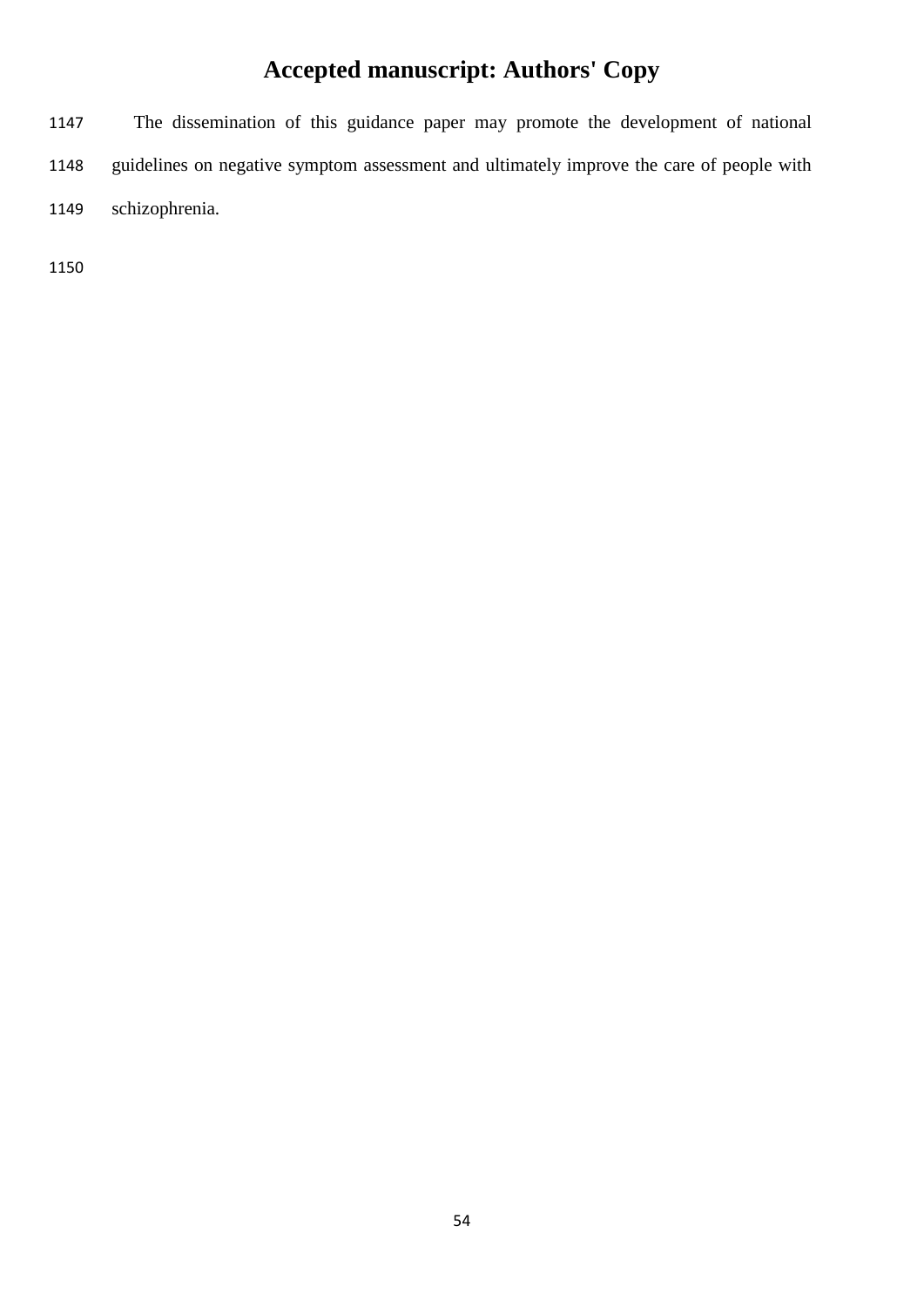| 1151 | Data availability                                                                              |
|------|------------------------------------------------------------------------------------------------|
| 1152 | All data supporting the findings of this study are available within the article and its        |
| 1153 | supplementary materials.                                                                       |
| 1154 | <b>Financial Support</b>                                                                       |
| 1155 | This manuscript received no specific grant for any funding agency, commercial or not-for-      |
| 1156 | profit sectors.                                                                                |
| 1157 | <b>Conflict of interest</b>                                                                    |
| 1158 | S. Galderisi has been a consultant and/or advisor to or has received honoraria or grants from: |
| 1159 | Millennium Pharmaceuticals, Innova Pharma-Recordati Group, Janssen Pharmaceutica NV,           |
| 1160 | Sunovion Pharmarmaceuticals, Janssen-Cilag Polska Sp. zo. o., Gedeon Richter-Recordati,        |
| 1161 | Pierre Fabre, Otsuka, Angelini.                                                                |
| 1162 |                                                                                                |
| 1163 | A. Mucci received honoraria, advisory board or consulting fees from the following              |
| 1164 | companies:                                                                                     |
| 1165 | Amgen Dompé, Angelini-Acraf, Astra Zeneca, Bristol-Myers Squibb, Gedeon Richter                |
| 1166 | Bulgaria, Innova-Pharma, Janssen Pharmaceuticals, Lundbeck, Otsuka, Pfizer and Pierre          |
| 1167 | Fabre.                                                                                         |
| 1168 |                                                                                                |
| 1169 | S. Dollfus received honoraria as expert/consultant by Fabre, Gedeon, Roche and Takeda;         |
| 1170 | invited Conferences: Lundbeck, Otsuka, Janssen, and has contracts with Prophase                |
| 1171 | MedAvances and NeuroCogTrials.                                                                 |
| 1172 |                                                                                                |
| 1173 | S. Kaiser has received speaker honoraria from Recordati and Lundbeck as well as royalties      |
| 1174 | for cognitive training software from Schuhfried.                                               |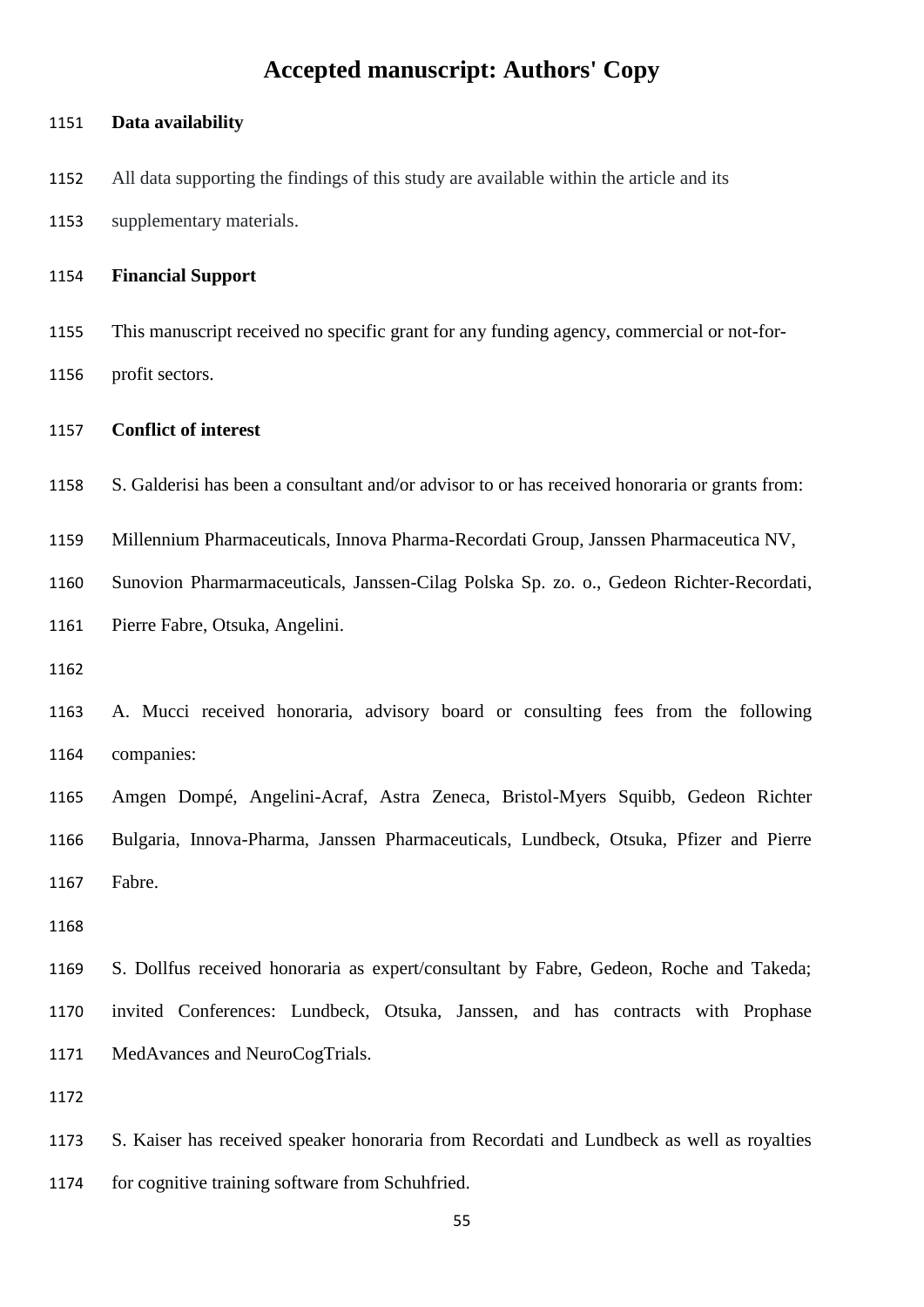| 1175 |                                                                                              |
|------|----------------------------------------------------------------------------------------------|
| 1176 | I. Bitter has received in the past 5 years honoraria or consultation fees from Angelini, Eli |
| 1177 | Lilly, Gedeon Richter, Janssen/Janssen Cilag and Sun Pharma.                                 |
| 1178 |                                                                                              |
| 1179 | All other Authors declare no conflict of interest.                                           |
| 1180 |                                                                                              |
| 1181 | e-component Material                                                                         |
| 1182 | For e-component material accompanying this paper, visit cambridge.org/EPA.                   |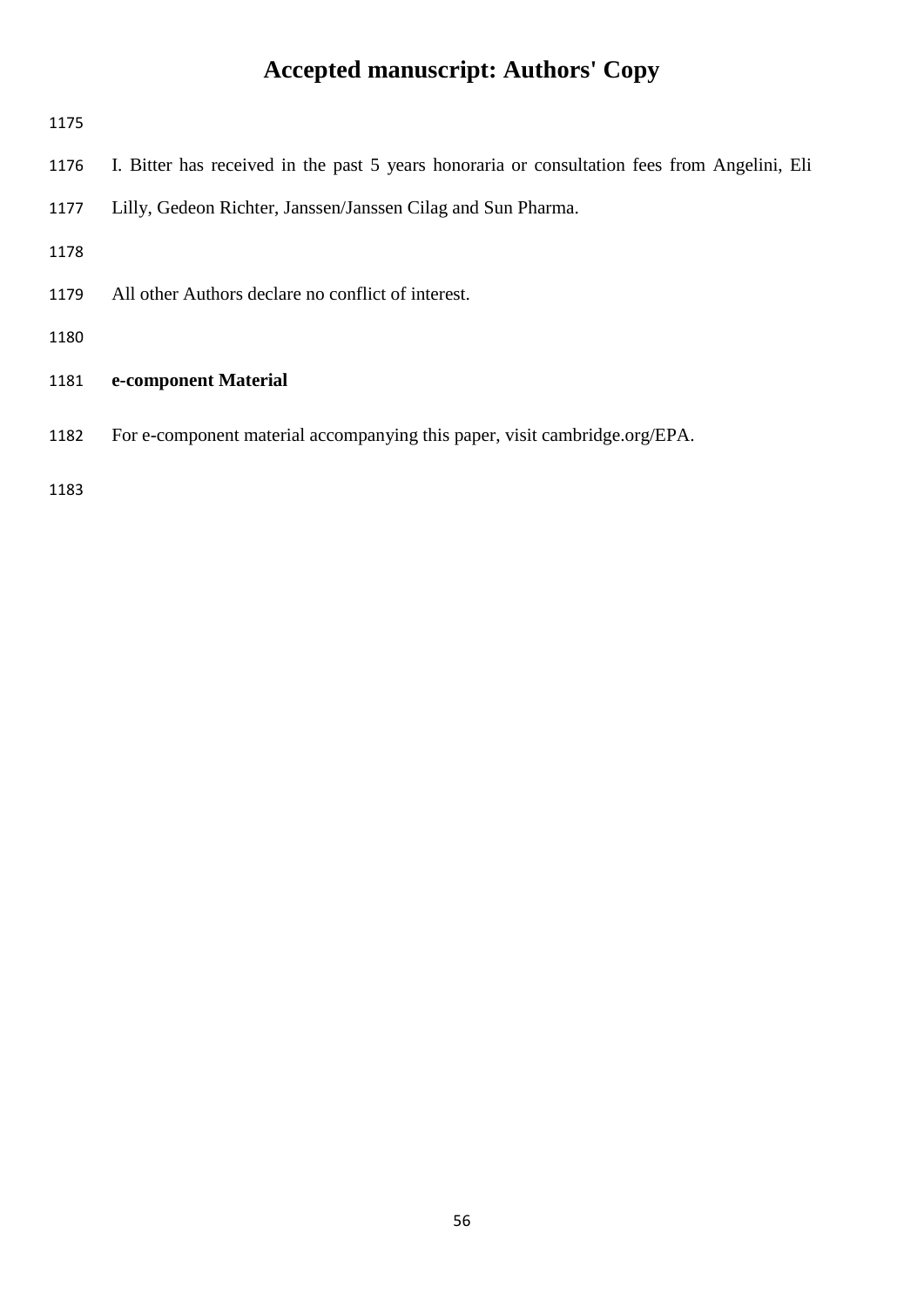**References**

 [1] Bleuler E. Dementia praecox or the group of schizophrenias. New York, NY: International Universities Press 1950.

- [2] Jackson JH. Selected writings of JH Jackson. London, UK: Hodder and Stoughton 1931.
- [3] Kraepelin E. Dementia praecox and paraphrenia. Chicago: Chicago Medical Book Company 1919.
- [4] Galderisi S, Mucci A, Buchanan RW, Arango C. Negative symptoms of schizophrenia: new developments and unanswered research questions. Lancet Psychiatry 2018;5(8):664-77.
- [5] Marder SR, Galderisi S. The current conceptualization of negative symptoms in schizophrenia. World Psychiatry 2017;16(1):14-24.
- [6] Dollfus S, Lyne J. Negative symptoms: History of the concept and their position in diagnosis of schizophrenia. Schizophr Res 2017;186:3-7.
- [7] Bobes J, Arango C, Garcia-Garcia M, Rejas J, Group CSC. Prevalence of negative symptoms in outpatients with schizophrenia spectrum disorders treated with antipsychotics in routine clinical practice: findings from the CLAMORS study. J Clin Psychiatry 2010;71(3):280-6.
- [8] Szkultecka-Debek M, Walczak J, Augustynska J, Miernik K, Stelmachowski J, Pieniazek I, et al. Epidemiology and Treatment Guidelines of Negative Symptoms in Schizo- phrenia in Central and Eastern Europe: A Literature Review. Clin Pract Epidemiol Ment Health 2015;11:158-65.
- [9] Makinen J, Miettunen J, Isohanni M, Koponen H. Negative symptoms in schizophrenia: a review. Nord J Psychiatry 2008;62(5):334-41.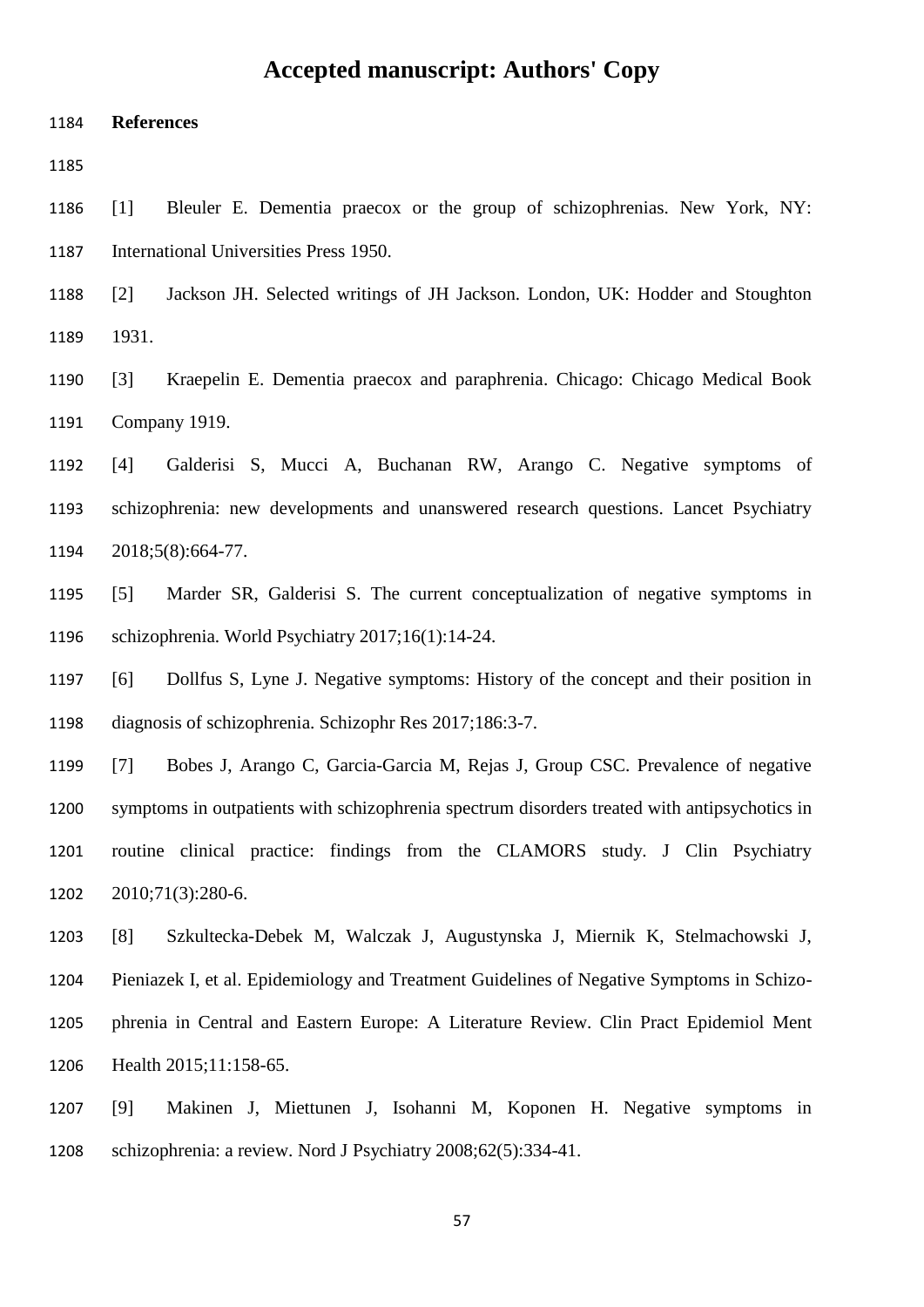- [10] Makinen J, Miettunen J, Jaaskelainen E, Veijola J, Isohanni M, Koponen H. Negative symptoms and their predictors in schizophrenia within the Northern Finland 1966 Birth Cohort. Psychiatry Res 2010;178(1):121-5.
- [11] Sicras-Mainar A, Maurino J, Ruiz-Beato E, Navarro-Artieda R. Impact of negative symptoms on healthcare resource utilization and associated costs in adult outpatients with schizophrenia: a population-based study. BMC Psychiatry 2014;14:225.
- [12] Lyne J, O'Donoghue B, Owens E, Renwick L, Madigan K, Kinsella A, et al. Prevalence of item level negative symptoms in first episode psychosis diagnoses. Schizophr Res 2012;135(1-3):128-33.
- [13] Lyne J, Renwick L, O'Donoghue B, Kinsella A, Malone K, Turner N, et al. Negative
- symptom domain prevalence across diagnostic boundaries: The relevance of diagnostic shifts. Psychiatry Res 2015;228(3):347-54.
- [14] Bucci P, Galderisi S. Categorizing and assessing negative symptoms. Curr Opin Psychiatry 2017;30(3):201-8.
- [15] Schooler NR, Buchanan RW, Laughren T, Leucht S, Nasrallah HA, Potkin SG, et al. Defining therapeutic benefit for people with schizophrenia: focus on negative symptoms. Schizophr Res 2015;162(1-3):169-74.
- [16] Gaebel W, Becker T, Janssen B, Munk-Jorgensen P, Musalek M, Rossler W, et al.
- EPA guidance on the quality of mental health services. Eur Psychiatry 2012;27(2):87-113.
- [17] Gaebel W, Grossimlinghaus I, Heun R, Janssen B, Johnson B, Kurimay T, et al.
- European Psychiatric Association (EPA) guidance on quality assurance in mental healthcare. Eur Psychiatry 2015;30(3):360-87.
- [18] Heun R, Gaebel W, EPA guidance committee. The relevance of EPA guidance papers
- in the framework of the European Psychiatric Association. Eur Psychiatry 2015;30(3):357-9.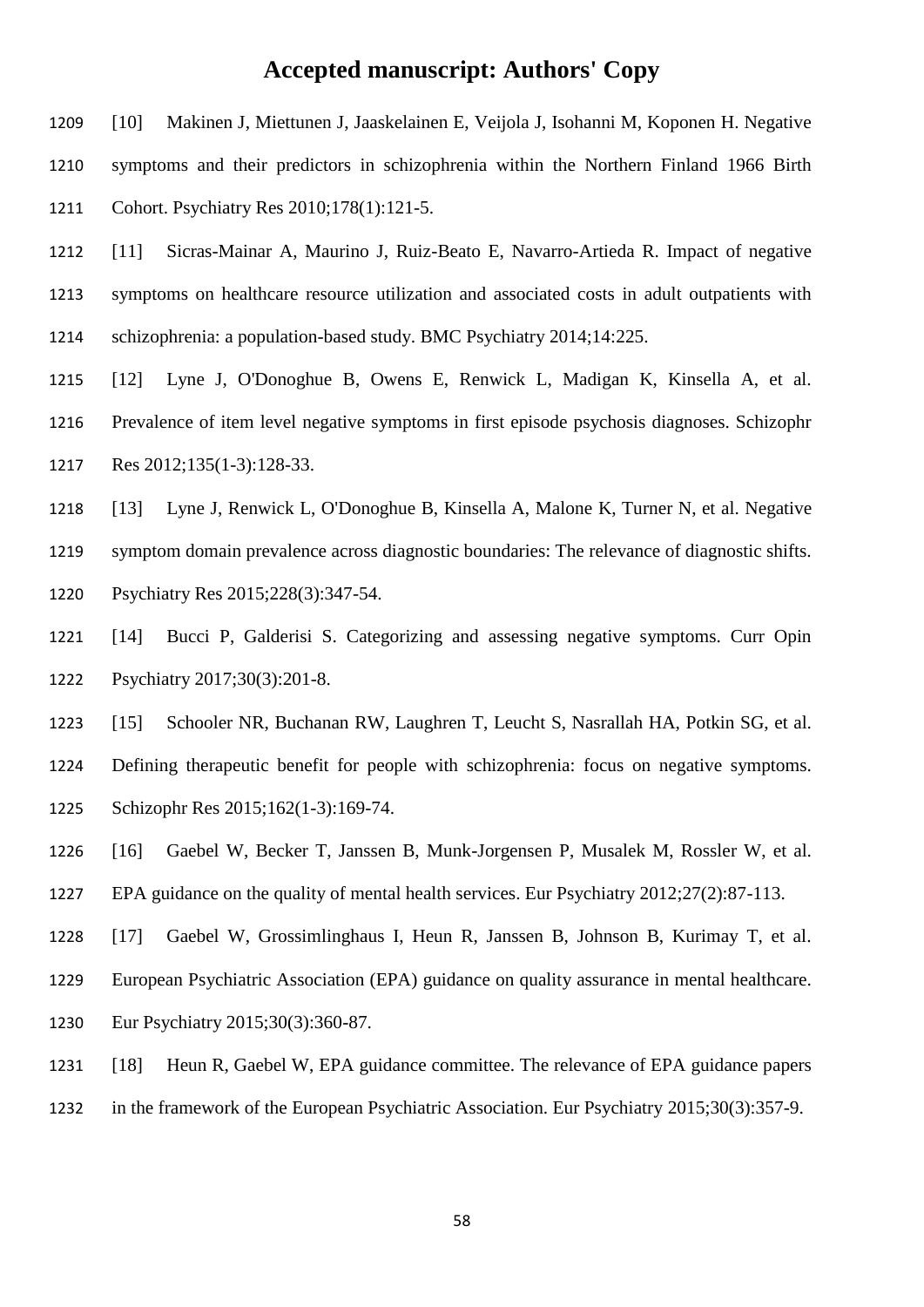- [19] Liberati A, Altman DG, Tetzlaff J, Mulrow C, Gotzsche PC, Ioannidis JP, et al. The PRISMA statement for reporting systematic reviews and meta-analyses of studies that evaluate health care interventions: explanation and elaboration. J Clin Epidemiol 2009;62(10):e1-34.
- [20] Gaebel W, Moller HJ. European guidance: a project of the European Psychiatric Association. Eur Psychiatry 2012;27(2):65-7.
- [21] Gaebel W, Grossimlinghaus I, Mucic D, Maercker A, Zielasek J, Kerst A. EPA guidance on eMental health interventions in the treatment of posttraumatic stress disorder
- (PTSD). Eur Psychiatry 2017;41:140-52.
- [22] Blanchard JJ, Cohen AS. The structure of negative symptoms within schizophrenia:
- implications for assessment. Schizophr Bull 2006;32(2):238-45.
- [23] Kirkpatrick B, Fenton WS, Carpenter WT, Jr., Marder SR. The NIMH-MATRICS consensus statement on negative symptoms. Schizophr Bull 2006;32(2):214-9.
- [24] Kirkpatrick B, Fischer B. Subdomains within the negative symptoms of schizophrenia: commentary. Schizophr Bull 2006;32(2):246-9.
- [25] Andreasen NC. The Scale for the Assessment of Negative Symptoms (SANS): conceptual and theoretical foundations. Br J Psychiatry Suppl 1989(7):49-58.
- [26] Kay SR, Fiszbein A, Opler LA. The positive and negative syndrome scale (PANSS) for schizophrenia. Schizophr Bull 1987;13(2):261-76.
- [27] Mucci A, Galderisi S, Merlotti E, Rossi A, Rocca P, Bucci P, et al. The Brief Negative Symptom Scale (BNSS): Independent validation in a large sample of Italian patients with schizophrenia. Eur Psychiatry 2015;30(5):641-7.
- [28] Kirkpatrick B, Strauss GP, Nguyen L, Fischer BA, Daniel DG, Cienfuegos A, et al. The brief negative symptom scale: psychometric properties. Schizophr Bull 2011;37(2):300-
- 5.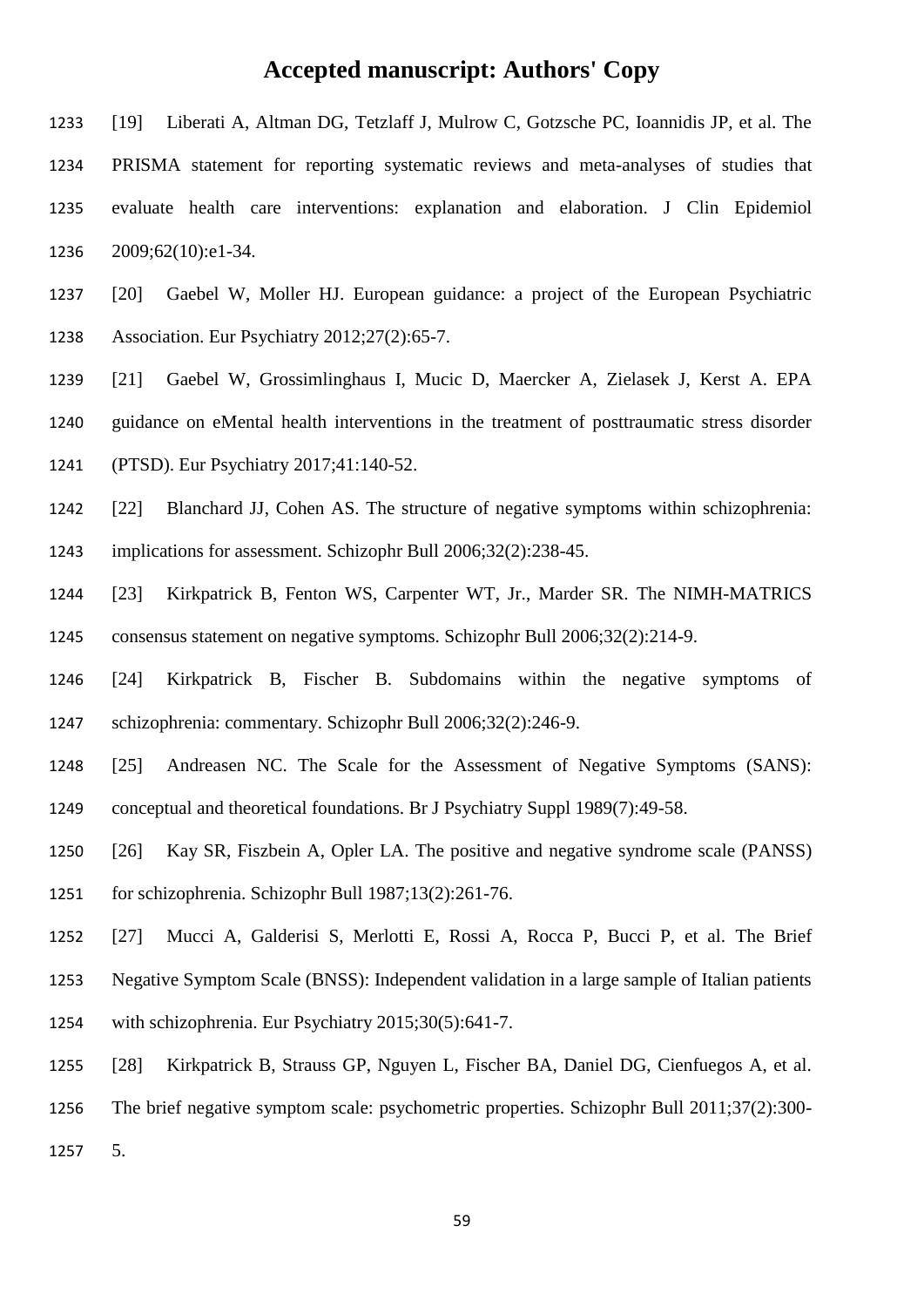- [29] Horan WP, Kring AM, Gur RE, Reise SP, Blanchard JJ. Development and psychometric validation of the Clinical Assessment Interview for Negative Symptoms (CAINS). Schizophr Res 2011;132(2-3):140-5.
- [30] Kring AM, Gur RE, Blanchard JJ, Horan WP, Reise SP. The Clinical Assessment Interview for Negative Symptoms (CAINS): final development and validation. Am J Psychiatry 2013;170(2):165-72.
- [31] Carpenter WT, Jr., Heinrichs DW, Wagman AM. Deficit and nondeficit forms of schizophrenia: the concept. Am J Psychiatry 1988;145(5):578-83.
- [32] Kirkpatrick B, Buchanan RW, Ross DE, Carpenter WT, Jr. A separate disease within the syndrome of schizophrenia. Arch Gen Psychiatry 2001;58(2):165-71.
- [33] Carpenter WT, Jr., Heinrichs DW, Alphs LD. Treatment of negative symptoms. Schizophr Bull 1985;11(3):440-52.
- [34] Galderisi S, Maj M. Deficit schizophrenia: an overview of clinical, biological and treatment aspects. Eur Psychiatry 2009;24(8):493-500.
- [35] Kirschner M, Aleman A, Kaiser S. Secondary negative symptoms A review of mechanisms, assessment and treatment. Schizophr Res 2017;186:29-38.
- [36] Mucci A, Merlotti E, Ucok A, Aleman A, Galderisi S. Primary and persistent negative
- symptoms: Concepts, assessments and neurobiological bases. Schizophr Res 2017;186:19-28.
- [37] Strauss GP, Ahmed AO, Young JW, Kirkpatrick B. Reconsidering the Latent
- Structure of Negative Symptoms in Schizophrenia: A Review of Evidence Supporting the 5
- Consensus Domains. Schizophr Bull 2019;45(4):725-9.
- [38] Kirkpatrick B, Mucci A, Galderisi S. Primary, Enduring Negative Symptoms: An Update on Research. Schizophr Bull 2017;43(4):730-6.
- [39] Kirkpatrick B. Progress in the study of negative symptoms. Schizophr Bull 2014;40 Suppl 2:S101-6.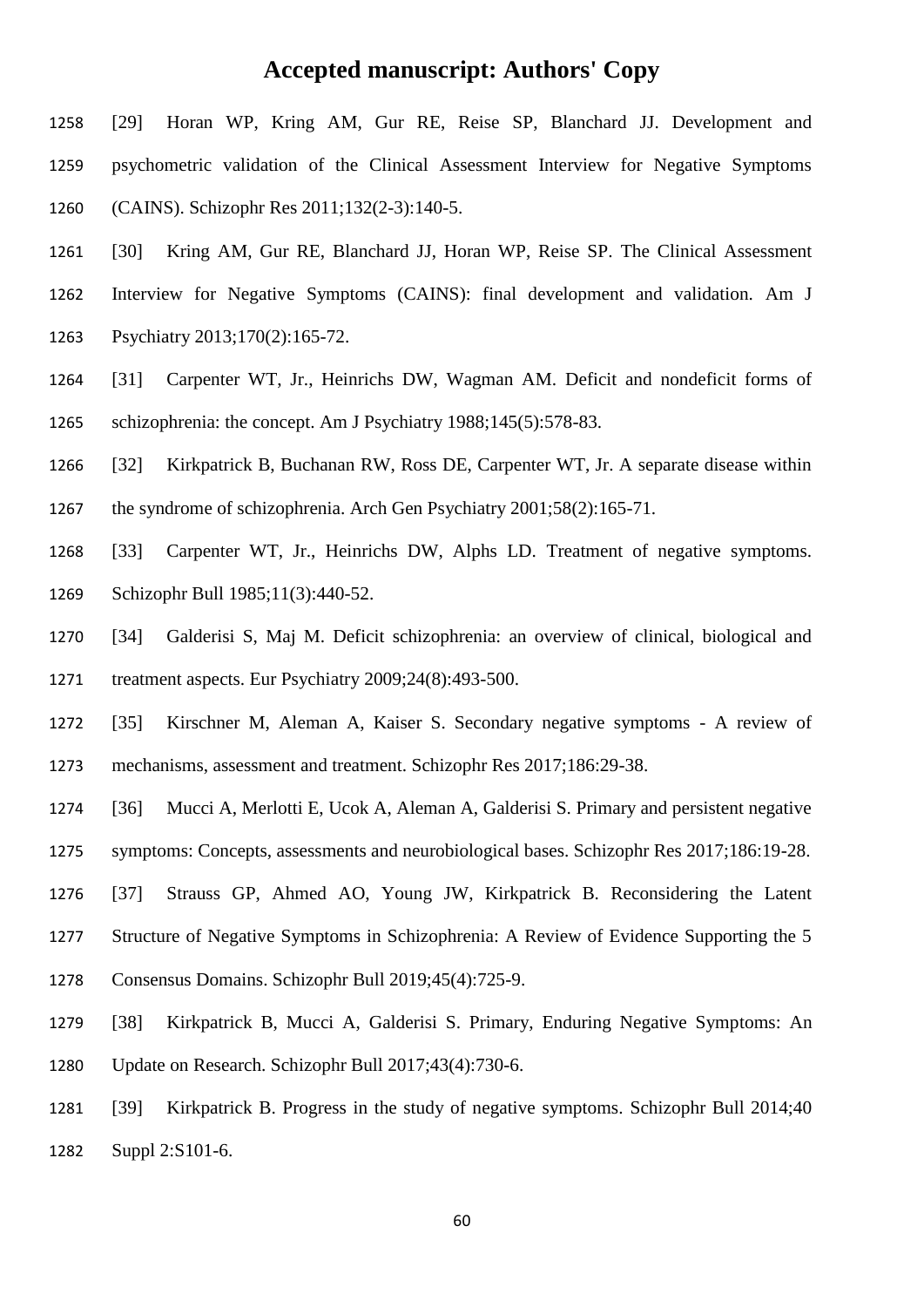- [40] Millan MJ, Fone K, Steckler T, Horan WP. Negative symptoms of schizophrenia: clinical characteristics, pathophysiological substrates, experimental models and prospects for improved treatment. Eur Neuropsychopharmacol 2014;24(5):645-92.
- [41] Moller HJ. Clinical evaluation of negative symptoms in schizophrenia. Eur Psychiatry 2007;22(6):380-6.
- [42] Kirkpatrick B, Buchanan RW, McKenney PD, Alphs LD, Carpenter WT, Jr. The Schedule for the Deficit syndrome: an instrument for research in schizophrenia. Psychiatry Res 1989;30(2):119-23.
- [43] Kirkpatrick B, Galderisi S. Deficit schizophrenia: an update. World Psychiatry 2008;7(3):143-7.
- [44] Buchanan RW. Persistent negative symptoms in schizophrenia: an overview. Schizophr Bull 2007;33(4):1013-22.
- [45] Kirkpatrick B, Buchanan RW, Breier A, Carpenter WT, Jr. Case identification and stability of the deficit syndrome of schizophrenia. Psychiatry Res 1993;47(1):47-56.
- [46] Goetz RR, Corcoran C, Yale S, Stanford AD, Kimhy D, Amador X, et al. Validity of
- a 'proxy' for the deficit syndrome derived from the Positive And Negative Syndrome Scale (PANSS). Schizophr Res 2007;93(1-3):169-77.
- [47] Kirkpatrick B, Amador XF, Flaum M, Yale SA, Gorman JM, Carpenter WT, Jr., et al. The deficit syndrome in the DSM-IV Field Trial: I. Alcohol and other drug abuse. Schizophr Res 1996;20(1-2):69-77.
- [48] Overall JE, Gorham DR. The Brief Psychiatric Rating Scale. Psychological Reports 1962;10:799-812.
- [49] Strauss GP, Harrow M, Grossman LS, Rosen C. Periods of recovery in deficit syndrome schizophrenia: a 20-year multi-follow-up longitudinal study. Schizophr Bull 2010;36(4):788-99.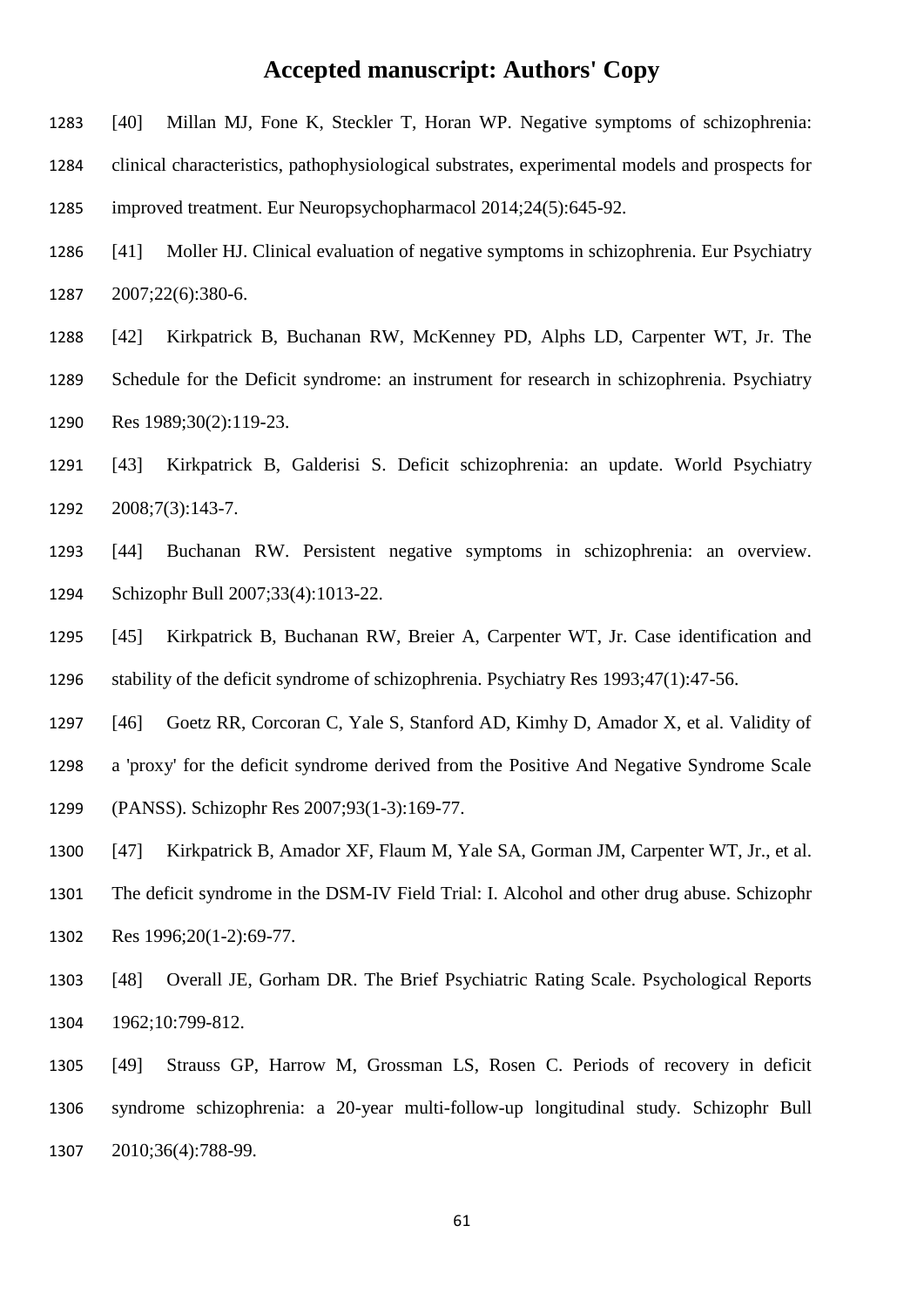[50] Subotnik KL, Nuechterlein KH, Ventura J, Green MF, Hwang SS. Prediction of the deficit syndrome from initial deficit symptoms in the early course of schizophrenia. Psychiatry Res 1998;80(1):53-9.

 [51] Stauffer VL, Song G, Kinon BJ, Ascher-Svanum H, Chen L, Feldman PD, et al. Responses to antipsychotic therapy among patients with schizophrenia or schizoaffective disorder and either predominant or prominent negative symptoms. Schizophr Res 2012;134(2-3):195-201.

 [52] Olie JP, Spina E, Murray S, Yang R. Ziprasidone and amisulpride effectively treat negative symptoms of schizophrenia: results of a 12-week, double-blind study. Int Clin Psychopharmacol 2006;21(3):143-51.

 [53] Riedel M, Muller N, Strassnig M, Spellmann I, Engel RR, Musil R, et al. Quetiapine has equivalent efficacy and superior tolerability to risperidone in the treatment of schizophrenia with predominantly negative symptoms. Eur Arch Psychiatry Clin Neurosci 2005;255(6):432-7.

 [54] Rabinowitz J, Werbeloff N, Caers I, Mandel FS, Stauffer V, Menard F, et al. Negative symptoms in schizophrenia--the remarkable impact of inclusion definitions in clinical trials and their consequences. Schizophr Res 2013;150(2-3):334-8.

 [55] Marder SR, Alphs L, Anghelescu IG, Arango C, Barnes TR, Caers I, et al. Issues and perspectives in designing clinical trials for negative symptoms in schizophrenia. Schizophr Res 2013;150(2-3):328-33.

 [56] Strauss GP, Horan WP, Kirkpatrick B, Fischer BA, Keller WR, Miski P, et al. Deconstructing negative symptoms of schizophrenia: avolition-apathy and diminished expression clusters predict clinical presentation and functional outcome. J Psychiatr Res 2013;47(6):783-90.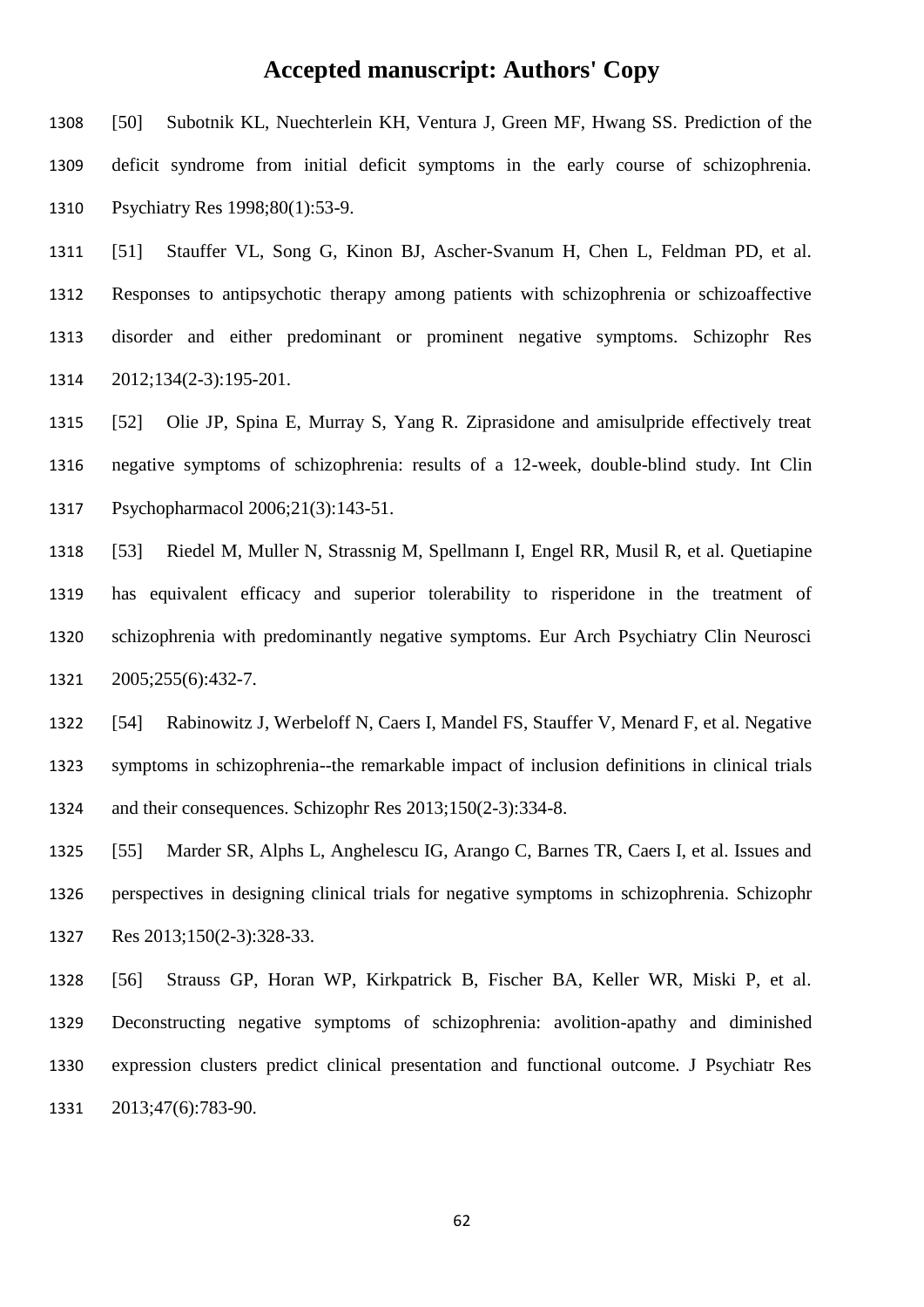- [57] Ergul C, Ucok A. Negative symptom subgroups have different effects on the clinical course of schizophrenia after the first episode: a 24-month follow up study. Eur Psychiatry 2015;30(1):14-9.
- [58] Liemburg E, Castelein S, Stewart R, van der Gaag M, Aleman A, Knegtering H, et al.
- Two subdomains of negative symptoms in psychotic disorders: established and confirmed in
- two large cohorts. J Psychiatr Res 2013;47(6):718-25.
- [59] Stiekema AP, Liemburg EJ, van der Meer L, Castelein S, Stewart R, van Weeghel J,
- et al. Confirmatory Factor Analysis and Differential Relationships of the Two Subdomains of
- Negative Symptoms in Chronically Ill Psychotic Patients. PLoS One 2016;11(2):e0149785.
- [60] Jang SK, Choi HI, Park S, Jaekal E, Lee GY, Cho YI, et al. A Two-Factor Model Better Explains Heterogeneity in Negative Symptoms: Evidence from the Positive and Negative Syndrome Scale. Front Psychol 2016;7:707.
- [61] Kimhy D, Yale S, Goetz RR, McFarr LM, Malaspina D. The factorial structure of the schedule for the deficit syndrome in schizophrenia. Schizophr Bull 2006;32(2):274-8.
- [62] Nakaya M, Ohmori K. A two-factor structure for the Schedule for the Deficit Syndrome in schizophrenia. Psychiatry Res 2008;158(2):256-9.
- [63] Galderisi S, Bucci P, Mucci A, Kirkpatrick B, Pini S, Rossi A, et al. Categorical and dimensional approaches to negative symptoms of schizophrenia: focus on long-term stability and functional outcome. Schizophr Res 2013;147(1):157-62.
- [64] Peralta V, Moreno-Izco L, Sanchez-Torres A, Garcia de Jalon E, Campos MS, Cuesta MJ. Characterization of the deficit syndrome in drug-naive schizophrenia patients: the role of spontaneous movement disorders and neurological soft signs. Schizophr Bull 2014;40(1):214-24.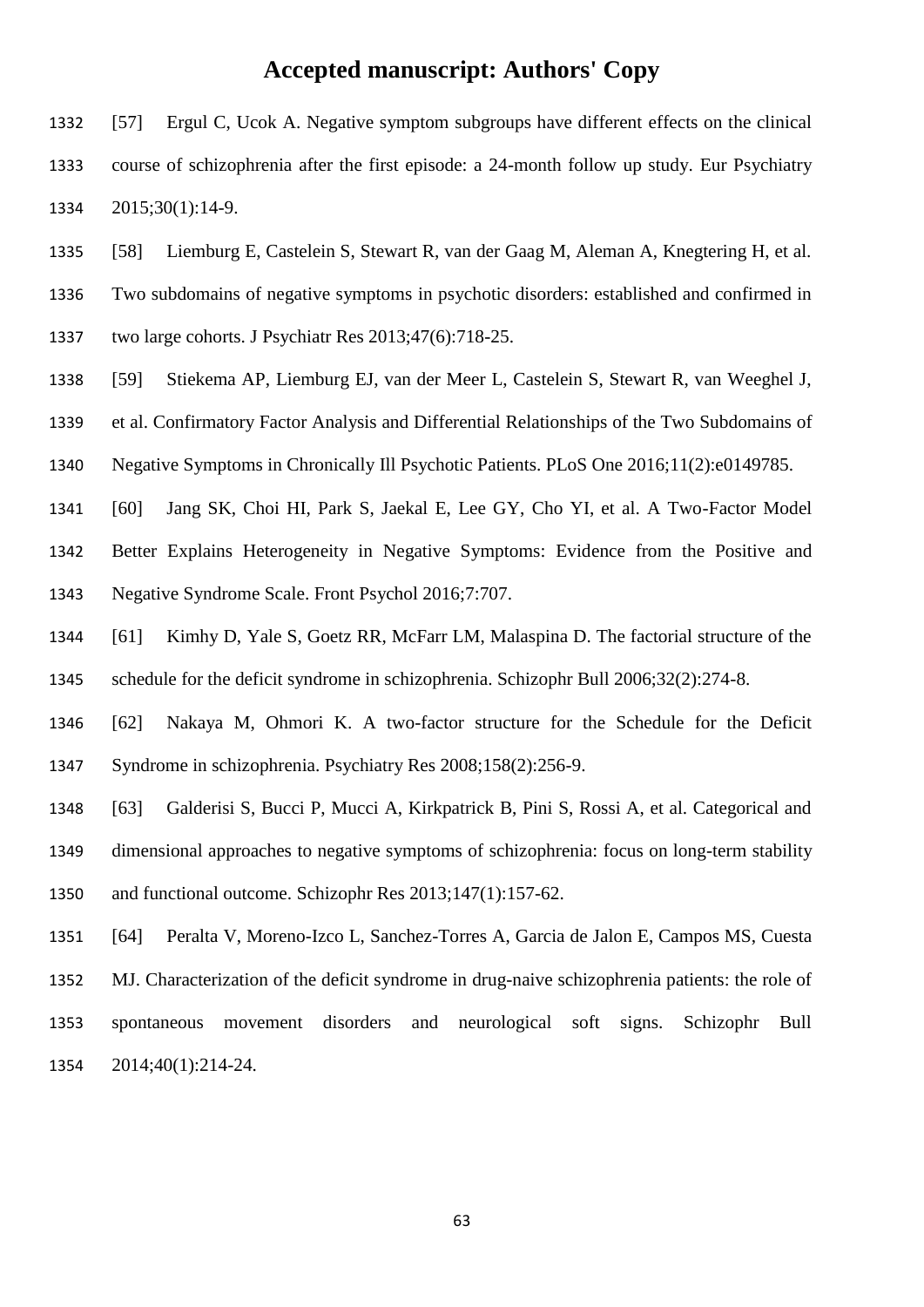- [65] Engel M, Fritzsche A, Lincoln TM. Validation of the German version of the Clinical Assessment Interview for Negative Symptoms (CAINS). Psychiatry Res 2014;220(1-2):659- 63.
- [66] Blanchard JJ, Horan WP, Collins LM. Examining the latent structure of negative symptoms: is there a distinct subtype of negative symptom schizophrenia? Schizophr Res 2005;77(2-3):151-65.
- [67] Strauss GP, Hong LE, Gold JM, Buchanan RW, McMahon RP, Keller WR, et al. Factor structure of the Brief Negative Symptom Scale. Schizophr Res 2012;142(1-3):96-8.
- [68] de Medeiros HLV, Vasconcelos SC, Elkis H, Martins DR, de Alexandria Leite RM,
- de Albuquerque ACL, et al. The Brief Negative Symptom Scale: Validation in a multicenter
- Brazilian study. Compr Psychiatry 2018;85:42-7.
- [69] Garcia-Portilla MP, Garcia-Alvarez L, Mane A, Garcia-Rizo C, Sugranyes G, Berge
- D, et al. The negative syndrome of schizophrenia: three -underlying components are better than two. Schizophr Res 2015;166(1-3):115-8.
- [70] Rekhi G, Ang MS, Yuen CKY, Ng WY, Lee J. Assessing negative symptoms in schizophrenia: Validity of the clinical assessment interview for negative symptoms in Singapore. Schizophr Res 2019;206:177-82.
- [71] Ahmed AO, Kirkpatrick B, Galderisi S, Mucci A, Rossi A, Bertolino A, et al. Cross- cultural Validation of the 5-Factor Structure of Negative Symptoms in Schizophrenia. Schizophr Bull 2019;45(2):305-14.
- [72] Strauss GP, Nunez A, Ahmed AO, Barchard KA, Granholm E, Kirkpatrick B, et al. The Latent Structure of Negative Symptoms in Schizophrenia. JAMA Psychiatry 2018;75(12):1271-9.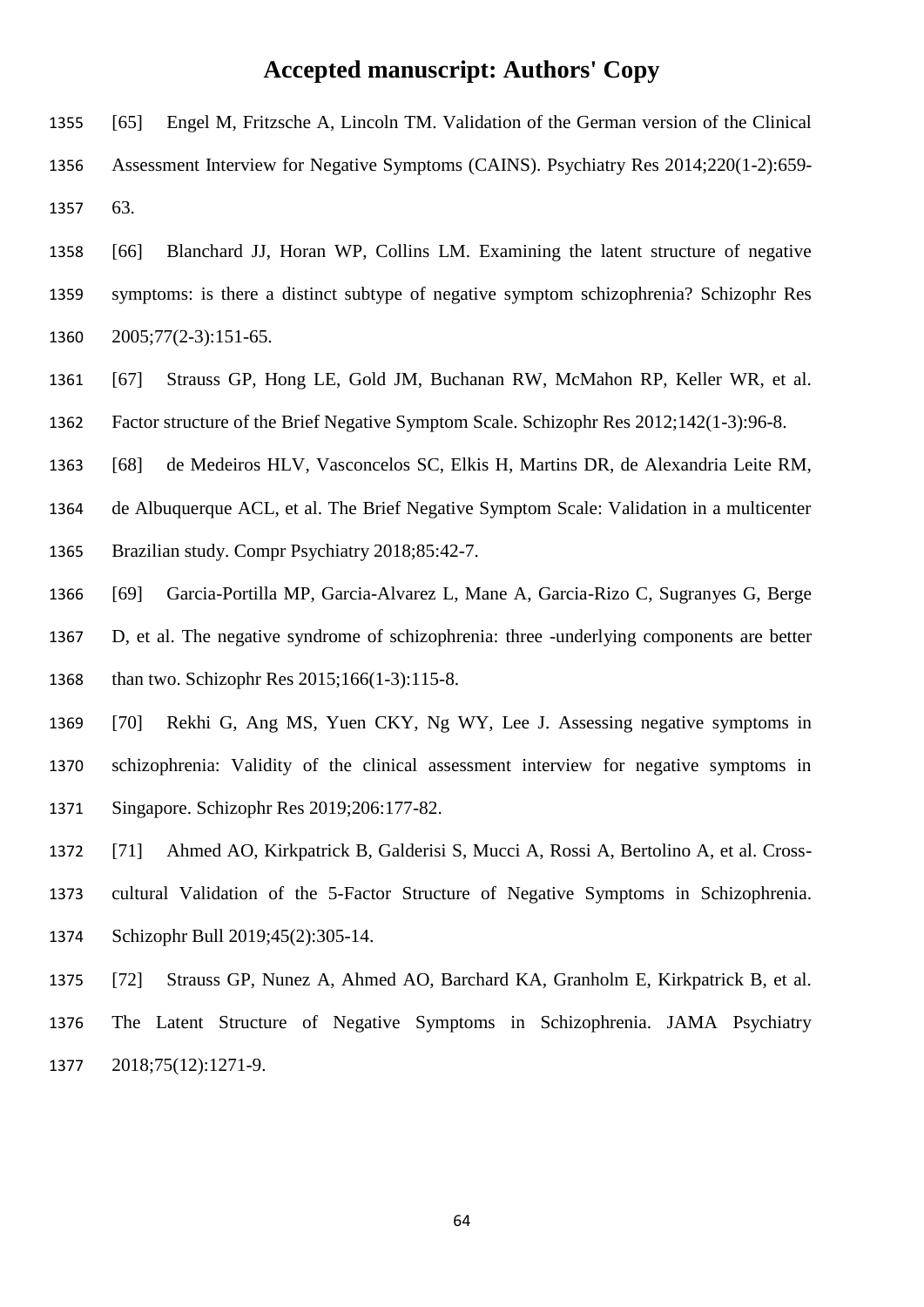- [73] Strauss GP, Esfahlani FZ, Galderisi S, Mucci A, Rossi A, Bucci P, et al. Network Analysis Reveals the Latent Structure of Negative Symptoms in Schizophrenia. Schizophr Bull 2018.
- [74] Mucci A, Vignapiano A, Bitter I, Austin SF, Delouche C, Dollfus S, et al. A large European, multicenter, multinational validation study of the Brief Negative Symptom Scale. Eur Neuropsychopharmacol 2019.
- [75] Brown TA, editor Confirmatory factor analysis for applied research. Confirmatory factor analysis for applied research; 2006 2006; New York, NY, US: The Guilford Press.
- [76] Harvey PD, Strassnig M. Predicting the severity of everyday functional disability in people with schizophrenia: cognitive deficits, functional capacity, symptoms, and health status. World Psychiatry 2012;11(2):73-9.
- [77] Galderisi S, Rossi A, Rocca P, Bertolino A, Mucci A, Bucci P, et al. The influence of illness-related variables, personal resources and context-related factors on real-life functioning of people with schizophrenia. World Psychiatry 2014;13(3):275-87.
- [78] Galderisi S, Rossi A, Rocca P, Bertolino A, Mucci A, Bucci P, et al. Pathways to functional outcome in subjects with schizophrenia living in the community and their unaffected first-degree relatives. Schizophr Res 2016;175(1-3):154-60.
- [79] Awad AG, Voruganti LN. The burden of schizophrenia on caregivers: a review. Pharmacoeconomics 2008;26(2):149-62.
- [80] Nordstroem AL, Talbot D, Bernasconi C, Berardo CG, Lalonde J. Burden of illness of people with persistent symptoms of schizophrenia: A multinational cross-sectional study. Int J Soc Psychiatry 2017;63(2):139-50.
- [81] Lasebikan VO, Ayinde OO. Effects of Psychopathology, Functioning and Anti- psychotic Medication Adherence on Caregivers' Burden in Schizophrenia. Indian J Psychol Med 2013;35(2):135-40.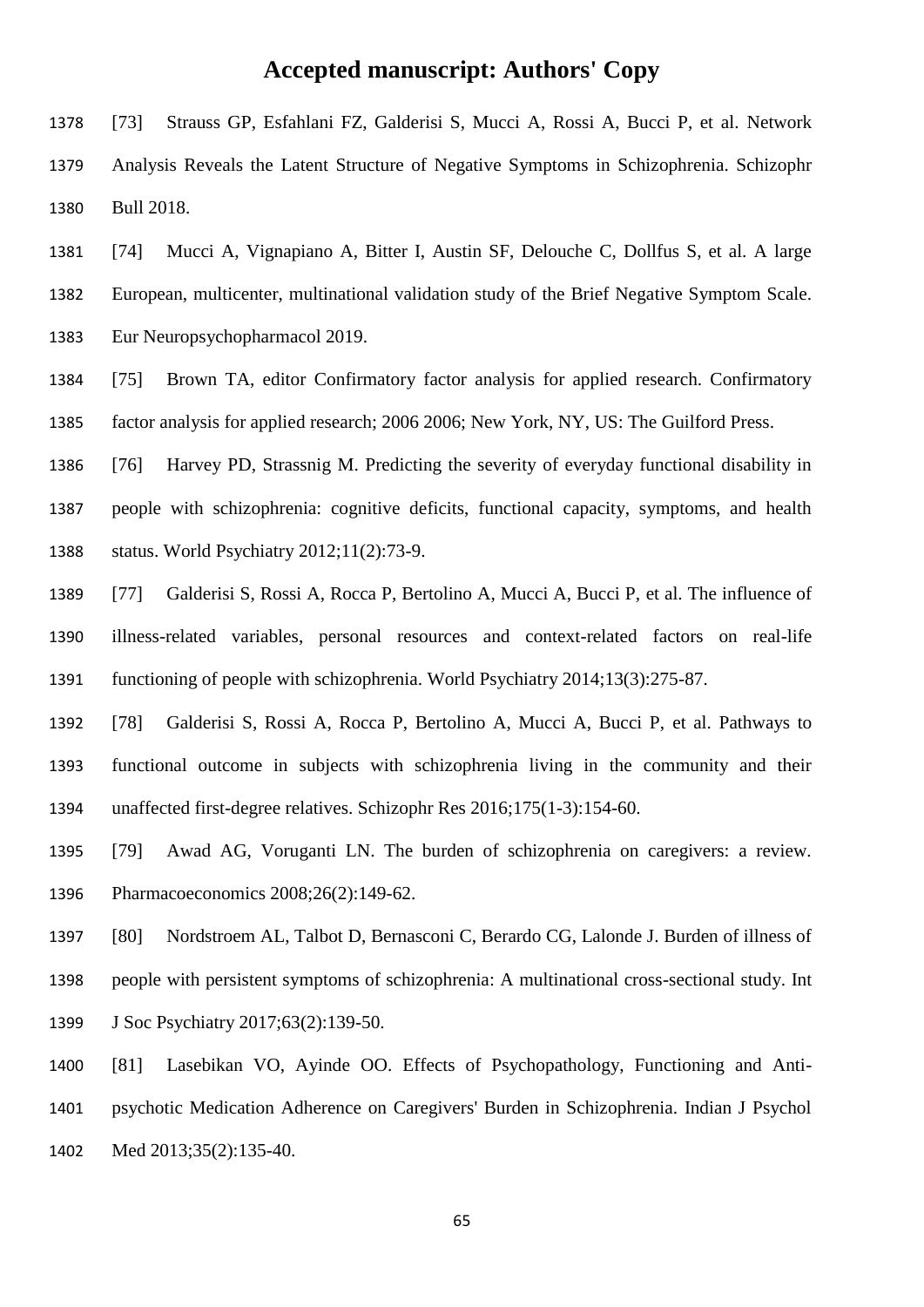- [82] Provencher HL, Mueser KT. Positive and negative symptom behaviors and caregiver
- burden in the relatives of persons with schizophrenia. Schizophr Res 1997;26(1):71-80.
- [83] Mantovani LM, Ferretjans R, Marcal IM, Oliveira AM, Guimaraes FC, Salgado JV.
- Family burden in schizophrenia: the influence of age of onset and negative symptoms. Trends
- Psychiatry Psychother 2016;38(2):96-9.
- [84] Roick C, Heider D, Toumi M, Angermeyer MC. The impact of caregivers' characteristics, patients' conditions and regional differences on family burden in schizophrenia: a longitudinal analysis. Acta Psychiatr Scand 2006;114(5):363-74.
- [85] Ochoa S, Vilaplana M, Haro JM, Villalta-Gil V, Martinez F, Negredo MC, et al. Do
- needs, symptoms or disability of outpatients with schizophrenia influence family burden? Soc
- Psychiatry Psychiatr Epidemiol 2008;43(8):612-8.
- [86] Nicholson IR, Chapman JE, Neufeld RW. Variability in BPRS definitions of positive and negative symptoms. Schizophr Res 1995;17(2):177-85.
- [87] Overall JE, Hollister LE, Pichot P. Major psychiatric disorders. A four-dimensional model. Arch Gen Psychiatry 1967;16(2):146-51.
- [88] Shafer A. Meta-analysis of the Brief Psychiatric Rating Scale factor structure. Psychol Assessment 2005;17(3):324-35.
- [89] Eckert SL, Diamond PM, Miller AL, Velligan DI, Funderburg LG, True JE. A comparison of instrument sensitivity to negative symptom change. Psychiatry Res 1996;63(1):67-75.
- [90] Andersen J, Korner A, Larsen JK, Schultz V, Nielsen BM, Behnke K, et al. Agreement in psychiatric assessment. Acta Psychiatr Scand 1993;87(2):128-32.
- [91] Dingemans PM. The Brief Psychiatric Rating Scale (BPRS) and the Nurses' Observation Scale for Inpatient Evaluation (NOSIE) in the evaluation of positive and negative symptoms. J Clin Psychol 1990;46(2):168-74.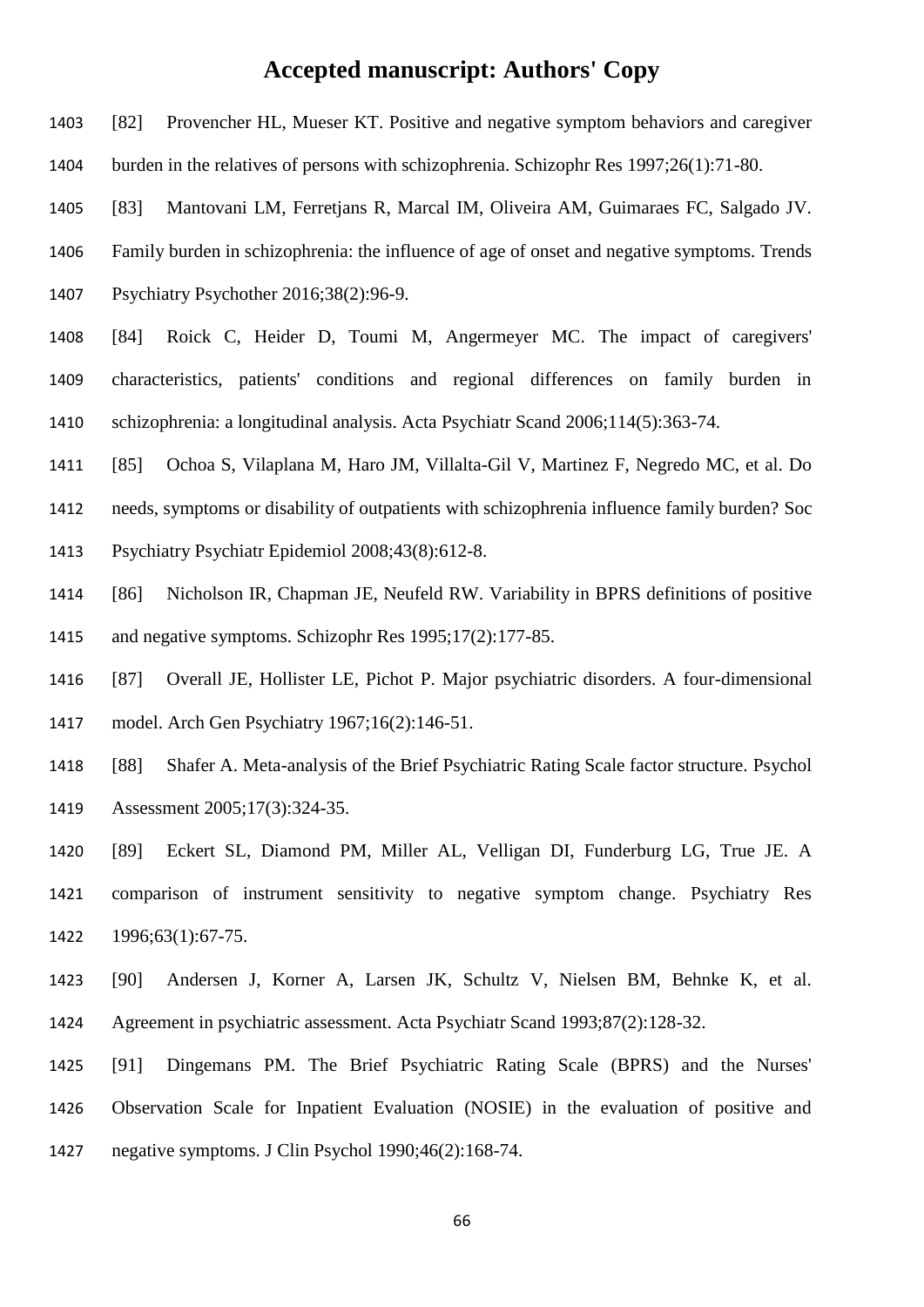- [92] Obermeier M, Schennach-Wolff R, Meyer S, Moller HJ, Riedel M, Krause D, et al. Is
- the PANSS used correctly? a systematic review. BMC Psychiatry 2011;11:113.
- [93] Kay S. PANSS Rating Criteria: Negative Scale (N)\*. British Journal of Psychiatry 1431 1989;155(S7):66-7.
- [94] Kay SR, Opler LA, Lindenmayer JP. Reliability and validity of the positive and negative syndrome scale for schizophrenics. Psychiatry Res 1988;23(1):99-110.
- [95] Lancon C, Reine G, Llorca PM, Auquier P. Validity and reliability of the French- language version of the Positive and Negative Syndrome Scale (PANSS). Acta Psychiatr Scand 1999;100(3):237-43.
- [96] Nilchaikovit T, Uneanong S, Kessawai D, Thomyangkoon P. The Thai version of the Positive and Negative Syndrome Scale (PANSS) for schizophrenia: criterion validity and interrater reliability. J Med Assoc Thai 2000;83(6):646-51.
- [97] Purnine DM, Carey KB, Maisto SA, Carey MP. Assessing positive and negative symptoms in outpatients with schizophrenia and mood disorders. J Nerv Ment Dis 2000;188(10):653-61.
- [98] Norman RM, Malla AK, Cortese L, Diaz F. A study of the interrelationship between and comparative interrater reliability of the SAPS, SANS and PANSS. Schizophr Res 1996;19(1):73-85.
- [99] Peralta V, Cuesta MJ. Psychometric properties of the positive and negative syndrome scale (PANSS) in schizophrenia. Psychiatry Res 1994;53(1):31-40.
- [100] Wu BJ, Lan TH, Hu TM, Lee SM, Liou JY. Validation of a five-factor model of a Chinese Mandarin version of the Positive and Negative Syndrome Scale (CMV-PANSS) in a sample of 813 schizophrenia patients. Schizophr Res 2015;169(1-3):489-90.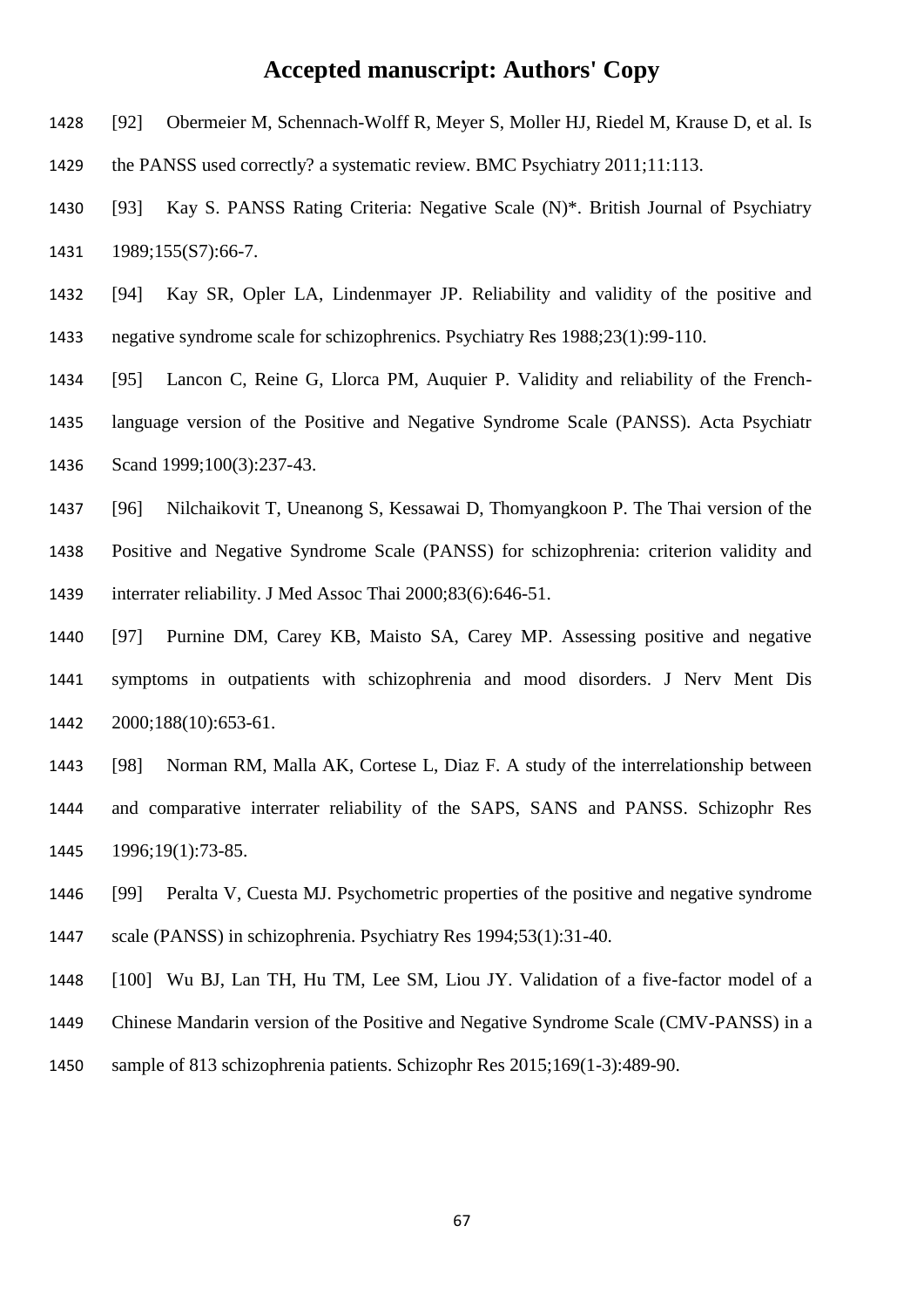- [101] Peralta V, Cuesta MJ, de Leon J. Positive and negative symptoms/syndromes in schizophrenia: reliability and validity of different diagnostic systems. Psychol Med 1995;25(1):43-50.
- [102] Lindstrom E, Wieselgren IM, von Knorring L. Interrater reliability of the Structured
- Clinical Interview for the Positive and Negative Syndrome Scale for schizophrenia. Acta Psychiatr Scand 1994;89(3):192-5.
- [103] Von Knorring L, Lindstrom E. Swedish experiences with the structured clinical interview for the Positive and Negative Syndrome Scale for schizophrenia (SCI-PANSS). Eur Psychiat 1994;9:3145–147.
- [104] Blanchard JJ, Kring AM, Horan WP, Gur R. Toward the next generation of negative symptom assessments: the collaboration to advance negative symptom assessment in schizophrenia. Schizophr Bull 2011;37(2):291-9.
- [105] Blanchard JJ, Shan LA, Andrea A, Savage C, Kring AM, Weittenhiller L. Negative symptoms and their assessment in schizophrenia and related disorders. In: Badcock JC PG, editor. A clinical introduction to psychosis : foundations for clinical psychologists and neuropsychologists2020. p. 153-75.
- [106] Garcia-Portilla MP, Garcia-Alvarez L, Saiz PA, Al-Halabi S, Bobes-Bascaran MT,
- Bascaran MT, et al. Psychometric evaluation of the negative syndrome of schizophrenia. Eur Arch Psychiatry Clin Neurosci 2015;265(7):559-66.
- [107] Kumari S, Malik M, Florival C, Manalai P, Sonje S. An Assessment of Five (PANSS,
- SAPS, SANS, NSA-16, CGI-SCH) commonly used Symptoms Rating Scales in Schizophrenia and Comparison to Newer Scales (CAINS, BNSS). J Addict Res Ther 2017;8(3).
- [108] Marder SR, Kirkpatrick B. Defining and measuring negative symptoms of schizophrenia in clinical trials. Eur Neuropsychopharmacol 2014;24(5):737-43.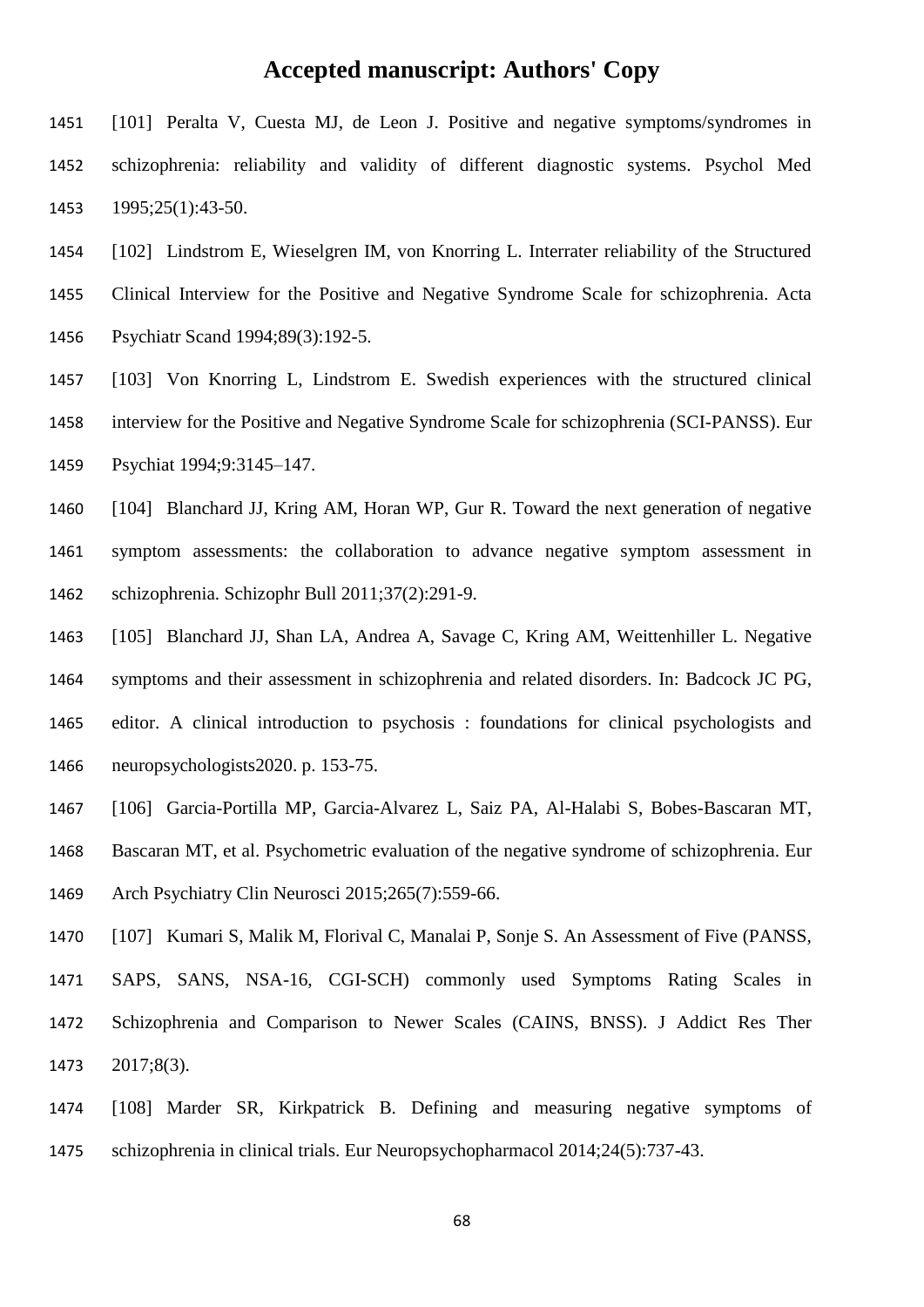- [109] Marder SR, Davis JM, Chouinard G. The effects of risperidone on the five dimensions
- of schizophrenia derived by factor analysis: combined results of the North American trials. J
- Clin Psychiatry 1997;58(12):538-46.
- [110] Edgar CJ, Blaettler T, Bugarski-Kirola D, Le Scouiller S, Garibaldi GM, Marder SR.
- Reliability, validity and ability to detect change of the PANSS negative symptom factor score
- in outpatients with schizophrenia on select antipsychotics and with prominent negative or
- disorganized thought symptoms. Psychiatry Res 2014;218(1-2):219-24.
- [111] Jiang J, Sim K, Lee J. Validated five-factor model of positive and negative syndrome scale for schizophrenia in Chinese population. Schizophr Res 2013;143(1):38-43.
- [112] Wallwork RS, Fortgang R, Hashimoto R, Weinberger DR, Dickinson D. Searching for a consensus five-factor model of the Positive and Negative Syndrome Scale for schizophrenia. Schizophr Res 2012;137(1-3):246-50.
- [113] Ang MS, Rekhi G, Lee J. Validation of the Brief Negative Symptom Scale and its association with functioning. Schizophr Res 2019;208:97-104.
- [114] Abrams R, Taylor MA. A rating scale for emotional blunting. Am J Psychiatry 1978;135(2):226-9.
- [115] Andreasen NC, Olsen S. Negative v positive schizophrenia. Definition and validation. Arch Gen Psychiatry 1982;39(7):789-94.
- [116] Kota SK, Kulhara P, Joseph S, Nagpal RS. Inter-rater reliability of the scale for assessment of negative symptoms in schizophrenia. Indian J Psychiatry 1986;28(4):349-50.
- [117] Phillips MR, Xiong W, Wang RW, Gao YH, Wang XQ, Zhang NP. Reliability and validity of the Chinese versions of the Scales for Assessment of Positive and Negative Symptoms. Acta Psychiatr Scand 1991;84(4):364-70.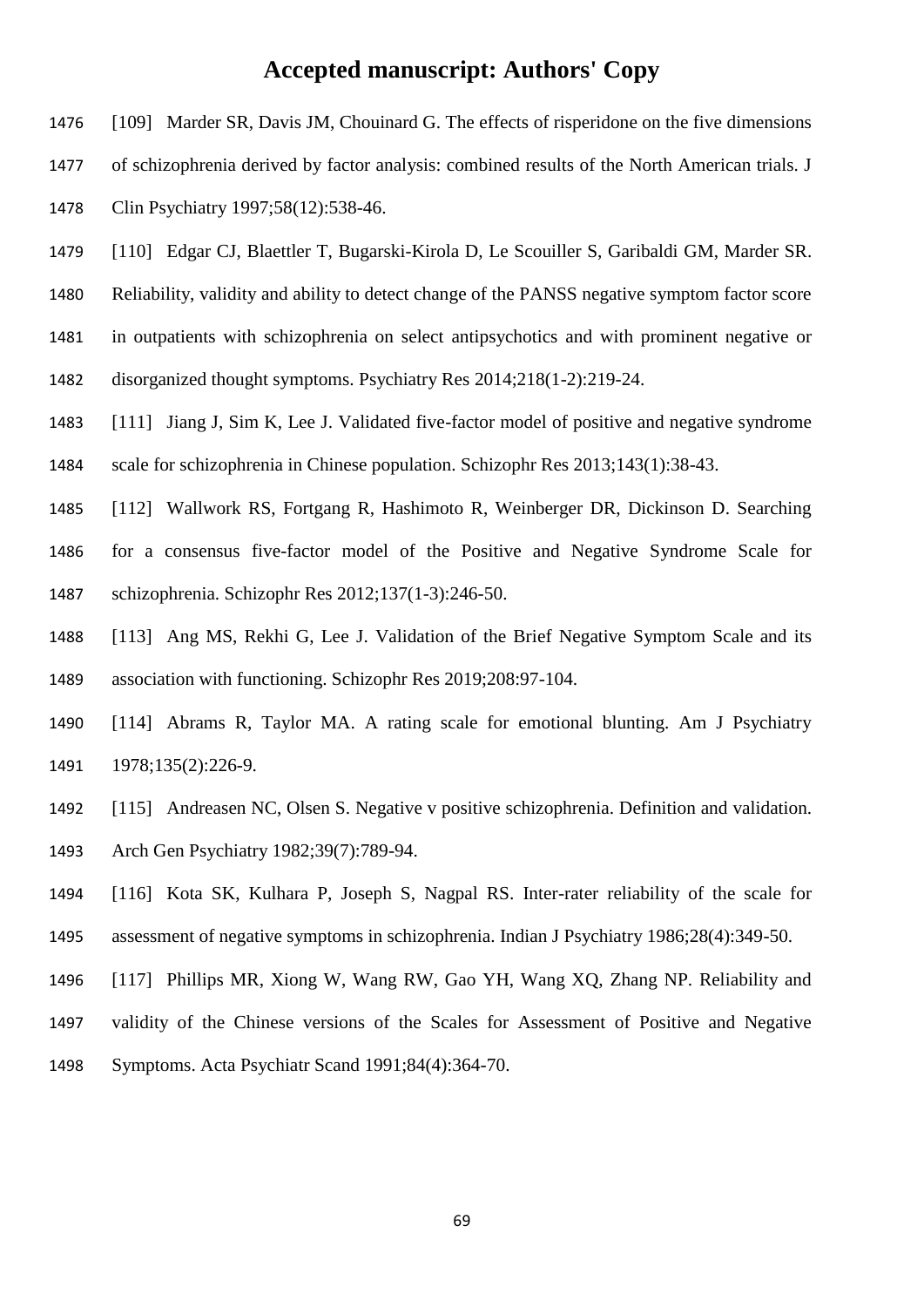- [118] McAdams LA, Harris MJ, Bailey A, Fell R, Jeste DV. Validating specific psychopathology scales in older outpatients with schizophrenia. J Nerv Ment Dis 1996;184(4):246-51.
- [119] Ho BC, Flaum M, Hubbard W, Arndt S, Andreasen NC. Validity of symptom assessment in psychotic disorders: information variance across different sources of history.
- Schizophr Res 2004;68(2-3):299-307.
- [120] Levine SZ, Leucht S. Psychometric analysis in support of shortening the Scale for the Assessment of Negative Symptoms. Eur Neuropsychopharmacol 2013;23(9):1051-6.
- [121] Lincoln TM, Dollfus S, Lyne J. Current developments and challenges in the assessment of negative symptoms. Schizophr Res 2017;186:8-18.
- [122] Mueser KT, Sayers SL, Schooler NR, Mance RM, Haas GL. A multisite investigation
- of the reliability of the Scale for the Assessment of Negative Symptoms. Am J Psychiatry 1994;151(10):1453-62.
- [123] Peralta V, Cuesta MJ. Negative symptoms in schizophrenia: a confirmatory factor analysis of competing models. Am J Psychiatry 1995;152(10):1450-7.
- [124] Keefe RS, Harvey PD, Lenzenweger MF, Davidson M, Apter SH, Schmeidler J, et al. Empirical assessment of the factorial structure of clinical symptoms in schizophrenia: negative symptoms. Psychiatry Res 1992;44(2):153-65.
- [125] de Leon J, Peralta V, Cuesta MJ. Negative symptoms and emotional blunting in schizophrenic patients. J Clin Psychiatry 1993;54(3):103-8.
- [126] Peralta V, Cuesta MJ. Symptoms of the schizophrenic negative syndrome. Br J Psychiatry 1996;169(2):209-12.
- [127] Rabany L, Weiser M, Werbeloff N, Levkovitz Y. Assessment of negative symptoms
- and depression in schizophrenia: revision of the SANS and how it relates to the PANSS and
- CDSS. Schizophr Res 2011;126(1-3):226-30.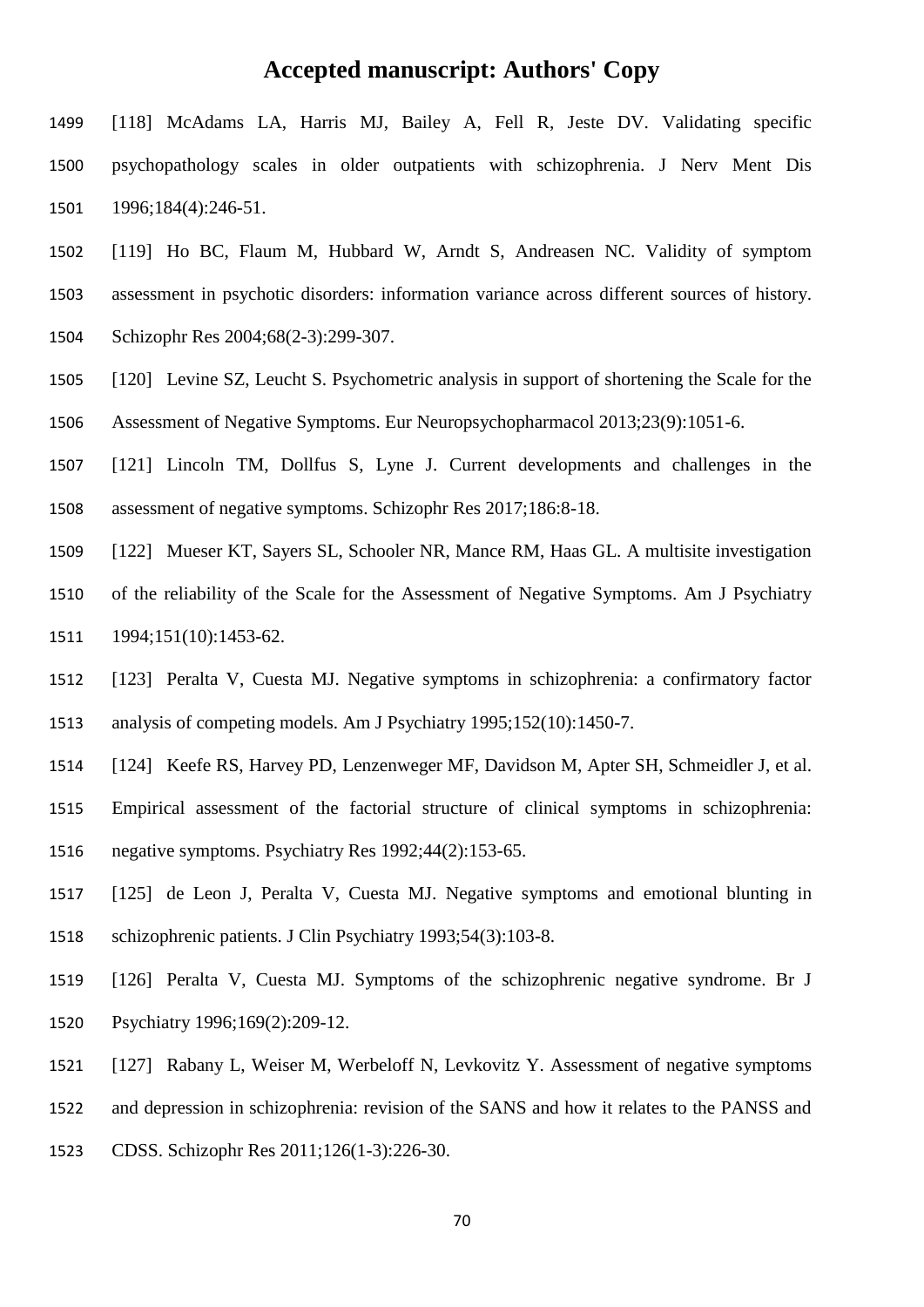- [128] Farreny A, Usall J, Cuevas-Esteban J, Ochoa S, Brebion G. Amendment of traditional assessment measures for the negative symptoms of schizophrenia. Eur Psychiatry 2018;49:50-5.
- [129] Citak S, Oral ET, Aker AT, Senocak M. [Reliability and validity of the schedule for
- deficit syndrome in schizophrenia]. Turk Psikiyatri Derg 2006;17(2):115-27.
- [130] Fenton WS, McGlashan TH. Testing systems for assessment of negative symptoms in
- schizophrenia. Arch Gen Psychiatry 1992;49(3):179-84.
- [131] Axelrod BN, Goldman RS, Alphs LD. Validation of the 16-item Negative Symptom
- Assessment. J Psychiatr Res 1993;27(3):253-8.
- [132] Velligan DI, Alphs L, Lancaster S, Morlock R, Mintz J. Association between changes
- on the Negative Symptom Assessment scale (NSA-16) and measures of functional outcome
- in schizophrenia. Psychiatry Res 2009;169(2):97-100.
- [133] Axelrod BN, Alphs LD. Training novice raters on the Negative Symptom Assessment Scale. Schizophr Res 1993;9(1):25-8.
- [134] Daniel DG, Alphs L, Cazorla P, Bartko JJ, Panagides J. Training for assessment of
- negative symptoms of schizophrenia across languages and cultures: comparison of the NSA-
- 16 with the PANSS Negative Subscale and Negative Symptom factor. Clin Schizophr Relat Psychoses 2011;5(2):87-94.
- [135] Garcia-Alvarez L, Garcia-Portilla MP, Saiz PA, Fonseca-Pedrero E, Bobes-Bascaran
- MT, Gomar J, et al. Spanish validation of the Negative Symptom Assessment-16 (NSA-16)
- in patients with schizophrenia. Rev Psiquiatr Salud Ment 2018;11(3):169-75.
- [136] Alphs L, Morlock R, Coon C, van Willigenburg A, Panagides J. The 4-Item Negative Symptom Assessment (NSA-4) Instrument: A Simple Tool for Evaluating Negative Symptoms in Schizophrenia Following Brief Training. Psychiatry (Edgmont) 2010;7(7):26- 32.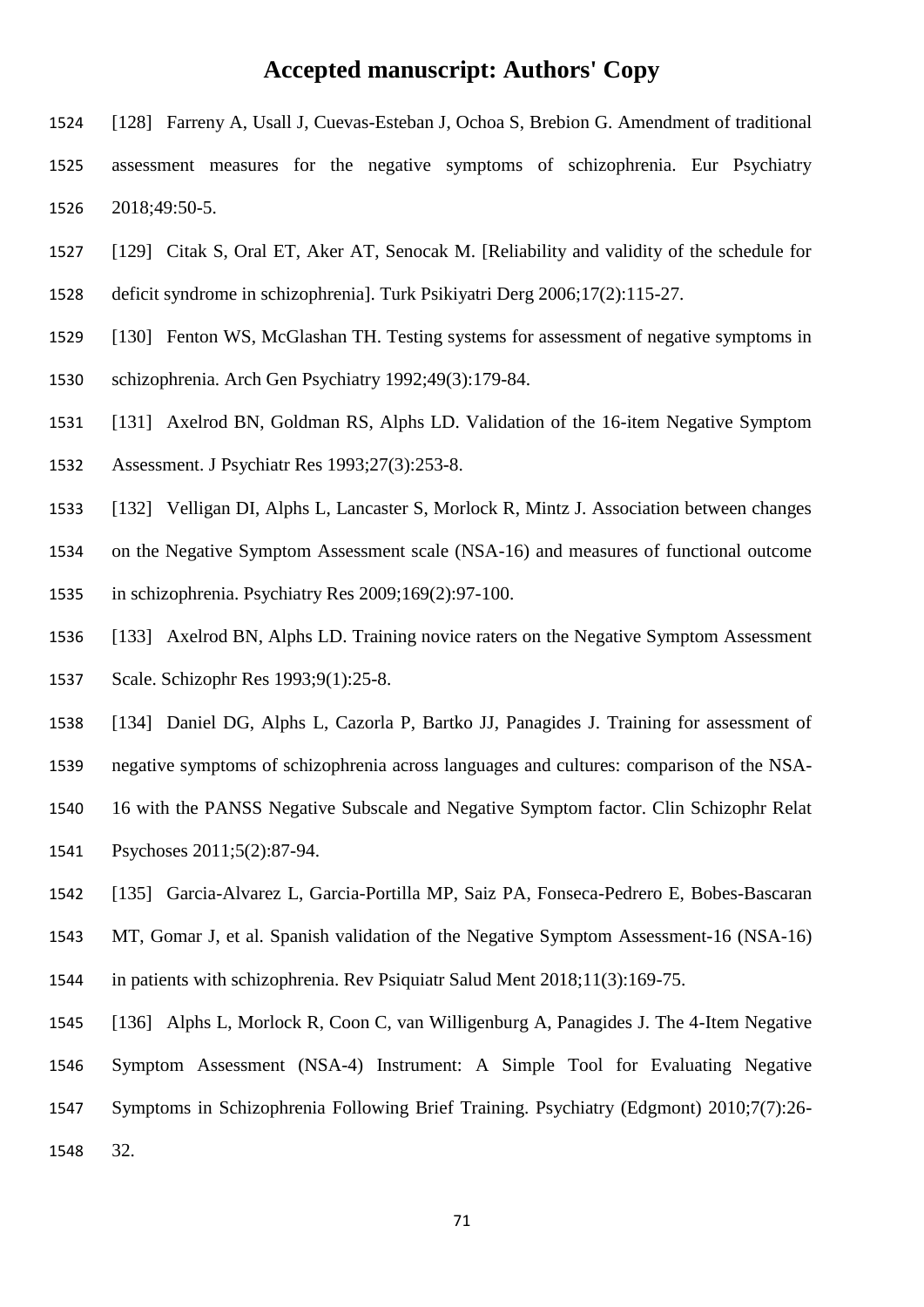- [137] Alphs L, Morlock R, Coon C, Cazorla P, Szegedi A, Panagides J. Validation of a 4- item Negative Symptom Assessment (NSA-4): a short, practical clinical tool for the assessment of negative symptoms in schizophrenia. Int J Methods Psychiatr Res 2011;20(2):e31-7.
- [138] Preda A, Nguyen DD, Bustillo JR, Belger A, O'Leary DS, McEwen S, et al. A positive take on schizophrenia negative symptom scales: Converting scores between the SANS, NSA and SDS. Schizophr Res 2018;201:113-9.
- [139] Treen D, Savulich G, Mezquida G, Garcia-Portilla MP, Toll A, Garcia-Rizo C, et al. Influence of secondary sources in the Brief Negative Symptom Scale. Schizophr Res 2019;204:452-4.
- [140] Strauss GP, Keller WR, Buchanan RW, Gold JM, Fischer BA, McMahon RP, et al. Next-generation negative symptom assessment for clinical trials: validation of the Brief Negative Symptom Scale. Schizophr Res 2012;142(1-3):88-92.
- [141] Tatsumi K, Kirkpatrick B, Strauss GP, Opler M. The brief negative symptom scale in translation: A review of psychometric properties and beyond. Eur Neuropsychopharmacol 2020.
- [142] Gehr J, Glenthoj B, Odegaard Nielsen M. Validation of the Danish version of the brief negative symptom scale. Nord J Psychiatry 2019;73(7):425-32.
- [143] Wojciak P, Gorna K, Domowicz K, Jaracz K, Golebiewska K, Michalak M, et al. Polish version of the Brief Negative Symptom Scale (BNSS). Psychiatr Pol 2019;53(3):541- 9.
- [144] Bischof M, Obermann C, Hartmann MN, Hager OM, Kirschner M, Kluge A, et al. The brief negative symptom scale: validation of the German translation and convergent validity with self-rated anhedonia and observer-rated apathy. BMC Psychiatry 2016;16(1):415.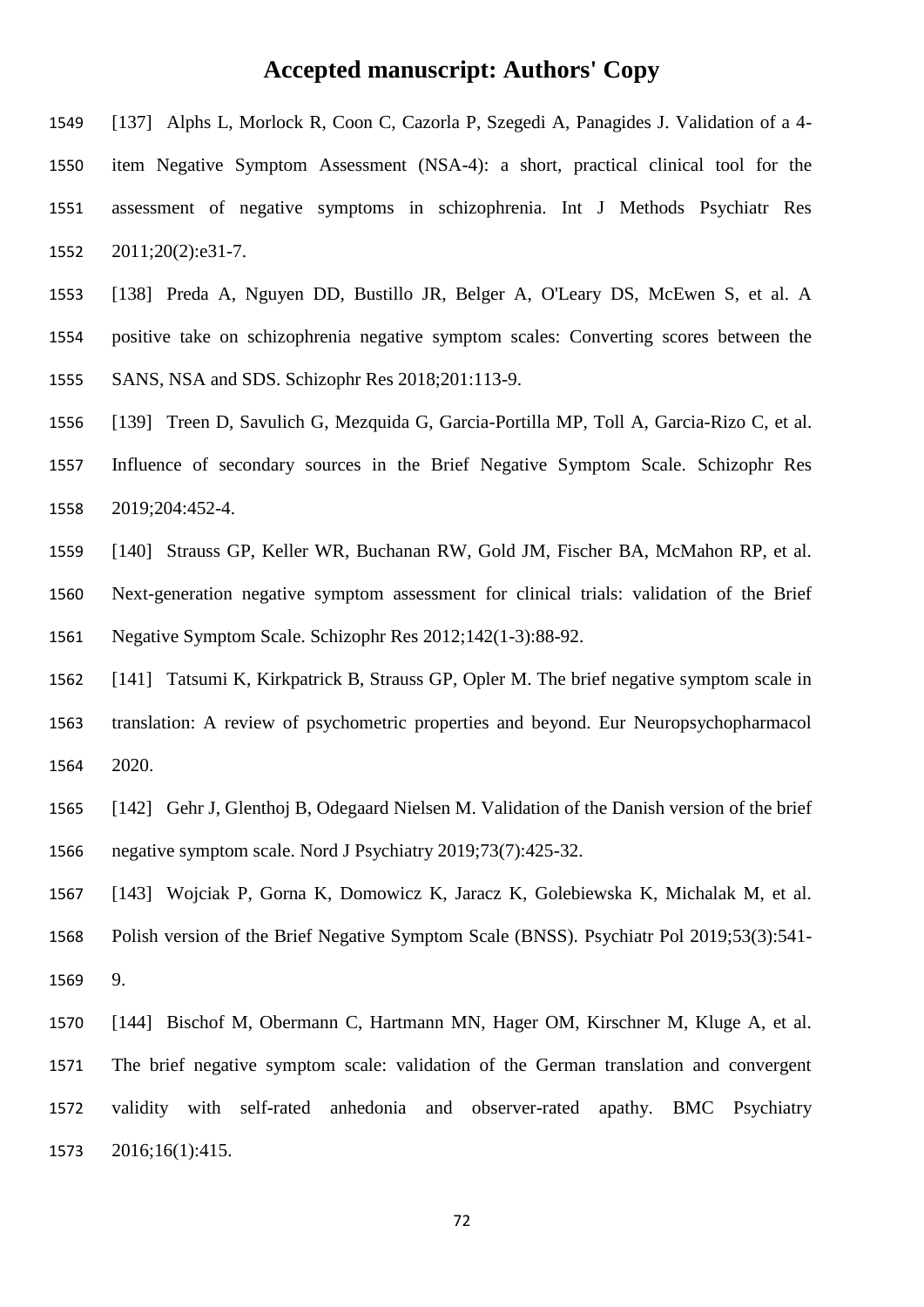- [145] de Medeiros HL, Silva AM, Rodig RM, Souza SL, Sougey EB, Vasconcelos SC, et al.
- Cross-cultural adaptation, reliability, and content validity of the Brief Negative Symptom Scale (BNSS) for use in Brazil. Arch Clin 2019;46(5):132-6.
- [146] Mane A, Garcia-Rizo C, Garcia-Portilla MP, Berge D, Sugranyes G, Garcia-Alvarez
- L, et al. Spanish adaptation and validation of the Brief Negative Symptoms Scale. Compr
- Psychiatry 2014;55(7):1726-9.
- [147] Kirkpatrick B, Saoud JB, Strauss GP, Ahmed AO, Tatsumi K, Opler M, et al. The brief negative symptom scale (BNSS): Sensitivity to treatment effects. Schizophr Res 2017.
- [148] Forbes C, Blanchard JJ, Bennett M, Horan WP, Kring A, Gur R. Initial development
- and preliminary validation of a new negative symptom measure: the Clinical Assessment Interview for Negative Symptoms (CAINS). Schizophr Res 2010;124(1-3):36-42.
- [149] Blanchard JJ, Bradshaw KR, Garcia CP, Nasrallah HA, Harvey PD, Casey D, et al. Examining the reliability and validity of the Clinical Assessment Interview for Negative Symptoms within the Management of Schizophrenia in Clinical Practice (MOSAIC) multisite national study. Schizophr Res 2017;185:137-43.
- [150] Li Y, Li WX, Zou YM, Yang ZY, Xie DJ, Yang Y, et al. Revisiting the persistent negative symptoms proxy score using the Clinical Assessment Interview for Negative Symptoms. Schizophr Res 2018;202:248-53.
- [151] Chan RC, Shi C, Lui SS, Ho KK, Hung KS, Lam JW, et al. Validation of the Chinese version of the Clinical Assessment Interview for Negative Symptoms (CAINS): a preliminary report. Front Psychol 2015;6:7.
- [152] Xie DJ, Shi HS, Lui SSY, Shi C, Li Y, Ho KKY, et al. Cross Cultural Validation and Extension of the Clinical Assessment Interview for Negative Symptoms (CAINS) in the Chinese Context: Evidence from a Spectrum Perspective. Schizophr Bull 2018;44(suppl\_2):S547-S55.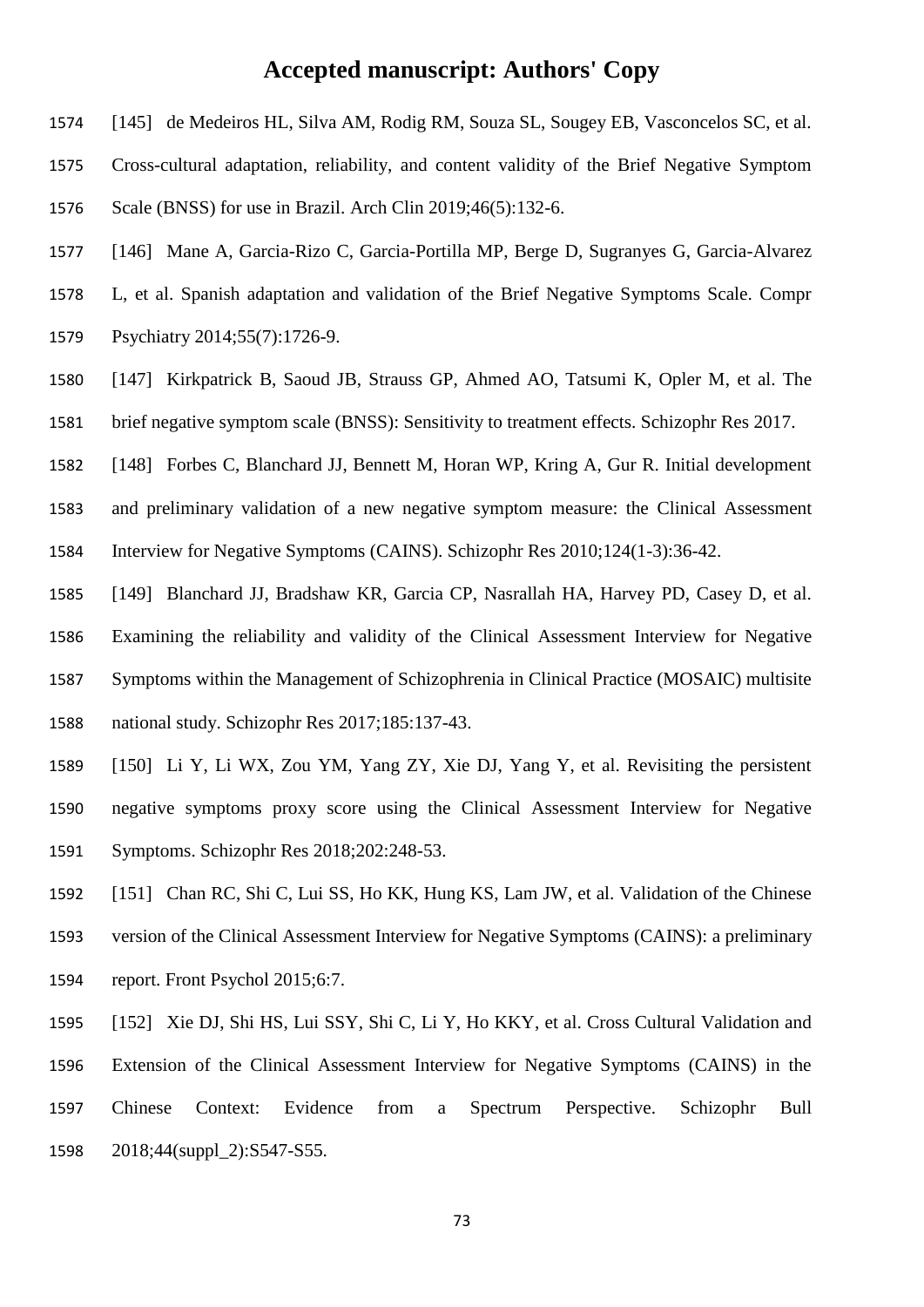- [153] Jang SK, Park SC, Choi KH, Yi JS, Park JK, Lee JS, et al. Validation of the Korean
- Version of the Clinical Assessment Interview for Negative Symptoms. Psychiatry Investig 2017;14(4):413-9.
- [154] Jung SI, Woo J, Kim YT, Kwak SG. Validation of the Korean-Version of the Clinical
- Assessment Interview for Negative Symptoms of Schizophrenia (CAINS). J Korean Med Sci

2016;31(7):1114-20.

- [155] Valiente-Gomez A, Mezquida G, Romaguera A, Vilardebo I, Andres H, Granados B,
- et al. Validation of the Spanish version of the Clinical Assessment for Negative Symptoms

(CAINS). Schizophr Res 2015;166(1-3):104-9.

- [156] Strauss GP, Gold JM. A Psychometric Comparison of the Clinical Assessment Interview for Negative Symptoms and the Brief Negative Symptom Scale. Schizophr Bull 2016;42(6):1384-94.
- [157] Engel M, Lincoln TM. Concordance of self- and observer-rated motivation and pleasure in patients with negative symptoms and healthy controls. Psychiatry Res 2017;247:1-5.
- [158] Llerena K, Park SG, McCarthy JM, Couture SM, Bennett ME, Blanchard JJ. The Motivation and Pleasure Scale-Self-Report (MAP-SR): reliability and validity of a self-report measure of negative symptoms. Compr Psychiatry 2013;54(5):568-74.
- [159] Dollfus S, Mach C, Morello R. Self-Evaluation of Negative Symptoms: A Novel Tool to Assess Negative Symptoms. Schizophr Bull 2016;42(3):571-8.
- [160] Jaeger J, Bitter I, Czobor P, Volavka J. The measurement of subjective experience in
- schizophrenia: the Subjective Deficit Syndrome Scale. Compr Psychiatry 1990;31(3):216-26.
- [161] Liddle PF, Barnes TR. The subjective experience of deficits in schizophrenia. Compr
- Psychiatry 1988;29(2):157-64.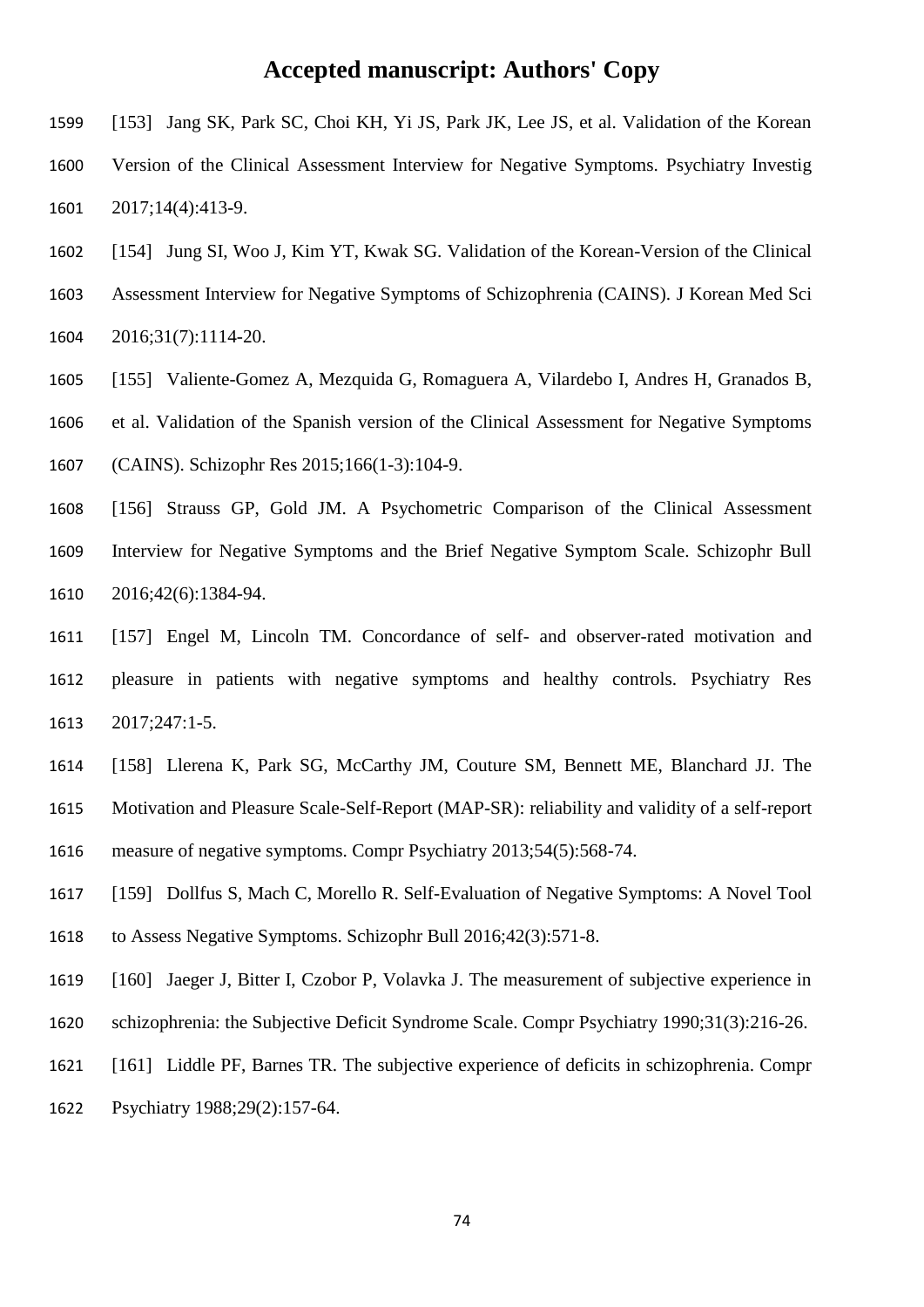- [162] Selten JP, Sijben NE, van den Bosch RJ, Omloo-Visser J, Warmerdam H. The subjective experience of negative symptoms: a self-rating scale. Compr Psychiatry 1993;34(3):192-7.
- [163] Iancu I, Poreh A, Lehman B, Shamir E, Kotler M. The Positive and Negative Symptoms Questionnaire: a self-report scale in schizophrenia. Compr Psychiatry 2005;46(1):61-6.
- [164] Park SG, Llerena K, McCarthy JM, Couture SM, Bennett ME, Blanchard JJ. Screening for negative symptoms: preliminary results from the self-report version of the Clinical Assessment Interview for Negative Symptoms. Schizophr Res 2012;135(1-3):139- 43.
- [165] Richter J, Holz L, Hesse K, Wildgruber D, Klingberg S. Measurement of negative and depressive symptoms: Discriminatory relevance of affect and expression. Eur Psychiatry 2019;55:23-8.
- [166] Engel M, Lincoln TM. Motivation and Pleasure Scale-Self-Report (MAP-SR): Validation of the German version of a self-report measure for screening negative symptoms in schizophrenia. Compr Psychiatry 2016;65:110-5.
- [167] Kim JS, Jang SK, Park SC, Yi JS, Park JK, Lee JS, et al. Measuring negative symptoms in patients with schizophrenia: reliability and validity of the Korean version of the
- Motivation and Pleasure Scale-Self-Report. Neuropsychiatr Dis Treat 2016;12:1167-72.
- [168] Richter J, Hesse K, Eberle M-C, Eckstein KN, Zimmermann L, Schreiber L, et al.
- Self-assessment of negative symptoms Critical appraisal of the motivation and pleasure –
- Self-report's (MAP-SR) validity and reliability. Comprehensive Psychiatry 2019;88:22-8.
- [169] Wojciak P, Gorna K, Domowicz K, Jaracz K, Szpalik R, Michalak M, et al. Polish
- version of the Self-evaluation of Negative Symptoms (SNS). Psychiatr Pol 2019;53(3):551-9.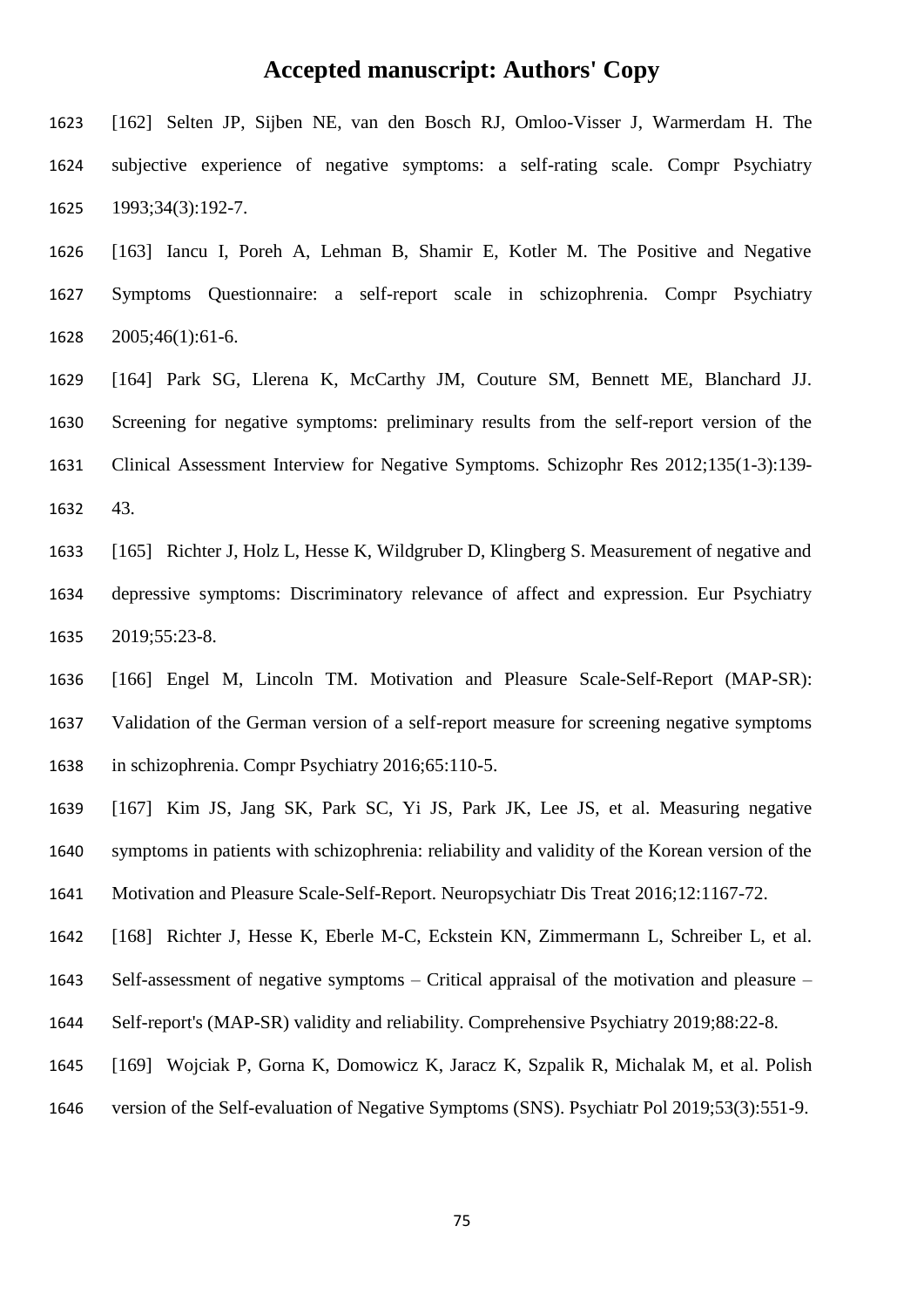- [170] Dollfus S, Delouche C, Hervochon C, Mach C, Bourgeois V, Rotharmel M, et al.
- Specificity and sensitivity of the Self-assessment of Negative Symptoms (SNS) in patients
- with schizophrenia. Schizophr Res 2019;211:51-5.
- [171] Rodriguez-Testal JF, Perona-Garcelan S, Dollfus S, Valdes-Diaz M, Garcia-Martinez
- J, Ruiz-Veguilla M, et al. Spanish validation of the self-evaluation of negative symptoms
- scale SNS in an adolescent population. BMC Psychiatry 2019;19(1):327.
- [172] Dollfus S, Vandevelde A. The patients' view: Self-evaluation of negative symptoms.
- In: Bitter I, editor. Managing negative symptoms in schizophrenia. New-York: Oxford university Press; 2020.
- [173] Clarke DE, Van Reekum R, Patel J, Simard M, Gomez E, Streiner DL. An appraisal
- of the psychometric properties of the Clinician version of the Apathy Evaluation Scale (AES-
- C). Int J Methods Psychiatr Res 2007;16(2):97-110.
- [174] Clarke DE, Ko JY, Kuhl EA, van Reekum R, Salvador R, Marin RS. Are the available apathy measures reliable and valid? A review of the psychometric evidence. J Psychosom Res 2011;70(1):73-97.
- [175] Faerden A, Nesvag R, Barrett EA, Agartz I, Finset A, Friis S, et al. Assessing apathy: the use of the Apathy Evaluation Scale in first episode psychosis. Eur Psychiatry 2008;23(1):33-9.
- [176] Fervaha G, Foussias G, Takeuchi H, Agid O, Remington G. Measuring motivation in people with schizophrenia. Schizophr Res 2015;169(1-3):423-6.
- [177] Faerden A, Lyngstad SH, Simonsen C, Ringen PA, Papsuev O, Dieset I, et al. Reliability and validity of the self-report version of the apathy evaluation scale in first- episode Psychosis: Concordance with the clinical version at baseline and 12 months follow-up. Psychiatry Res 2018;267:140-7.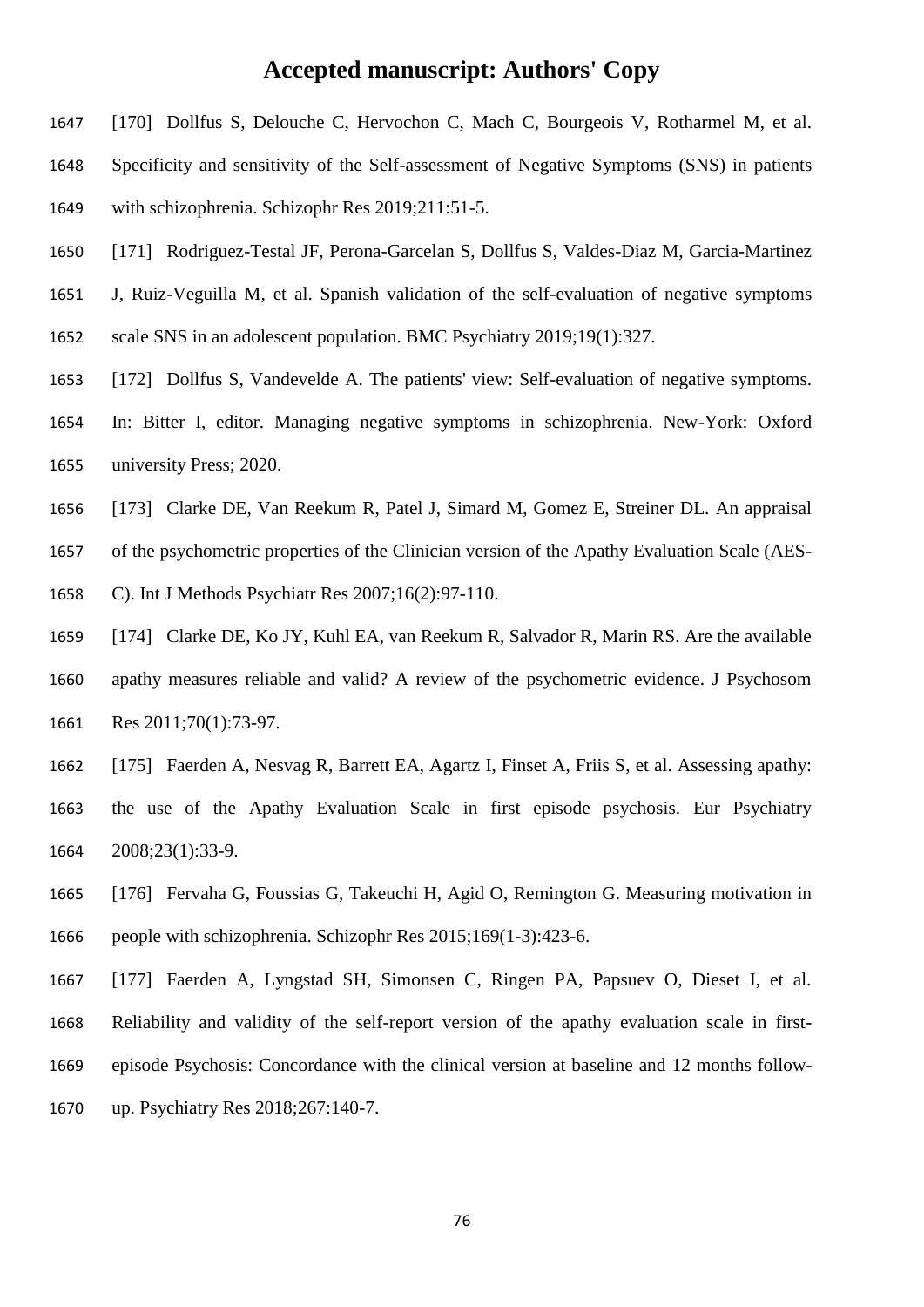- [178] Watson P, Zhang JP, Rizvi A, Tamaiev J, Birnbaum ML, Kane J. A meta-analysis of factors associated with quality of life in first episode psychosis. Schizophr Res 2018;202:26- 36.
- [179] Santesteban-Echarri O, Paino M, Rice S, Gonzalez-Blanch C, McGorry P, Gleeson J,
- et al. Predictors of functional recovery in first-episode psychosis: A systematic review and meta-analysis of longitudinal studies. Clin Psychol Rev 2017;58:59-75.
- [180] Leclerc E, Noto C, Bressan RA, Brietzke E. Determinants of adherence to treatment in first-episode psychosis: a comprehensive review. Braz J Psychiatry 2015;37(2):168-76.
- [181] Challis S, Nielssen O, Harris A, Large M. Systematic meta-analysis of the risk factors for deliberate self-harm before and after treatment for first-episode psychosis. Acta Psychiatr Scand 2013;127(6):442-54.
- [182] Faerden A, Barrett EA, Nesvag R, Friis S, Finset A, Marder SR, et al. Apathy, poor verbal memory and male gender predict lower psychosocial functioning one year after the first treatment of psychosis. Psychiatry Res 2013;210(1):55-61.
- [183] Evensen J, Rossberg JI, Barder H, Haahr U, Hegelstad W, Joa I, et al. Apathy in first episode psychosis patients: a ten year longitudinal follow-up study. Schizophr Res 2012;136(1-3):19-24.
- [184] Fervaha G, Foussias G, Agid O, Remington G. Motivational and neurocognitive deficits are central to the prediction of longitudinal functional outcome in schizophrenia. Acta Psychiatr Scand 2014;130(4):290-9.
- [185] Luther L, Lysaker PH, Firmin RL, Breier A, Vohs JL. Intrinsic motivation and amotivation in first episode and prolonged psychosis. Schizophr Res 2015;169(1-3):418-22.
- [186] Chang WC, Kwong VW, Chan GH, Jim OT, Lau ES, Hui CL, et al. Prediction of
- motivational impairment: 12-month follow-up of the randomized-controlled trial on extended
- early intervention for first-episode psychosis. Eur Psychiatry 2017;41:37-41.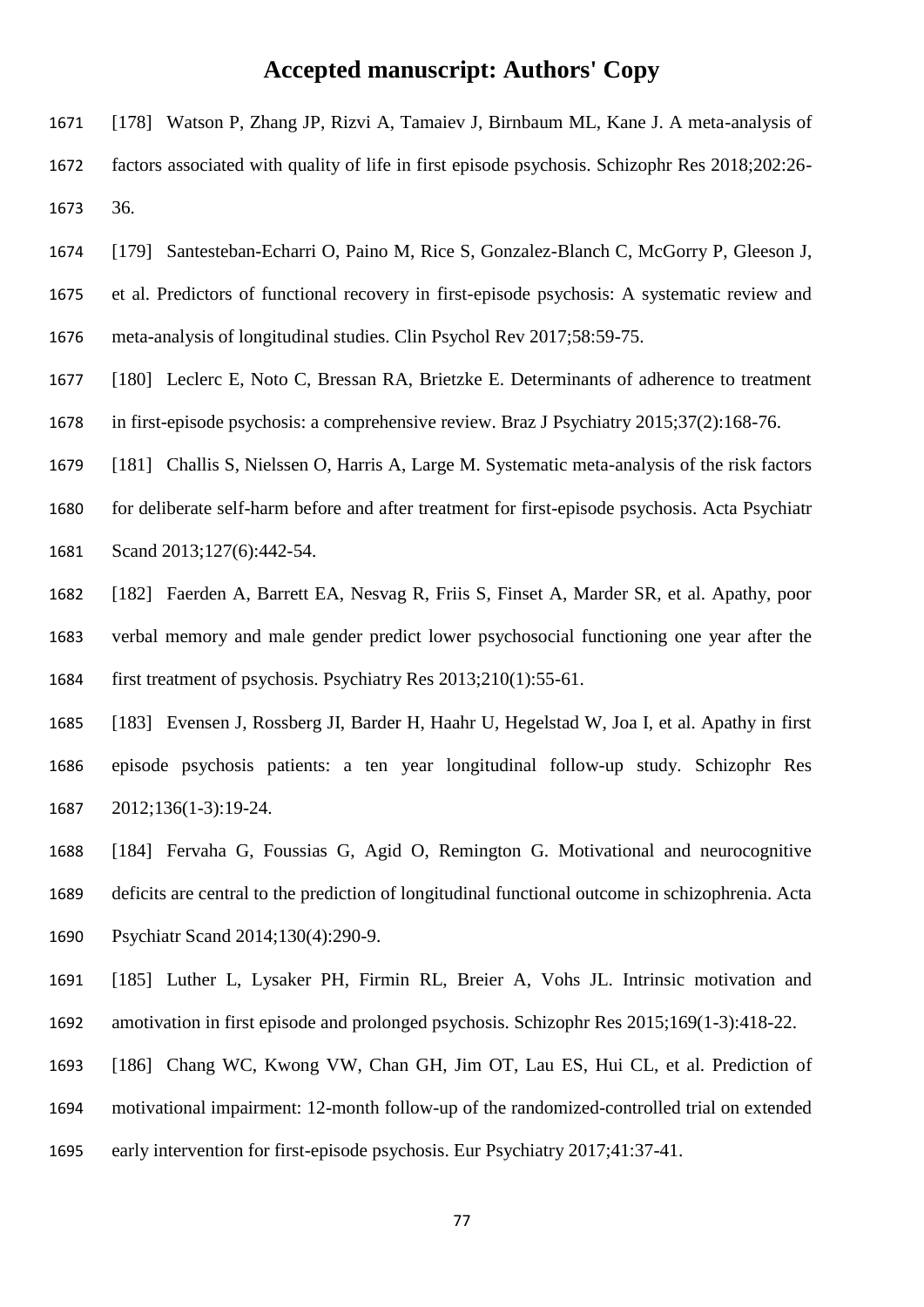- [187] Foussias G, Remington G. Negative symptoms in schizophrenia: avolition and Occam's razor. Schizophr Bull 2010;36(2):359-69.
- [188] Chang WC, Kwong VW, Hui CL, Chan SK, Lee EH, Chen EY. Relationship of amotivation to neurocognition, self-efficacy and functioning in first-episode psychosis: a structural equation modeling approach. Psychol Med 2017;47(4):755-65.
- [189] Chang WC, Wong CSM, Or PCF, Chu AOK, Hui CLM, Chan SKW, et al. Inter-relationships among psychopathology, premorbid adjustment, cognition and psychosocial
- functioning in first-episode psychosis: a network analysis approach. Psychol Med 2019:1-9.
- [190] Ventura J, Subotnik KL, Gretchen-Doorly D, Casaus L, Boucher M, Medalia A, et al.
- Cognitive remediation can improve negative symptoms and social functioning in first-episode
- schizophrenia: A randomized controlled trial. Schizophr Res 2019;203:24-31.
- [191] van der Ven E, Bourque F, Joober R, Selten JP, Malla AK. Comparing the clinical
- presentation of first-episode psychosis across different migrant and ethnic minority groups in
- Montreal, Quebec. Can J Psychiatry 2012;57(5):300-8.
- [192] Birnbaum ML, Wan CR, Broussard B, Compton MT. Associations between duration of untreated psychosis and domains of positive and negative symptoms. Early Interv Psychiatry 2017;11(5):375-82.
- [193] Li H, Eack SM, Montrose DM, Miewald JM, Keshavan M. Longitudinal treatment outcome of African American and Caucasian patients with first episode psychosis. Asian J
- Psychiatr 2011;4(4):266-71.
- [194] Langeveld J, Andreassen OA, Auestad B, Faerden A, Hauge LJ, Joa I, et al. Is there an optimal factor structure of the Positive and Negative Syndrome Scale in patients with first-episode psychosis? Scand J Psychol 2013;54(2):160-5.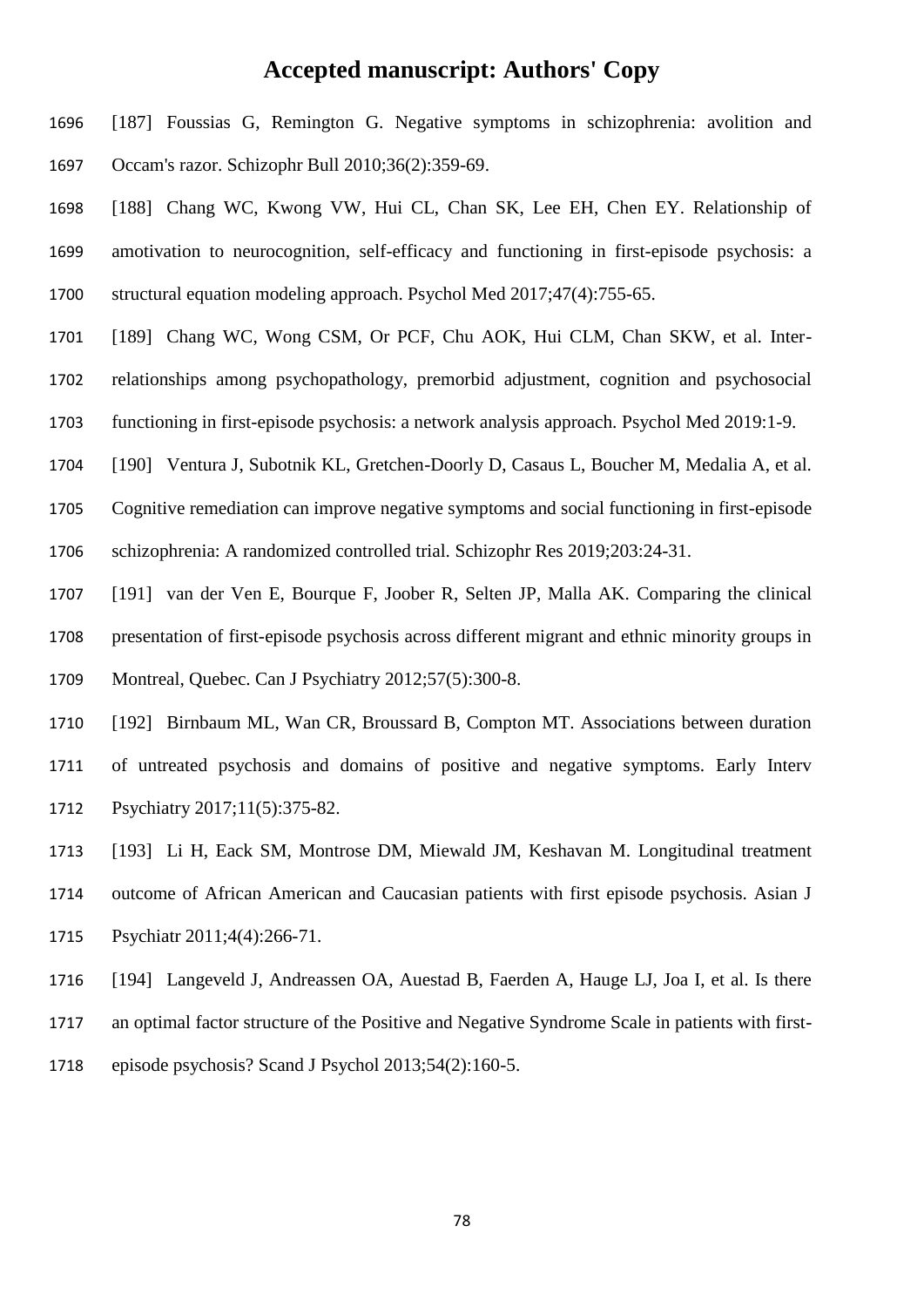- [195] Lyne J, Renwick L, Grant T, Kinsella A, McCarthy P, Malone K, et al. Scale for the Assessment of Negative Symptoms structure in first episode psychosis. Psychiatry Res 2013;210(3):1191-7.
- [196] Mayerhoff DI, Loebel AD, Alvir JM, Szymanski SR, Geisler SH, Borenstein M, et al.
- The deficit state in first-episode schizophrenia. Am J Psychiatry 1994;151(10):1417-22.
- [197] Chen C, Jiang W, Zhong N, Wu J, Jiang H, Du J, et al. Impaired processing speed and attention in first-episode drug naive schizophrenia with deficit syndrome. Schizophr Res 2014;159(2-3):478-84.
- [198] Trotman HD, Kirkpatrick B, Compton MT. Impaired insight in patients with newly diagnosed nonaffective psychotic disorders with and without deficit features. Schizophr Res 2011;126(1-3):252-6.
- [199] Lopez-Diaz A, Galiano-Rus S, Herruzo-Rivas A. Differences in the impairment of insight between deficit syndrome and non-deficit syndrome patients with first-episode schizophrenia. Schizophr Res 2018;193:484-5.
- [200] Ucok A, Ergul C. Persistent negative symptoms after first episode schizophrenia: A 2- year follow-up study. Schizophr Res 2014;158(1-3):241-6.
- [201] Galderisi S, Mucci A, Bitter I, Libiger J, Bucci P, Fleischhacker WW, et al. Persistent negative symptoms in first episode patients with schizophrenia: results from the European
- First Episode Schizophrenia Trial. Eur Neuropsychopharmacol 2013;23(3):196-204.
- [202] Schultze-Lutter F, Michel C, Schmidt SJ, Schimmelmann BG, Maric NP, Salokangas
- RK, et al. EPA guidance on the early detection of clinical high risk states of psychoses. Eur
- Psychiatry 2015 30(3):405-16.
- [203] Schmidt SJ, Schultze-Lutter F, Schimmelmann BG, Maric NP, Salokangas RK,
- Riecher-Rössler A, et al. EPA guidance on the early intervention in clinical high risk states of
- psychoses. Eur Psychiatry 2015 30(3):388-404.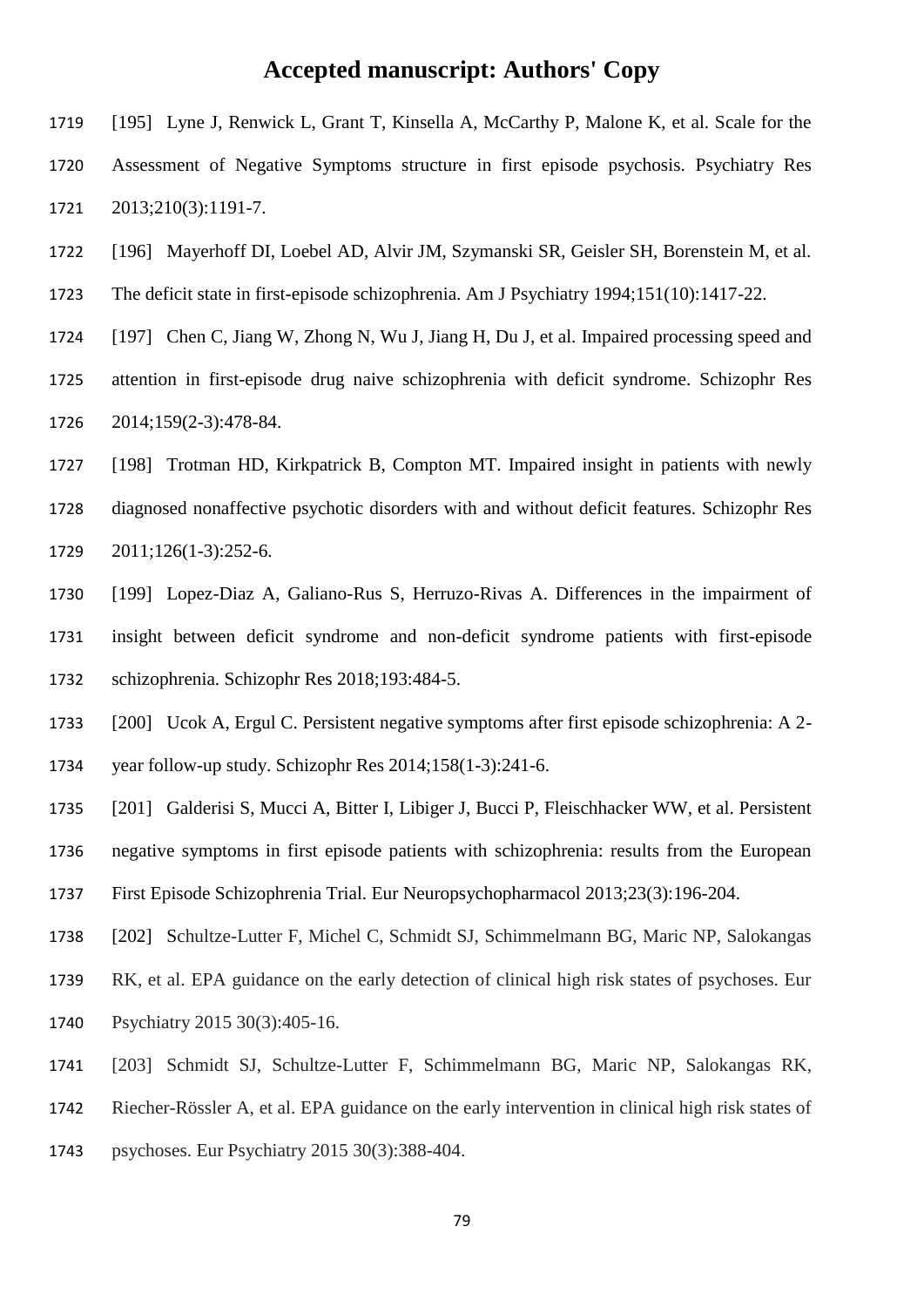- [204] Piskulic D, Addington J, Cadenhead KS, Cannon TD, Cornblatt BA, Heinssen R, et al. Negative symptoms in individuals at clinical high risk of psychosis. Psychiatry Res 2012;196(2-3):220-4.
- [205] Glenthoj LB, Fagerlund B, Hjorthoj C, Jepsen JRM, Bak N, Kristensen TD, et al.
- Social cognition in patients at ultra-high risk for psychosis: What is the relation to social skills and functioning? Schizophr Res Cogn 2016;5:21-7.
- [206] Pelizza L, Poletti M, Azzali S, Paterlini F, Garlassi S, Scazza I, et al. Anhedonia in
- adolescents at ultra-high risk (UHR) of psychosis: findings from a 1-year longitudinal study.
- Eur Arch Psychiatry Clin Neurosci 2020;270(3):337-50.
- [207] Velthorst E, Nieman DH, Becker HE, van de Fliert R, Dingemans PM, Klaassen R, et al. Baseline differences in clinical symptomatology between ultra high risk subjects with and
- without a transition to psychosis. Schizophr Res 2009;109(1-3):60-5.
- [208] Devoe DJ, Peterson A, Addington J. Negative Symptom Interventions in Youth at Risk of Psychosis: A Systematic Review and Network Meta-analysis. Schizophr Bull 2018;44(4):807-23.
- [209] Meyer EC, Carrion RE, Cornblatt BA, Addington J, Cadenhead KS, Cannon TD, et al. The relationship of neurocognition and negative symptoms to social and role functioning over time in individuals at clinical high risk in the first phase of the North American Prodrome Longitudinal Study. Schizophr Bull 2014;40(6):1452-61.
- [210] Glenthoj LB, Jepsen JR, Hjorthoj C, Bak N, Kristensen TD, Wenneberg C, et al. Negative symptoms mediate the relationship between neurocognition and function in individuals at ultrahigh risk for psychosis. Acta Psychiatr Scand 2017;135(3):250-8.
- [211] Demjaha A, Valmaggia L, Stahl D, Byrne M, McGuire P. Disorganization/cognitive
- and negative symptom dimensions in the at-risk mental state predict subsequent transition to
- psychosis. Schizophr Bull 2012;38(2):351-9.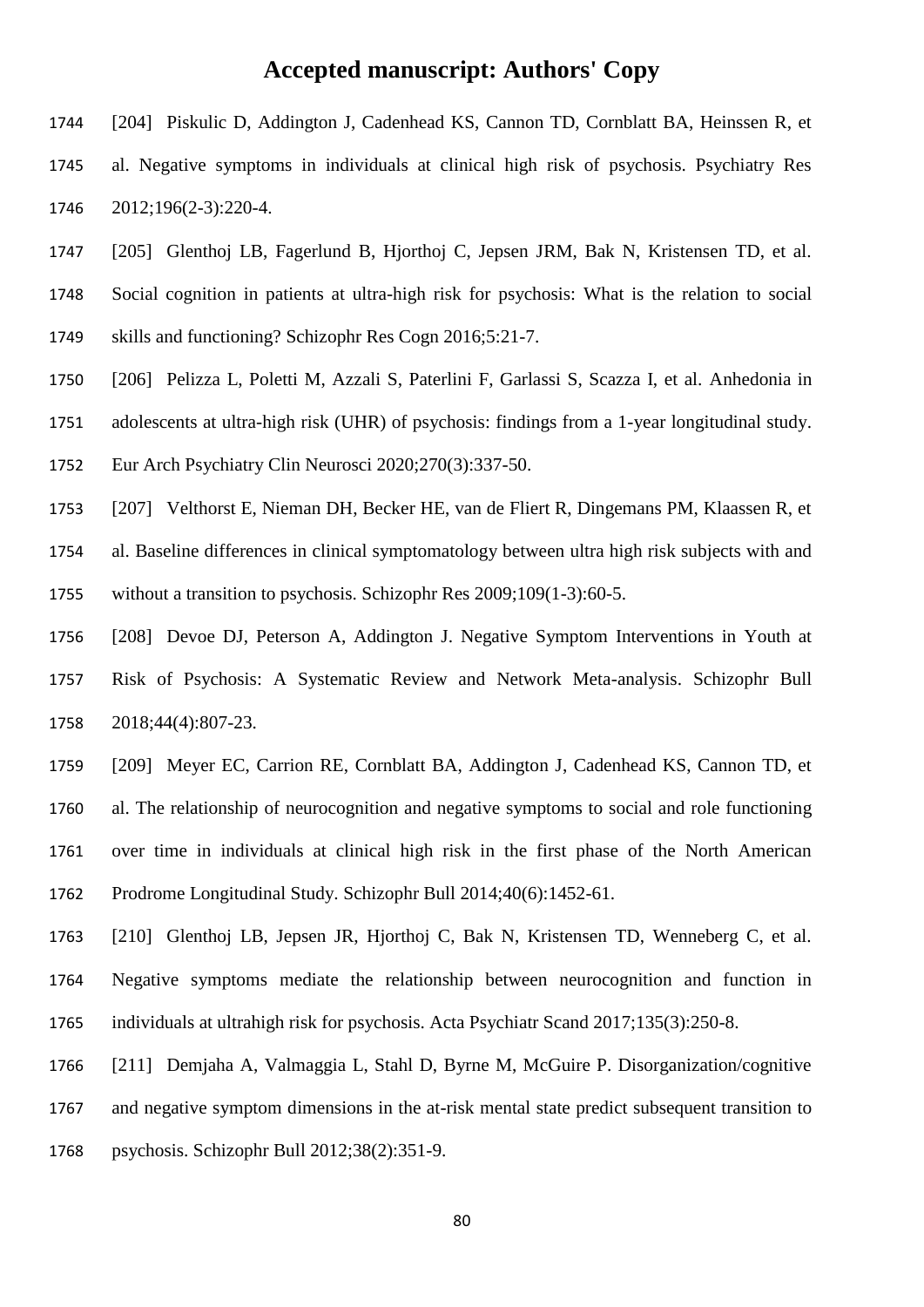- [212] Fulford D, Niendam TA, Floyd EG, Carter CS, Mathalon DH, Vinogradov S, et al.
- Symptom dimensions and functional impairment in early psychosis: more to the story than
- just negative symptoms. Schizophr Res 2013;147(1):125-31.
- [213] Lee SJ, Kim KR, Lee SY, An SK. Impaired Social and Role Function in Ultra-High
- Risk for Psychosis and First-Episode Schizophrenia: Its Relations with Negative Symptoms.
- Psychiatry Investig 2017;14(2):186-92.
- [214] Schlosser DA, Campellone TR, Biagianti B, Delucchi KL, Gard DE, Fulford D, et al.
- Modeling the role of negative symptoms in determining social functioning in individuals at clinical high risk of psychosis. Schizophr Res 2015;169(1-3):204-8.
- [215] Azis M, Strauss GP, Walker E, Revelle W, Zinbarg R, Mittal V. Factor Analysis of Negative Symptom Items in the Structured Interview for Prodromal Syndromes. Schizophr Bull 2019;45(5):1042-50.
- [216] Carrion RE, Demmin D, Auther AM, McLaughlin D, Olsen R, Lencz T, et al. Duration of attenuated positive and negative symptoms in individuals at clinical high risk: Associations with risk of conversion to psychosis and functional outcome. J Psychiatr Res 2016;81:95-101.
- [217] Mason O, Startup M, Halpin S, Schall U, Conrad A, Carr V. Risk factors for transition to first episode psychosis among individuals with 'at-risk mental states'. Schizophr Res 2004;71(2-3):227-37.
- [218] Fusar-Poli P, Borgwardt S. Integrating the negative psychotic symptoms in the high risk criteria for the prediction of psychosis. Med Hypotheses 2007;69(4):959-60.
- [219] Miller TJ, McGlashan TH, Woods SW, Stein K, Driesen N, Corcoran CM, et al.
- Symptom assessment in schizophrenic prodromal states. Psychiatr Q 1999;70(4):273-87.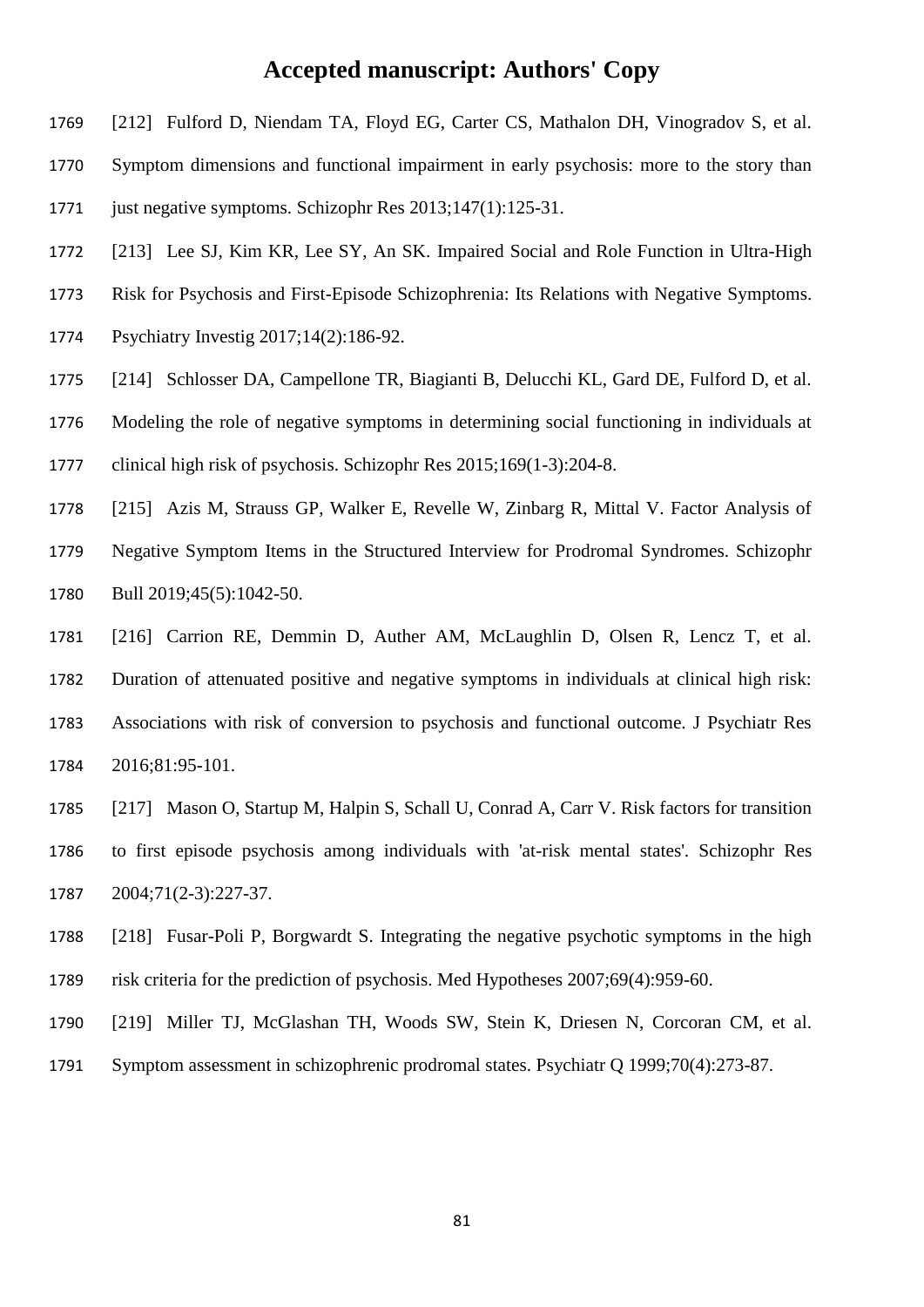- [220] Yung AR, Yuen HP, McGorry PD, Phillips LJ, Kelly D, Dell'Olio M, et al. Mapping the onset of psychosis: the Comprehensive Assessment of At-Risk Mental States. Aust N Z J Psychiatry 2005;39(11-12):964-71. [221] Strauss GP, Chapman HC. Preliminary psychometric properties of the brief Negative Symptom Scale in youth at Clinical High-Risk for psychosis. Schizophr Res 2018;193:435-7. [222] Gur RE, March M, Calkins ME, Weittenhiller L, Wolf DH, Turetsky BI, et al. Negative symptoms in youths with psychosis spectrum features: complementary scales in relation to neurocognitive performance and function. Schizophr Res 2015;166(1-3):322-7.
- [223] Pelletier-Baldelli A, Strauss GP, Visser KH, Mittal VA. Initial development and preliminary psychometric properties of the Prodromal Inventory of Negative Symptoms (PINS). Schizophr Res 2017;189:43-9.
- [224] Flaum M, Andreasen N. The reliability of distinguishing primary versus secondary negative symptoms. Compr Psychiatry 1995;36(6):421-7.
- [225] Muller M. Overlap between emotional blunting, depression, and extrapyramidal symptoms in schizophrenia. Schizophr Res 2002;57(2-3):307.
- [226] Lewander T. Overcoming the neuroleptic-induced deficit syndrome: clinical observations with remoxipride. Acta Psychiatr Scand Suppl 1994;380:64-7.
- [227] Lieberman JA, Stroup TS, McEvoy JP, Swartz MS, Rosenheck RA, Perkins DO, et al.
- Effectiveness of antipsychotic drugs in patients with chronic schizophrenia. N Engl J Med 2005;353(12):1209-23.
- [228] Mulholland C, Cooper S. The symptom of depression in schizophrenia and its management. . Advances Psychiat Treat 2000;6(169-177).
- [229] Buckley PF, Miller BJ, Lehrer DS, Castle DJ. Psychiatric comorbidities and schizophrenia. Schizophr Bull 2009;35(2):383-402.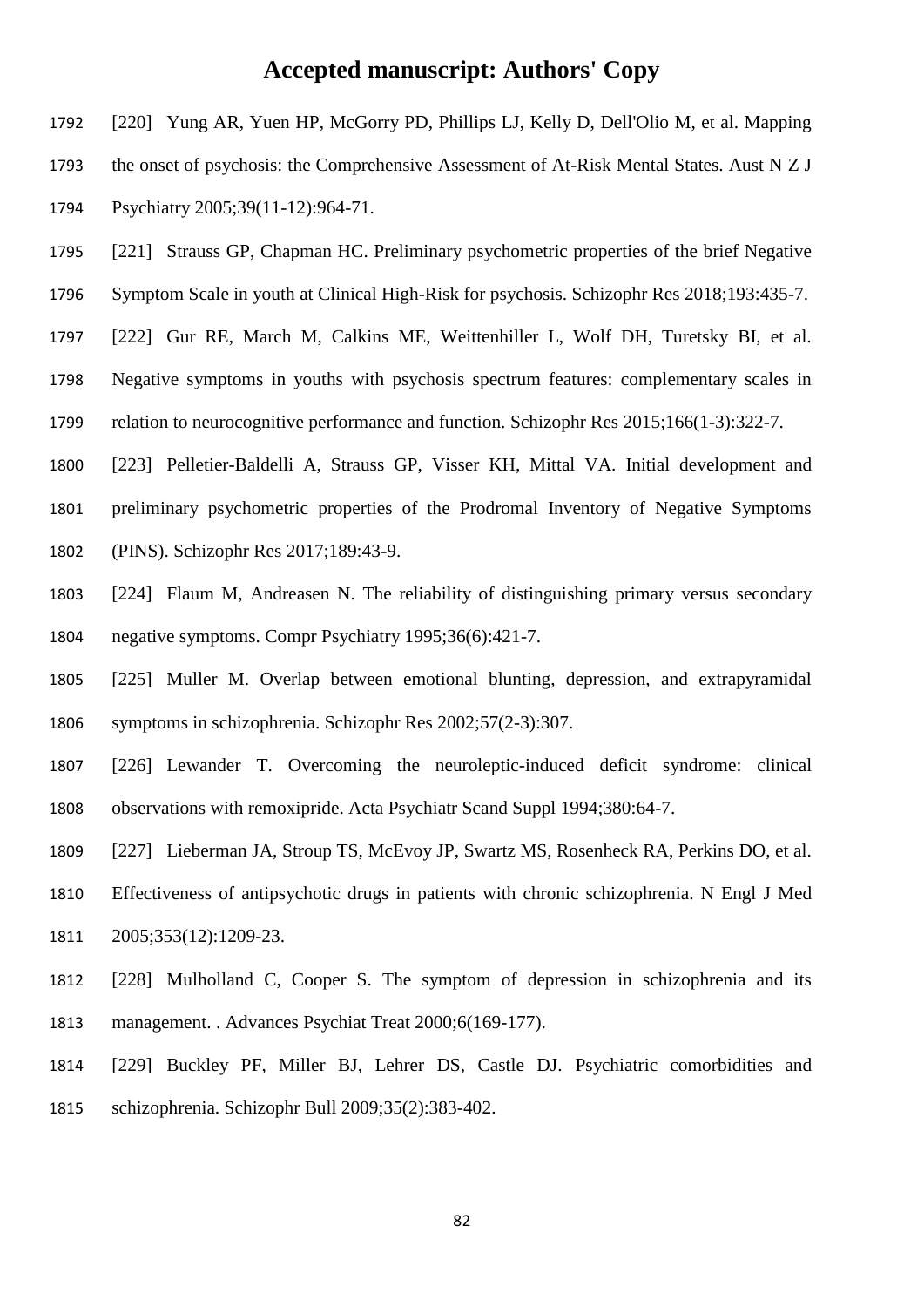- [230] Krynicki CR, Upthegrove R, Deakin JFW, Barnes TRE. The relationship between negative symptoms and depression in schizophrenia: a systematic review. Acta Psychiatrica Scandinavica 2018;137:380-90.
- [231] Rahim T, Rashid R. Comparison of depression symptoms between primary depression and secondary-to-schizophrenia depression. Int J Psychiatry Clin Pract 2017;21(4):314-7.
- [232] Lako IM, Bruggeman R, Knegtering H, Wiersma D, Schoevers RA, Slooff CJ, et al. A systematic review of instruments to measure depressive symptoms in patients with schizophrenia. J Affect Disord 2012;140(1):38-47.
- [233] Lako IM, Wigman JT, Klaassen RM, Slooff CJ, Taxis K, Bartels-Velthuis AA, et al. Psychometric properties of the self-report version of the Quick Inventory of Depressive Symptoms (QIDS-SR16) questionnaire in patients with schizophrenia. BMC Psychiatry 2014;14:247.
- [234] Schennach R, Riedel M, Obermeier M, Seemuller F, Jager M, Schmauss M, et al. What are depressive symptoms in acutely ill patients with schizophrenia spectrum disorder? Eur Psychiatry 2015;30(1):43-50.
- [235] Grover S, Sahoo S, Dua D, Chakrabarti S, Avasthi A. Scales for assessment of depression in schizophrenia: Factor analysis of calgary depression rating scale and hamilton depression rating scale. Psychiatry Res 2017;252:333-9.
- [236] Addington D, Addington J, Maticka-Tyndale E. Assessing depression in schizophrenia: the Calgary Depression Scale. Br J Psychiatry Suppl 1993(22):39-44.
- [237] Wing J, Brown G. Institutionalism and Schizophrenia: A Comparative Study of Three Mental Hospitals: 1960–1968. Cambridge U. Press, Oxford, England; 1970. [238] Oshima I, Mino Y, Inomata Y. Institutionalisation and schizophrenia in Japan: social environments and negative symptoms: Nationwide survey of in-patients. Br J Psychiatry. 2003;183:50-6.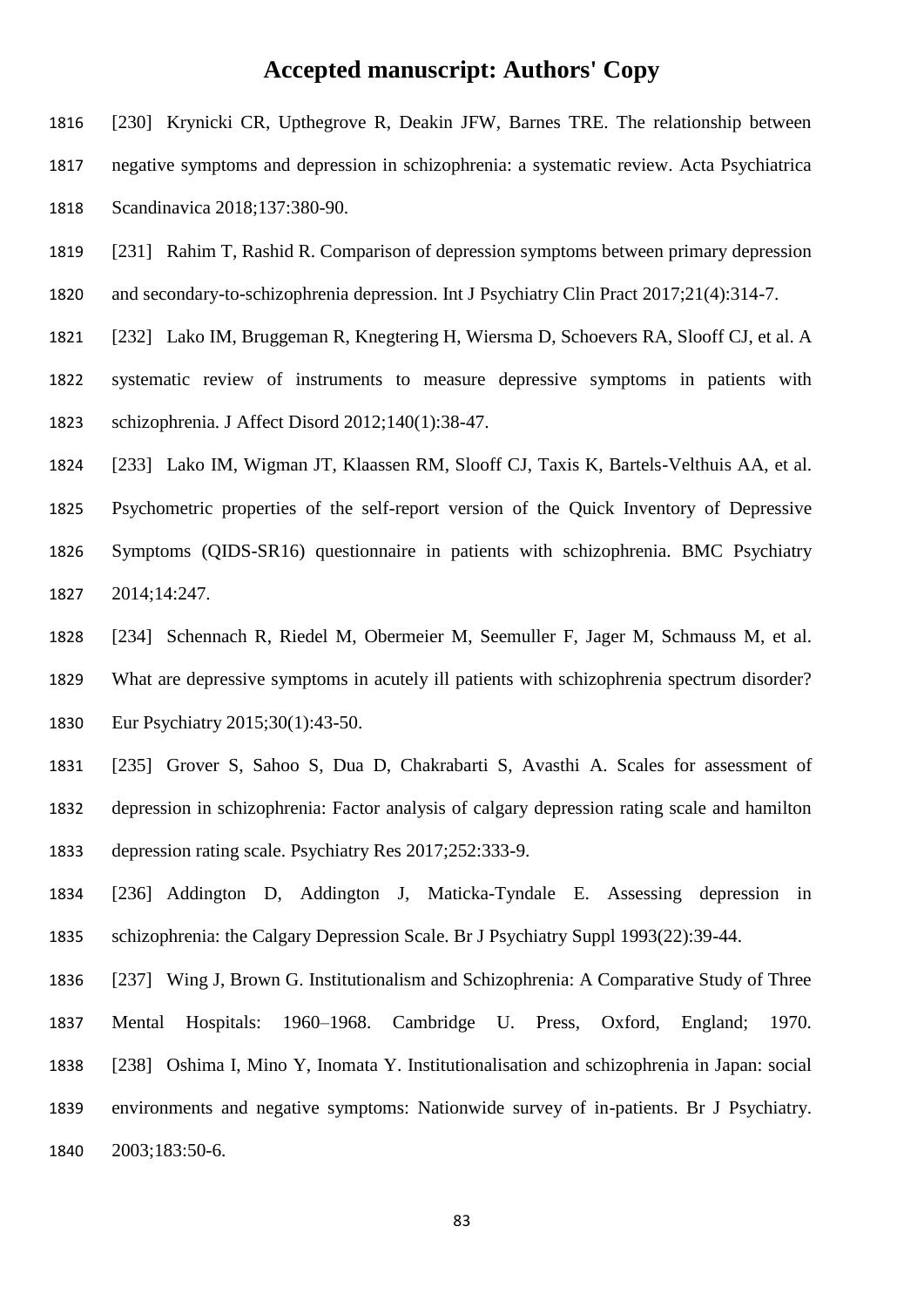[239] Nordentoft M, Knudsen HC, Jessen-Petersen B, Krasnik A, Saelan H, Treufeldt P, et al. CCPP-Copenhagen Community Psychiatric Project. Implementation of community mental health centres in Copenhagen: effects of service utilization, social integration, quality of life and positive and negative symptoms. Social Psychiatry and Psychiatric Epidemiology. 1996;31(6):336-344.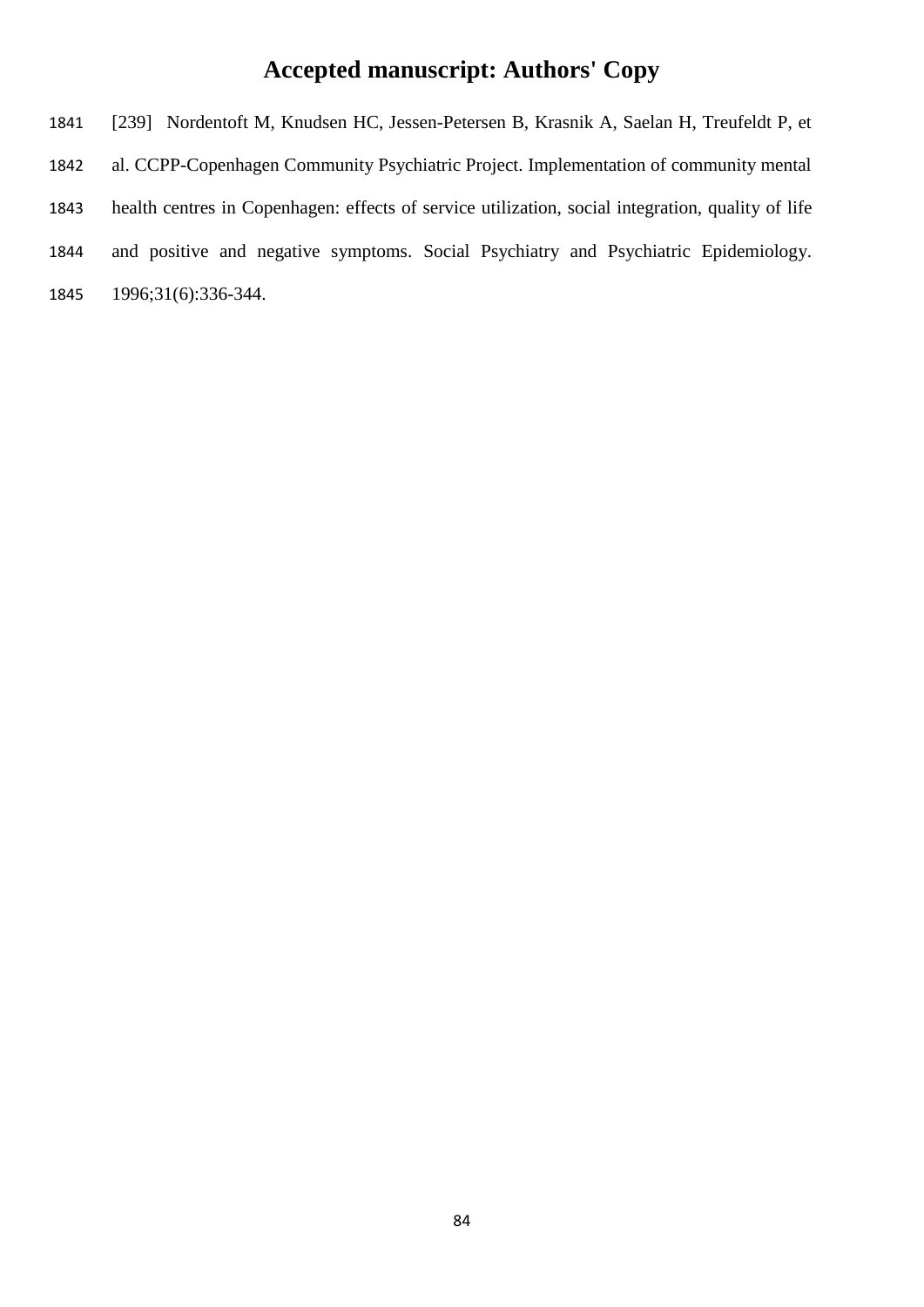#### **FIGURE TITLES**

- Figure 1.
- PRISMA Flowchart of studies retrieved in the systematic literature search



- Figure 2.
- Clinical suspicion of Negative Symptoms– Decision Tree

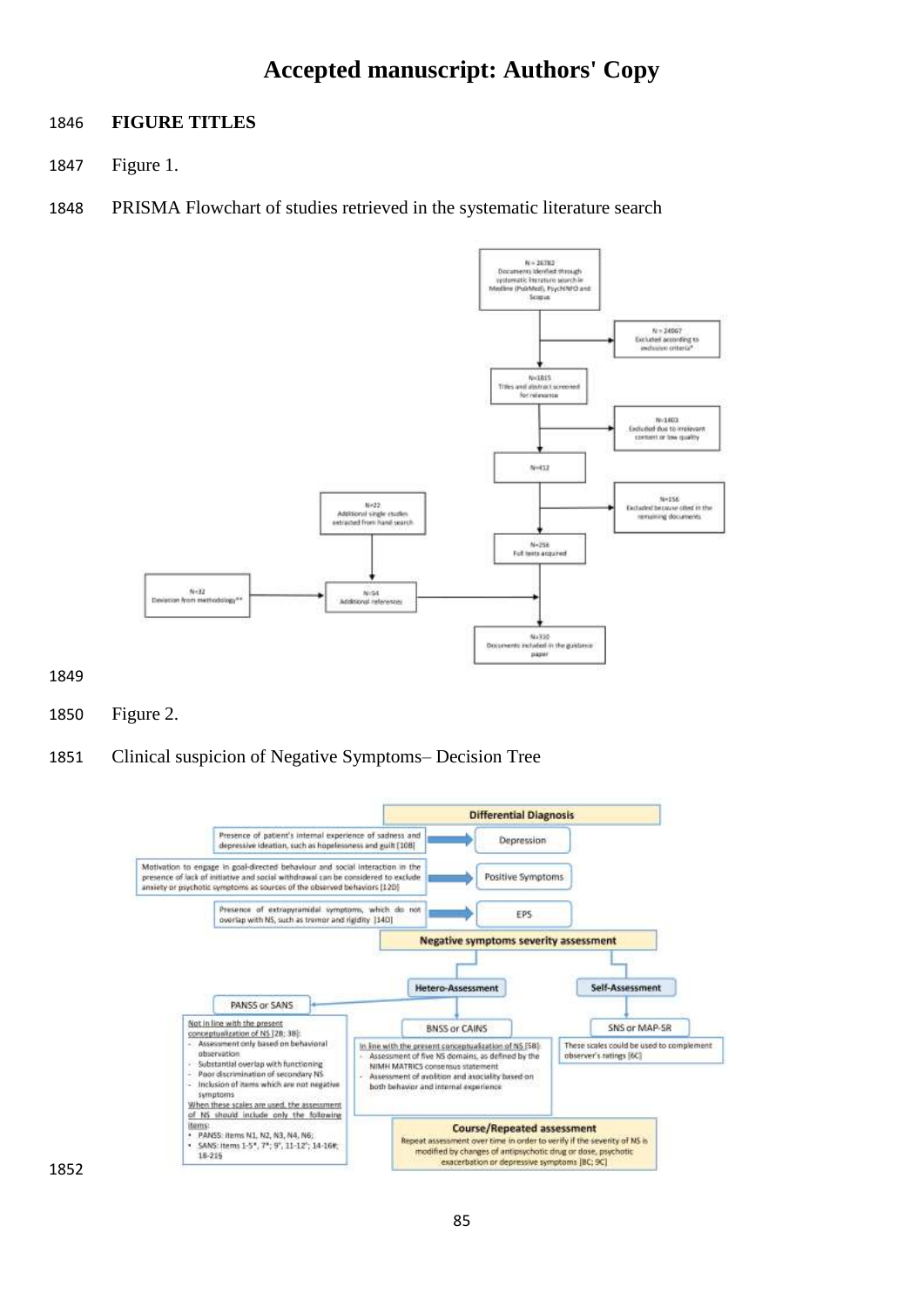#### **FIGURE LEGENDS**

Figure 1.

 \*11905 duplicates; 1826 studies other than meta-analysis, randomized controlled trial (RCTs), review, cohort study, open study, descriptive study, expert opinion; 843 studies published in journal not indexed in Embase or Medline; 2895 studies on pathophysiological mechanisms of negative symptoms; 5813 articles not related to any topic; 1527 articles related to the treatment of negative symptoms; 158 studies conducted in animals;

 \*\* the deviation from the original search regarded the Sections: "Assessment of negative symptoms in First Episode Psychosis (FEP) patients" (N=8; the other 23 had been already included in the 256 documents of the original search) and "Assessment of negative symptoms in clinical high risk (CHR) individuals" (N=24; the other 17 had been already included in the 256 documents of the original search).

Figure 2.

 NS: negative symptoms; PANSS: Positive and Negative Syndrome Scale; SANS: Scale for the Assessment of Negative Symptoms; BNSS: Brief Negative Symptom Scale; CAINS: Clinical Assessment Interview for Negative Symptoms; SNS: Self-evaluation of Negative Symptoms; MAP-SR: Motivation and Pleasure Scale - Self-Report.

 The square brackets in the figure report the corresponding number and grade of the recommendations present in the text

 PANSS items: N1=Blunted affect, N2=Emotional withdrawal, N3=Poor rapport, N4=Passive/apathetic social withdrawal, N6=Lack of spontaneity and flow of conversation; \*SANS Affective Flattening or Blunting subscale items: 1=Unchanging facial expression, 2=Decreased spontaneous movements, 3=Paucity of expressive gestures, 4=Poor eye contact,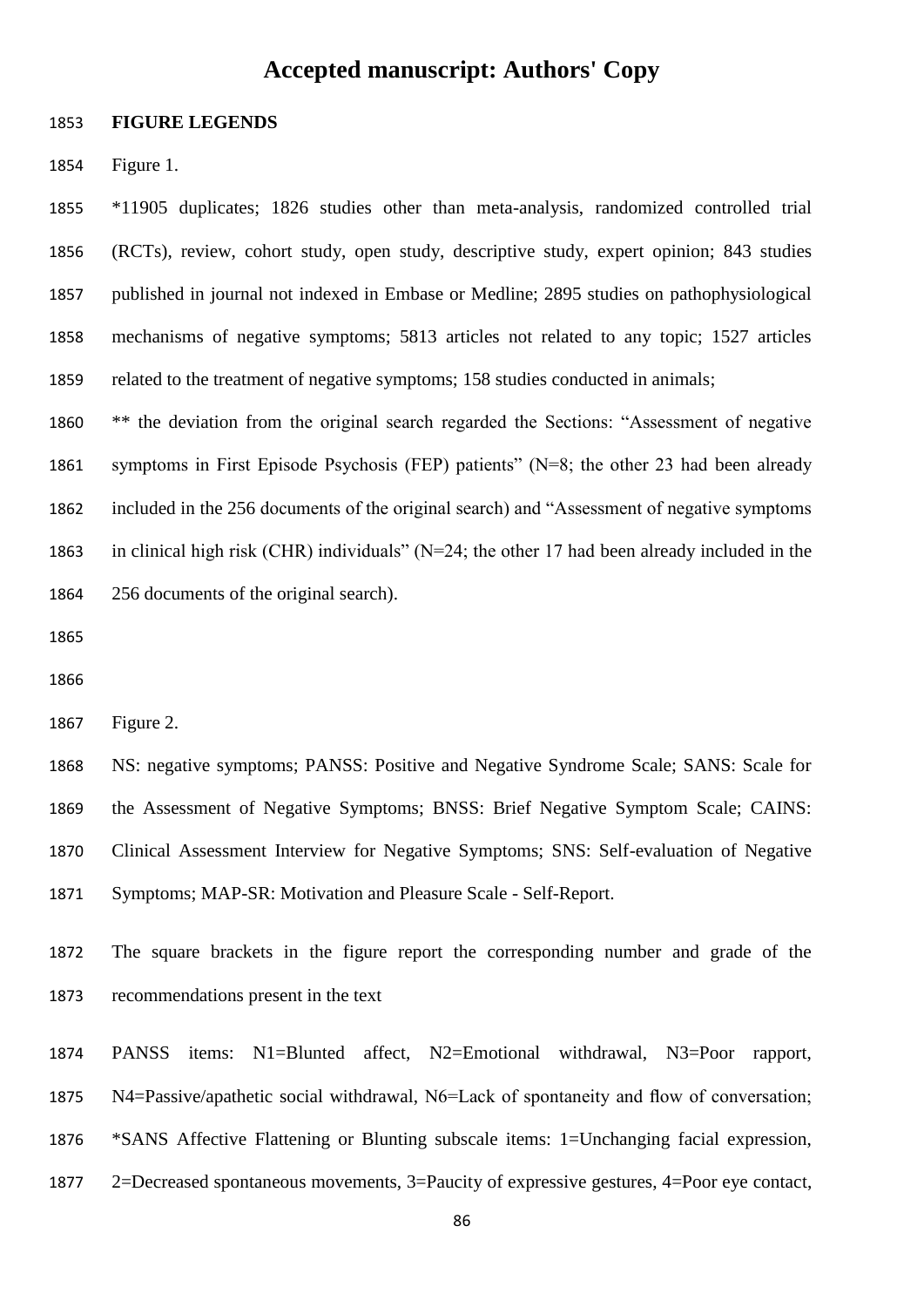5=Affective nonresponsivity, 7=Lack of vocal inflections; °SANS Alogia subscale items: 9=Poverty of speech, 11=Blocking, 12=Increased Latency of Response; #SANS Avolition- apathy subscale items: 14=Grooming and Hygiene, 15=Impersistence at work or school, 16=Physical anergia; §SANS Anhedonia-Asociality subscale items: 18=Recreational Interests and Activities, 19=Sexual interest and activity, 20=Ability to feel intimacy and closeness, 21=Relationships with friends and peers.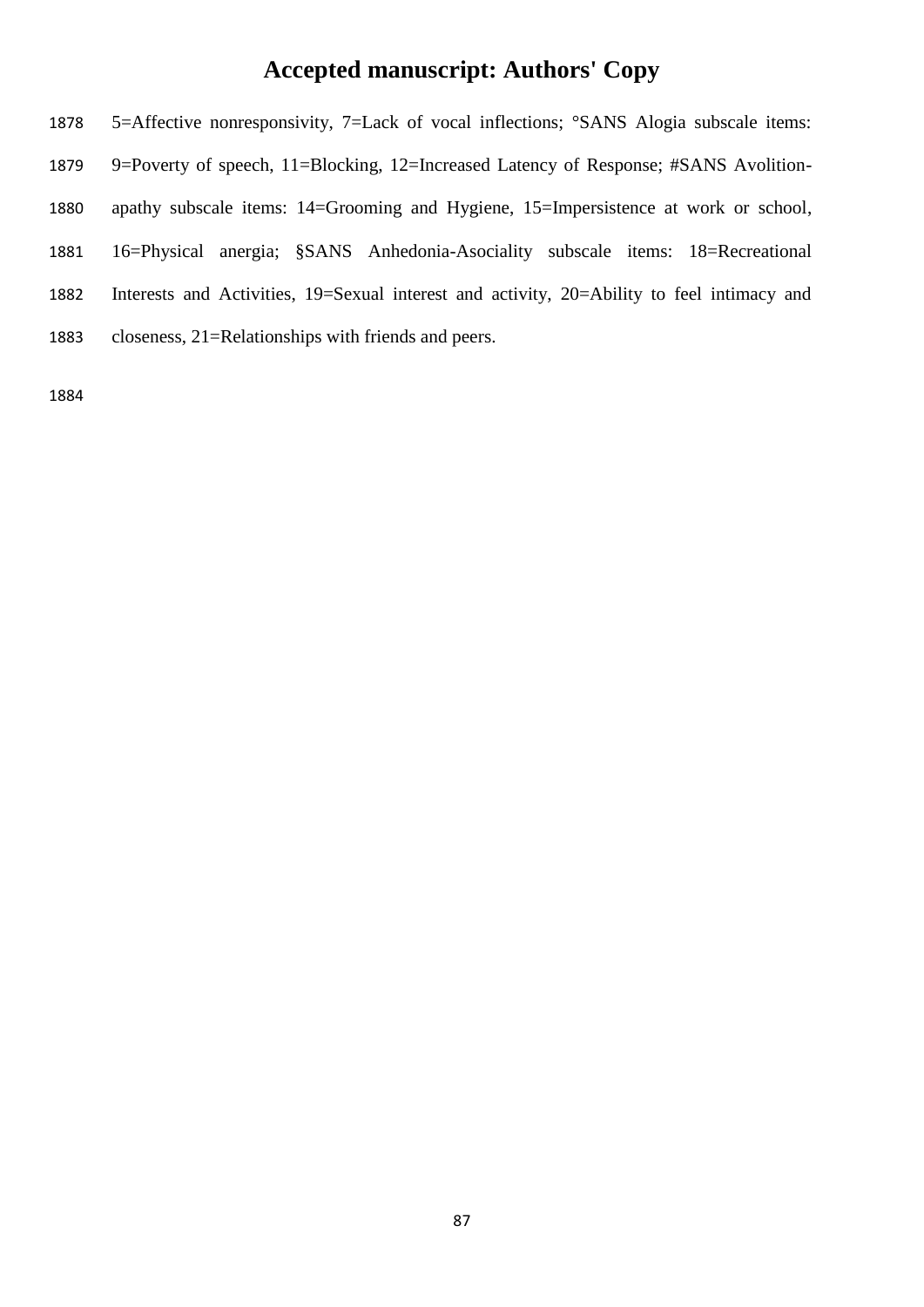### 1885 **Table 1. Systematic search strategies.**

| Database         | Search syntax                                                                               | Number of | of<br>Date |
|------------------|---------------------------------------------------------------------------------------------|-----------|------------|
|                  |                                                                                             | retrieved | search     |
|                  |                                                                                             | documents |            |
|                  |                                                                                             |           |            |
| Medline (PubMed) | (Schizophrenia AND "negative symptoms") OR                                                  | 6438      | 9.12.2019  |
|                  | (Schizophrenia AND avolition) OR (Schizophrenia                                             |           |            |
|                  | AND apathy) OR (Schizophrenia AND anhedonia)                                                |           |            |
|                  | OR (Schizophrenia AND alogia) OR (Schizophrenia                                             |           |            |
|                  | asociality) OR<br>(Schizophrenia<br><b>AND</b><br><b>AND</b>                                |           |            |
|                  | amotivation) OR (Schizophrenia AND "social                                                  |           |            |
|                  | withdrawal") OR (Schizophrenia AND "blunted                                                 |           |            |
|                  | affect") OR (Schizophrenia AND "affective<br>flattening") OR (Schizophrenia AND "persistent |           |            |
|                  | negative symptoms") OR (Schizophrenia AND                                                   |           |            |
|                  | "predominant<br>negative<br>symptoms")<br><b>OR</b>                                         |           |            |
|                  | "prominent<br>(Schizophrenia<br>AND<br>negative                                             |           |            |
|                  | symptoms") OR (Schizophrenia AND "primary                                                   |           |            |
|                  | negative symptoms") OR (Schizophrenia AND                                                   |           |            |
|                  | "deficit schizophrenia") OR (Schizophrenia AND                                              |           |            |
|                  | "lack of motivation")                                                                       |           |            |
|                  | Filters: Languages, English; Species, Human                                                 |           |            |
|                  | Search in [Title/Abstract]                                                                  |           |            |
|                  | No time limit                                                                               |           |            |
| Scopus           | (Schizophrenia AND "negative symptoms") OR                                                  | 9863      | 09.12.2019 |
|                  | (Schizophrenia AND avolition) OR (Schizophrenia                                             |           |            |
|                  | AND apathy) OR (Schizophrenia AND anhedonia)                                                |           |            |
|                  | OR (Schizophrenia AND alogia) OR (Schizophrenia                                             |           |            |
|                  | asociality)<br>OR<br>(Schizophrenia<br>AND<br>AND                                           |           |            |
|                  | amotivation) OR (Schizophrenia AND "social                                                  |           |            |
|                  | withdrawal") OR (Schizophrenia AND "blunted                                                 |           |            |
|                  | affect") OR (Schizophrenia AND<br>"affective                                                |           |            |
|                  | flattening") OR (Schizophrenia AND "persistent<br>negative symptoms") OR (Schizophrenia AND |           |            |
|                  | "predominant<br>negative<br>symptoms")<br><b>OR</b>                                         |           |            |
|                  | "prominent<br>(Schizophrenia<br>AND<br>negative                                             |           |            |
|                  | symptoms") OR (Schizophrenia AND "primary                                                   |           |            |
|                  | negative symptoms") OR (Schizophrenia AND                                                   |           |            |
|                  | "deficit schizophrenia") OR (Schizophrenia AND                                              |           |            |
|                  | "lack of motivation")                                                                       |           |            |
|                  |                                                                                             |           |            |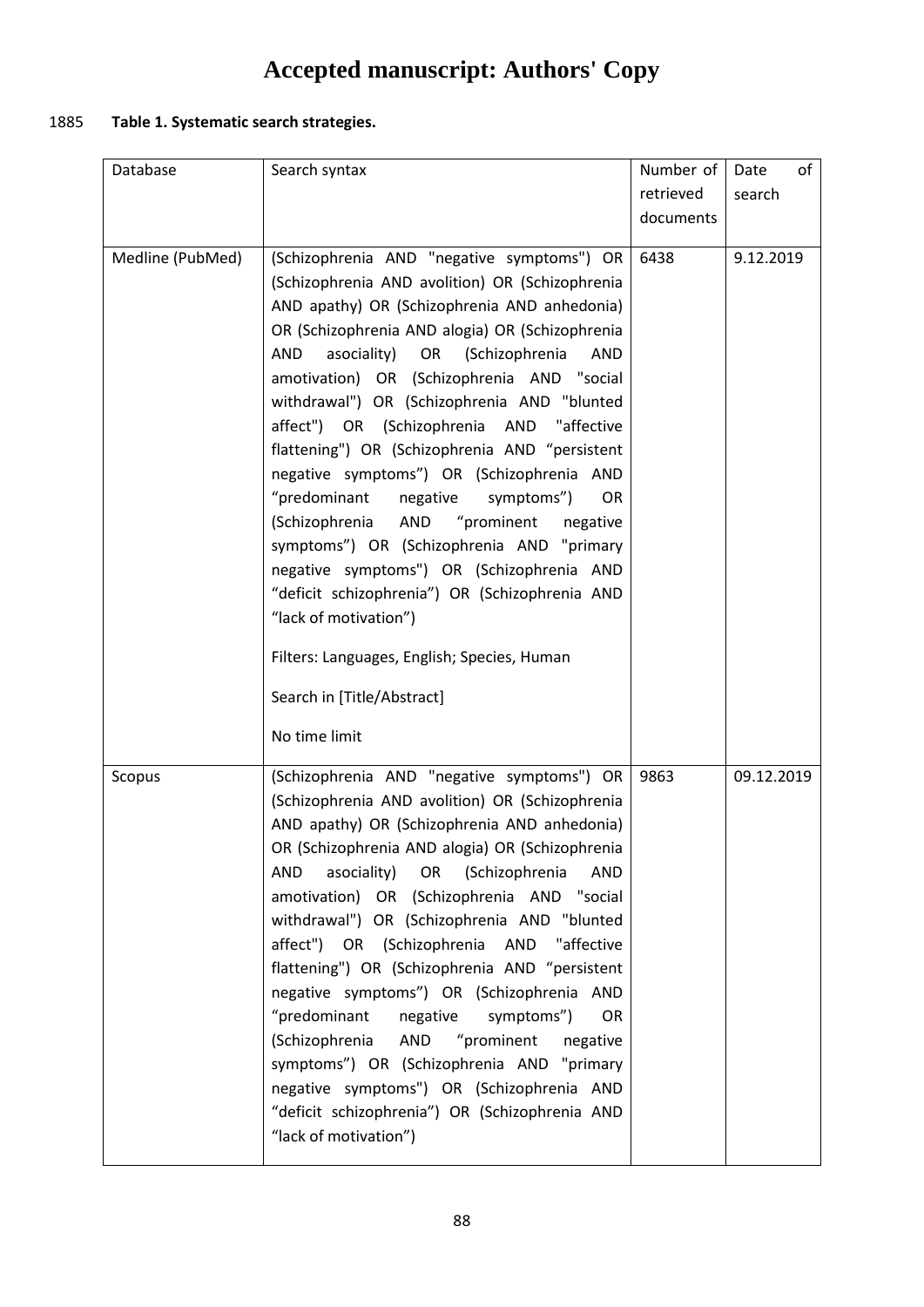|           | Filters: Languages, English; Species, Human<br>Search in [Title/Abstract/Keywords]                                                                                                                                                                                                                                                                                                                                                                                                                                                                                                                                                                                                                                                                                                                                                                                          |       |            |
|-----------|-----------------------------------------------------------------------------------------------------------------------------------------------------------------------------------------------------------------------------------------------------------------------------------------------------------------------------------------------------------------------------------------------------------------------------------------------------------------------------------------------------------------------------------------------------------------------------------------------------------------------------------------------------------------------------------------------------------------------------------------------------------------------------------------------------------------------------------------------------------------------------|-------|------------|
|           | No time limit                                                                                                                                                                                                                                                                                                                                                                                                                                                                                                                                                                                                                                                                                                                                                                                                                                                               |       |            |
| PsychINFO | (Schizophrenia AND "negative symptoms") OR<br>(Schizophrenia AND avolition) OR (Schizophrenia<br>AND apathy) OR (Schizophrenia AND anhedonia)<br>OR (Schizophrenia AND alogia) OR (Schizophrenia<br>AND<br>asociality) OR (Schizophrenia<br>AND<br>amotivation) OR (Schizophrenia AND "social<br>withdrawal") OR (Schizophrenia AND "blunted<br>affect") OR (Schizophrenia AND "affective<br>flattening") OR (Schizophrenia AND "persistent<br>negative symptoms") OR (Schizophrenia AND<br>"predominant<br>negative<br><b>OR</b><br>symptoms")<br>"prominent<br>(Schizophrenia AND<br>negative<br>symptoms") OR (Schizophrenia AND "primary<br>negative symptoms") OR (Schizophrenia AND<br>"deficit schizophrenia") OR (Schizophrenia AND<br>"lack of motivation")<br>Filters: Languages, English; Species, Human<br>Search in [Title/Abstract/Keywords]<br>No time limit | 10481 | 09.12.2019 |

1886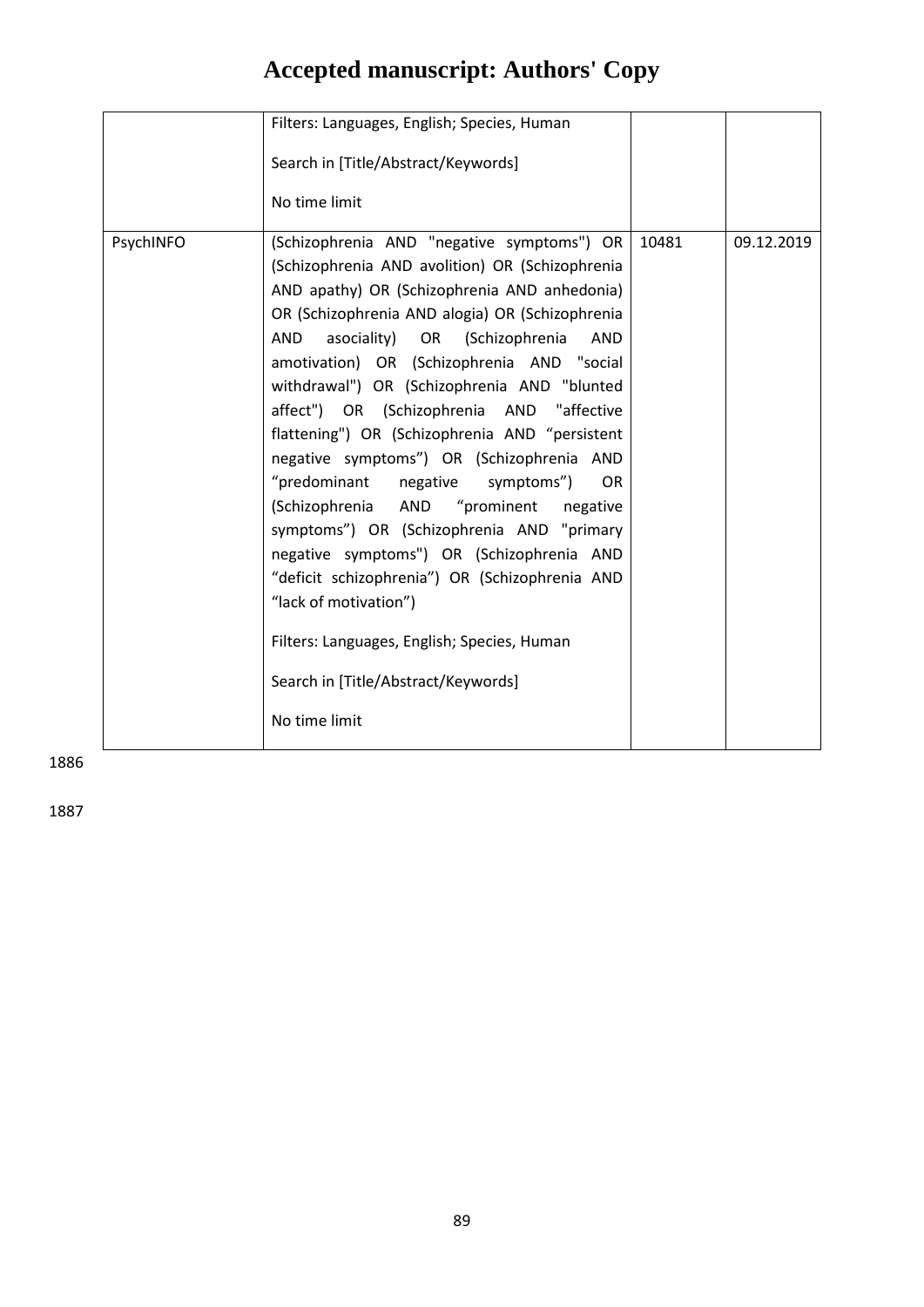### 1888 **Table 2. Grading of evidence.**

- 1889 Modified from Gaebel et al., 2017 [21]
- 1890

| Grade                                 | <b>Features of quantitative studies</b>                                                                                                                                                                                                                                                                                                                                                                       | <b>Features of reviews</b>                                                                                              |
|---------------------------------------|---------------------------------------------------------------------------------------------------------------------------------------------------------------------------------------------------------------------------------------------------------------------------------------------------------------------------------------------------------------------------------------------------------------|-------------------------------------------------------------------------------------------------------------------------|
| $\vert$ -<br>Generalizable<br>studies | Randomized controlled trials. Surveys<br>sampling a large and representative group<br>of persons from the general population or<br>from a large range of service settings.<br>Analytic procedures comprehensive and<br>clear usually including multivariate<br>analyses or statistical modeling. Results<br>can be generalized to settings or<br>stakeholder groups other than those<br>reported in the study | Systematic reviews or meta-<br>analyses                                                                                 |
| $II-$<br>Conceptual<br>studies        | Uncontrolled, blinded clinical trials.<br>Surveys sampling a restricted group of<br>persons or a limited number of service<br>providers or settings. May be limited to<br>one group about which little is known or a<br>number of important subgroups. Analytic<br>procedures comprehensive and clear.<br>Results have limited generalizability                                                               | Unsystematic reviews with a low<br>degree of selection bias employing<br>clearly defined search strategies              |
| $III -$<br>Descriptive<br>studies     | Open, uncontrolled clinical trials.<br>Description of treatment as usual. Survey<br>sampling not representative since it was<br>selected from a single specialized setting<br>or a small group of persons. Mainly<br>records experiences and uses only a<br>limited range of analytical procedures, like<br>descriptive statistics. Results have limited<br>generalizability                                  | Unsystematic reviews with a high<br>degree of selection bias due to<br>undefined or poorly defined<br>search strategies |
| IV-<br>Single case study              | Case studies. Provides survey data on the<br>views or experiences of a few individuals<br>in a single setting. Can provide insight in<br>unexplored contexts. Results cannot be<br>generalized                                                                                                                                                                                                                | Editorials                                                                                                              |

1891